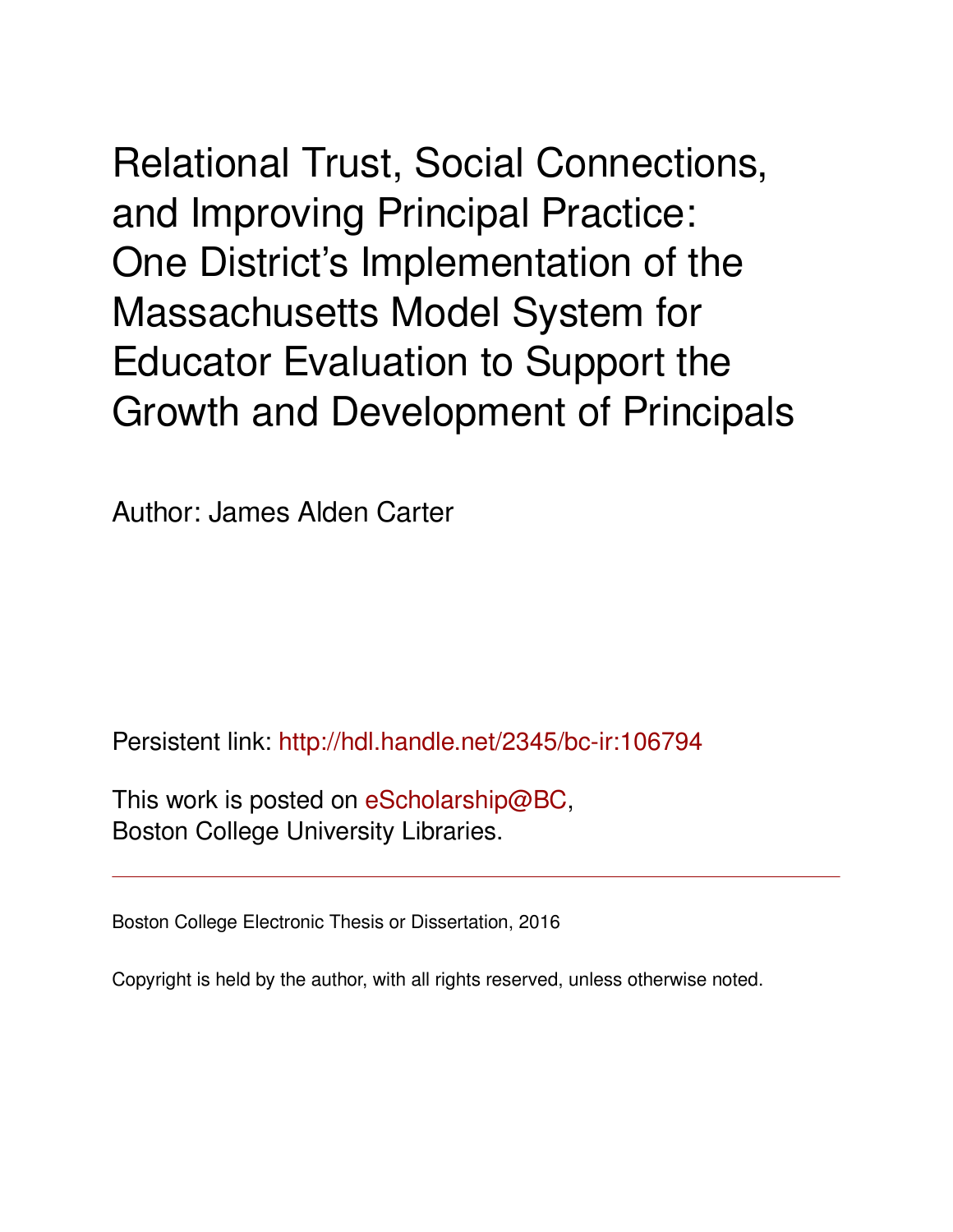# BOSTON COLLEGE

## Lynch School of Education

Department of Educational Leadership and Higher Education

Professional School Administrator Program (PSAP)

## RELATIONAL TRUST, SOCIAL CONNECTIONS, AND IMPROVING PRINCIPAL PRACTICE:

## ONE DISTRICT'S IMPLEMENTATION OF THE MASSACHUSETTS MODEL SYSTEM FOR EDUCATOR EVALUATION TO SUPPORT THE GROWTH AND DEVELOPMENT OF PRINCIPALS

Dissertation in Practice

By

## JAMES ALDEN CARTER

With Leah Blake-McKetty, Christine A. Copeland, Tanya N. Freeman-Wisdom, Alexandra M. McNeil, and AC Sevelius

> Submitted in partial fulfillment of the requirements for the degree of Doctor of Education

> > May, 2016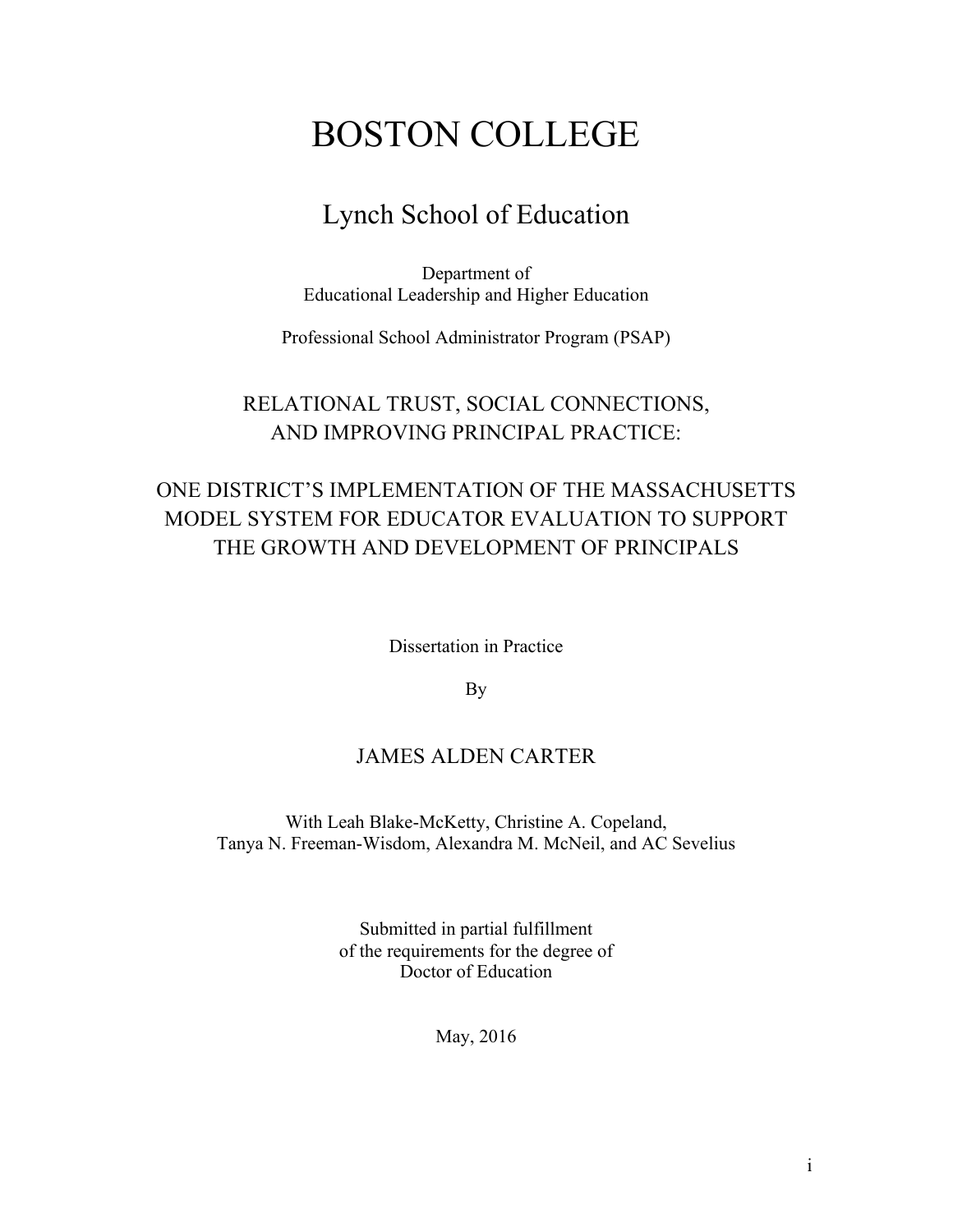© Copyright by Leah Blake McKetty, James A. Carter, Christine A. Copeland, Alexandra Montes McNeil, Tanya N. Freeman-Wisdom and AC Sevelius 2016

© Copyright, Chapter 3: JAMES A. CARTER 2016 Copyright page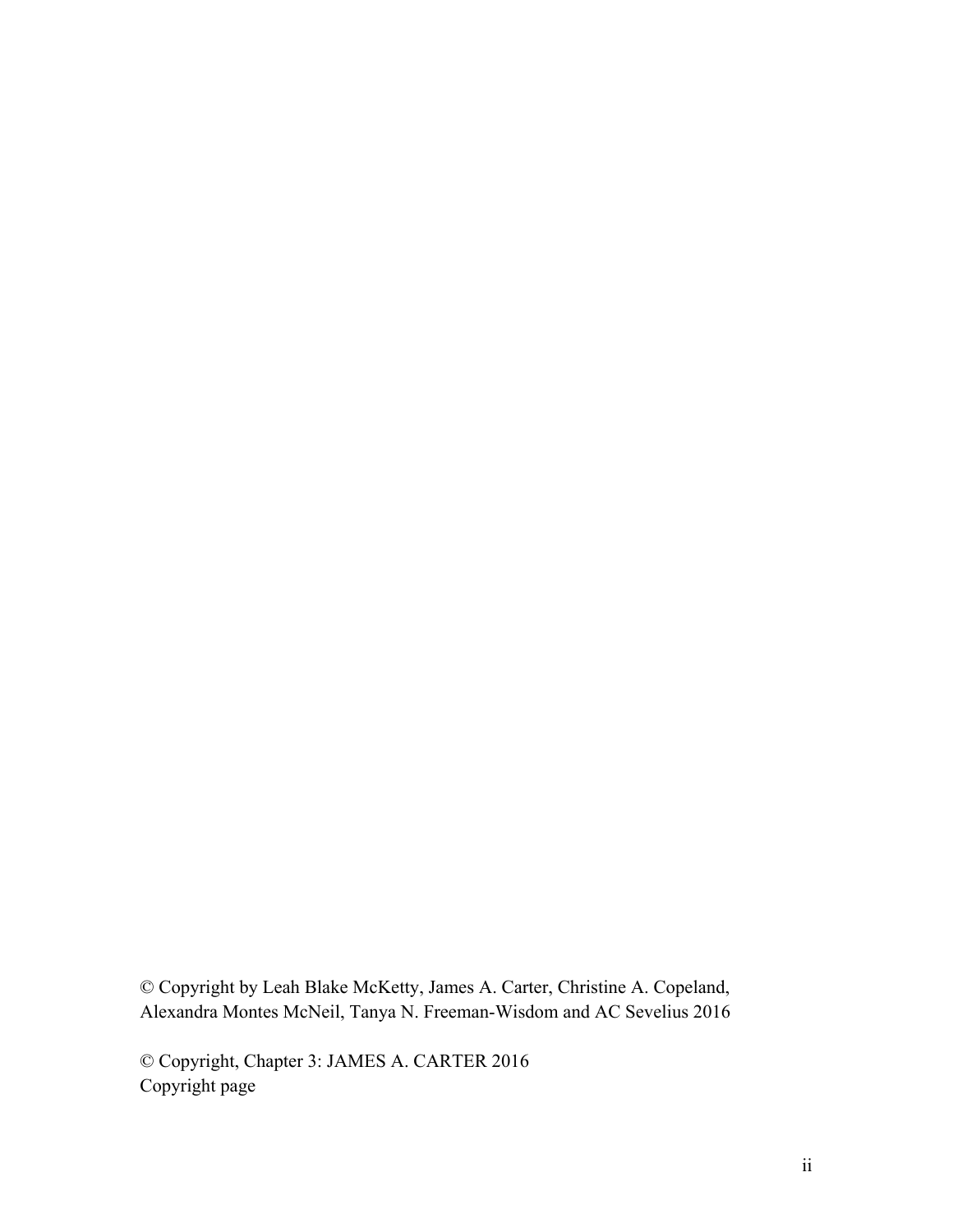### ONE DISTRICT'S IMPLEMENTATION OF THE MASSACHUSETTS MODEL SYSTEM FOR EDUCATOR EVALUATION TO SUPPORT THE GROWTH AND DEVELOPMENT OF PRINCIPALS:

### RELATIONAL TRUST, SOCIAL CONNECTIONS, AND IMPROVING PRINCIPAL PRACTICE

by

James A. Carter

Father Joseph O'Keefe, Dissertation Chair

#### **Abstract**

Using social capital theory as a conceptual framework, this qualitative study of one Massachusetts district analyzed how principals' relational trust and interconnectedness with central office administrators (COAs) correlated with their perceptions of district efforts to support their growth and development. Data included interviews with principals and COAs and document analyses. Findings revealed a decided split among principals, with some reporting high trust levels and close connections with COAs and others reporting distrust and isolation. Of the district's five major initiatives designed to support principals, two were perceived positively by most principals, two received mixed reactions with connected principals more favorable than isolated principals, and one received widespread negative perceptions. District initiatives widely perceived to be effective mirrored principal goals, provided opportunities for COA direct assistance, and were structured to facilitate the development of professional assistance relationships. Conversely, the initiatives with mixed or negative perceptions lacked such relationship-building opportunities.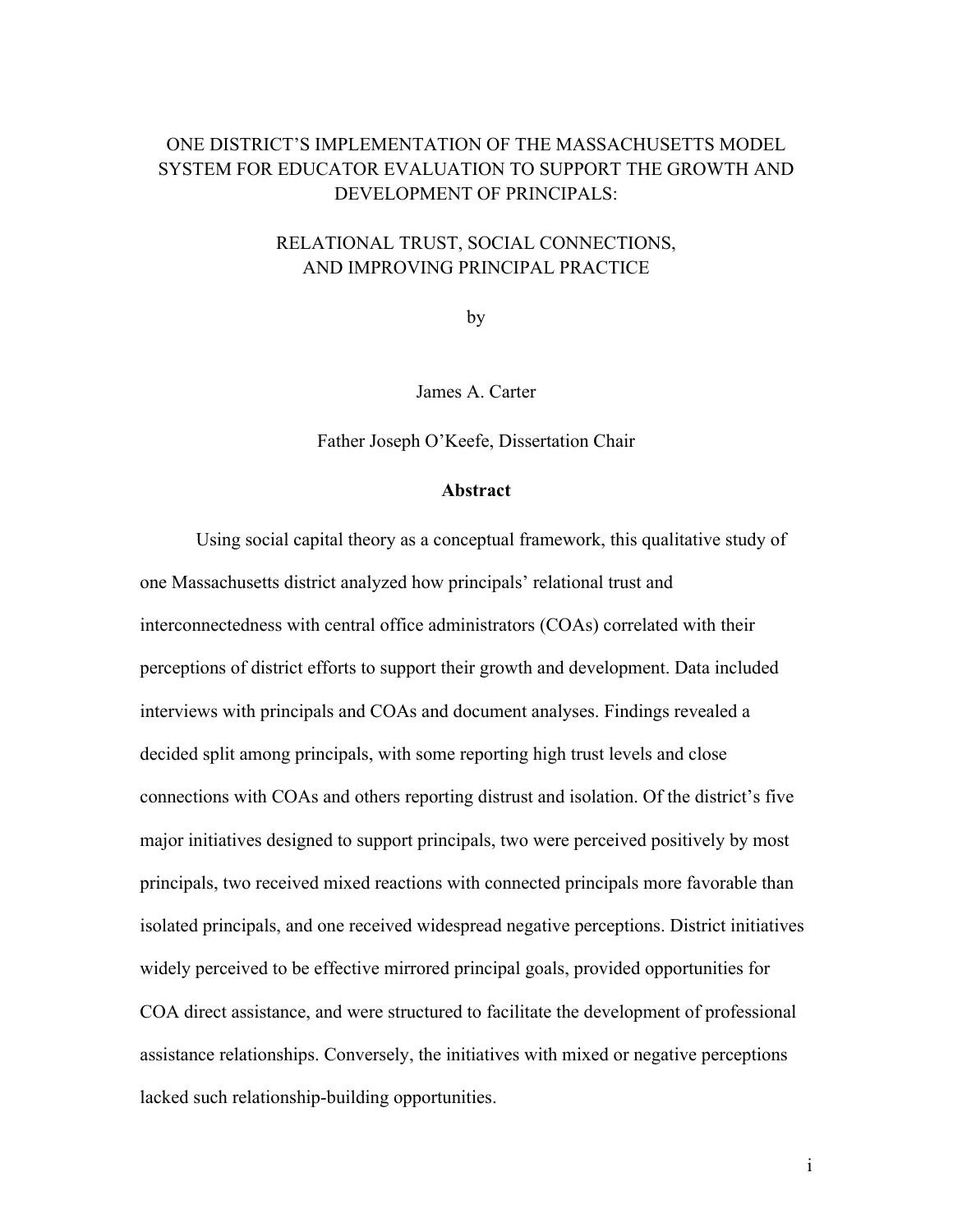#### **Acknowledgements**

To our dissertation-in-practice team's committee members, I would like to thank Father Joseph O'Keefe and Dr. Jim Marini who supported us every step of the way through the dissertation-in-practice process and Dr. Nathaniel Brown for reading our drafts and giving important feedback. Father Joe provided us space at Boston College so that we could all work together every weekend and conferenced with us many times both individually and collectively to ensure we were on the right track. Dr. Jim Marini was instrumental in helping us find an ideal school district to study and gave us encouragement and positive feedback, always with an eye of an experienced practitioner.

To the subject district's superintendent and chief academic officer, who welcomed us to their district and helped facilitate all the interviews and observations that needed to take place. To the central office administrators and principals who all accommodated us in a lengthy interview and candidly shared their insights, reflections and experiences.

To my superintendent, Dr. Jean Fitzgerald, my assistant principal, Mr. Jason Del Porto, and all the administrators, faculty and staff in the Watertown Public Schools and particularly at Watertown Middle School, thank you for supporting me these past three years and helping me succeed both as a principal and a graduate student.

To my fellow team members Leah, Christine, Tanya, Alex and AC, thank you for your collegiality, comradeship, and support. Taking this journey together as a truly unified team always bringing out the best of one another was an experience I will never forget. Although each of us brought a rich array of talents and viewpoints, I must say that together, our team was much greater than the sum of its parts. I learned much more

ii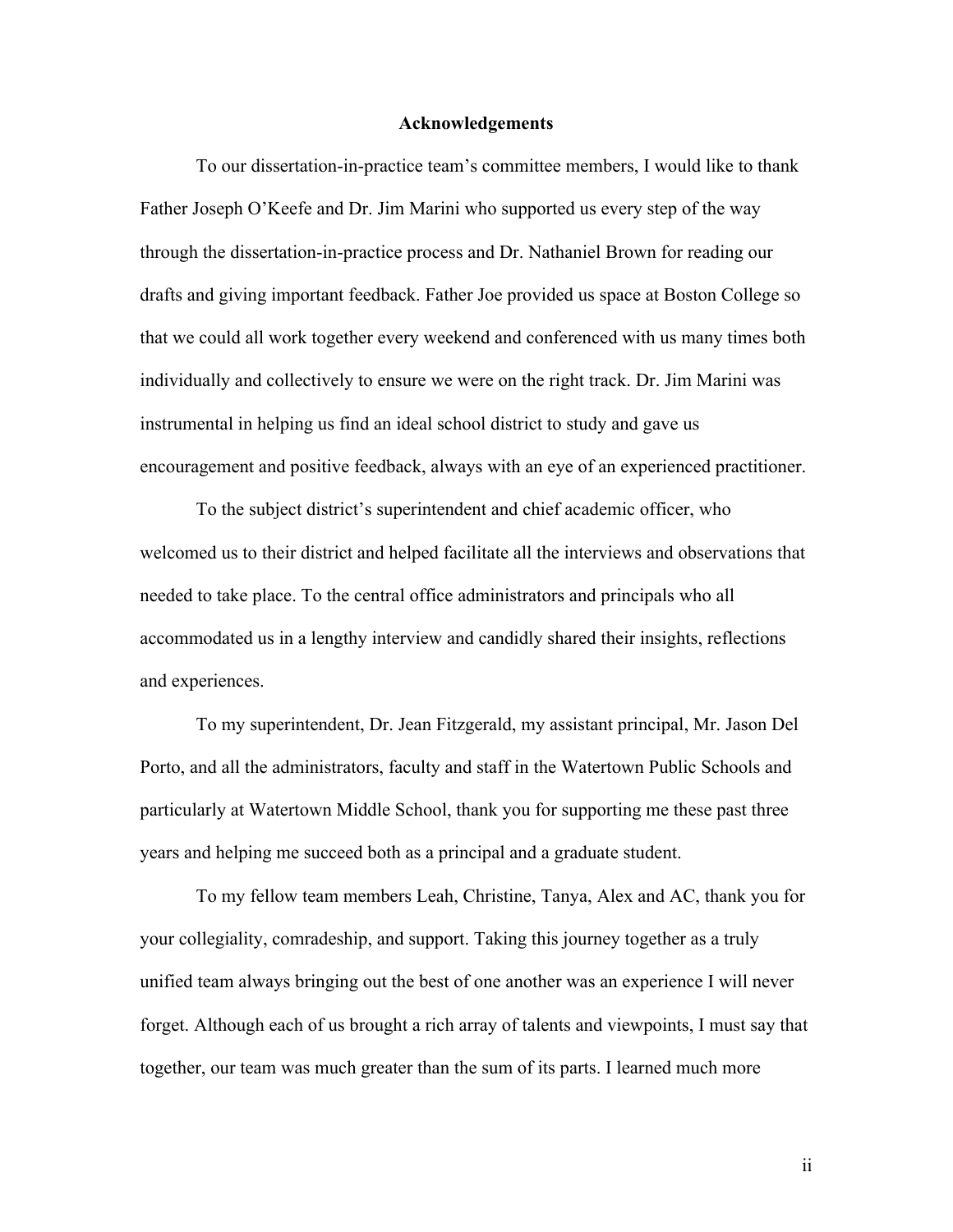working together with all of you than if I had to undertake this dissertation in practice alone.

To my family, April, Devon, and Jackson, thank you for your love, understanding, flexibility, and support. April, there were many times when you shouldered the load of family responsibilities freeing me up to do my graduate and professional work. I could never have completed this dissertation or this program without your unwavering support. You even proofread all my papers! Now that the paper is done I will have some more time with you helping around the house, socializing with friends and relations, and perhaps even going out more. Thank you for your love and patience!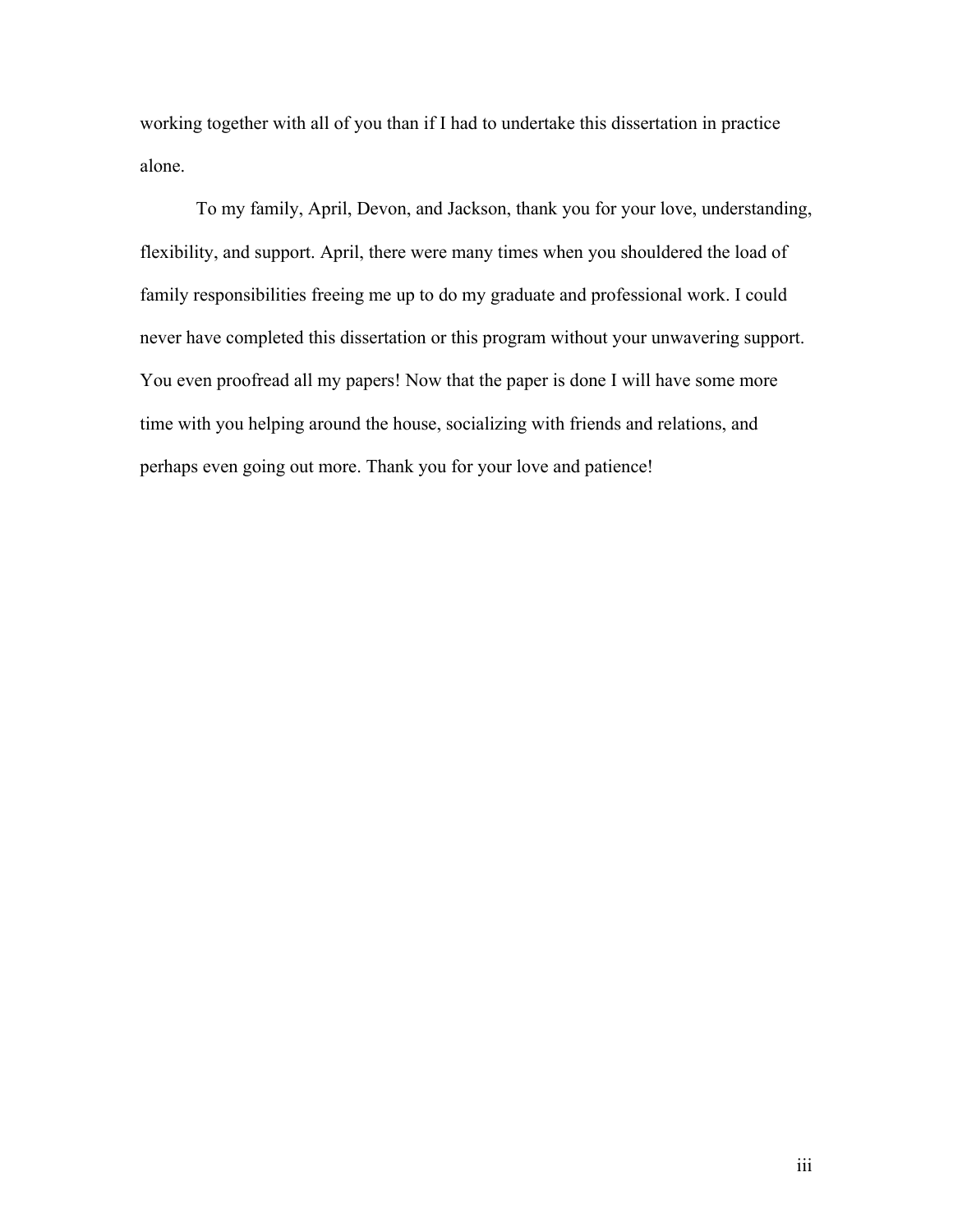## TABLE OF CONTENTS

| CHAPTER 1. PROBLEM STATEMENT AND LITERATURE REVIEW                 | 1  |
|--------------------------------------------------------------------|----|
|                                                                    | 1  |
|                                                                    | 3  |
|                                                                    | 6  |
|                                                                    | 7  |
| 1. The Principal's Influence on Student Learning                   | 7  |
| 2. Central Office Administrators Supporting Principals             | 9  |
|                                                                    | 11 |
| 4. The Development of National Principal Evaluation Standards      | 13 |
| 5. The Development of the Massachusetts Model System for Principal |    |
|                                                                    | 15 |
|                                                                    | 17 |
|                                                                    | 18 |
|                                                                    | 21 |
|                                                                    | 21 |
|                                                                    | 22 |
| iii. Goals for student learning, professional practice, and school |    |
|                                                                    | 23 |
| iv. Rating the principal's impact on student learning              | 23 |
|                                                                    | 25 |
|                                                                    | 25 |
|                                                                    | 27 |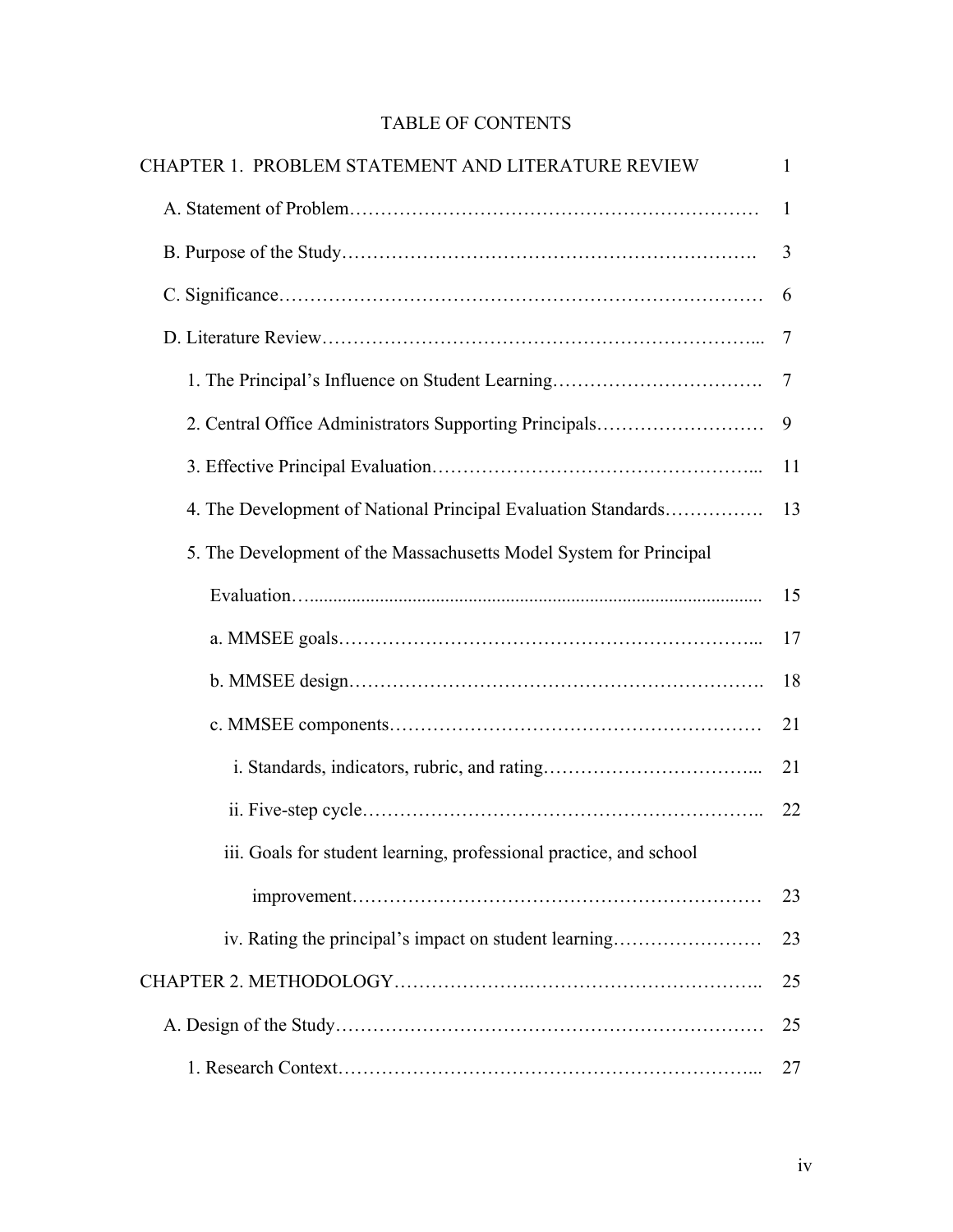|                                                          | 29 |
|----------------------------------------------------------|----|
|                                                          | 29 |
|                                                          | 29 |
|                                                          | 30 |
|                                                          | 30 |
|                                                          | 31 |
|                                                          | 32 |
|                                                          | 33 |
|                                                          | 34 |
|                                                          | 35 |
|                                                          | 35 |
|                                                          | 36 |
|                                                          | 36 |
|                                                          | 37 |
| CHAPTER 3. RELATIONAL TRUST, SOCIAL CONNECTIONS, AND     |    |
|                                                          | 38 |
| A. Research Questions Addressed in This Individual Study | 38 |
| B. The Development of the Conceptual Framework           | 40 |
|                                                          | 40 |
|                                                          | 41 |
|                                                          | 42 |
|                                                          | 44 |
| 5. A Working Model of the Conceptual Framework           | 46 |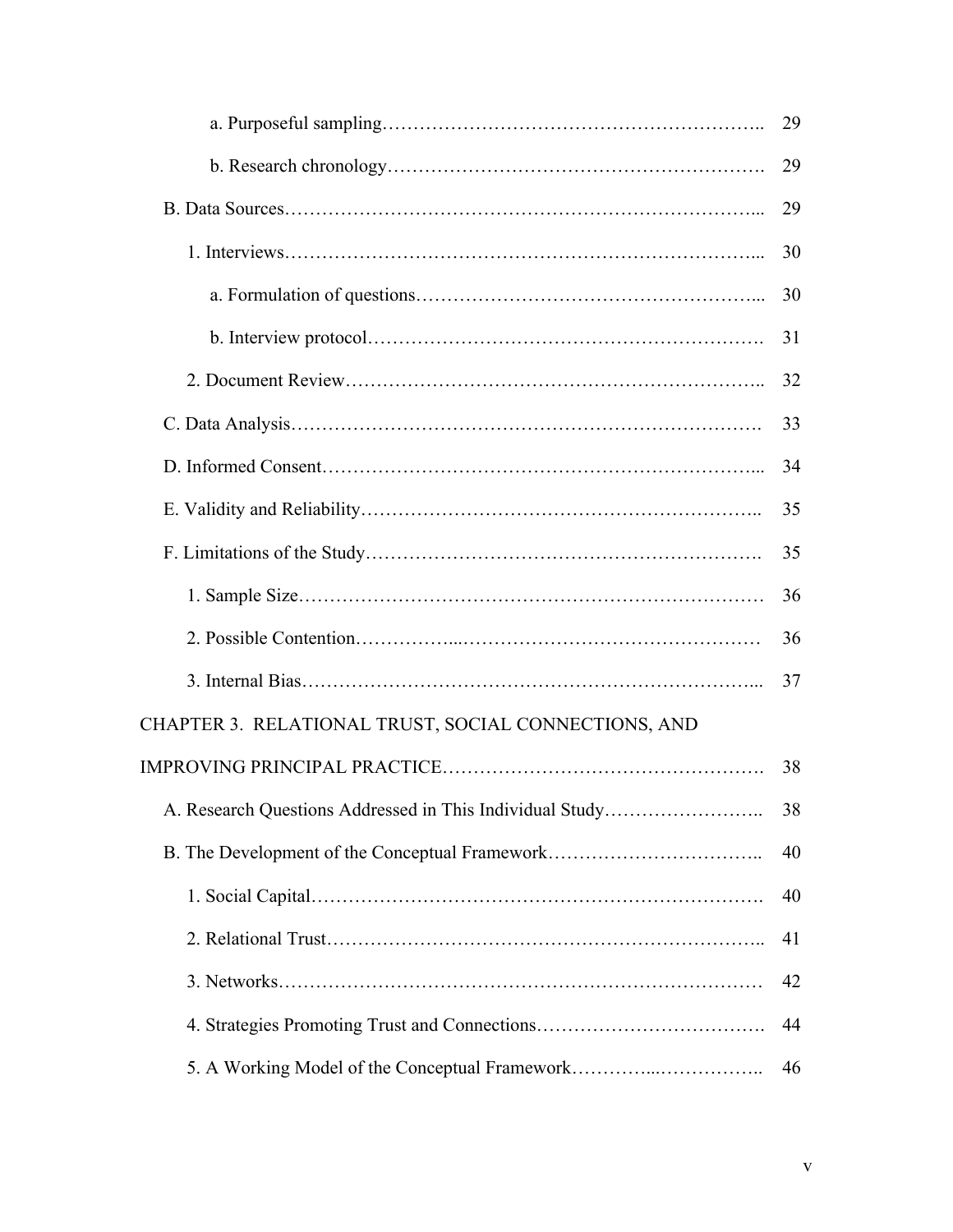|                                                                              | 47 |
|------------------------------------------------------------------------------|----|
|                                                                              | 48 |
|                                                                              | 49 |
|                                                                              | 50 |
| 1. Trust, Connections, and Principal Support: The Central Office Perspective | 51 |
|                                                                              | 52 |
| b. District programming for principal growth and development                 | 53 |
|                                                                              | 53 |
| ii. Supervisory professional development for principals                      | 55 |
| c. District use of the MMSEE to supervise and evaluate principals            | 55 |
| 2. Perspectives from Principals: Two Polarized Camps                         | 57 |
| a. Principal perceptions of district programming                             | 58 |
|                                                                              | 59 |
|                                                                              | 60 |
| b. Principal perceptions of district use of the MMSEE                        | 61 |
|                                                                              | 63 |
|                                                                              | 64 |
|                                                                              | 64 |
|                                                                              | 65 |
| 1. Goal Alignment, Direct Assistance, and Relationship Building              | 65 |
|                                                                              | 68 |
|                                                                              | 70 |
|                                                                              | 71 |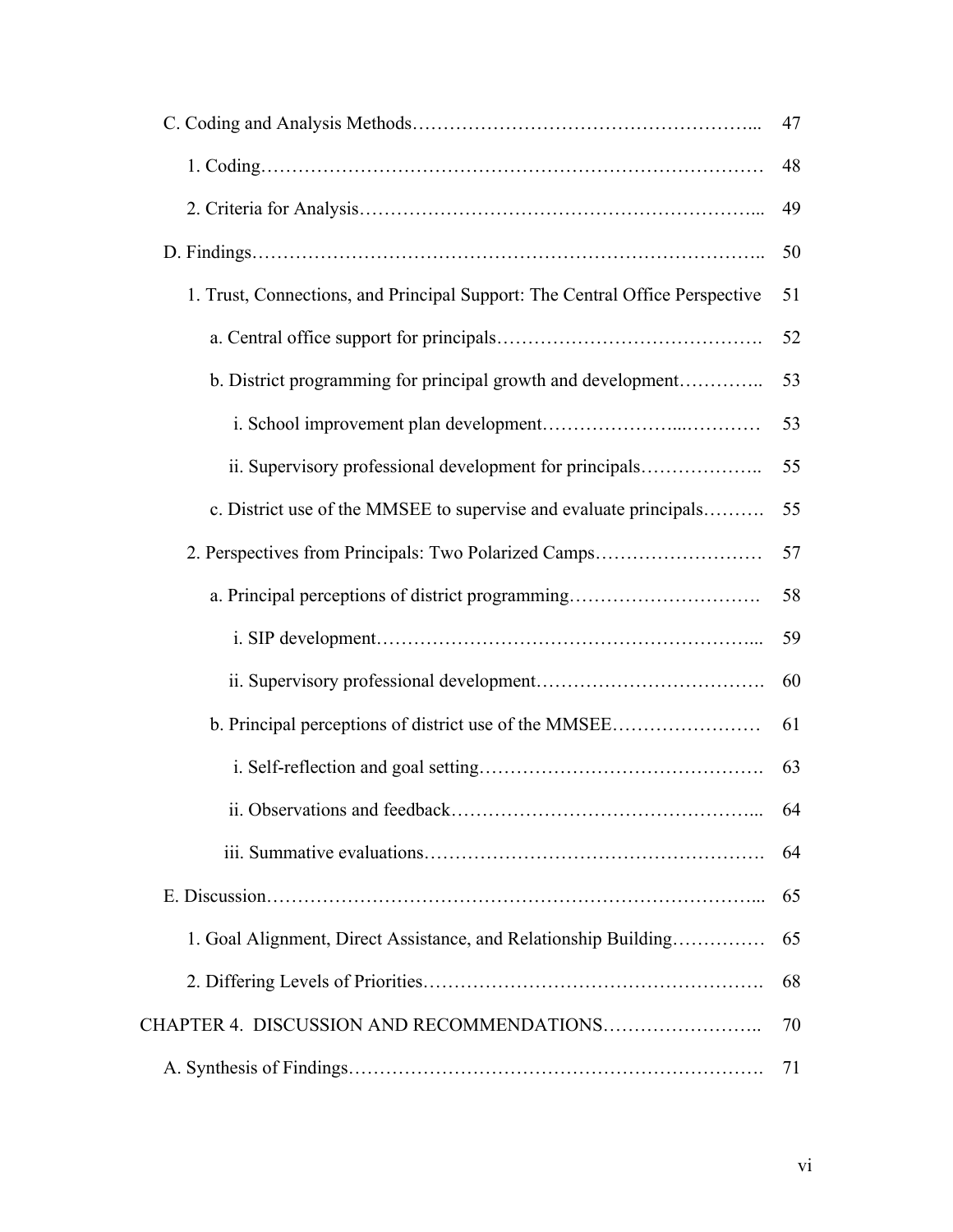|                                                                    | 72 |
|--------------------------------------------------------------------|----|
| 2. District Support with Instructional Leadership                  | 74 |
|                                                                    | 74 |
|                                                                    | 75 |
|                                                                    | 75 |
|                                                                    | 76 |
|                                                                    | 76 |
|                                                                    | 77 |
|                                                                    | 77 |
|                                                                    | 78 |
|                                                                    | 78 |
|                                                                    | 79 |
|                                                                    | 79 |
|                                                                    | 80 |
|                                                                    | 81 |
|                                                                    | 82 |
|                                                                    | 82 |
|                                                                    | 83 |
| 1. Recommendation 1: Develop an Evaluation Implementation Plan for |    |
|                                                                    | 83 |
|                                                                    | 84 |
| b. Increase the number of COA evaluators for effective feedback    | 85 |
| 2. Recommendation 2: Ensure Effective Communication                | 85 |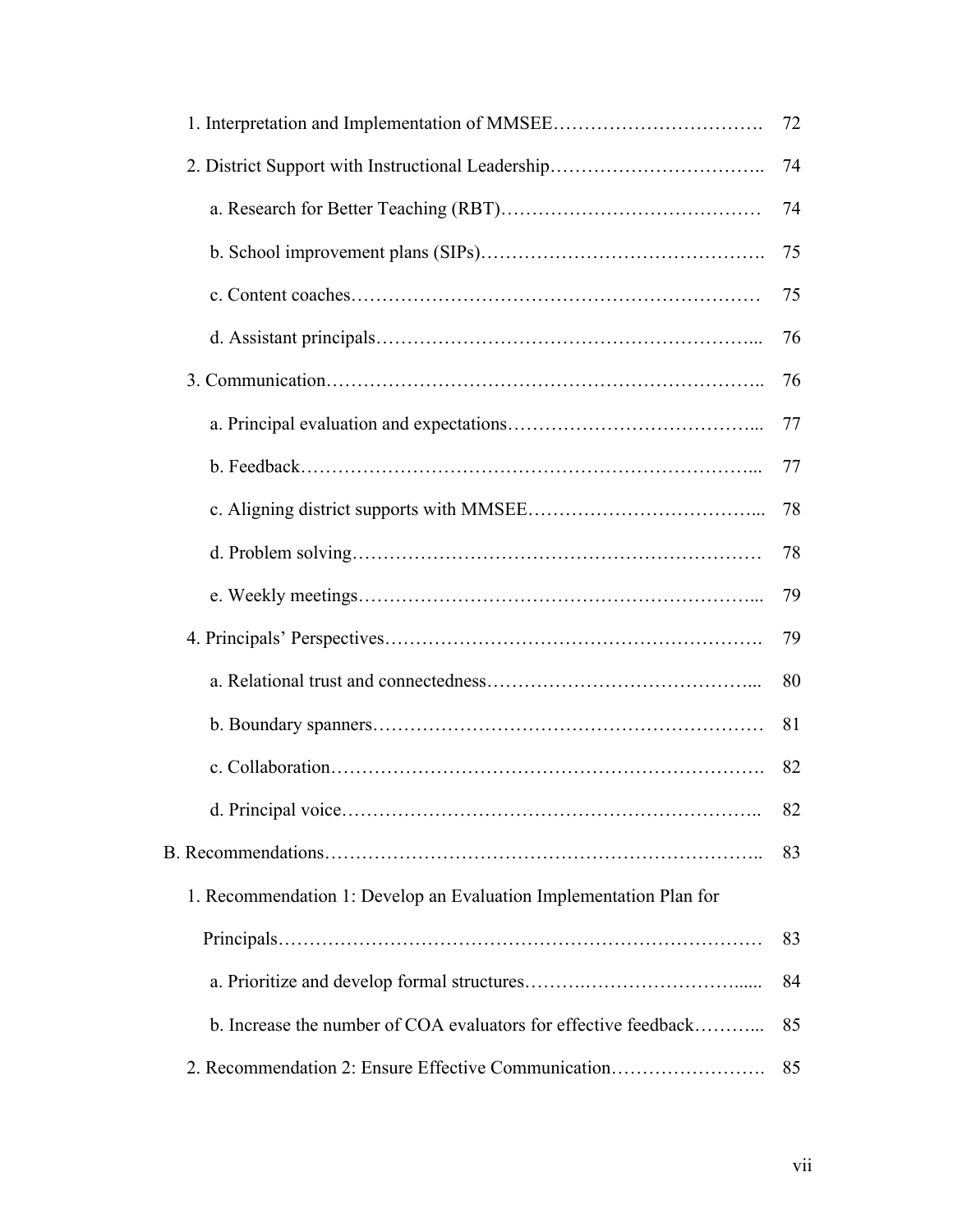|                                                                          | 86 |
|--------------------------------------------------------------------------|----|
|                                                                          | 86 |
|                                                                          | 86 |
| 3. Recommendation 3: Restructure Professional Development for Principals | 87 |
|                                                                          | 87 |
|                                                                          | 87 |
|                                                                          | 88 |
|                                                                          | 88 |
|                                                                          | 90 |
|                                                                          | 91 |
|                                                                          | 91 |
|                                                                          | 92 |
| 3. Joint Instructional Leadership Opportunities                          | 92 |
|                                                                          | 93 |
| 5. The Link Between Relational Trust and Distributed Leadership          | 93 |
|                                                                          | 94 |
|                                                                          | 94 |
|                                                                          | 95 |
|                                                                          | 96 |
|                                                                          | 96 |
|                                                                          | 96 |
|                                                                          | 96 |
|                                                                          | 97 |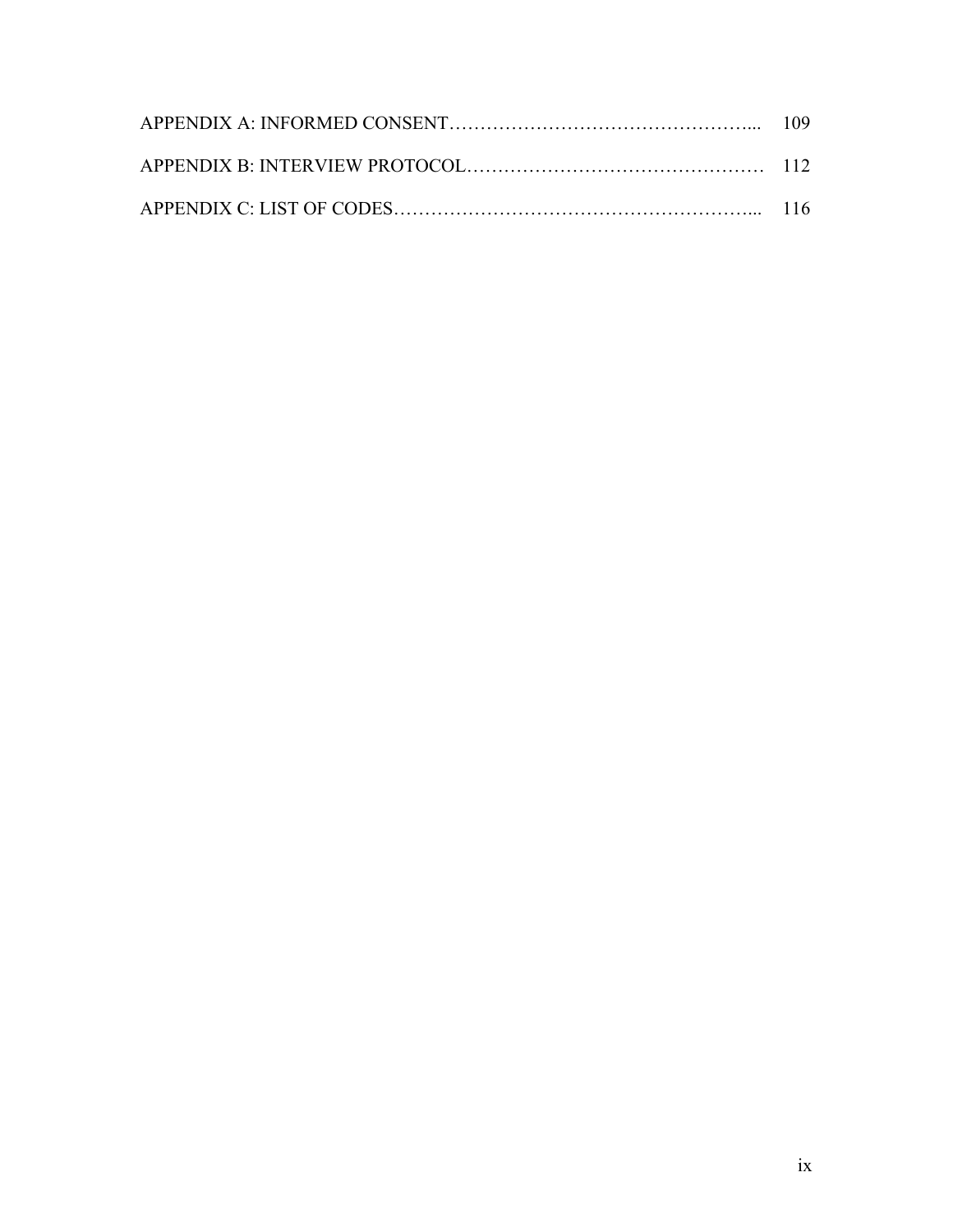### LIST OF TABLES

|                                                                                   | 4  |
|-----------------------------------------------------------------------------------|----|
| Table 1.2: Timeline of MMSEE Development and Implementation                       | 15 |
|                                                                                   | 21 |
| Table 2.1: Individual Studies' Focuses and Conceptual Frameworks                  | 26 |
| Table 3.1: Rubric Used to Divide Principals Into Four Categories: Level of Social |    |
| Capital and Perceptions of District Efforts to Support Principal Growth and       |    |
|                                                                                   | 50 |
| Table 3.2: EPS Principals' Perceived Connections to Groups of District            |    |
|                                                                                   | 57 |
| Table 3.3: Principals' Perceptions of the SIP Development Process and             |    |
|                                                                                   | 59 |
| Table 3.4: Principals' Perceptions of MMSEE Supervision and Evaluation: Self-     |    |
| Reflection and Goal Setting, Observations and Feedback, Formative and             |    |
|                                                                                   | 62 |
| Table 3.5: EPS's Programs Designed to Support Principal Growth and                |    |
| Development, Evaluated According to Goal Alignment, Direct Assistance,            |    |
|                                                                                   | 66 |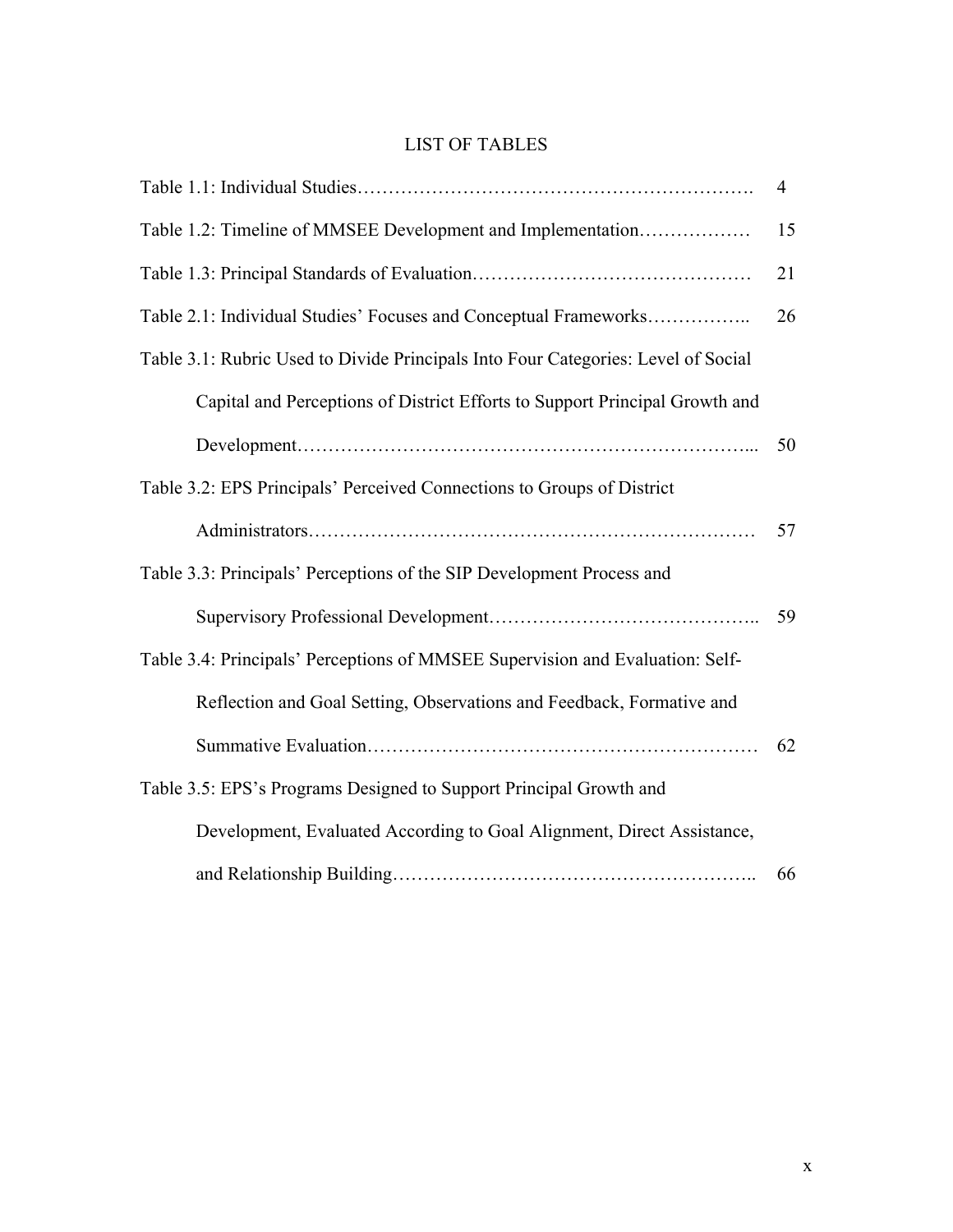## LIST OF FIGURES

| Figure 3.1: The Dynamics of a Professional Assistance Relationship Between |  |
|----------------------------------------------------------------------------|--|
|                                                                            |  |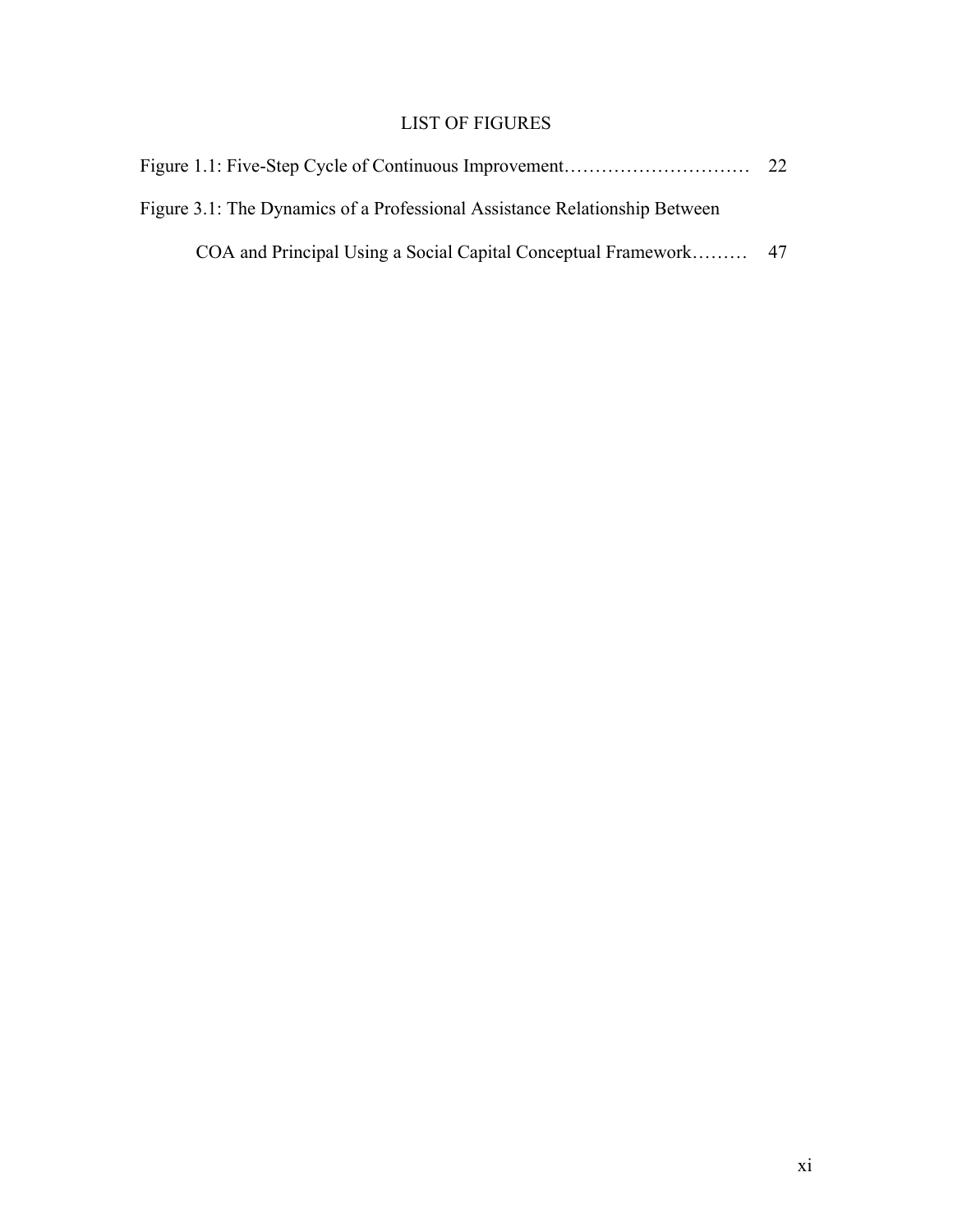#### CHAPTER  $1$  – PROBLEM STATEMENT AND LITERATURE REVIEW<sup>1</sup>

#### **Statement of Problem**

In the present era of standards-based accountability, the principal's role has evolved from being a school building manager to an instructional leader who can significantly impact student learning outcomes (Hallinger, 1992; Goodwin, Cunningham & Eagle, 2007). Current research highlights this shift to instructional leadership by showing principals' impact on student achievement as second only to teachers' (Leithwood, Louis, Anderson, & Wahlstrom, 2004; Marzano, Waters, & McNulty, 2005; Fullan, 2007; Honig, Copland, Rainey, Lorton, & Newton, 2010). Thus, principals as instructional leaders are finding themselves central to educational reform (Catano & Stronge, 2007; Goodwin, Cunningham & Childress, 2003; Portin, Feldman & Knapp, 2006; National Association of Elementary School Principals (NAESP), 2008).

In light of this evolution, it is incumbent upon central office administrators (COAs) to support the growth and development of principals. However, central office structures, roles, and responsibilities have not evolved as quickly as those of principals, and there often remains an emphasis on operations, management, and compliance at the district level (Honig, Lorton and Copland, 2010). Therefore, COAs must often overcome organizational obstacles to effectively support principals in the important work of teaching and learning.

Many district level principal evaluation systems reflect this dissonance caused by rapidly changing job expectations for principals and COAs alike. In recent years,

 <sup>1</sup> This chapter was jointly written by the authors listed and reflects the team approach to this project: Leah Blake McKetty, James A. Carter, Christine A. Copeland, Tanya N. Freeman-Wisdom, Alexandra Montes McNeil, and AC Sevelius.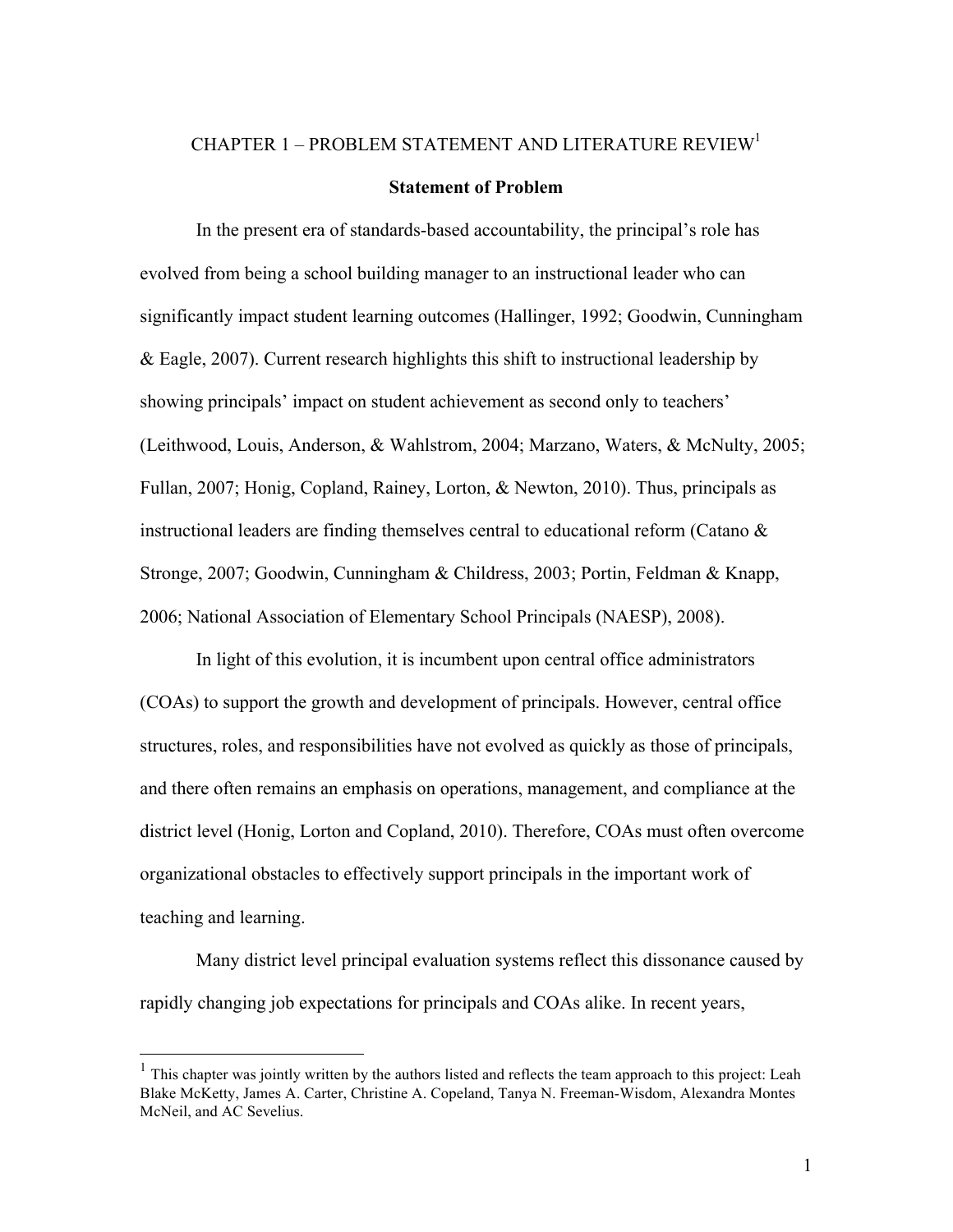researchers and policy makers criticized locally developed principal evaluation systems for lacking standardization, rigorous processes, a reliance on compliance-driven site visits, a misuse of student achievement data, and a focus on outdated skills and proficiencies (Hart, 1992; Goldring, Cravens, Murphy, Porter, Elliott, & Carson, 2008; Murphy, Goldring & Porter, 2014; Massachusetts Task Force on the Evaluation of Teachers and Administrators (MA Task Force), 2011). Furthermore, Davis and Hensley (1999) observed that the lack of consistency and transparency in principal evaluation led many principals to believe their evaluations reflected local politics rather than their job performance. With these critiques and a growing understanding of the principal's role in improving student outcomes, researchers and policy makers focused on evaluation as an essential tool. With President Obama's 2009 Race to the Top (RTTT) competition, the U.S. Department of Education required states to develop comprehensive evaluation systems for consistency and coherency across districts within each state (Massachusetts Department of Elementary and Secondary Education (MA ESE), 2012).

As one of the first winners of RTTT, the Massachusetts Board of Elementary and Secondary Education adopted new educator evaluation regulations in June of 2011. A premiere feature of the new evaluation regulations was the Massachusetts Model System for Educator Evaluation (MMSEE). MMSEE effectively standardized performance expectations and evaluation practices for all educators, including principals, throughout the Commonwealth. Furthermore, these regulations were designed to support the growth and development of educators and to determine their effectiveness based on multiple measures of student achievement data (MA ESE, 2012).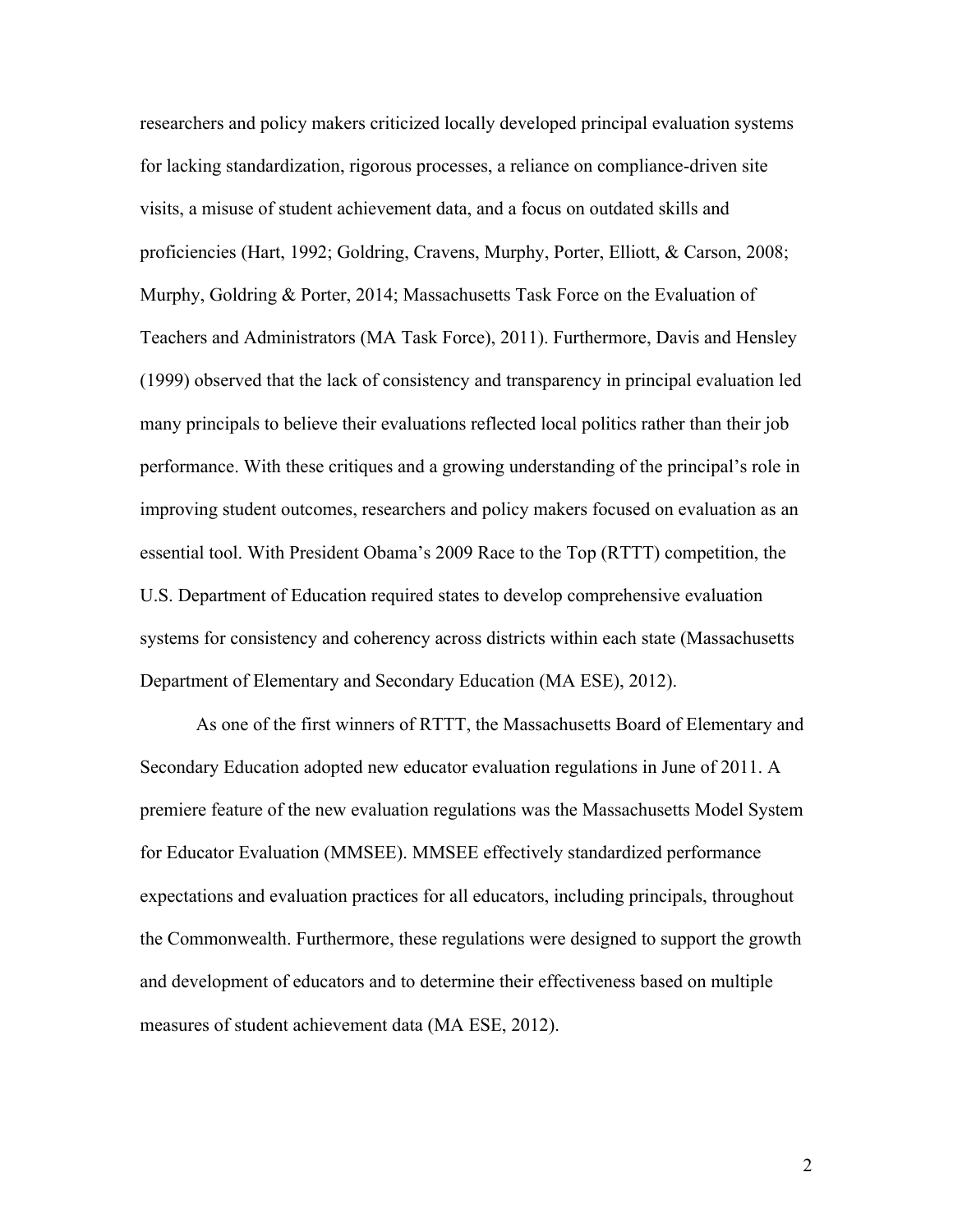In terms of principal supervision and evaluation, the intent of MMSEE was to standardize evaluation practices and provide COAs tools to improve principal practice consistently throughout the state (MA Task Force, 2011; Chester, 2011a; MA ESE, 2012). However, district implementation of MMSEE posed a challenge for both COAs and principals, as standardization of a new system necessitates a substantial change in district culture and practice (Jacques, Clifford & Hornung, 2012). MMSEE's designers recognized this challenge and knew that many Massachusetts districts would undergo a significant paradigm shift with the implementation of MMSEE (MA Task Force, 2011).

Successful implementation of MMSEE for principals demands that COAs interpret and communicate the new regulations, develop productive professional relationships, provide effective feedback to improve practice, support instructional leadership and the practices principals view as central to their role as school leaders. Making these shifts in practice is critical to the success of establishing highly effective schools, as schools need high-quality principals who can manage both instructional and operational demands (Catano & Stronge, 2007; Goodwin et al., 2003). Therefore, leadership matters at both the central office and school levels in increasing academic achievement for all students (Honig et al., 2010; Fullan, 2007).

#### **Purpose of the Study**

Since MMSEE is a new policy, research on its effectiveness is limited. Therefore, the overarching purpose of this study is to examine how COAs in one district use MMSEE to support the growth and development of principals. As such, the members of the research team addressed this central focus through six individual studies, each using a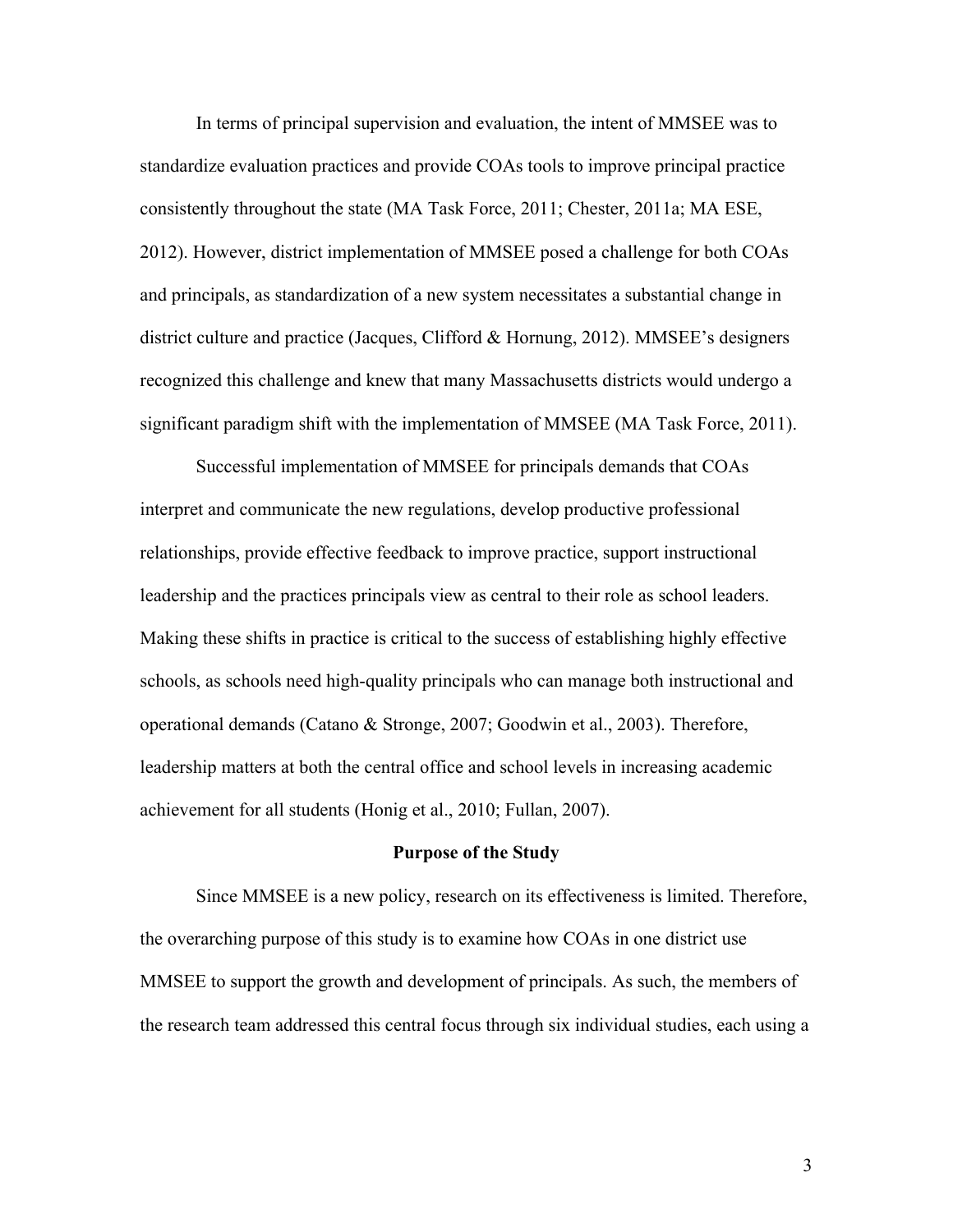conceptual framework and lens through which to view district practice. The six studies

are outlined in Table 1.1:

| <b>Author</b>                      | <b>Title</b>                                                                                                                | <b>Purpose</b>                                                                                                                                                                                                                    | Conceptual<br>Framework              | <b>Research Questions</b>                                                                                                                                                                                                                                                                                                                                                                                               |
|------------------------------------|-----------------------------------------------------------------------------------------------------------------------------|-----------------------------------------------------------------------------------------------------------------------------------------------------------------------------------------------------------------------------------|--------------------------------------|-------------------------------------------------------------------------------------------------------------------------------------------------------------------------------------------------------------------------------------------------------------------------------------------------------------------------------------------------------------------------------------------------------------------------|
| AC<br><b>Sevelius</b>              | Promoting<br>Organizational<br>Learning<br>Through<br>Policy<br>Interpretation                                              | To understand how,<br>when faced with an<br>externally driven<br>policy, COAs work as<br>an internal team to<br>interpret mandates,<br>match mandates to<br>current needs, and<br>reorient the<br>organization                    | Organizational<br>Learning<br>Theory | What is the degree to<br>1.<br>which COAs agree with<br>one another on the<br>purpose of MMSEE?<br>What qualities of<br>2.<br>leadership do COAs value<br>in this district and are<br>these aligned with<br>MMSEE?<br>3.<br>How do COAs engage<br>principals in the process<br>of understanding and<br>implementing their policy<br>interpretations?                                                                    |
| <b>Christine</b><br>А.<br>Copeland | How Central<br>Office<br>Administrators<br>Communicate<br>Understanding<br>and<br>Expectations<br>of MMSEE to<br>Principals | To explore how COAs<br>make sense of MMSEE<br>and how they<br>communicate their<br>understanding and<br>expectations of<br>MMSEE to principals                                                                                    | Sensemaking                          | How do COAs and<br>$1_{-}$<br>principals make sense of<br>the evaluation process<br>with the new MMSEE<br>standards?<br>When communicating<br>2.<br>with principals, how do<br>central office<br>administrators frame their<br>understanding of<br>MMSEE?                                                                                                                                                               |
| James A.<br>Carter                 | Relational<br>Trust, Social<br>Connections,<br>and Improving<br>Principal<br>Practice                                       | To explore how the<br>professional assistance<br>relationships among<br>EPS central office<br>supervisors and school<br>principals both affect<br>and are affected by<br>district efforts to<br>support and develop<br>principals | Social Capital<br>Theory             | How does the central<br>1.<br>office team set a tone of<br>relational trust and<br>interconnectivity through<br>their efforts to promote<br>principal growth and<br>development?<br>2.<br>How does each principal's<br>relational trust and<br>connectedness toward<br>central office<br>administrators correlate to<br>his or her perception of<br>district efforts to promote<br>principal growth and<br>development? |

Table 1.1 *Individual Studies*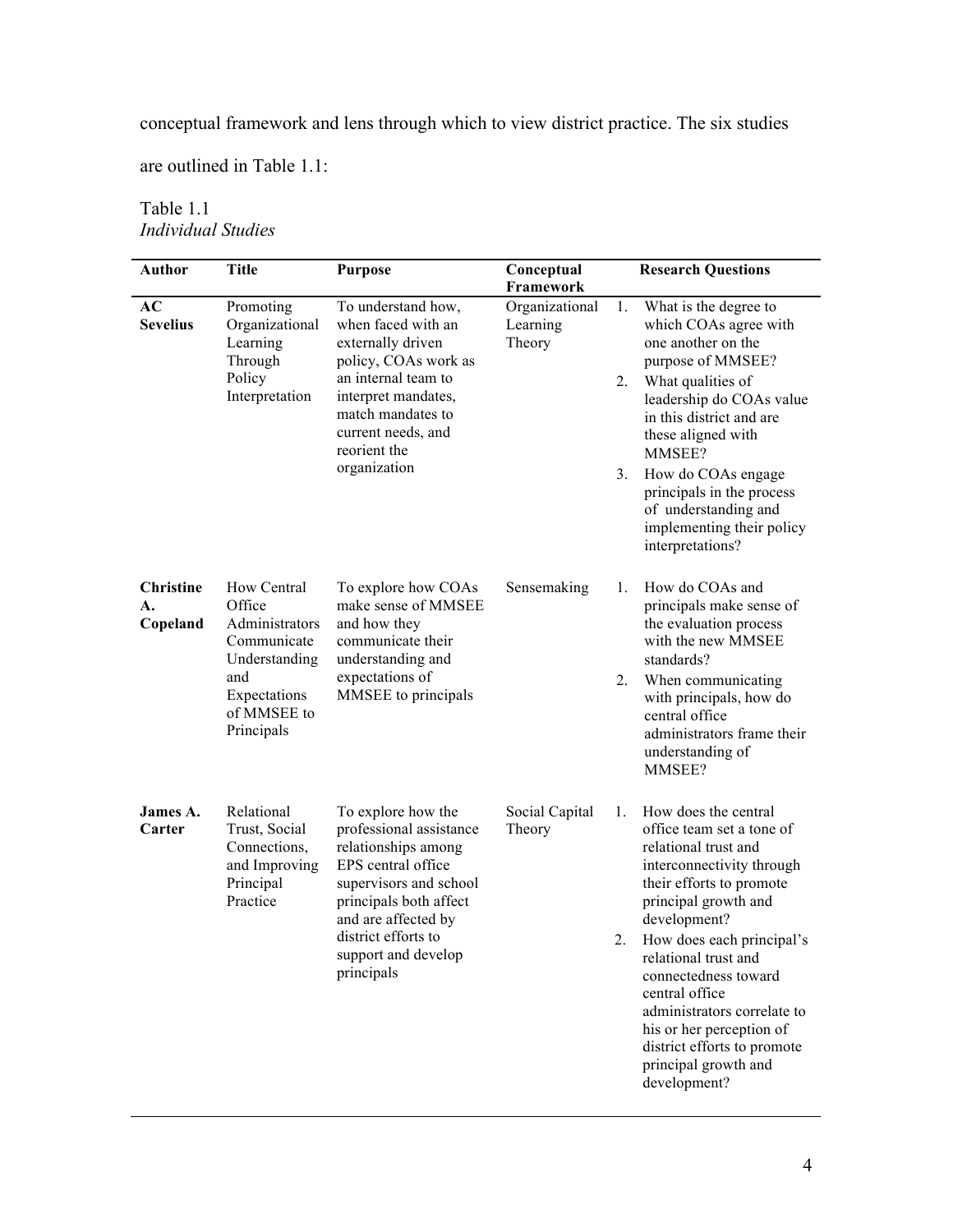| <b>Author</b>                               | <b>Title</b>                                                                                | <b>Purpose</b>                                                                                                                                                                                 | Conceptual<br><b>Framework</b>   | <b>Research Questions</b>                                                                                                                                                                                                                                                                                                                                                                          |
|---------------------------------------------|---------------------------------------------------------------------------------------------|------------------------------------------------------------------------------------------------------------------------------------------------------------------------------------------------|----------------------------------|----------------------------------------------------------------------------------------------------------------------------------------------------------------------------------------------------------------------------------------------------------------------------------------------------------------------------------------------------------------------------------------------------|
| Alexandra<br><b>Montes</b><br><b>McNeil</b> | Supporting<br>Principal<br>Professional<br>Practice<br>through<br>Evaluative<br>Feedback    | To examine how COAs<br>in a district use<br>evaluative feedback to<br>promote principals'<br>professional practice                                                                             | Adult<br>Learning<br>Theory      | $\mathbf{1}$ .<br>What feedback do<br>principals receive from<br>their supervisors?<br>What do principals believe<br>2.<br>is the purpose of the<br>feedback?<br>How closely is the<br>3 <sub>1</sub><br>feedback tied to the work<br>principals' view as central<br>to their practice?                                                                                                            |
| Tanya N.<br>Freeman-<br>Wisdom              | Supporting<br>Principals<br>with the Shift<br>to<br>Instructional<br>Leadership             | To examine how COAs<br>support principals in<br>meeting the<br>performance goals of<br>Standard I: Instructional<br>Leadership of the<br>Massachusetts School<br>Level Administrator<br>Rubric | Adult<br>Learning<br>Theory      | How has MMSEE's focus<br>$\mathbf{1}$ .<br>on instructional<br>leadership shifted the role<br>of the principal?<br>How has MMSEE's focus<br>$2_{-}$<br>on instructional<br>leadership shifted the<br>support structures COAs<br>have for principals?<br>How has MMSEE's focus<br>$3_{-}$<br>on instructional<br>leadership shifted the way<br>COAs evaluate the<br>effectiveness of<br>principals? |
| Leah<br><b>Blake</b><br><b>McKetty</b>      | Leadership<br>Practices of<br>Principals and<br>Perceptions of<br>Central Office<br>Support | To examine how<br>principals perceive<br>central office support of<br>their leadership<br>practices                                                                                            | <b>Distributed</b><br>Leadership | What leadership practices<br>1.<br>do principals view as the<br>most useful?<br>2.<br>How are these assessed by<br>the MMSEE?<br>How are these practices<br>3 <sub>1</sub><br>supported by COAs?                                                                                                                                                                                                   |

Note: The Adult Learning Theory was an appropriate conceptual framework for two individual studies: 1) as best suited to discuss how the principal develops as a learner through the use of feedback, and 2) to use in examining how COAs support principals with instructional leadership because it suggests effective strategies of supporting adult learners.

As Table 1.1 indicates, the studies examined differing, but overlapping aspects of the district's implementation of MMSEE. With a rich tapestry of perspectives, conceptual frameworks, and modes of analysis, the research team expected that each individual study would complement the others and, when taken together, they would allow the team to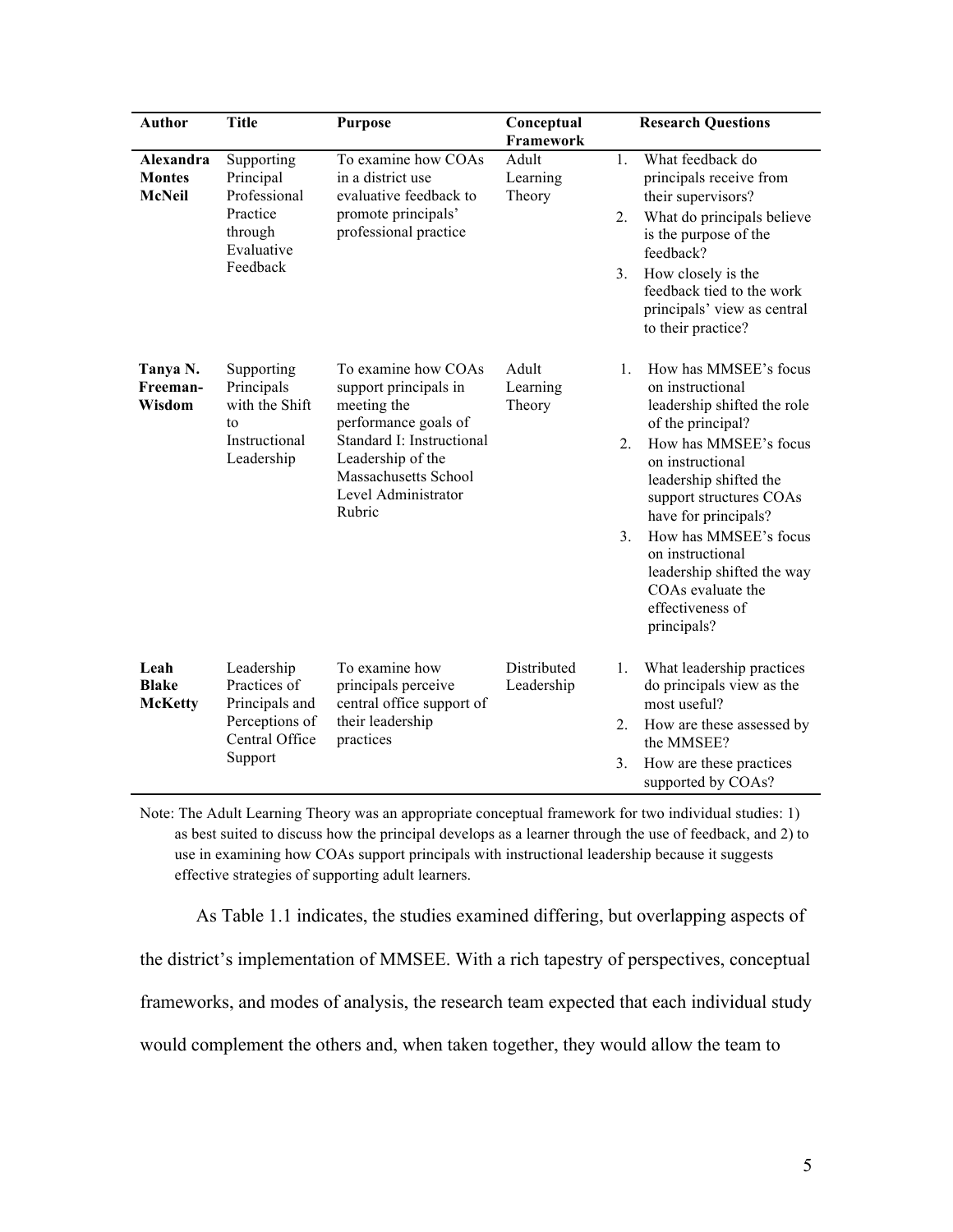observe, interpret, and analyze central office support of principals through the use of MMSEE in a comprehensive manner.

#### **Significance**

Since this is the first time Massachusetts has created a comprehensive mandated evaluation system for principals, studying MMSEE in one district – from interpretation to impact – is timely, relevant and significant. Studying how COAs use MMSEE to support the growth and development of principals is paramount to the success of students (Honig et al., 2010; Fullan, 2007). Additionally, the findings of this study are relevant to district, state and national conversations, as many state departments of education across the nation are implementing new principal evaluation systems (Jacques et al., 2012; Clifford, Hansen, & Wraight, 2012), and to date, the research on principal evaluation has been inconsistent (Goldring et al., 2008). Studying MMSEE as an example of a state mandated system provides input into state and national conversations about principal evaluation and offers insight as to the interpretation of policy and its implementation.

The findings highlighted the successes and challenges of the interpretation and implementation of MMSEE. The individual studies provided the lens through which the work was completed; in particular, the team examined the interpretation and communication of policy, the impact on professional relationships, the use of feedback, the support of instructional leadership, and ways to support principals' leadership practices. Research through the aforementioned lenses enabled the team to provide deeper insight into improving the use of MMSEE to achieve its intended outcomes of impacting principals' professional practice and student achievement in the Commonwealth.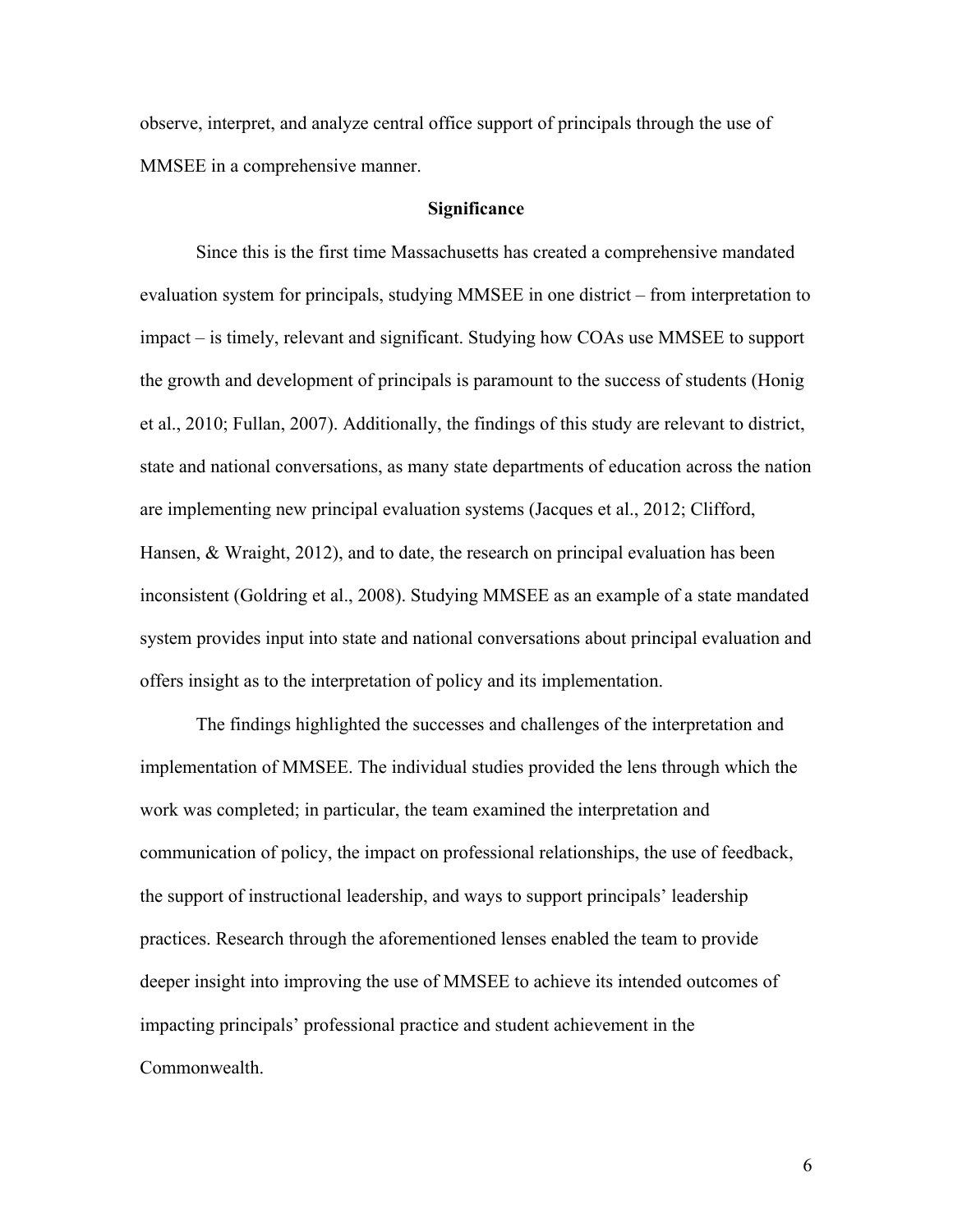#### **Literature Review**

Research into principals' impact on student learning, COAs' support of principals, and effective principal evaluation systems provided the context for this dissertation in practice. The first section, "The Principal's Influence on Student Learning", discusses research that shows how principals have a significant, but indirect impact on student outcomes. Since principals make a difference as instructional leaders, many scholars, policy-makers and practitioners point to central office leadership as a primary source for principal support. Section two, "COAs Supporting Principals," outlines the development and best practices of this support. A primary tool for COAs to support principals as instructional leaders is the principal evaluation system, and section three, "Effective Principal Evaluation," describes the current thinking of how evaluation can best support educators. Section four, "The National Discussion About Principal Evaluation," documents how district level principal evaluation systems evolved to be more standardized and comprehensive. Section five, "The Development of the Massachusetts Model System for Principal Evaluation," chronicles how Massachusetts policy-makers devised MMSEE, examines the reasoning behind MMSEE's design, and, finally, unpacks the components of MMSEE for Principals.

#### **The Principal's Influence on Student Learning**

Although the principals' role in student achievement is indirect, the influence nevertheless is quite impactful. In a meta-analysis of qualitative and quantitative studies that measured principal impact on student achievement, Waters, Marzano and McNulty (2004) found a significant correlation between principal leadership and student achievement. The study indicated that if principal quality is increased by one standard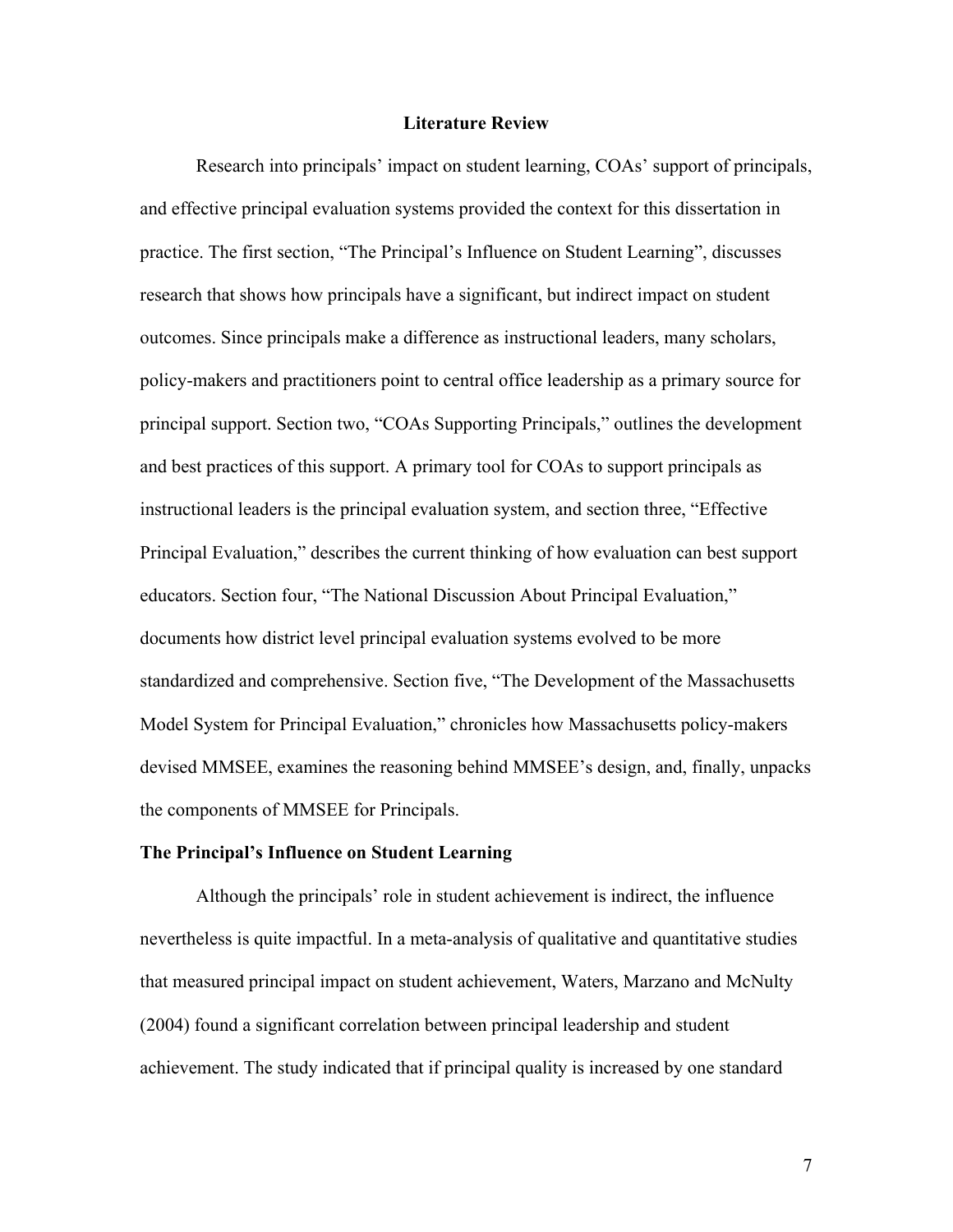deviation, student achievement would rise ten percentile points. In a subsequent metaanalysis, Leithwood (2010) concurred that principal leadership is the second most influential factor to improve student performance.

Additionally, researchers have been able to identify the specific principal practices influencing student outcomes. These practices include: having a clear vision and mission centered on student learning with high expectations for both students and faculty (Hallinger & Heck, 1998; Leithwood, Harris & Hopkins, 2008); inspiring individuals through confidence building and motivation (Leithwood  $&$  Riehl, 2005); positively promoting a supportive school culture by creating a safe learning environment and opening lines of communication (Elmore, 2005); providing collaborative opportunities and managing resources effectively (Ladd, 2009; Leithwood et al., 2004; Leithwood, Patten, & Jantzi, 2010); focusing on research-based teaching practices (Marks & Printy, 2003; May & Supovitz, 2011; Dodman, 2014); and influencing teacher quality through hiring, feedback, professional development, supervision, and evaluation (Marks & Nance, 2007). In addition, May and Sipovitz (2010) found that the more a principal engages in instructional leadership approaches, the more instructional change happens among teachers. Moreover, principal quality is the greatest factor for attracting and retaining good teachers (Milanowski, Longwell-Grice, Saffold, Schomisch, Jones & Odden, 2009).

The impact of a principal's instructional leadership can determine the overall success of a school; therefore, principals need central office support to meet the demands of their changing roles from managers to instructional leaders in this time of high-stakes accountability (Leithwood & Riehl, 2005; Stewart, 2013).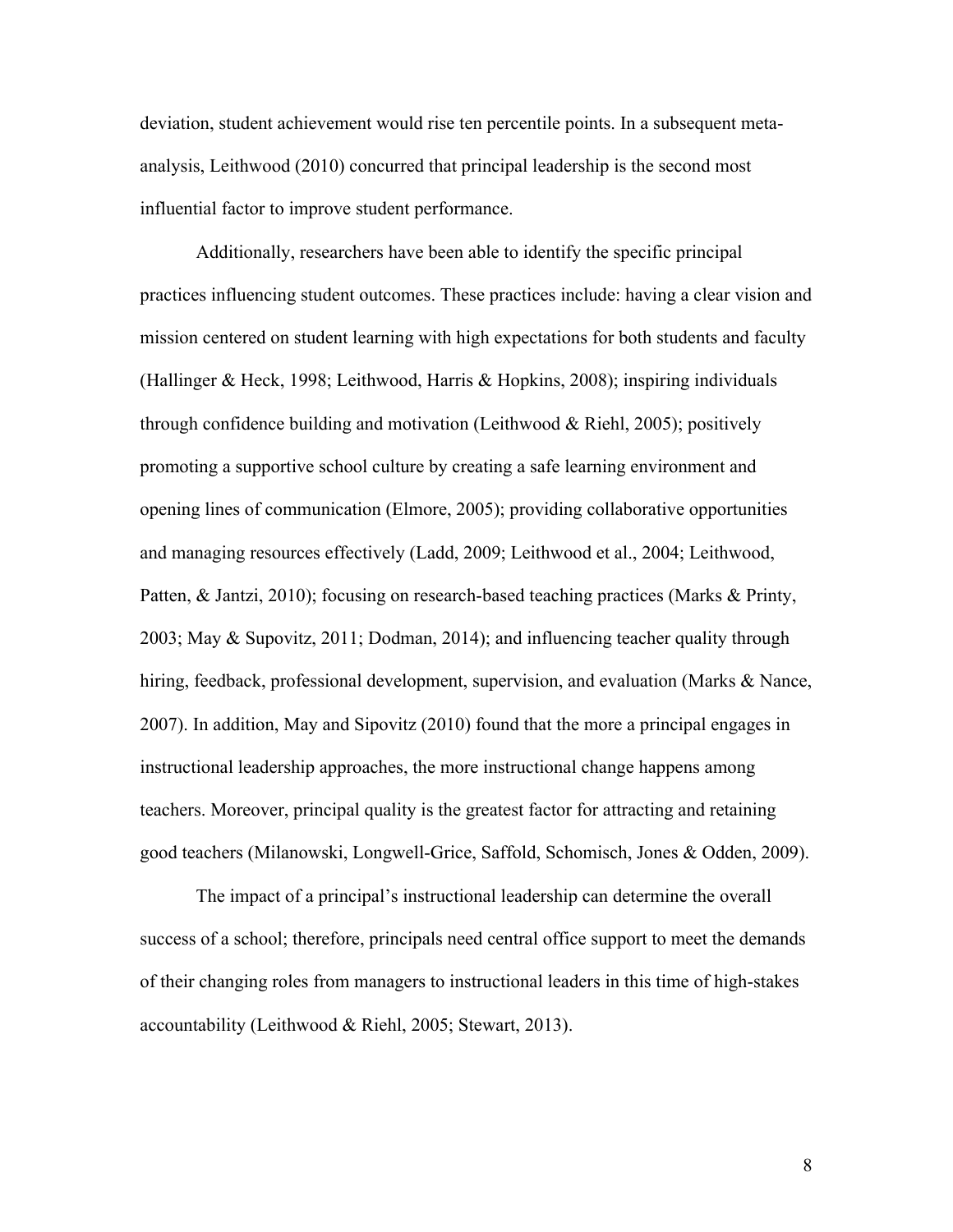#### **Central Office Administrators Supporting Principals**

Since the passage of NCLB, there has been greater scholarly attention on educational reform efforts at the school and principal level than at the district and superintendent level. One reason for this was an underlying assumption that schools, not districts, were the primary agents of change (Anderson, 2003). Many researchers looked at the poor track record of large, urban school systems and considered central offices as anachronistic impediments to improvement (Bryk, Sebring, Allensworth, Luppescu  $\&$ Easton, 2010). After all, a number of districts remain highly bureaucratic and emphasize management and compliance at the expense of dynamic innovation (Chhuon, Gilkey, Gonzalez, Daly & Chrispeels, 2008). COAs are further removed from the instructional core than school leaders and often isolate themselves from the schools they serve through weak, hierarchical, asymmetrical connections (Kochanek, 2005). Following this school of thought, many large school districts undertook major decentralization efforts, weakening central office authority and empowering school leaders to drive school reform using a bottom-up approach (Bryk et al., 2010).

Other scholars, however, argued that a large number of schools could not meet reform expectations on their own and emphasized the role of the district as the primary driver of top-down change (Hightower, Knapp, Marsh & McLaughlin, 2002). Elmore and Burney's (1998) landmark analysis of New York City's District Two's transformation to one of the highest performing districts in the city presented an example of strong districtlevel impact on student learning. A meta-analysis of 27 studies by Waters and Marzano (2006) showed a significant correlation between superintendent leadership and student outcomes when superintendents established a collaborative goal setting process resulting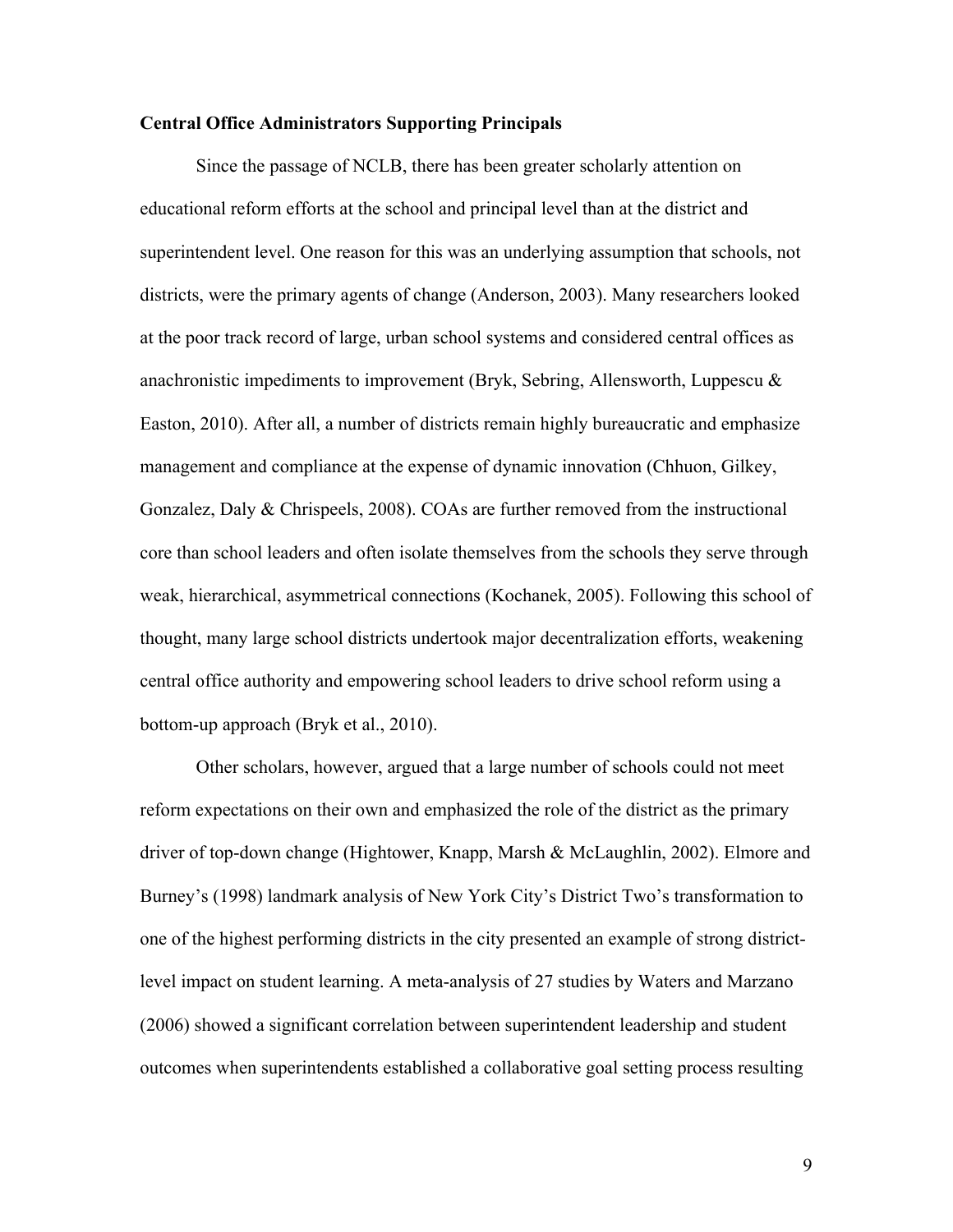in non-negotiable action items that were closely monitored and supported through resource allocation.

Four years later, Leithwood (2010) conducted another meta-analysis of 31 studies that examined the characteristics of school districts that were successful in closing achievement gaps. COAs in these districts developed a widely-shared vision of student achievement, established a coherent set of performance standards and instructional practices, formulated efficient ways professional teams could effectively access and analyze student achievement data, and invested in developing instructional leadership among teachers, principals, and other school-based administrators.

Recent studies on reform have shifted away from choosing between a decentralized, bottom up, school-centered approach or a top-down, district-centered method. Instead, there is a shift towards the important roles of both schools and districts. Louis and Robinson (2012) explored how district and school leaders react to external accountability initiatives. They found that while most districts were not able to effectively translate state accountability measures to improved student outcomes, some were able to do so under the right conditions. The authors found that when state policies align with the educational values of both school and district leaders and when these same leaders feel they have substantial support from both their colleagues and supervisors to implement the policies, districts were able to leverage external policy mandates successfully. According to Elmore (2003), it is precisely these coherent connections between school and district leaders that creates an environment of "internal accountability" that can respond positively to external accountability demands.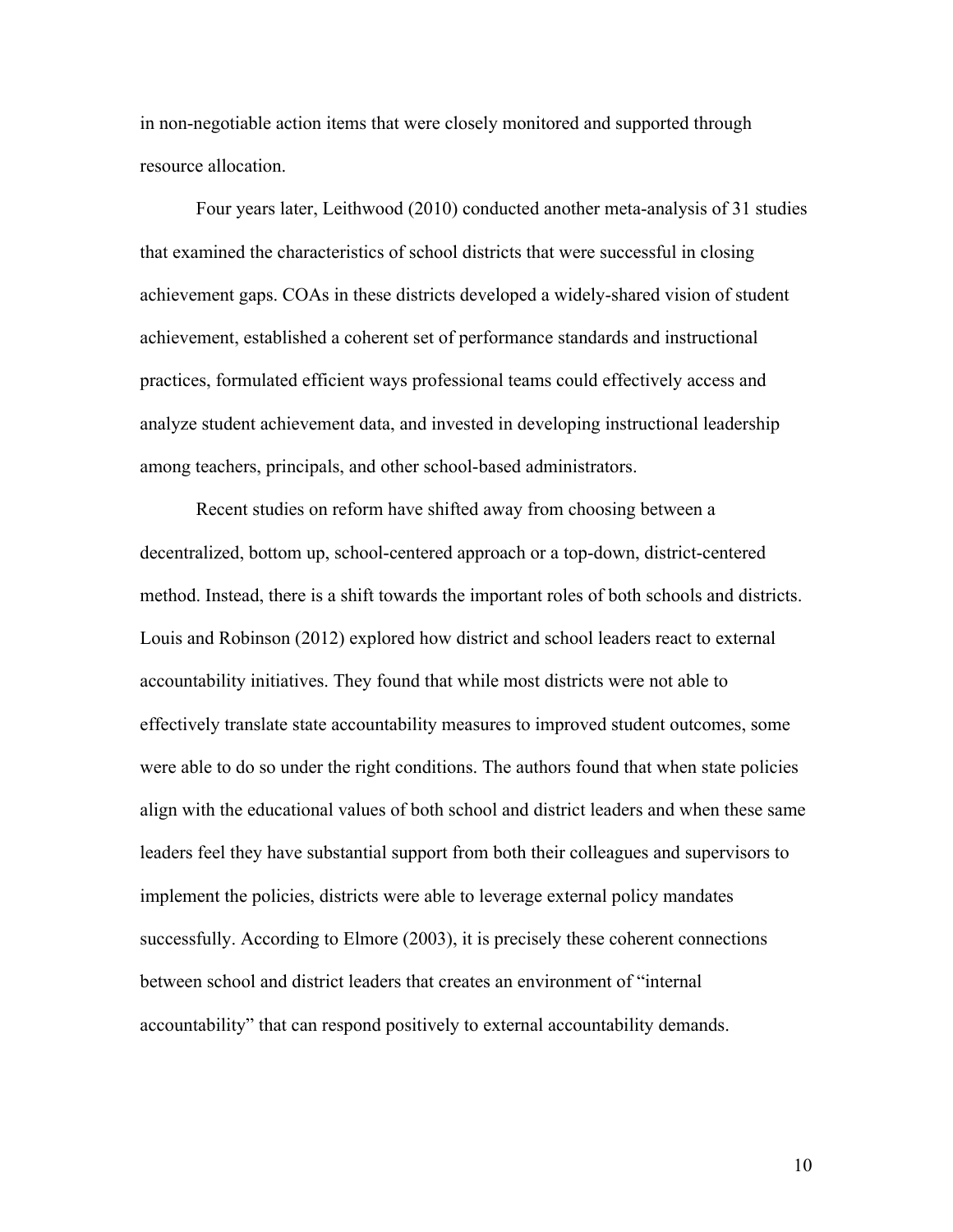In her analysis of the changing roles of COAs, Honig (2008) found, "in recent decades, various policy initiatives have called on district central offices to shift the work practices of their own central staff from the limited or managerial functions of the past to the support of teaching and learning for all students" (p. 2). Subsequently, Copland and Honig (2010) reaffirmed that COAs are not only charged with supporting principals in the operational aspects of their jobs, they are also tasked with being instructional leaders themselves.

In examining school districts that are making progress, one emerging theme is the vital role COAs play in supporting schools' academic improvement. More specifically, successful districts are "reorganizing and reculturing central office units to support partnership between central office and principals" (Knapp, Copland, Honig, Plecki & Portin, 2010, p. 26). More effective districts are using a set of clear initiatives to support school principals' emergence as effective instructional leaders (Honig, 2012). Honig described how impactful COAs are when they focus on joint work, model their expectations for principal learning, develop and use tools, engage in talk that challenges practice, broker relationships, and create and sustain social engagement (Honig, 2012; Honig & Rainey, 2014). Many of these practices can be incorporated in an effective principal evaluation system.

#### **Effective Principal Evaluation**

Since building principal performance is vital to the growth of students and teachers, greater emphasis has been placed on evaluation systems to improve principal practice. A publication of the National Association of Elementary School Principals (2012) claimed that with the increased interest in principal performance in the age of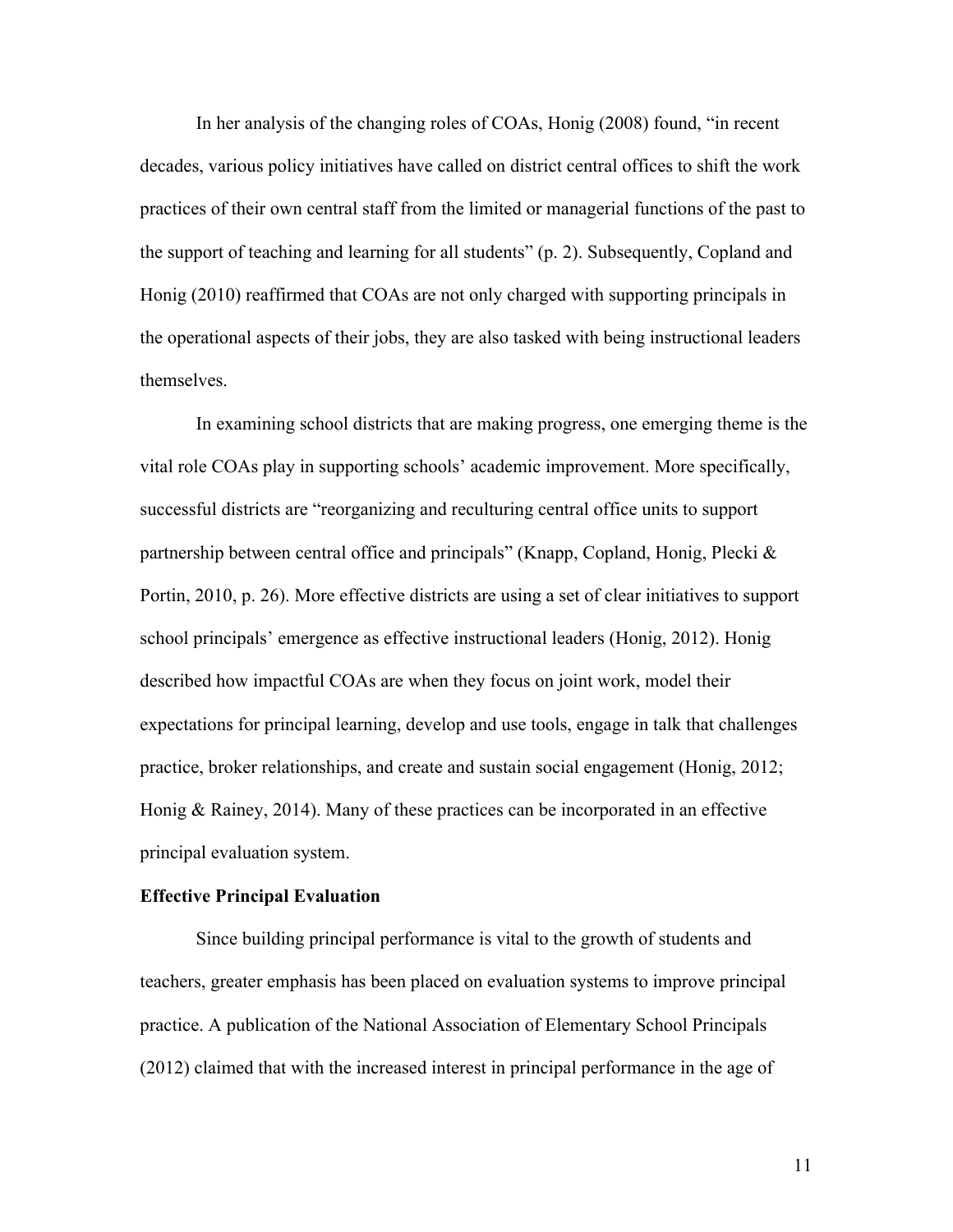RTTT, "the U.S. Department of Education [now] equates the effectiveness of school principals to student achievement outcomes" (p. 7) and that a coherent, consistent evaluation system is essential to assure principal quality. In crafting standards for evaluation, the Joint Committee on Standards for Educational Evaluation (2010), suggested that principal evaluation systems should, at minimum, involve principals in evaluation design, be connected to principal support systems, be aligned with teacher evaluation, include multiple rating categories, use multiple measures, communicate results to principals transparently, and include support and training of principal evaluators. Furthermore, Catano and Stronge (2007) stated: "Evaluation instruments are a powerful tool for influencing the behaviour of principals, reinforcing the adage 'what gets measured is what gets done'" (p. 394).

Evaluation systems should be manageable, targeted, and well-designed and give opportunities to guide practitioners towards meeting the shared goals of the community (Marshall, 2009; Saphier, Gower, Haley-Speca, & Platt, 2008). Additionally, the system should engender a climate that promotes formative feedback essential for improving practice, as summative evaluation is only a small component of the learning process (Stiggins, Arter, Chappuis, & Chappuis, 2009). Danielson (1996) suggested that when evaluating educators, supervisors should look closely at how students learn, specifically how they engage in meaningful work, connect to a community of learners, meet high expectations, shared responsibility, and deepen their understanding of the work at hand. Furthermore, quality supervision and evaluation has the potential to message what the shared agreements in any school system are, how those agreements are manifested, and how to combat practices that are not in service of student gains. Formative evaluation can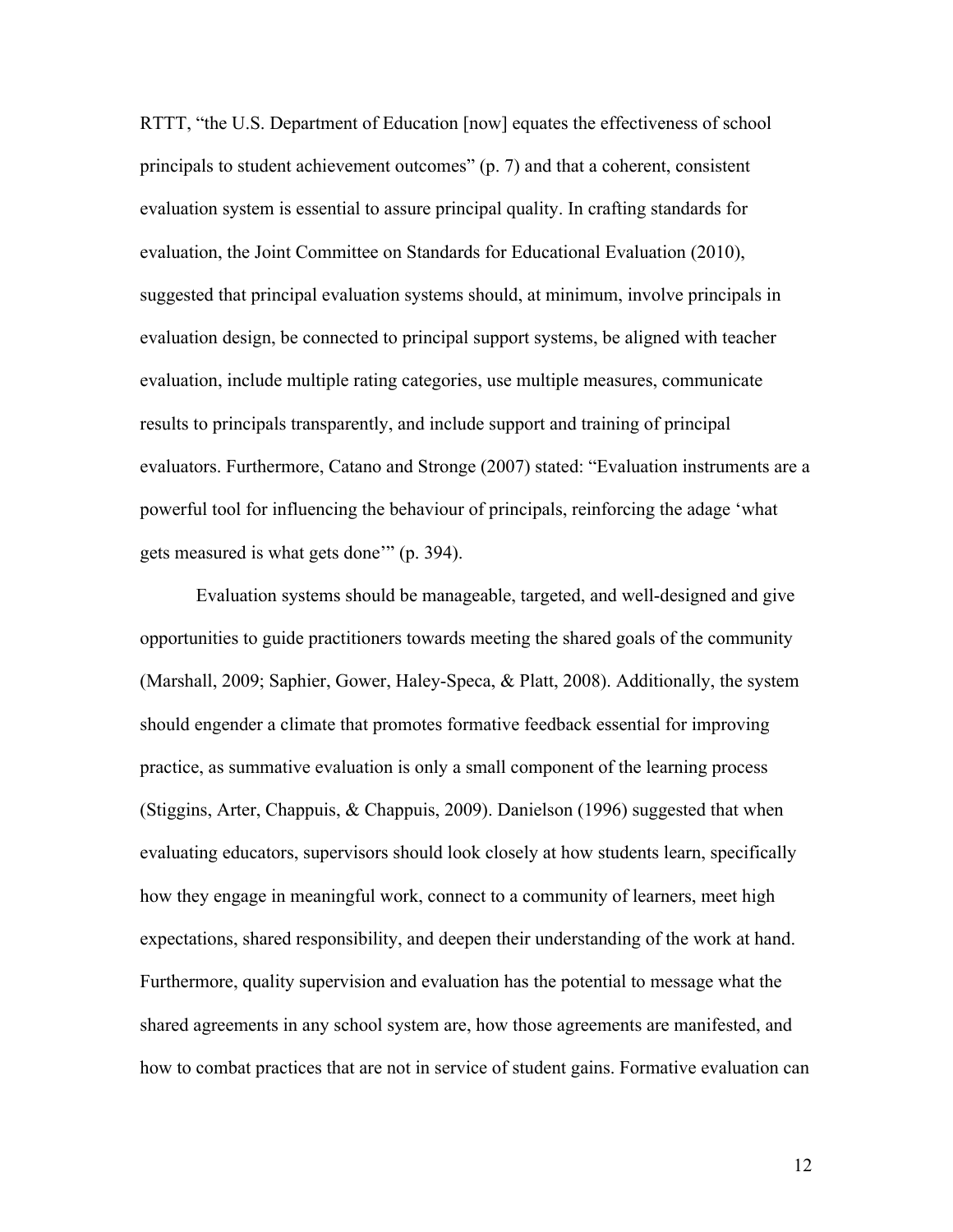shift the focus to the student, ensuring that student achievement, rather than compliance, becomes the driver of adult learning (Saphier et al., 2008).

Empirical research supports the notion that evaluation, when done well, should not be unidirectional, but allow for COAs and principals to interact with one another. "Principal assessment should be easy to administer, can capture the essence of the role of a school principal, and should provide valid and reliable data for purposes such as professional development and performance evaluation" (Goldring et al., 2008, p. 2). Spillane (2004) agreed, sharing that when COAs and principals together are allowed to grapple with changing their practice and engage in new understandings of prior misinterpretations, sense-making is put center stage and shared understandings emerge, deepening the work being done in schools on behalf of students.

The vehicle for these pointed, sustained, and accountability-based conversations in Massachusetts is MMSEE. Looking beyond accountability and compliance, principal evaluation under MMSEE has the potential to assist professionals at all levels in honing their craft. The MA ESE Commissioner, Dr. Mitchell Chester, agreed, stating that the intent of MMSEE is to "promote professional learning" (MA ESE, 2012, p. 1). Chester's comments reflected the ongoing national dialogue over principal evaluation.

#### **The Development of National Principal Evaluation Standards**

One of the first sets of standards for principal evaluation was developed by the Interstate School Leaders Licensure Consortium (ISLLC). These ISLLC standards, developed in 1996 and updated in 2008, and currently under review and revision by the National Policy Board for Educational Administration (NPBEA), have become the central criteria for many principal evaluation systems across the nation (Council of Chief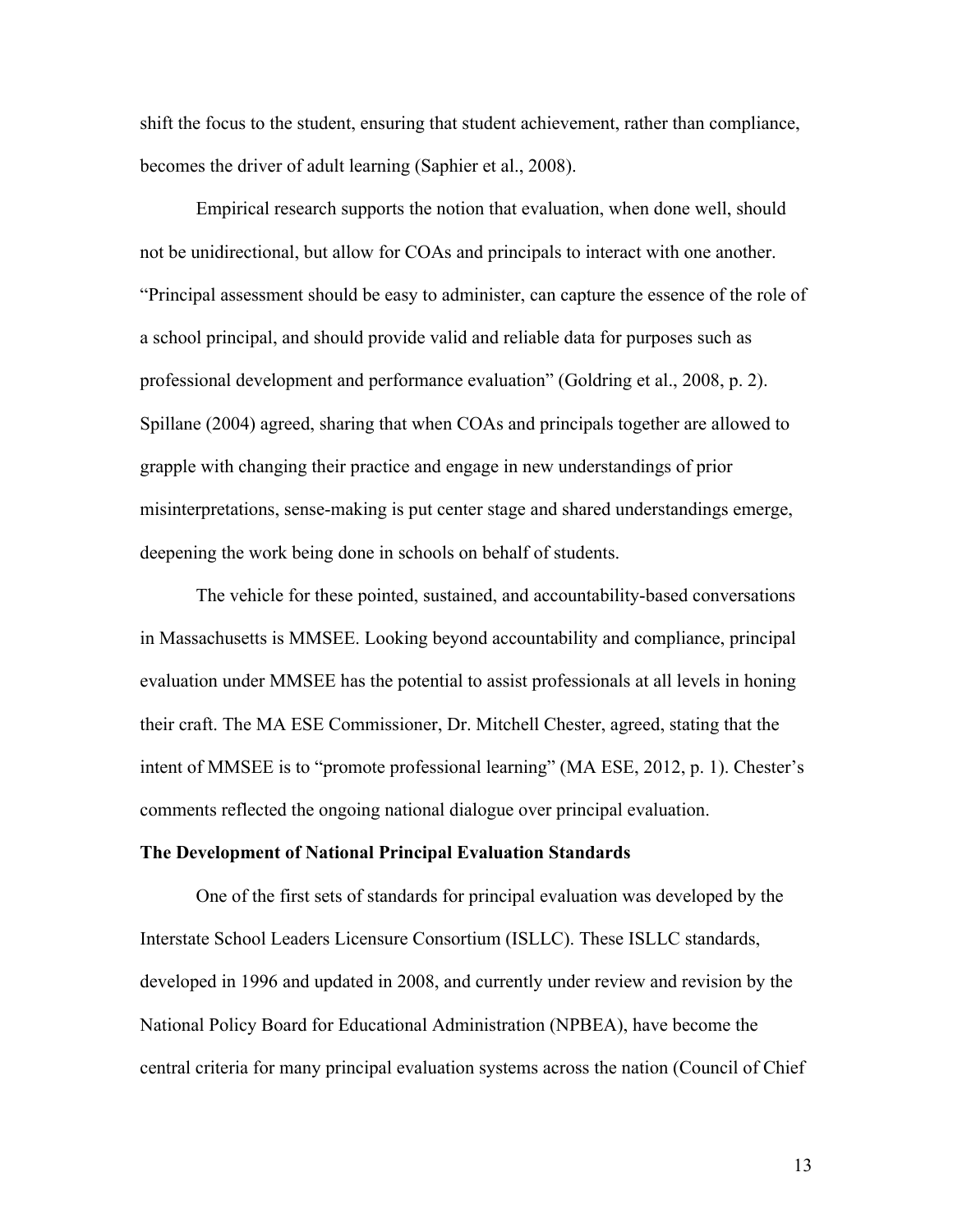State School Officers, 2008). In 2006, another principal assessment, the Vanderbilt Assessment of Leadership in Education (VAL-ED) was developed by Porter, Murphy, Goldring, and Elliott from 2008 to 2012 through funding by the Wallace Foundation and the U.S. Department of Education. This instrument, aligned to the ISLLC standards, contains evidence-based assessments that evaluate principals' leadership behaviors and is widely used in different states (Porter, Murphy, Goldring & Elliott, 2008). ISSLC educational leadership policy standards focus on six areas that help define leadership through themes for educational leaders to promote student achievement. Likewise, VAL-ED standards prioritize core components and key processes that illustrate leadership behaviors to improve academic and social outcomes for all students (Council of Chief State School Officers, 2008). The ISSLC and VAL-ED standards were then adopted by many states as guidelines for district principal evaluation systems. Massachusetts was one such state that incorporated ISSLC and VAL-ED standards as principal evaluation guidelines for local districts (MA ESE, 2012).

By 2009, there was a broad and growing consensus at the national level among educational researchers, policy makers, and practitioners that principal evaluation needed to be more consistently implemented across school districts, aligned to a more rigorous codification of leadership standards, and focused more on student and school outcomes (Portin et al., 2006; Murphy et al., 2014). Dovetailing with this was the increased recognition of the principal's critical role both in the school improvement process and in student outcomes, which resulted in a focus on principal training programs, hiring and retention practices, professional development, and principal evaluation (Babo  $\&$ Villaverde, 2013).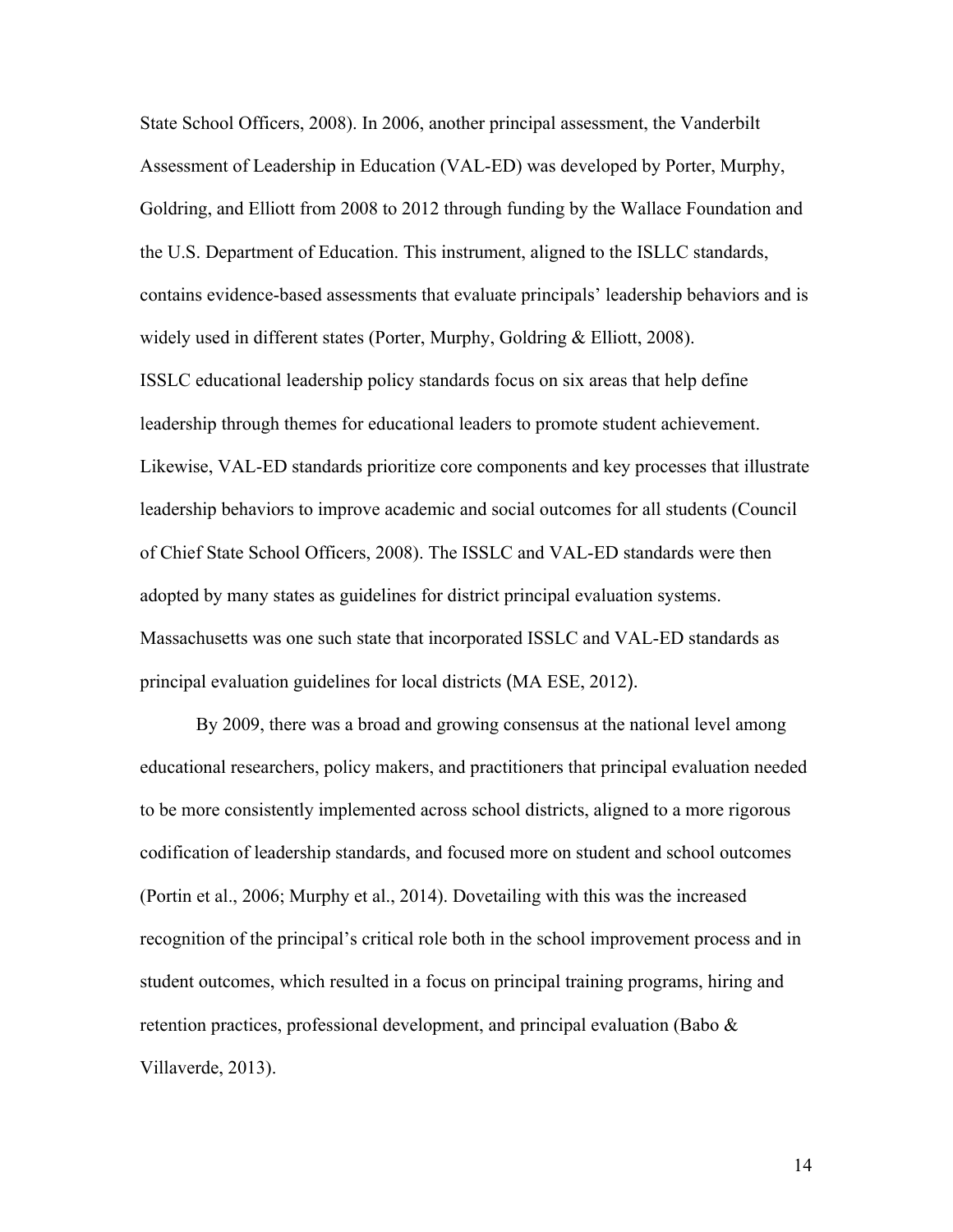This national discussion about principal evaluation culminated with the Obama administration's 2009 RTTT federal funding initiative under the American Recovery and Reinvestment Act. Under RTTT, states competed for over four billion dollars of federal discretionary spending by proposing reforms in the areas of promoting standards and accountability, developing data systems, improving workforce quality, and turning around underperforming schools. One RTTT expectation for states was to develop nextgeneration evaluation systems using multiple measures, including student growth (US Department of Education, 2009). In response to RTTT, 35 states and the District of Columbia passed legislation requiring adoption of new statewide principal evaluation systems between 2009 and 2012 (Jacques et al., 2012). Massachusetts was one of those states.

#### **The Development of the Massachusetts Model System for Principal Evaluation**

In 2010, MA ESE applied for and won 250 million dollars of federal RTTT money, and concurrently started the process of developing a framework for educator evaluation that fit RTTT guidelines. Table 1.2 outlines the timeline of MMSEE development from its beginnings to district implementation.

Table 1.2 *Timeline of MMSEE Development and Implementation*

| Date          | Event                                                                                                                                                                                                                                             |
|---------------|---------------------------------------------------------------------------------------------------------------------------------------------------------------------------------------------------------------------------------------------------|
| July, 2009    | President Obama and Secretary of Education Duncan announce the Race to the Top<br>Funding competition under the American Recovery and Reinvestment Act.                                                                                           |
| January, 2010 | Massachusetts submits its RTTT application. Included in the application is a promise<br>to develop a new educator evaluation system that includes student learning outcomes<br>as a significant measure of teacher and administrator performance. |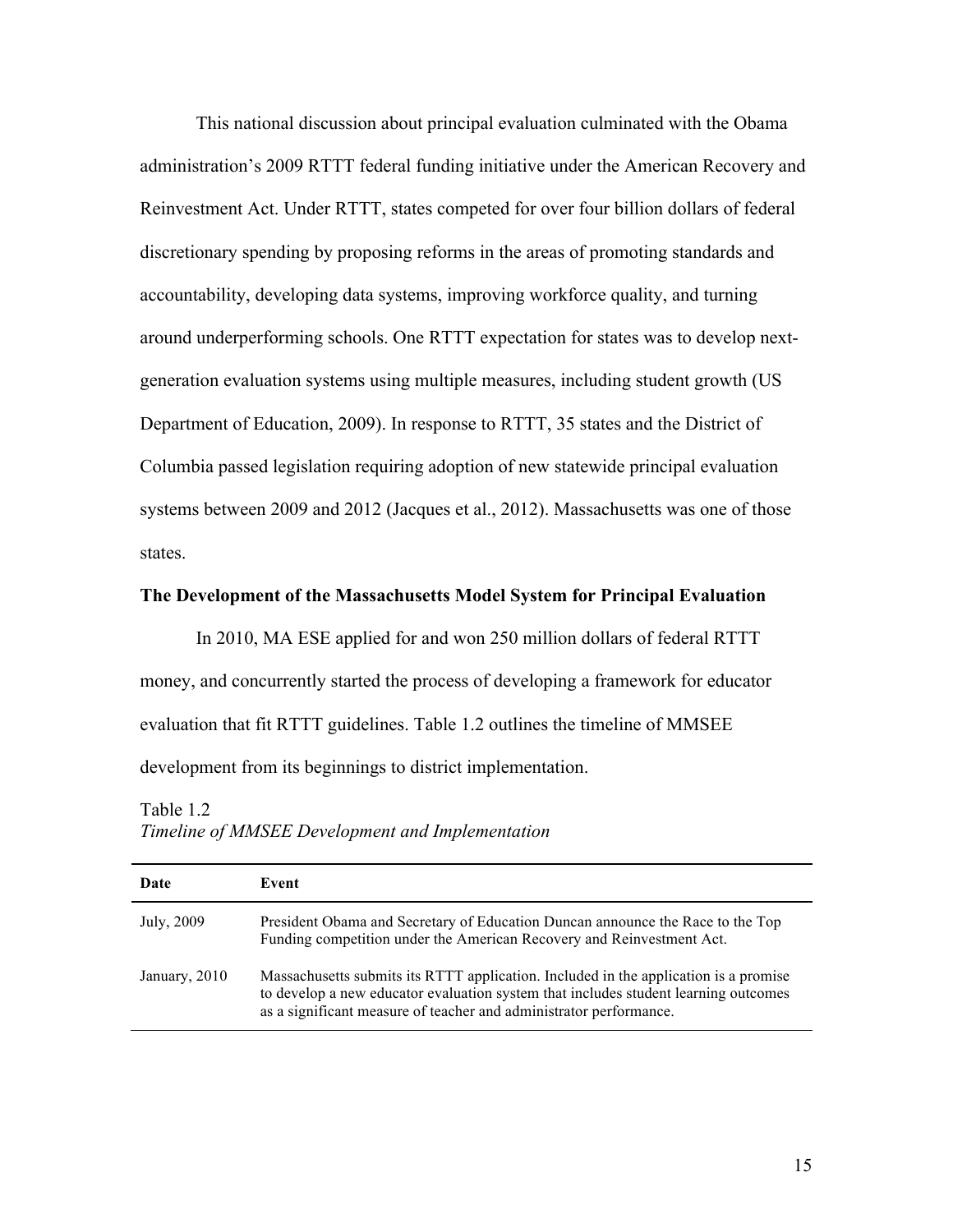| Date            | Event                                                                                                                                                                                                                                                                                                                                                                                                                                                                                                                                       |
|-----------------|---------------------------------------------------------------------------------------------------------------------------------------------------------------------------------------------------------------------------------------------------------------------------------------------------------------------------------------------------------------------------------------------------------------------------------------------------------------------------------------------------------------------------------------------|
| May, 2010       | The Massachusetts Board of Elementary and Secondary Education passed a motion to<br>establish the Massachusetts Task Force on the Evaluation of Teachers and<br>Administrators, charged with reviewing existing regulations for educator evaluation<br>and make recommendations to the board in the winter of 2011.                                                                                                                                                                                                                         |
| August, 2010    | MA ESE wins 250 million dollars in federal RTTT funds.                                                                                                                                                                                                                                                                                                                                                                                                                                                                                      |
| March, 2011     | The Massachusetts Task Force on the Evaluation of Teachers and Administrators<br>completes its work and submits its proposal for an educator evaluation system to<br>Commissioner Chester and the general public. MA ESE board discusses the proposal<br>in its March 22, 2011 meeting.                                                                                                                                                                                                                                                     |
| April, 2011     | Commissioner Chester submits first a set of draft regulations and then a set of revised<br>draft regulations to the board. The board voted to send the revised draft regulations for<br>public comment until June, 2011.                                                                                                                                                                                                                                                                                                                    |
| June, 2011      | The proposed regulations were revised again in response to the public comments, and<br>on June 28th, the board voted 9-2 to pass the final regulations.                                                                                                                                                                                                                                                                                                                                                                                     |
| January, 2012   | MA ESE publishes the first components of the model system, which include district<br>implementation guides for district-level planning, school-level planning, the<br>superintendent, administrator and teacher rubrics, model district-level contract<br>language, principal evaluation, and superintendent evaluation.                                                                                                                                                                                                                    |
| Spring, 2012    | RTTT districts begin the collective bargaining process to adopt or adapt the model<br>system, or to revise existing systems to comply with new regulations.                                                                                                                                                                                                                                                                                                                                                                                 |
| June, 2012      | MA ESE publishes the seventh district implementation guide on rating educator<br>impact on student learning using standardized tests and district-determined measures.                                                                                                                                                                                                                                                                                                                                                                      |
| Summer, 2012    | RTTT districts begin training evaluators and develop processes to create district-<br>determined measures.                                                                                                                                                                                                                                                                                                                                                                                                                                  |
| September, 2012 | RTTT districts submit their proposed educator evaluation systems to MA ESE for<br>review and begin implementation of educator evaluation for superintendents,<br>administrators and teachers.                                                                                                                                                                                                                                                                                                                                               |
| January, 2013   | All remaining districts begin the collective bargaining process to adopt or adapt the<br>model system, or to revise existing systems to comply with new regulations.<br>Remaining districts begin training evaluators and develop processes to create district-<br>determined measures.                                                                                                                                                                                                                                                     |
| June, 2013      | MA ESE publishes the eighth district implementation guide on collecting and using<br>staff and student feedback for administrator and teacher evaluation.                                                                                                                                                                                                                                                                                                                                                                                   |
| September, 2013 | Remaining districts submit their proposed educator evaluation systems to MA ESE for<br>review and begin implementation of educator evaluation for superintendents,<br>administrators and teachers. All districts submit to MA ESE plans for using<br>standardized testing and district-determined measures to rate educators' impact on<br>student learning. All districts submit to MA ESE plans for using student and staff<br>feedback. All districts are implementing the educator evaluation framework consistent<br>with regulations. |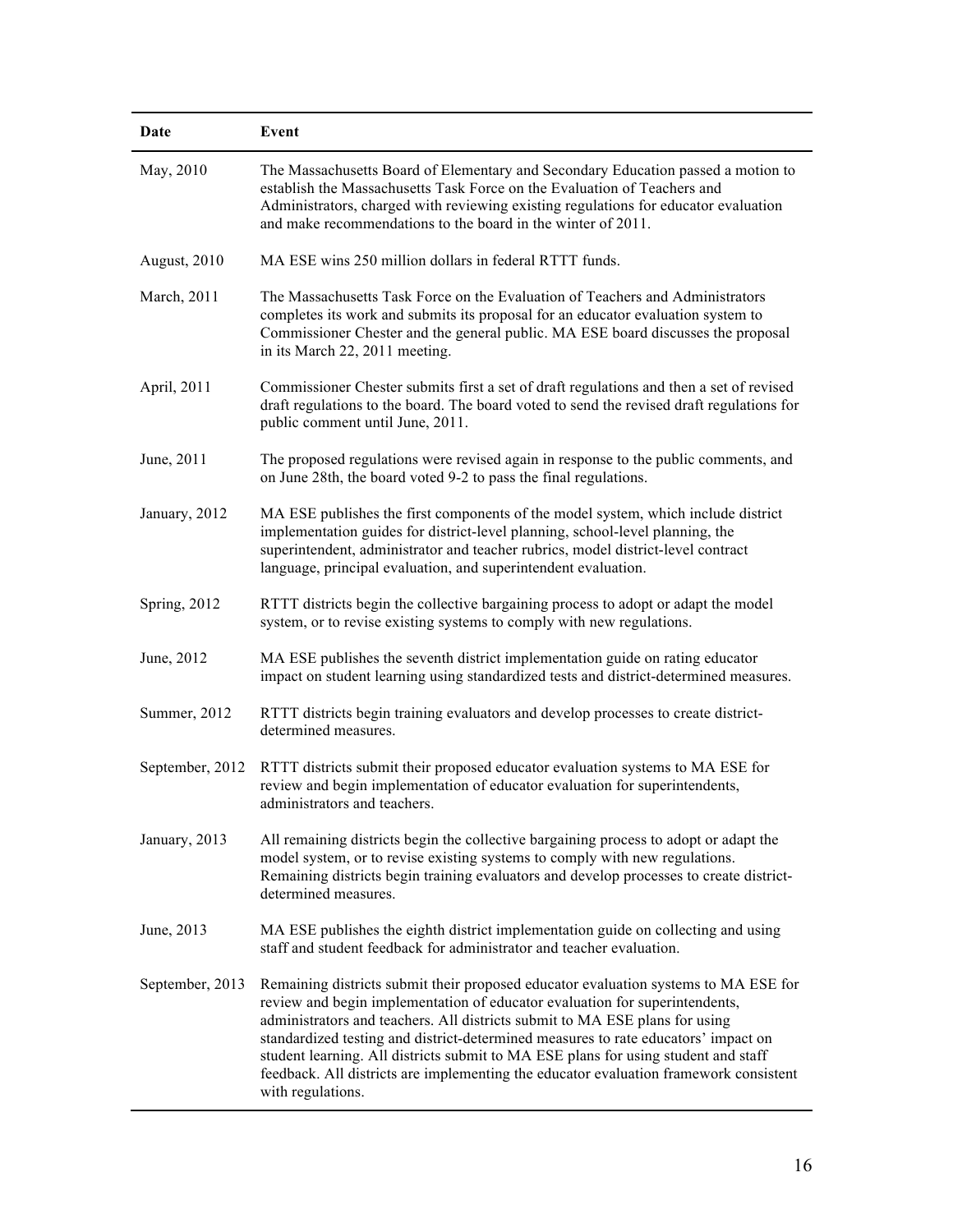The Massachusetts Task Force led the first phase in development, proposing a framework to the commissioner and the public in March 2011. At the proposal's core was the use of multiple measures of student learning, observations, and artifacts measured across four standards of professional practice, and a five-step evaluation cycle (MA Task Force, 2011). After strengthening language about the use of student performance data, MA ESE Commissioner Chester proposed regulations recommended by the Task Force on June 21, 2011 (Chester, 2011a; Chester, 2011b). Six months later, MA ESE presented implementation guides of MMSEE for school districts (MA ESE, 2012). Districts receiving RTTT funding were to plan their new evaluation systems in the spring and summer of 2012 for a launch in the 2012-13 school year. Districts not receiving RTTT funding had to implement their evaluation systems in 2013-14 (MA ESE, 2012).

**MMSEE goals.** The Massachusetts Task Force (2011) outlined its challenges in its executive summary:

National and statewide evidence is clear – educator evaluation does not currently serve students, educators or society well. In its present state, educator evaluation in Massachusetts is not achieving its purposes of promoting student learning and growth, providing educators with adequate feedback for improvement, professional growth and leadership, and ensuring educator effectiveness and overall system accountability (p. 5).

The fact that MMSEE specifically identified professional growth as a primary goal was relatively rare. According to Jacques et al., (2012), Massachusetts was only one of five states whose principal evaluation system explicitly identified professional growth as a goal in its legislation. Additionally, Commissioner Chester publicly espoused using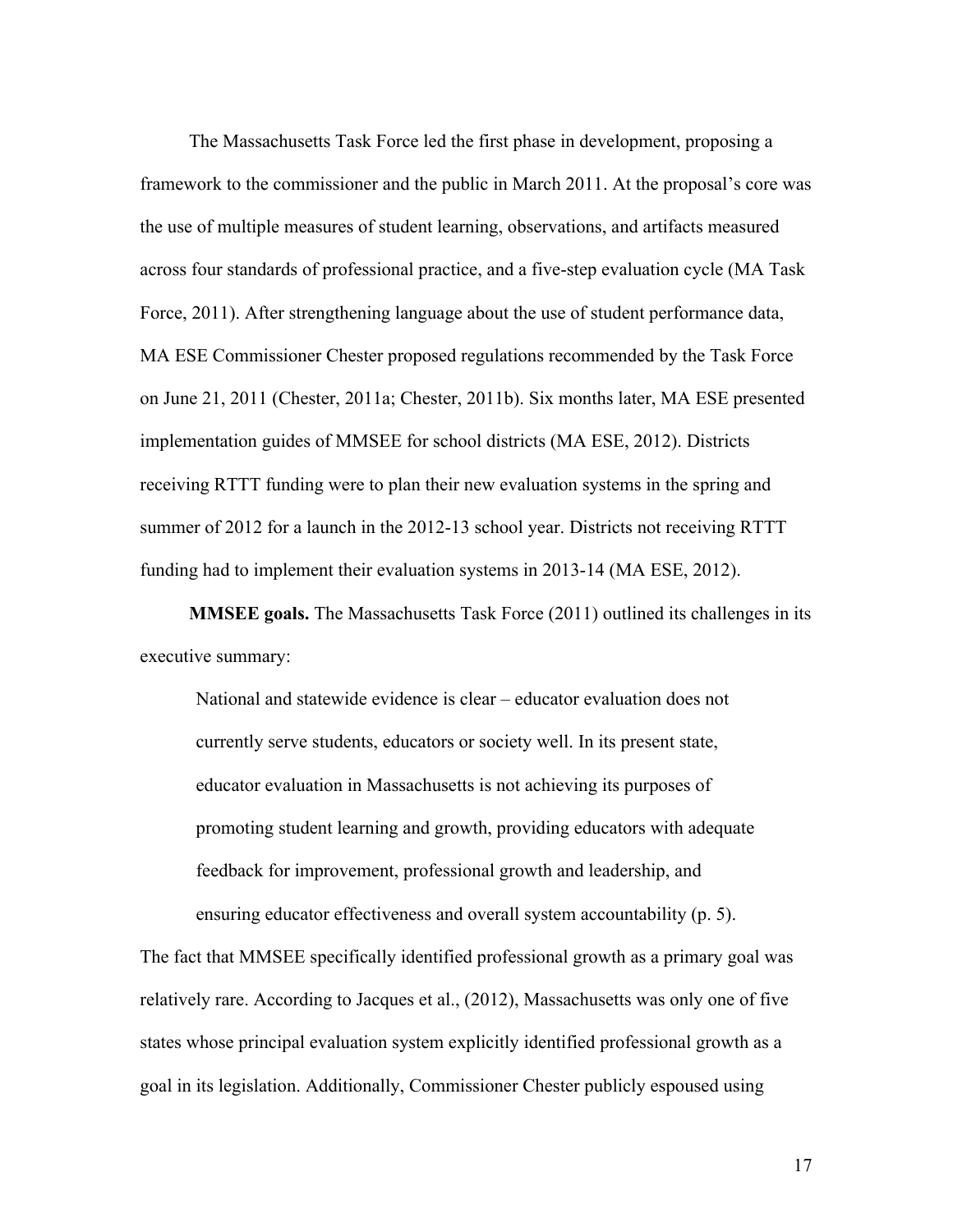MMSEE to promote professional learning. In his letter introducing MMSEE's training guides (MA ESE, 2012), he wrote, "I am excited by the promise of Massachusetts' new regulations. Thoughtfully and strategically implemented they will improve student learning by supporting analytical conversation about teaching and leading that will strengthen professional practice" (p. 1). Embedded in each stage of MMSEE's five-step evaluation process are multiple opportunities for professional feedback.

**MMSEE design.** Because educator evaluation is governed by a combination of state statutes and regulations, district performance standards, and local collective bargaining agreements, the Massachusetts Task Force (2011) designed a model system that districts could adopt, adapt, or revise to comply with state regulations (MA ESE, 2012). The Massachusetts Task Force (2011) explained this decision in terms of what it termed the "loose-tight" question:

On one hand, both teachers and administrators on the Task Force want a substantial measure of freedom to set a locally appropriate agenda, and to preserve the bargaining and decision-making rights reserved to them in the current statute. On the other hand, almost all Task Force members agree that the lack of statewide consistency, comparability, and calibration are major flaws in the current framework (p. 12).

In reality, however, 95 percent of Massachusetts districts decided either to adopt or adapt MMSEE, and not revise their own frameworks to comply with the new regulations (Dowley & Kaplan, 2014). With the vast majority of districts using MMSEE at least as a starting place, district evaluation systems across the state have become quite similar to one another. Some areas that have the most variance among districts are the practices of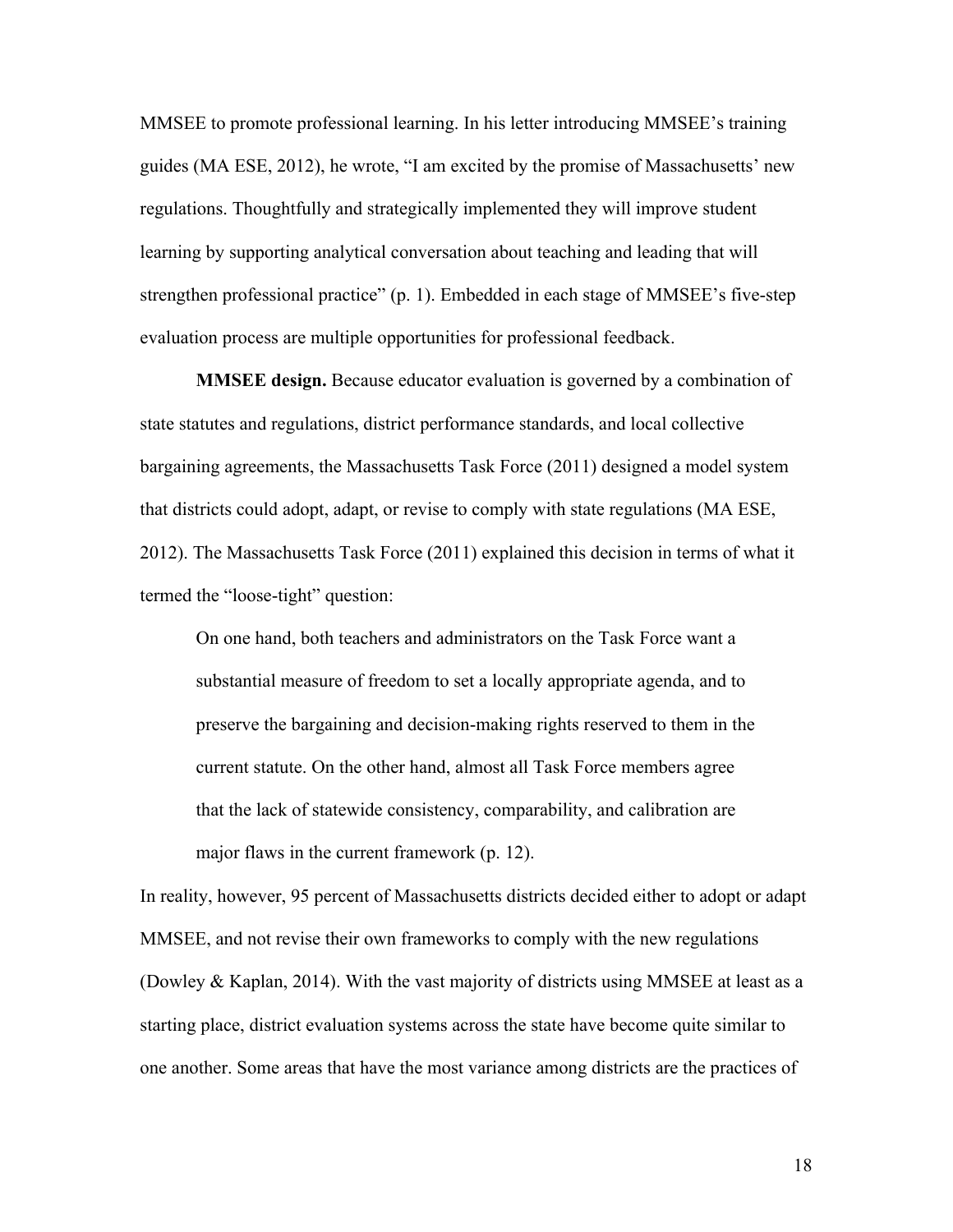making unannounced observations, constructing improvement plans, using districtdetermined measures to rate educator effectiveness, and recognizing exemplary educators (Dowley & Kaplan, 2014).

Not only is evaluation similar across school districts, it is similar within each district with all types of educators. The Massachusetts Task Force elected to use a simultaneous design process for teacher, principal and superintendent evaluation by using consistent evaluation procedures for all educators so that school committees evaluate superintendents, superintendents evaluate principals, and principals evaluate teachers all in parallel. Simultaneous design has the potential to provide systematic coordination of communication, implementation, and timelines (Clifford et al., 2012). However, teachers, principals and superintendents have very different professional responsibilities and jobs, and an evaluation system like MMSEE that tries to incorporate all levels of educators has the danger of oversimplifying the complexity of administrators' responsibilities. Furthermore, the simultaneous implementation of both administrator and teacher evaluation can overwhelm school districts (Clifford et al., 2012).

The Massachusetts Task Force members decided to use three categories of evidence for educator evaluation: multiple measures of student learning; judgments based on observations and artifacts; and the collection of additional evidence. The Massachusetts Task Force's consensus was that student outcomes should play a significant, but supplementary role in the measurement of principal performance, and that measurement of student outcomes should never "mechanistically override the professional judgment of trained evaluators and supervisors, or create an over-reliance of one set of assessments" (MA Task Force, 2011, p. 12). Task Force members did not want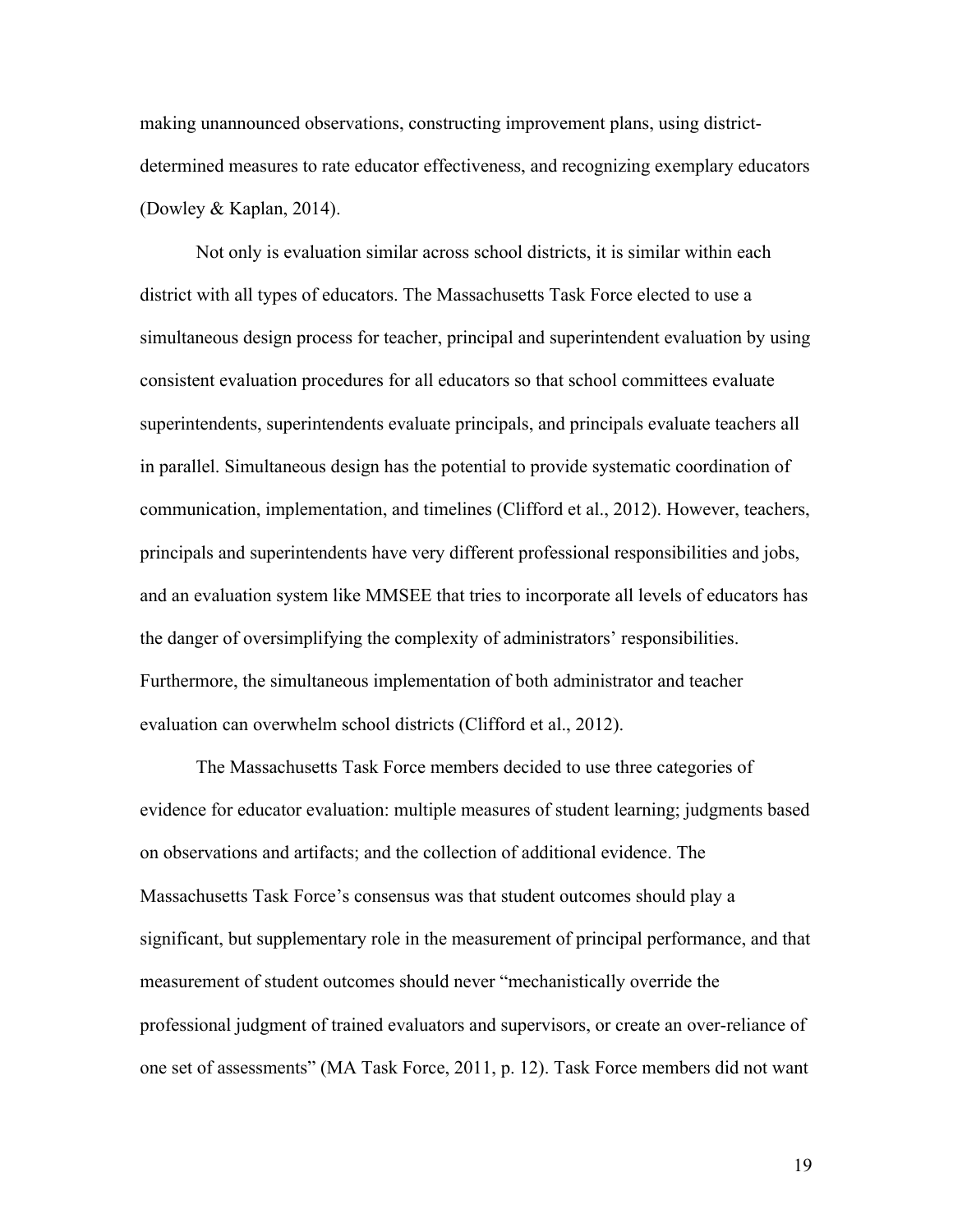standardized assessments to be overly influential in the evaluation process, and thus proposed that districts create district-determined measures in all subject areas in all grade levels so that student growth can be assessed broadly through multiple measures (MA ESE, 2012).

Through its insistence on the use of multiple measures, the Massachusetts Task Force prioritized comprehensiveness over feasibility; however, as Commissioner Chester noted in his June 21 memo (2011b), MMSEE incorporates a number of processes designed to streamline the evaluator's work. These include educators' generated selfassessment plans; short, unannounced observations with minimal written feedback; and teaming around common goals. Nevertheless, under MMSEE, both COAs and principals were generally required to spend considerably more time and energy on evaluation than they had done under their previous evaluation systems.

 The Massachusetts Task Force understood the complexities of implementing MMSEE and exhorted ESE to provide ample support for school districts. "MA ESE must be willing and able to guide, support and monitor effective implementation at the district and school level. MA ESE has to put an unprecedented amount of time, thought and resources into this effort" (MA Task Force, 2011, p. 24). The Massachusetts Task Force recommended that with the development of MMSEE, MA ESE would need to help school districts engage stakeholders and gain their feedback, develop alternative models to help districts with their adopt/adapt decisions, support districts as they train evaluators, help districts develop effective assessments that can be used as district-determined measures, assist districts as they set up data systems that support evaluation, and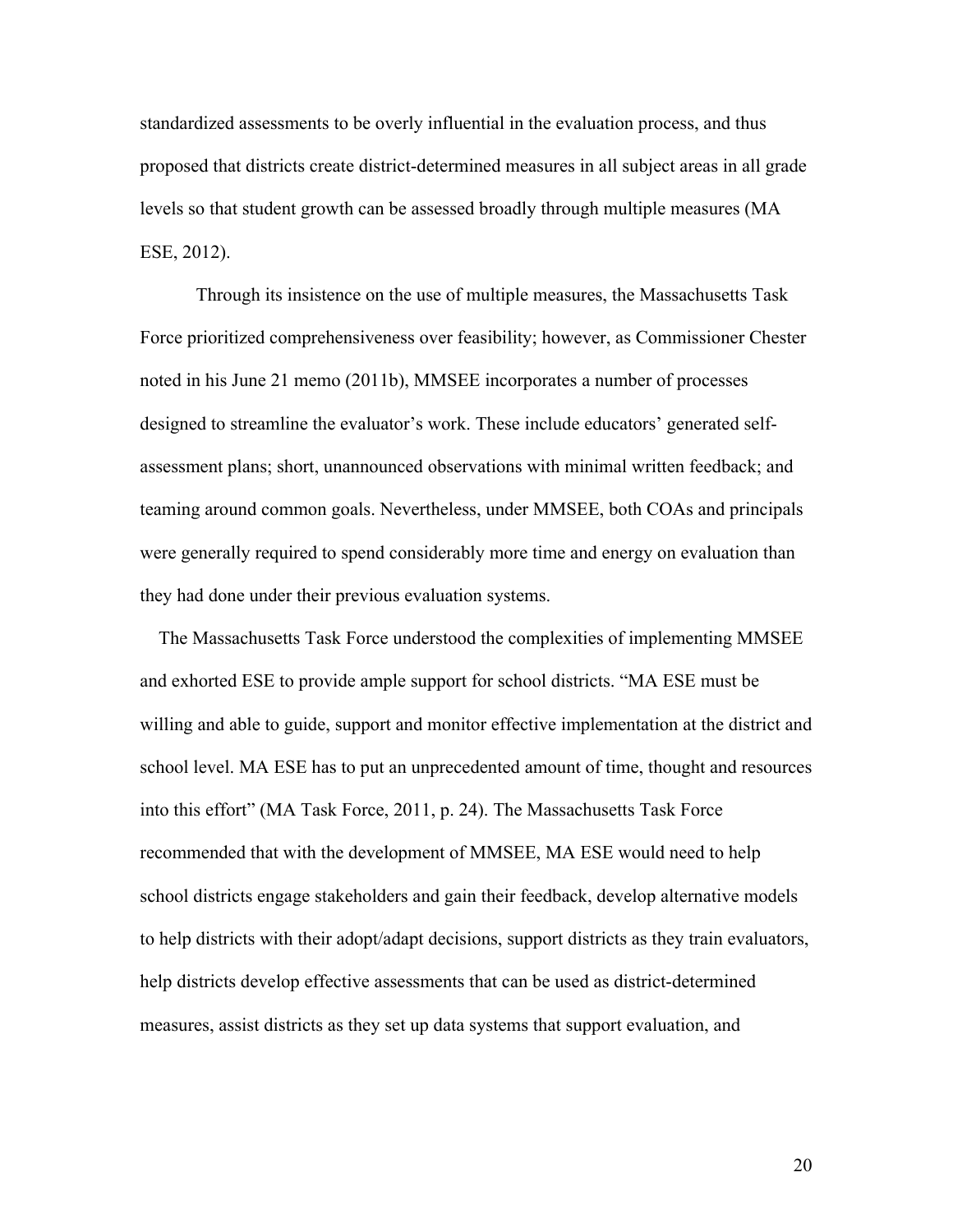periodically revise MMSEE based on implementation lessons learned in the field (MA Task Force, 2011).

**MMSEE components.** In order to best understand the new evaluation system and the challenges that its implementation may pose, it is necessary for practitioners to have an understanding of the tool's components. MMSEE is composed of four sections: standards, indicators, rubric, and rating; the five-step cycle of improvement; goals for student learning, professional practice and school improvement; and rating the principal's impact on student learning (MA ESE, 2012).

*Standards, indicators, rubric, and rating***.** The four standards are: Instructional Leadership, Management and Operations, Family and Community Engagement, and Professional Culture, described in Table 1.3. Each standard has indicators organized into a rubric with elements that describe the indicators at four performance levels. The performance levels are unsatisfactory, needs improvement, proficient, and advanced. Of the four standards, Instructional Leadership, has preeminent status; no administrator can be considered proficient unless his or her rating on this standard is proficient (MA ESE,

Table 1.3

2012).

## *Principal Standards of Evaluation*

| <b>Standards</b> | <b>Explanation</b>                                                                                                                                                                                                                                                      |
|------------------|-------------------------------------------------------------------------------------------------------------------------------------------------------------------------------------------------------------------------------------------------------------------------|
| Standard I       | <i>Instructional Leadership.</i> The education leader promotes the learning and growth of all<br>students and the success of all staff by cultivating a shared vision that makes powerful<br>teaching and learning the central focus of schooling.                      |
| Standard II      | <b>Management and Operations.</b> Promotes the learning and growth of all students and the<br>success of all staff by ensuring a safe, efficient, and effective learning environment, using<br>resources to implement appropriate curriculum, staffing, and scheduling. |
| Standard III     | Family and Community Engagement. Promotes the learning and growth of all students<br>and the success of all staff through effective partnerships with families, community<br>organizations, and other stakeholders that support the mission of the school and district. |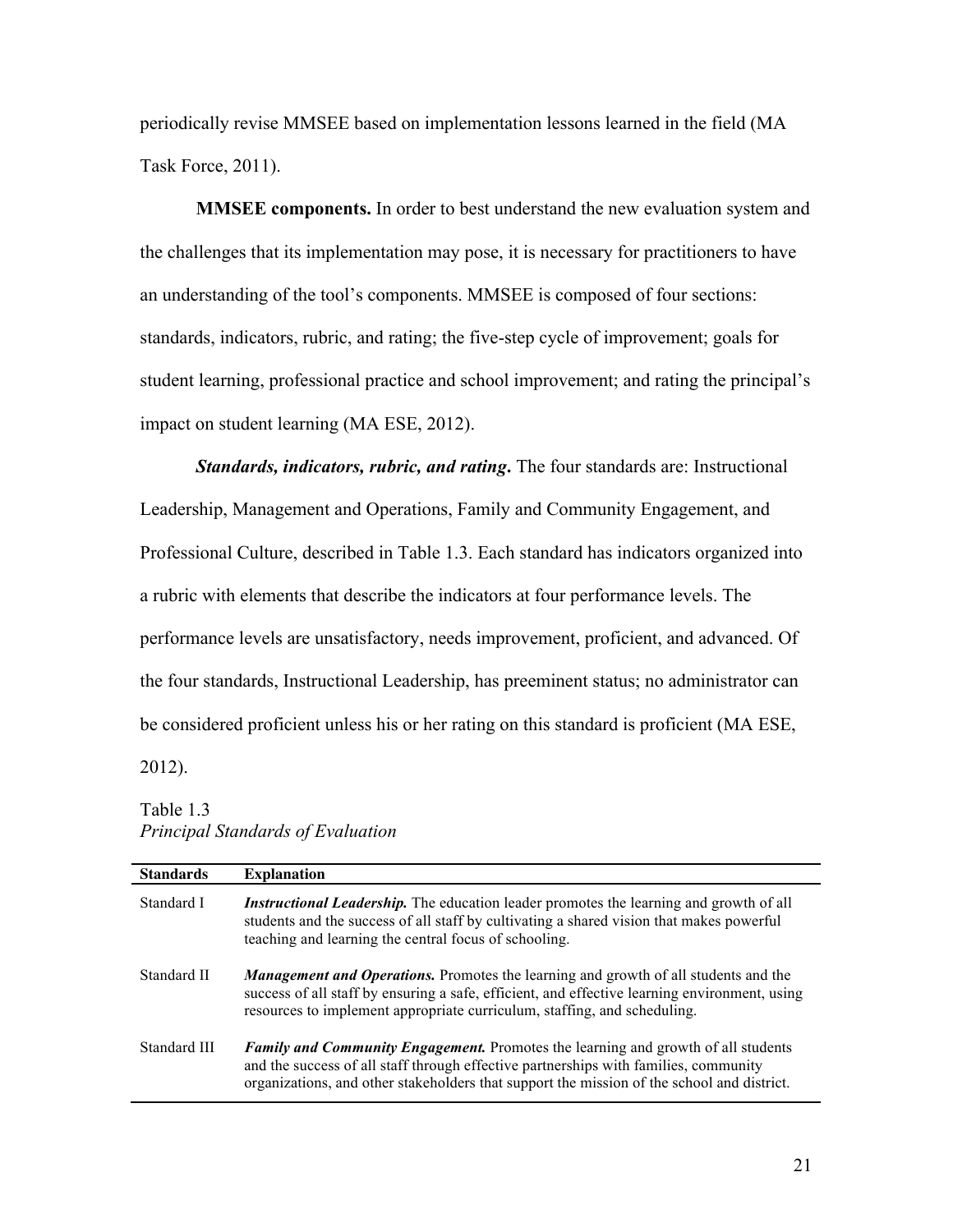| <b>Standards</b> | <b>Explanation</b>                                                                                                                                                                                  |
|------------------|-----------------------------------------------------------------------------------------------------------------------------------------------------------------------------------------------------|
| Standard IV      | <b><i>Professional Culture.</i></b> Promotes success for all students by nurturing and sustaining a<br>school culture of reflective practice, high expectations, and continuous learning for staff. |
|                  |                                                                                                                                                                                                     |

*Five-step cycle***.** Since the goal of MMSEE is to improve professional practice, the

Task Force developed a five-step cycle of continuous improvement (MA ESE, 2012).

Figure 1.1 describes the cycle that is central to the evaluation process.



Educators and evaluators are expected to be in regular communication throughout the cycle in order to receive feedback and reflect on their practice. Before the beginning of the school year, the principal uses the rubric to create a self-assessment and sets goals with his or her supervisor. Once the goals are agreed upon, the principal implements the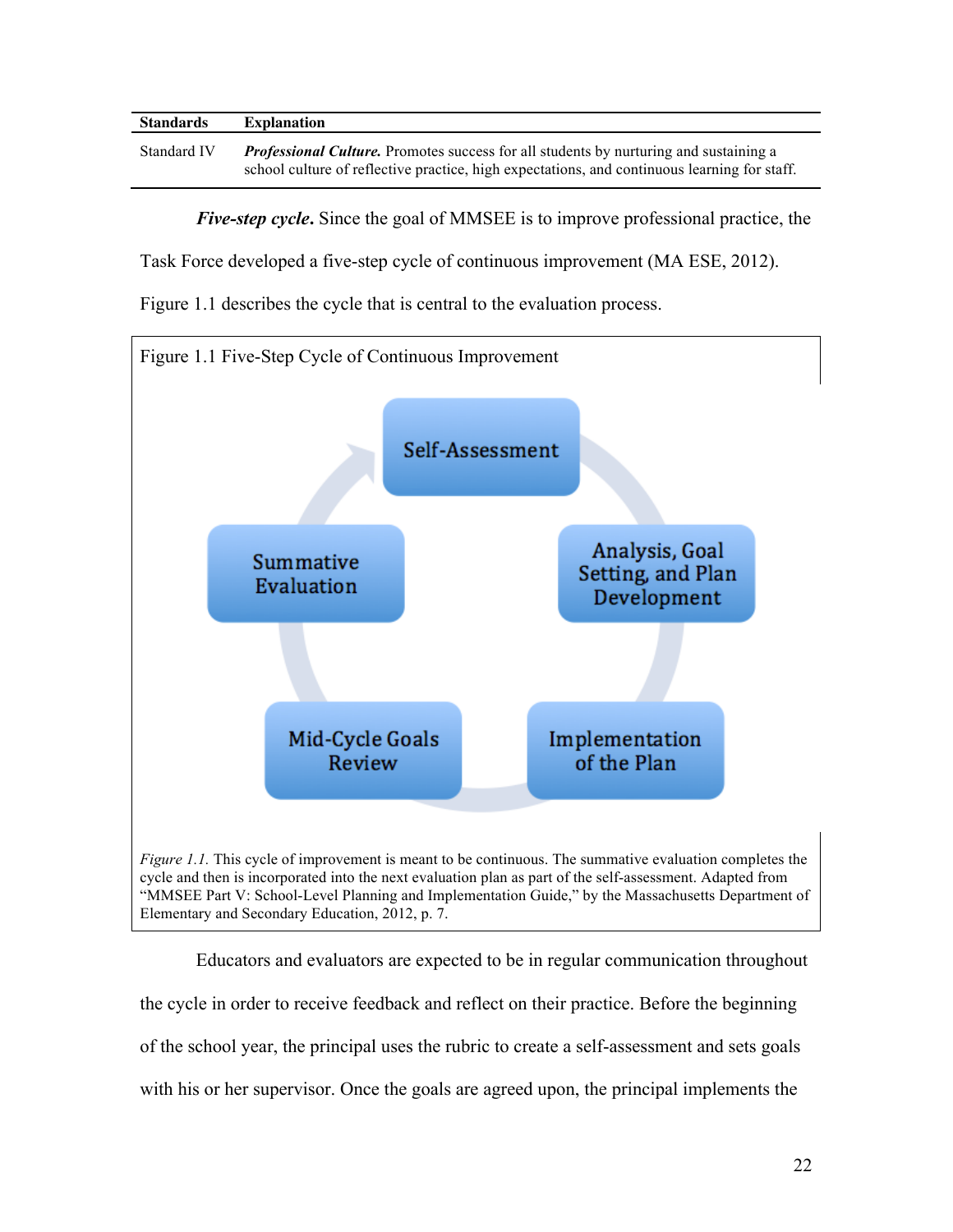plan. The supervisor monitors progress both informally and formally through a mid-cycle review and a summative evaluation.

# *Goals for student learning, professional practice, and school improvement*. All principals are expected to set goals throughout the evaluation cycle: a student learning goal, a professional practice goal, and minimum of two other school improvement goals (MA ESE, 2012). The school improvement goals are meant to align and build coherence between school and district goals. The expectation is that the principal will be held accountable for their progress and completion of these goals.

*Rating the principal's impact on student learning.* The school administrator's evaluation is designed to promote professional growth and development, guide COAs in supporting and building school leaders, foster communication between the evaluator and evaluated, and clarify the expectations by which principals will be held accountable. By developing the Five-Step Cycle of Continuous Improvement MA ESE establishes a thorough set of expectations for principals and guidelines for COAs to improve principal practice and thereby increase student outcomes. While the rating components of the tool are used in concert with the principals' input – in particular, principal artifacts – to determine principals' proficiency rating, the system is designed, at its core, to incorporate feedback between COAs and principal, as well as provide opportunities for principals to improve their practice through professional development. All principals in Massachusetts will also be held accountable for student performance measures on standardized tests based on student growth and, in the case of English language learners, English proficiency ratings and growth, putting student learning at the core of professional conversations.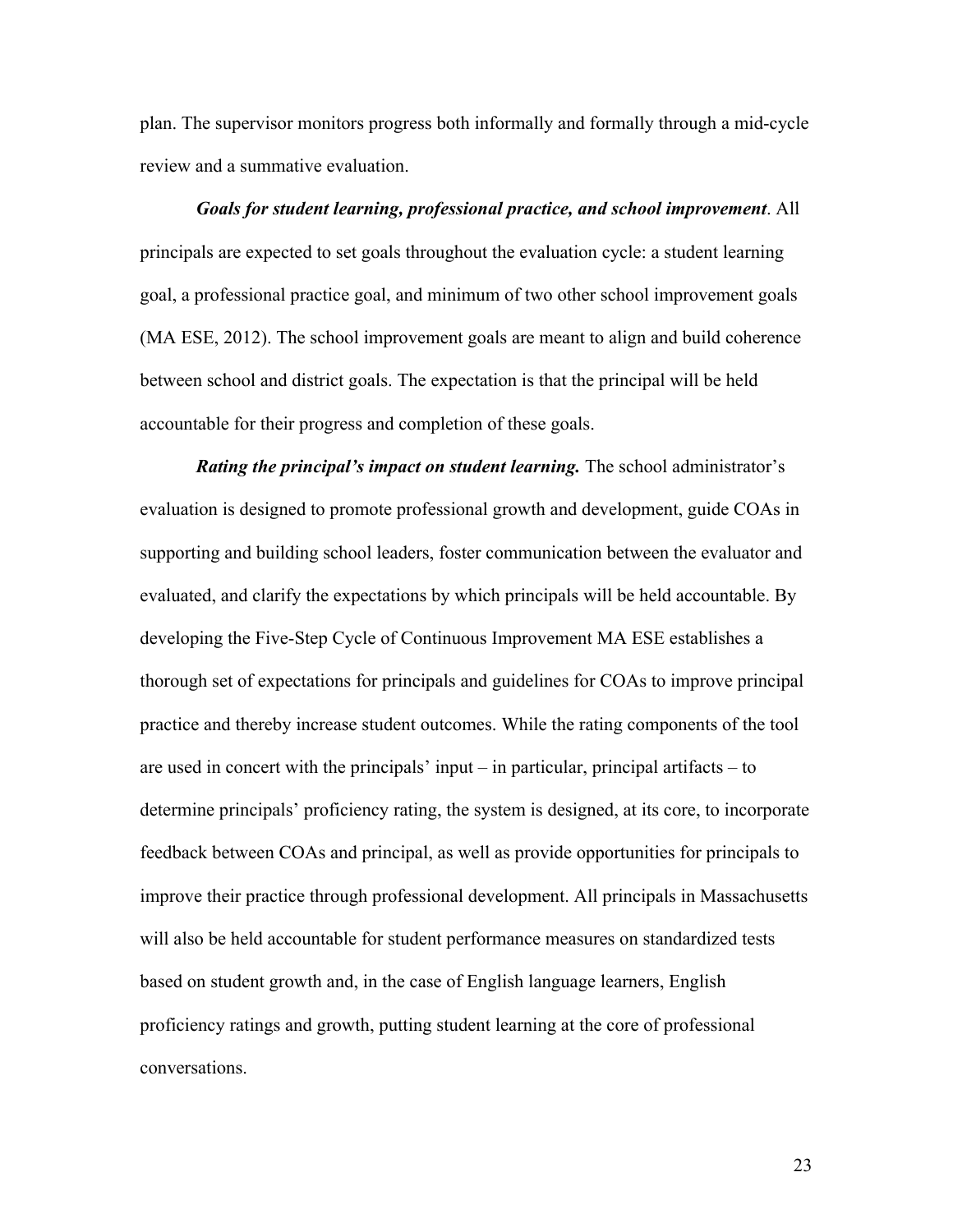With the increase in accountability measures, the role of principals has evolved to "leading change on the ground" (Fullan, 2007 p. 156) and the role of COAs to support that change (Honig, 2012; Honig & Rainey, 2014). MMSEE has clarified the work, but interpretation, communication, and implementation is determined by districts and COAs. For this reason, the dissertation-in-practice team examined how COAs in one district used MMSEE to promote the growth and development of principals through six individual studies all of which, coordinated together, provide an overall picture. These individual studies focused on six high leverage factors that affect the intent and impact MMSEE had in one district: the interpretation of policy by COAs, the communication of policy to principals, the role of professional assistance relationships, the use of feedback, the support of principals with instructional leadership, and the support of principals' leadership practices to promote growth and development.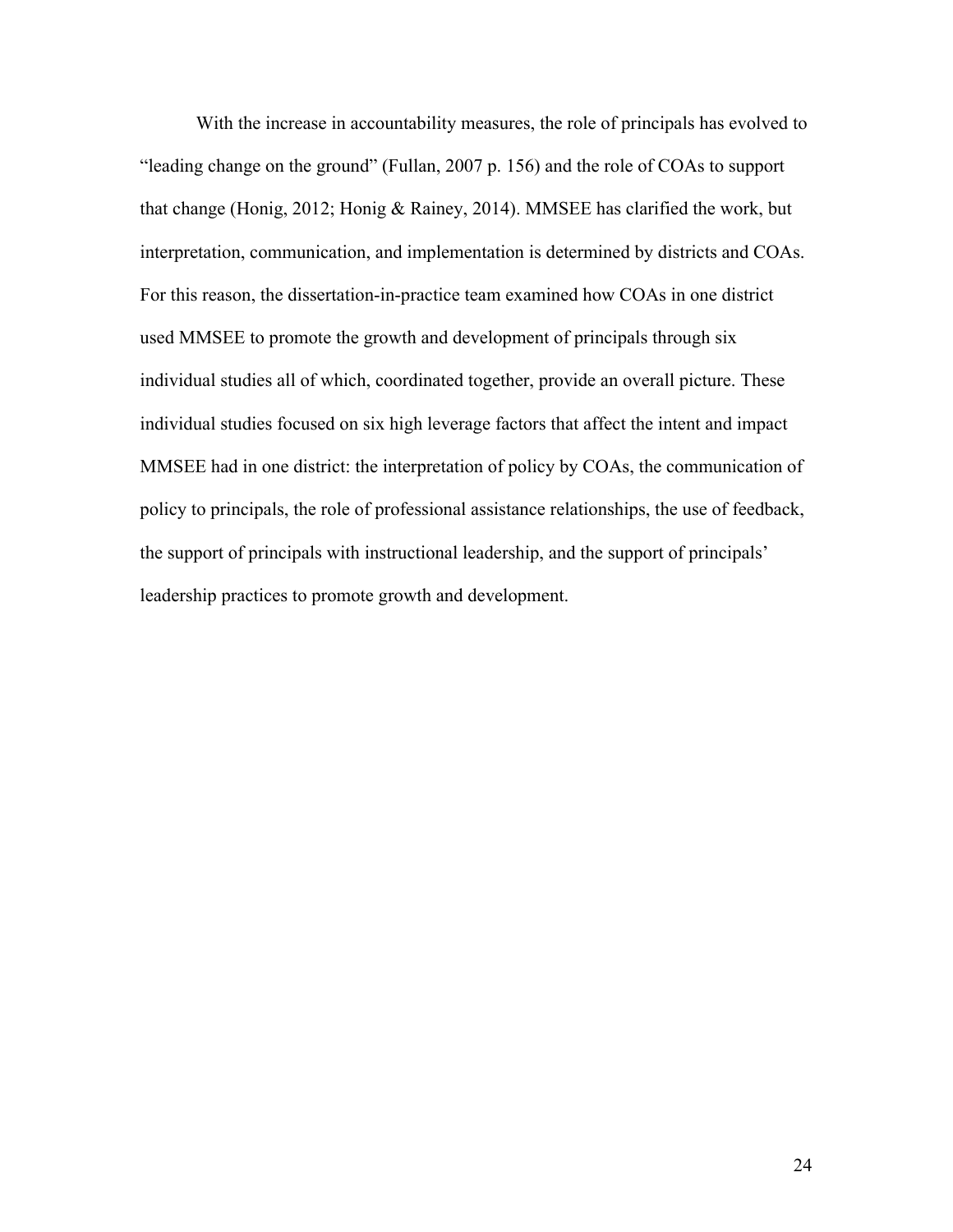# CHAPTER 2 – METHODOLOGY<sup>2</sup>

# **Design of the Study**

The research team conducted a qualitative single-case study to examine how central office administrators (COAs) in the Emerson Public Schools (EPS) implemented principal evaluation under the Massachusetts Model System for Educator Evaluation (MMSEE), a system primarily designed to support the growth and development of educators' professional practice. In this dissertation, members of the research team collaborated on one project that consisted of multiple coordinated studies. The six contributing strands were COAs' interpretation of policy, communication of policy, role of professional assistance relationships, utilization of feedback systems, support with instructional leadership, and support of principals' leadership practices.

To ground the study in the overarching focus, each team member utilized a specific conceptual framework for their individual studies; while most team members had unique frameworks, two researchers shared adult learning theory. This allowed research team members to apply a variety of relevant theories to a significant problem of practice. Table 2.1 shows the purpose of each individual study, the conceptual framework through which the purpose was examined, and the overarching focus of the study:

<sup>&</sup>lt;sup>2</sup> This chapter was jointly written by the authors listed and reflects the team approach to this project: Leah Blake McKetty, James A. Carter, Christine A. Copeland, Tanya N. Freeman-Wisdom, Alexandra Montes McNeil, and AC Sevelius.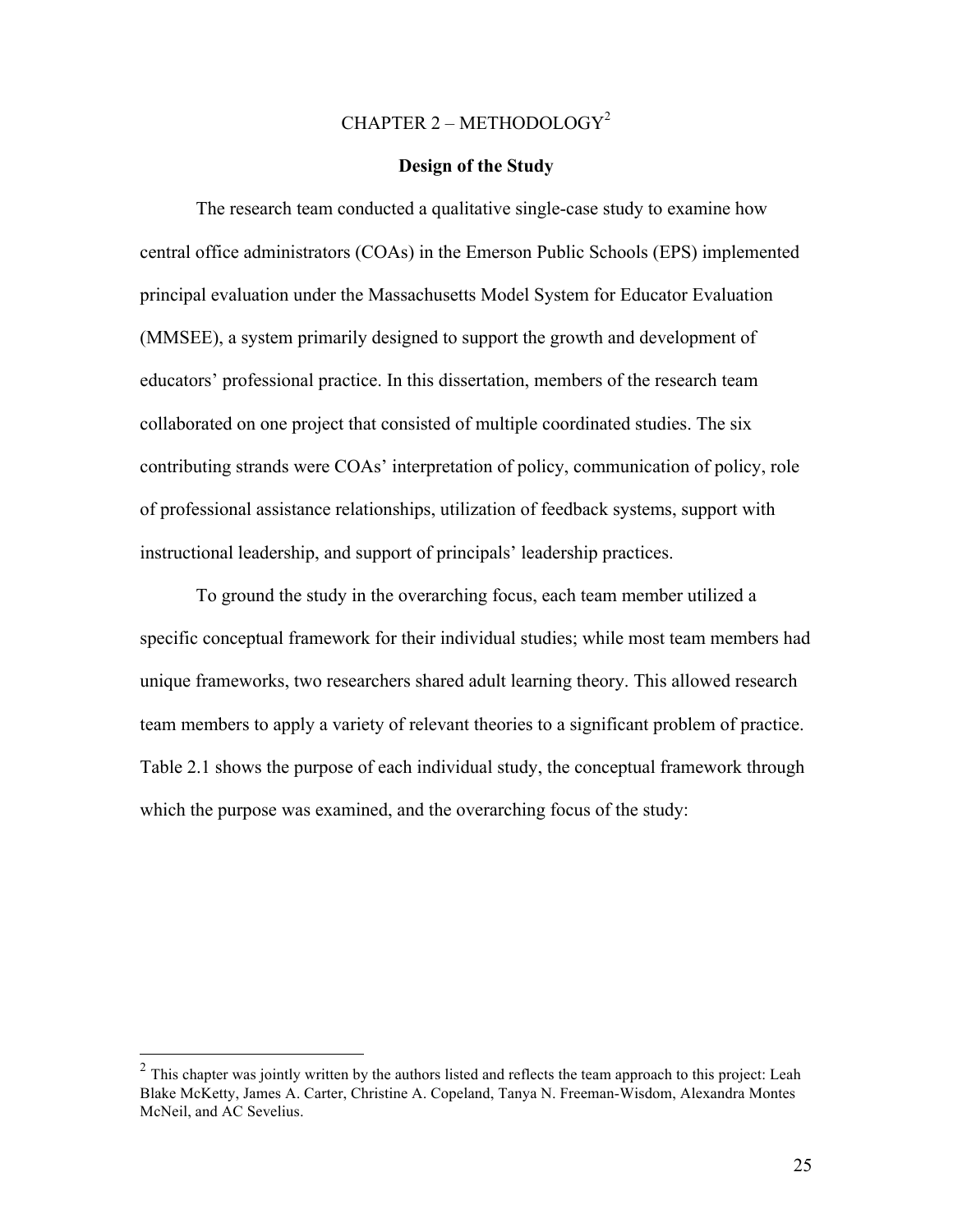| <b>Overarching Focus:</b><br>The Use of MMSEE to Promote the Growth and Development of Principals |                                                 |                                   |  |  |
|---------------------------------------------------------------------------------------------------|-------------------------------------------------|-----------------------------------|--|--|
| <b>Author</b>                                                                                     | <b>Individual Study Focus</b>                   | <b>Conceptual Framework</b>       |  |  |
| <b>AC</b> Sevelius                                                                                | Policy Interpretation                           | Organizational Learning<br>Theory |  |  |
| Christine A. Copeland                                                                             | Policy Communication to Principals              | Sensemaking                       |  |  |
| James A. Carter                                                                                   | Help Relationships Among COAs and<br>Principals | Social Capital Theory             |  |  |
| Alex Montes McNeil                                                                                | Feedback to Principals on Performance           | <b>Adult Learning Theory</b>      |  |  |
| Tanya N. Freeman-<br>Wisdom                                                                       | Support with Instructional Leadership           | <b>Adult Learning Theory</b>      |  |  |
| Leah Blake McKetty                                                                                | Principal Perceptions of Needed Supports        | Distributive Leadership           |  |  |

Through the use of multiple conceptual frameworks, the research team's qualitative single-case study provided a nuanced understanding of how EPS is implementing a complex public policy. With the EPS team of COAs and principals as the bounded system and with each of the actors as a unit of analysis, the case study approach revealed a holistic picture of the district's implementation of MMSEE for principals (Yin, 2009).

By using qualitative methods, researchers immersed themselves within the environment to learn from the participants, identify emerging themes, and reframe approaches and questions as understanding emerged (Creswell, 2014). A qualitative case methodology, which allowed for a comprehensive description of the problem through examination and analysis, best addressed the purpose of this study (Yin, 2009). Patton (1990) discusses the necessary elements of this type of methodology here: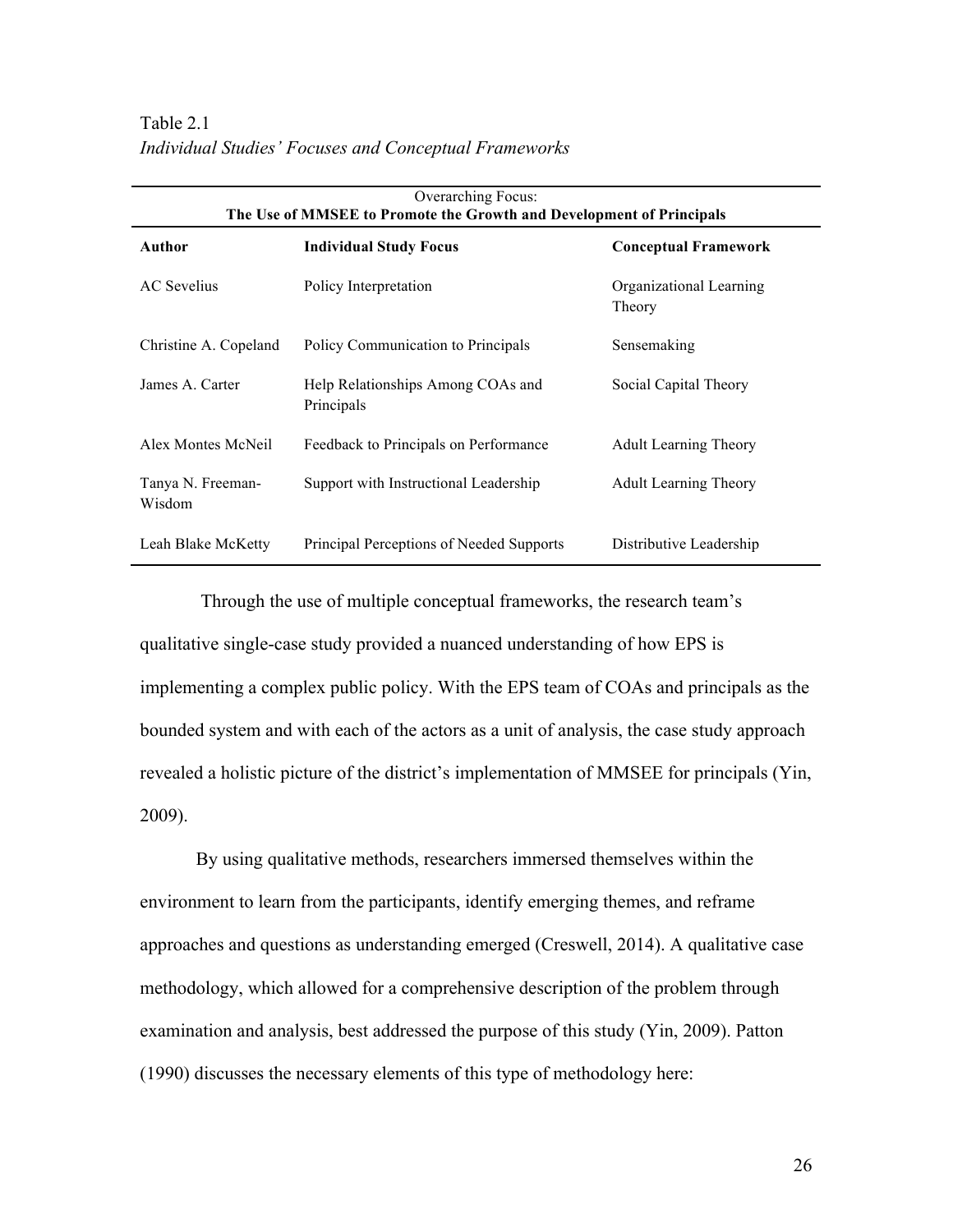First, the qualitative methodologist must get close enough to the people and situation being studied to personally understand in depth the details of what goes on. Second, the qualitative methodologist must aim at capturing what actually takes place and what people actually say: the perceived facts. Third, qualitative data must include a pure description of people, activities, interactions and settings. Fourth, qualitative data must include direct quotations from people, both what they speak and what they write down (p. 32).

Building on Patton's analysis, Merriam (2009) extends the argument by stating that qualitative research is valued for its ability to capture complex action, perception, and interpretation. For these reasons, qualitative methodology was the best way to answer the proposed research questions because they require exploring a process of understanding.

# **Research Context**

The team specifically sought a district that was small enough that all principals and COAs who directly support principals could be interviewed, and large and diverse enough to provide a rich context representative of a number of Massachusetts's school districts. Therefore, the findings could be applied to many school districts throughout the state.

EPS has a total enrollment of approximately 8,000 students with substantial populations of Latino, black, and Asian students, low-income families, students with disabilities, and English language learners, reflecting wide racial, ethnic and socioeconomic diversity. Like many Massachusetts cities, Emerson contains a variety of neighborhoods that vary according to ethnicity and social class. This corresponds to a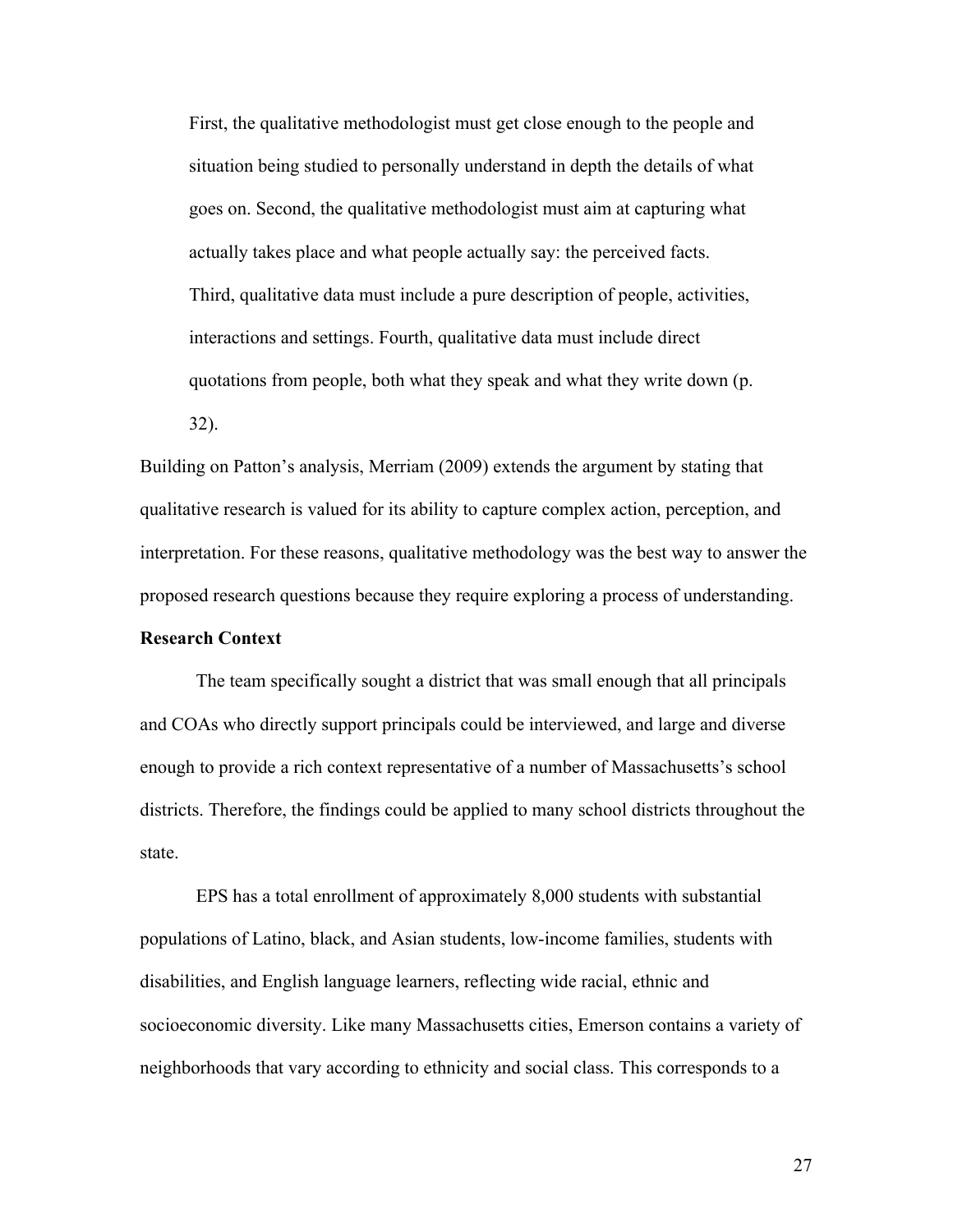wide variety of neighborhood schools, some taking on the characteristics of the wealthy suburban communities surrounding Emerson and others reflecting an urban environment.

Challenges principals face vary according to the demographics of each school community population. Therefore, it is not surprising that MA ESE has designated a wide range of levels based on schools' overall proficiency and growth rates for student performance on standardized tests. In EPS, there are Level 1, 2, and 3 schools, ranging from those Level 1 schools who consistently meet performance targets for all students to Level 3 schools whose students perform below the 20th percentile. A district is defined by its lowest performing school; therefore, EPS is designated as a Level 3 district. Level 3 districts must take action to improve their Level 3 schools, and MA ESE provides resources, professional development, and other forms of targeted assistance to those schools (Massachusetts Department of Elementary and Secondary Education (MA ESE), 2015).

EPS has fourteen school principals and a team of COAs. The leaders who directly support principal practice are the Superintendent, Assistant Superintendent, Chief Academic Officer, Director of Curriculum and Staff Development, Director Of Special Education, Director of Bilingual Education, and the Director of Academic Supports. In EPS, the superintendent evaluates the secondary principals, inclusive of all middle and high school principals, and the assistant superintendent evaluates the elementary principals. Until recently, the position of the assistant superintendent was vacant. Given the newness of the assistant superintendent at the time of the study, responses by elementary principals included their experience of evaluation from both the assistant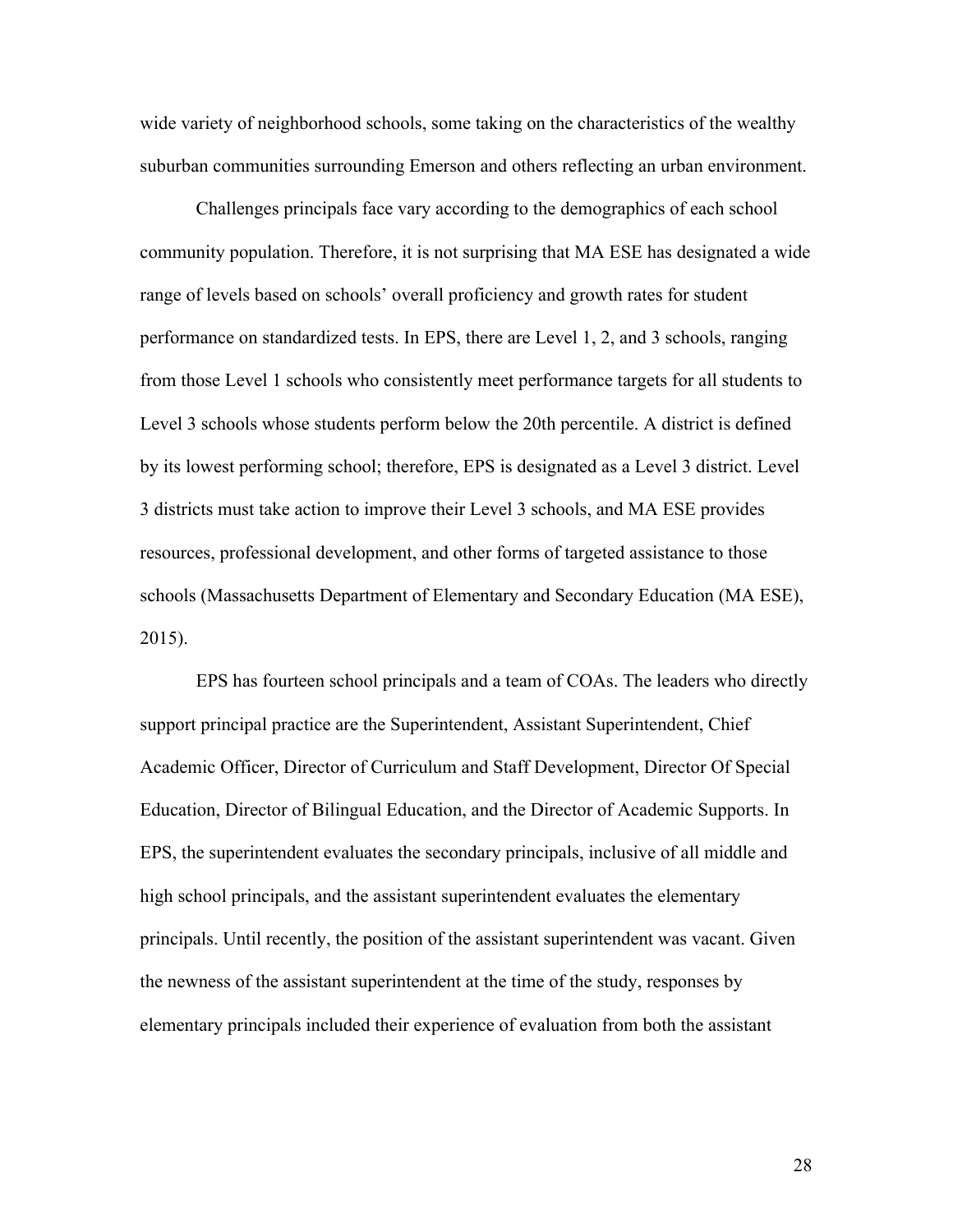superintendent and the superintendent, who was their primary evaluator the previous year.

**Purposeful sampling.** To gather the data necessary to answer the research questions, the research team utilized purposeful sampling. The questions required a focus on specific district roles. The focus was on COAs who are responsible for supporting the work of principals. Maxwell (2009) supports the notion that purposeful sampling is essential to ensure that the researcher is not relying on the idiosyncrasies of chance, but by focusing on individuals who can provide the answers to their research questions.

**Research chronology**. The dissertation-in-practice team gained permission to conduct research from the EPS superintendent and received clearance from the Boston College Institutional Review Board (IRB) in the spring of 2015. During the summer, team members completed research that laid the groundwork for their individual studies, including writing literature reviews, an examination of available online resources pertaining to EPS, and conducting an initial meeting with EPS superintendent and chief academic officer to see if the proposed research was a good fit for their district. In the fall of 2015, researchers conducted interviews and reviewed documents. Once the team collected data, individuals coded interviews and documents according to their conceptual frameworks and wrote up their findings for their individual studies. Finally the team completed the overall dissertation in practice during the winter of 2016.

#### **Data Sources**

In order to address the research questions, the dissertation-in-practice team conducted interviews and reviewed public documents available online or provided by district leaders. The primary source of data used in this study was from interviews of all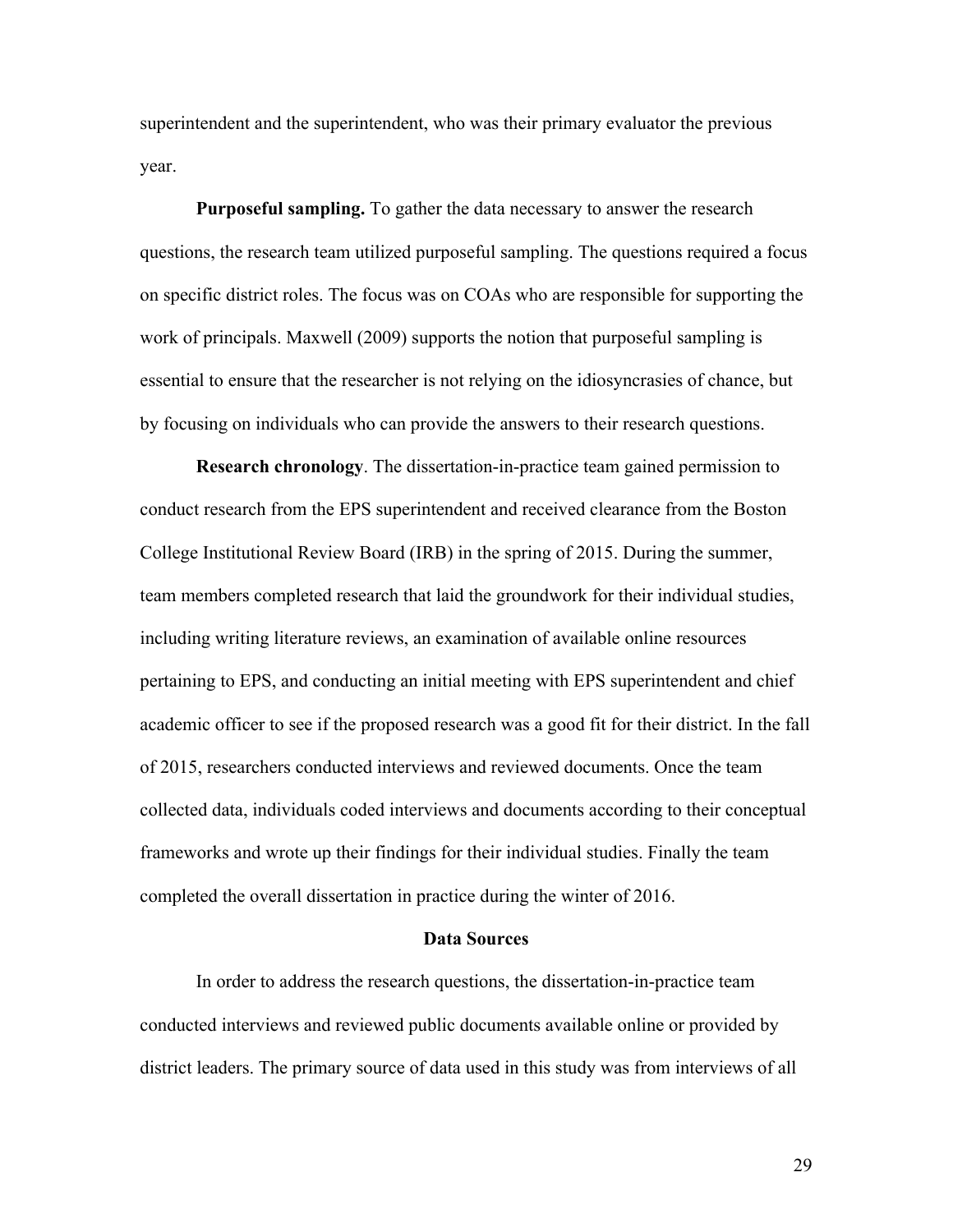fourteen EPS principals and the seven COAs who directly support principal practice. The team reviewed demographic and achievement data, professional development schedules, district and school improvement plans, and any other document district and school leaders provided. Finally, the team attended two sessions of the district's aspiring principal program to build relationships and further understand district context.

#### **Interviews**

The primary source of data collection was interviews. The dissertation-in-practice team decided to use a semi-structured protocol to ensure that research questions would be addressed, and allow participants and researchers flexibility to explore ideas, experiences, concepts, and insights as they arose. The thoughtful formulation of questions, development of the interview protocol, and adherence to practices that protect participants led to rich, deep, authentic responses from EPS's principals and COAs. Interviews took place at the school site or office of the interviewee and each lasted between 45 minutes to an hour. By conducting interviews at each practitioner's site, team members were able to see all EPS schools and the offices of all COAs, getting a strong feel for the district and its culture.

**Formulation of questions.** The team carefully developed a protocol for the interview questions that addressed each of the six studies within the overarching study. Researchers crafted open-ended and follow-up questions that allowed participants to speak broadly about topics of relevance to multiple studies. These questions allowed for flexibility, fluidity, and rich responses. Furthermore the organization of the questions allowed participants to link responses, build on their own ideas, and tell their own stories. For the detailed protocol, please consult Appendix A.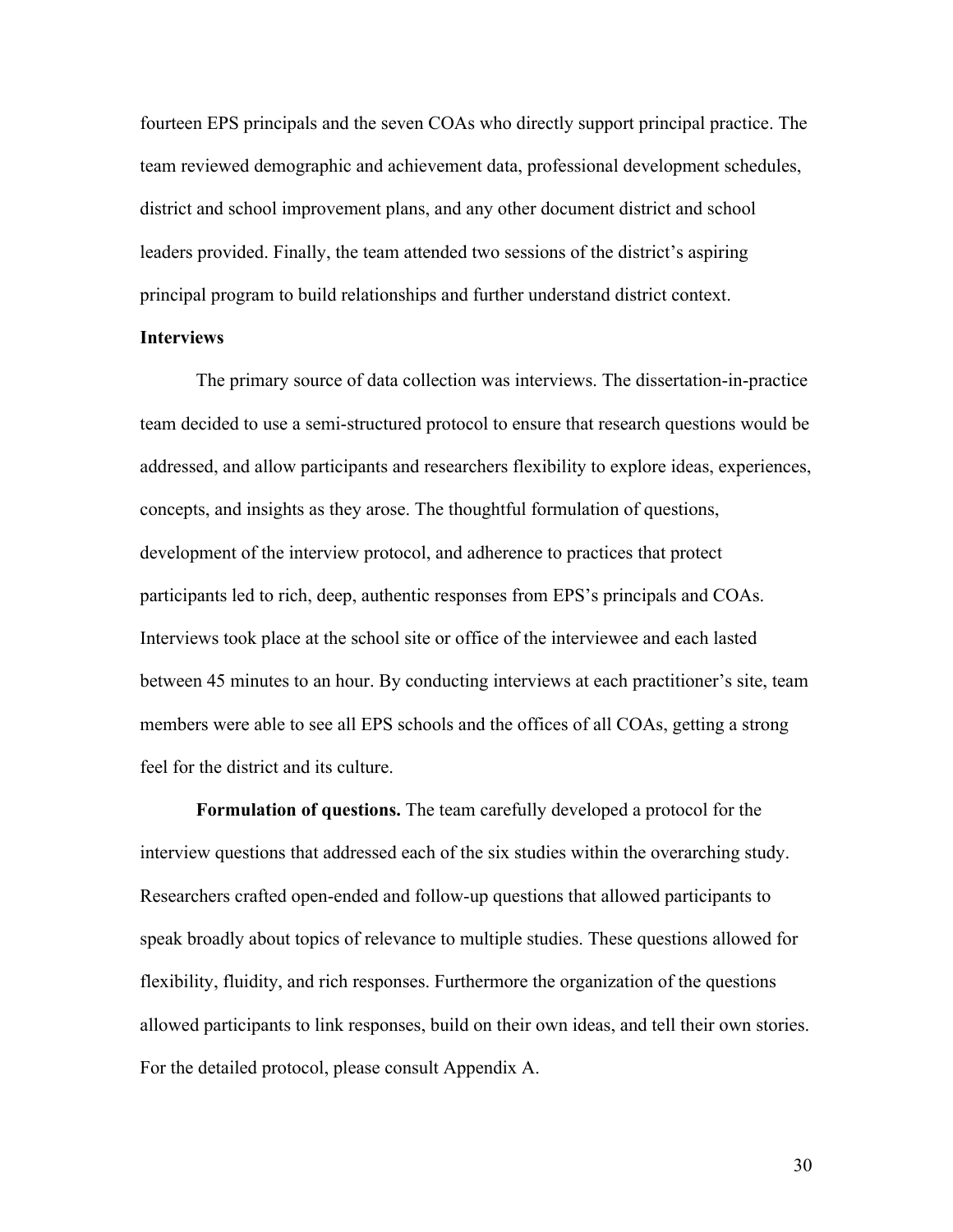Before interviewing research participants, the dissertation-in-practice team piloted interview questions with current administrators from other districts to seek feedback about the questions' relevance and bias (Desimone & LeFloch, 2004). In an effort to minimize researcher bias (Maxwell, 2009; Merriam, 2009), vetting the interview protocol became an essential component of the process. The team was particularly sensitive to avoid creating interview questions that betrayed researchers' prejudices, led interviewees towards specific conclusions, placed professional reputations at stake, or included jargon particular to one school district and not another. Before researchers sat with the subjects of their study, the team determined:

whether the instrument measures the construct it purports to measure. An important aspect of validity is that the respondent has a similar understanding of the questions as the survey designers; and that the questions do not omit or misinterpret major ideas, or miss important aspects of the phenomena being examined. (Desimone & Le Floch, 2004,

p. 4)

Once the pilot phase was completed, the team refined the interview protocol to minimize or eliminate identified bias. The process helped team members clarify questions, examine potential responses, and identify potential codes for analysis. Researchers were then able to refine the protocol so that EPS participants could more likely interpret the questions in the way that they were designed (Yin, 2009).

**Interview protocol.** The interviews were conducted face-to-face with two members from the research team. One team member led the interview and the other was responsible for the digital audio recorder. This team member also took notes and asked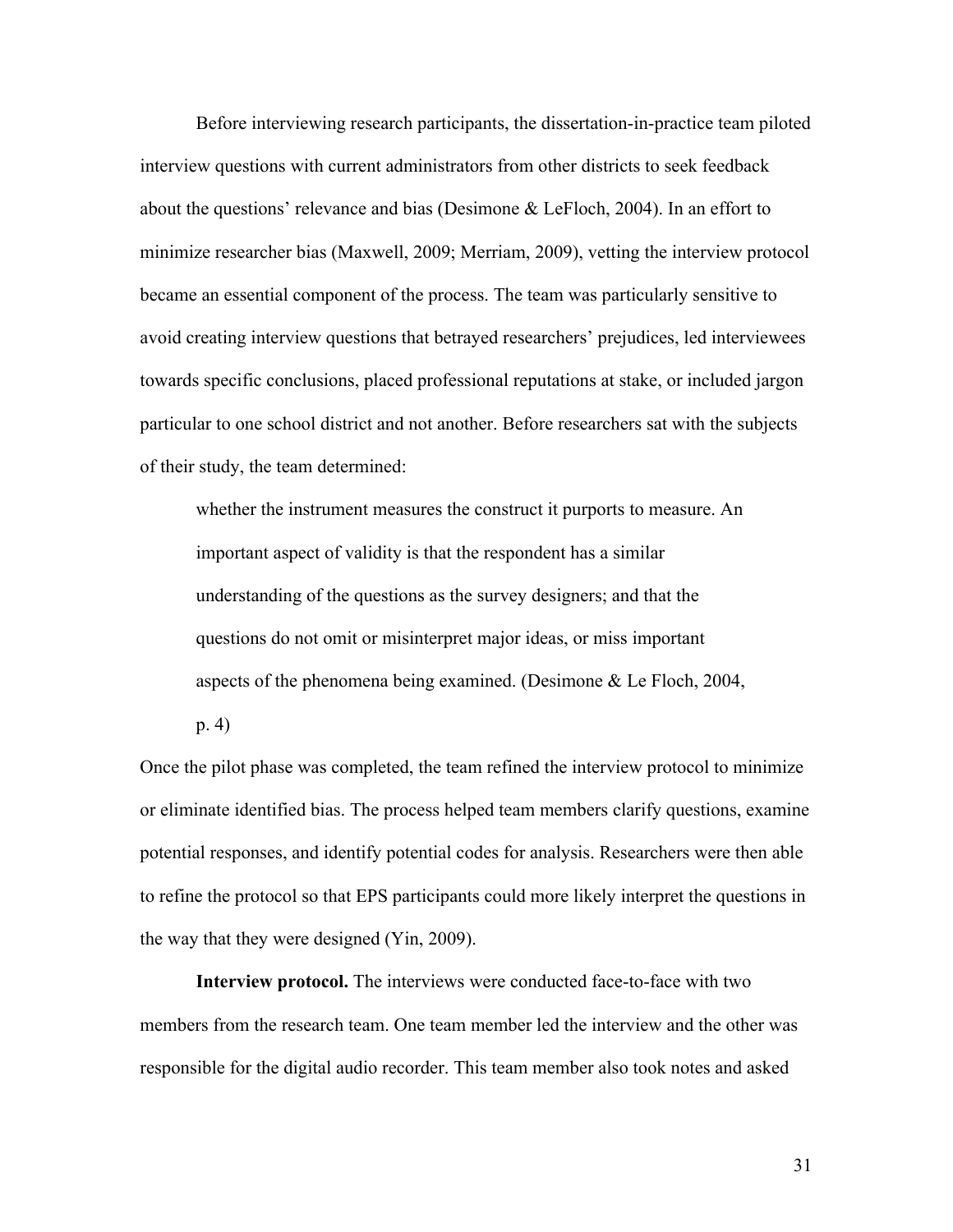follow-up questions as needed. In an effort to collect the most accurate data from participants, each researcher followed the appropriate structured interview protocol. After each interview, both members of the interview team produced an analytic memo. By using analytic memos written early in the process the research team was able to reflect on the interview and formulate initial findings (Johnson & Christensen, 2008). Finally, all recorded interviews were uploaded to an online transcription service, Rev.com. Once they were transcribed, the team reviewed the transcriptions for authenticity and uploaded them to Dedoose.com, an application that facilitates the coding and analysis of qualitative data.

# **Document Review**

In an effort to understand MMSEE implementation in EPS, members of the research team conducted a document review in order to gain context and historical perspective. With the understanding documents might include bias and only represent one side of the implementation story (Yin, 2009), the team reviewed a range of EPS documents. The most helpful documents to this study were school improvements plans, the district improvement plan, professional development agendas and associated materials, the EPS website, and the MA ESE's EPS school and district profile webpage; most of these documents were available online. These documents allowed the research team to match stakeholder perception, as revealed during interviews, with intent, as communicated from central office.

The EPS website served as a reference for the research team. The website displayed EPS district values and mission as well as its commitment to parental engagement in supporting students' academic achievement. The website also contained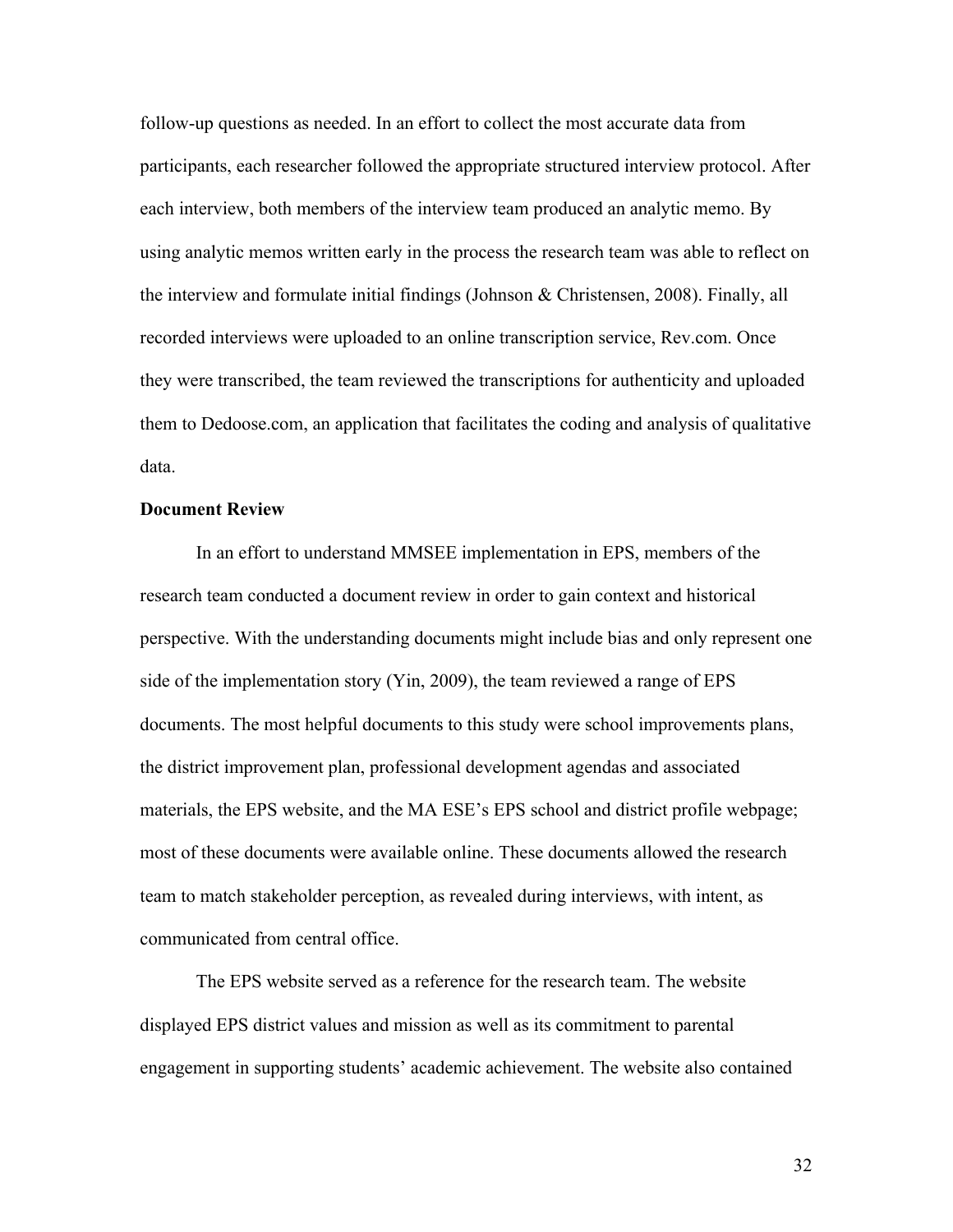practical information such as lists of employees, school site addresses, and meeting notices. By referencing the website, the research team was able to gather basic, publicly accessible information independently with ease. Additionally, the research team studied all of the available documentation on MMSEE that was available to practitioners via MA ESE's website. The documents included, but were not limited to, white papers, rubrics, research that led to the creation of MMSEE, and district level planning and implementation guides.

While interviews were the primary source of data, the research team analyzed the documents in an effort to "corroborate and augment the evidence" received during interviews (Yin, 2009, p. 103). Moreover, when interviewees referred directly to or alluded to particular meetings or memos, team members were then able to reference collected evidence, looking specifically at documents referred to during the interview.

# **Data Analysis**

Prior to the data collection process, each researcher developed a preliminary list of coding categories based on the conceptual framework used in each individual study (Creswell, 2014). Data collection and data analysis were conducted simultaneously. Analyzing data while it was collected gave researchers the opportunity to validate *a priori* codes and test emerging findings (Maxwell 2009). Analytic memos were completed after each interview, observation, and document review, to summarize major findings and capture comments or reflections about the data (Creswell, 2014). This process provided the basis of analysis and continued until the findings were established.

Although each researcher coded the data individually through the lens of his/her conceptual framework, all researchers used a constant comparative method in analyzing the data (Bogdan & Biklen, 1998; Merriam, 2009). The codes were grouped for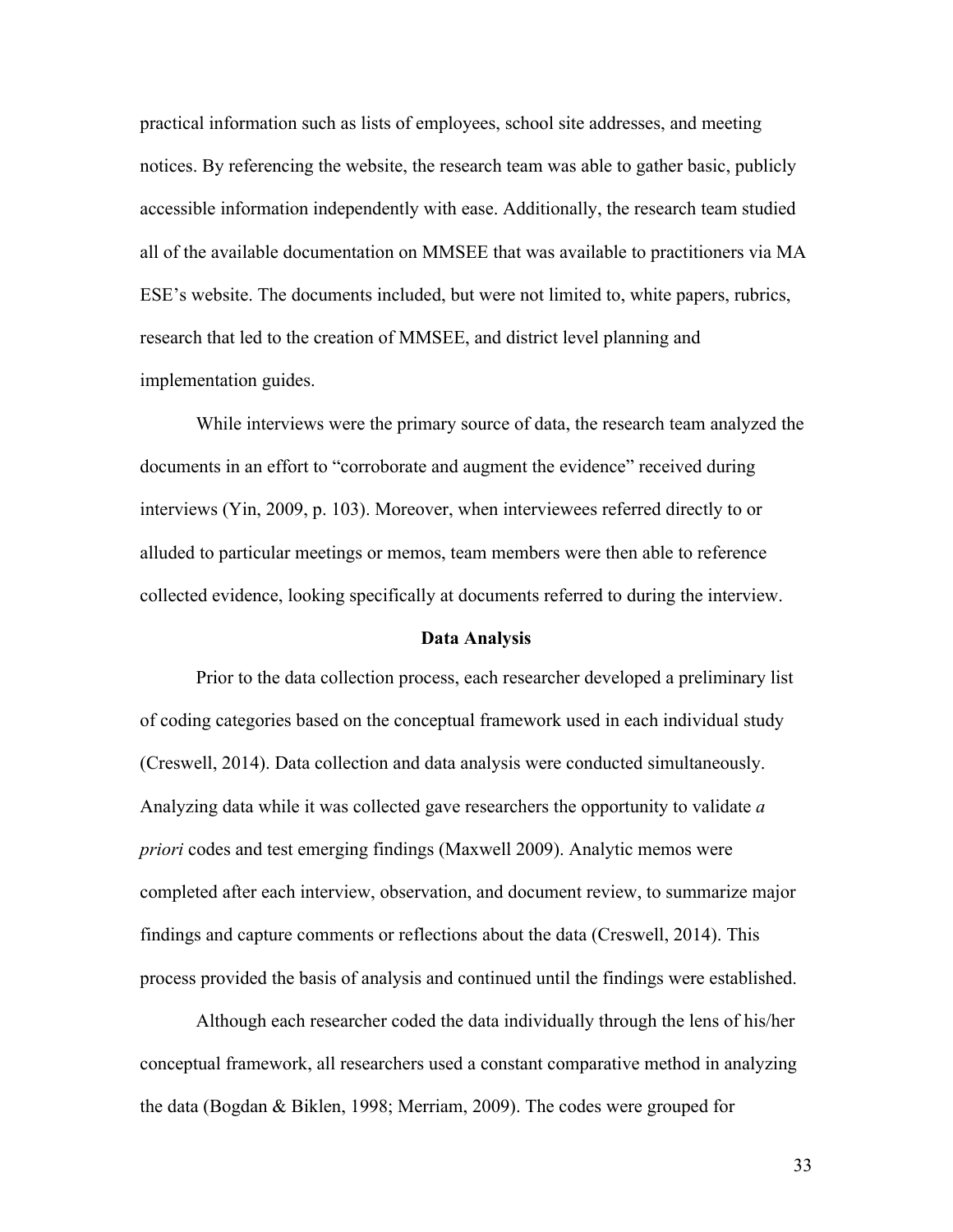overarching themes and patterns (Creswell, 2014). To facilitate this process, researchers used Dedoose.com, a qualitative research software package. The software facilitated the coding and analysis of qualitative data and served as a tool for developing themes and patterns. Determining themes was an iterative process and required several passes to organize the data into thematic codes (Bogdan & Biklen, 1998; Creswell, 2014). As overarching themes were identified, researchers reviewed findings with colleagues to determine if there were any outstanding questions or incomplete findings. When a gap appeared, researchers reviewed the transcripts and documents and, where possible, sought additional information from the district.

# **Informed Consent**

As an educational research team, the protection of research participants was of utmost importance. All regulations outlined by the IRB were strictly adhered to in order to ensure the rights and welfare of participants of this research. In order to afford participants respect and ethical treatment, specific guidelines were followed: protecting participants that include the right to anonymity in an effort to conceal identification and potential ill consequences as a result of this work; maintaining confidentiality at all times; clarifying with participants the intent of the research; ensuring informed consent; committing to non-discriminatory practices based on race, gender, culture, sexual orientation, age, religion, or any other basis as described in law; respecting participants by being honest, fair, and non-judgemental; and working to minimize any preconceived opinions or biases. These moral agreements were a guide as research was conducted, and there was an ethical obligation as educational professionals to abide by these policies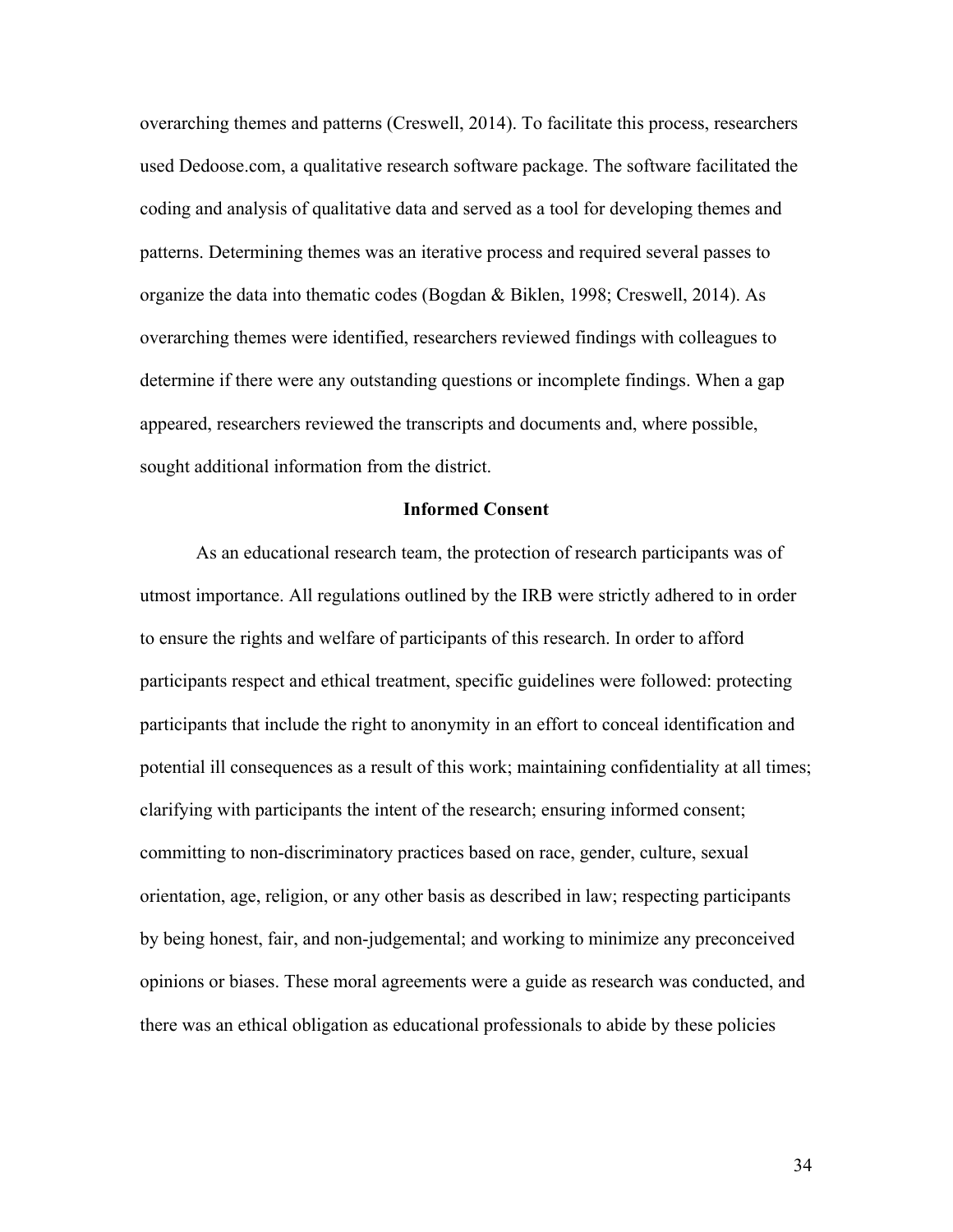(American Education Research Association (AERA), 2011). All interviewees had the option of opting out of participation in the study without consequences.

# **Validity and Reliability**

In studying one district through six different lenses, the research team was able to compare and validate their findings. The research team checked evidence, triangulated data from different perspectives, and made meaning of data through individual conceptual frameworks. Since the findings from each individual study complemented one another, this produced an internal validity and reliability to the overall study. As the researchers compared findings, they used several tactics to ensure validity, such as "pattern matching" and "explanation building, addressing rival explanations, and using logic models" aligned to each conceptual framework (Yin, 2009, p. 43). This level of validity allowed the team to craft a specific and detailed narrative from the data.

Additionally, the research team gathered data from all fourteen EPS principals and all seven COAs who directly support principals. There were no EPS COAs or principals who declined to be interviewed; thus, ensuring that there were no missing perspectives or opinions. Therefore, the data collection and analysis processes were consistent and thorough.

The research team maintained a chain of evidence in order to increase the reliability of the information gained from the study (Yin, 2009). Nevertheless, there were several limitations to the study.

#### **Limitations of the Study**

Conducting a qualitative, single-case study in one school district on the implementation of MMSEE had limitations. These limitations included the small sample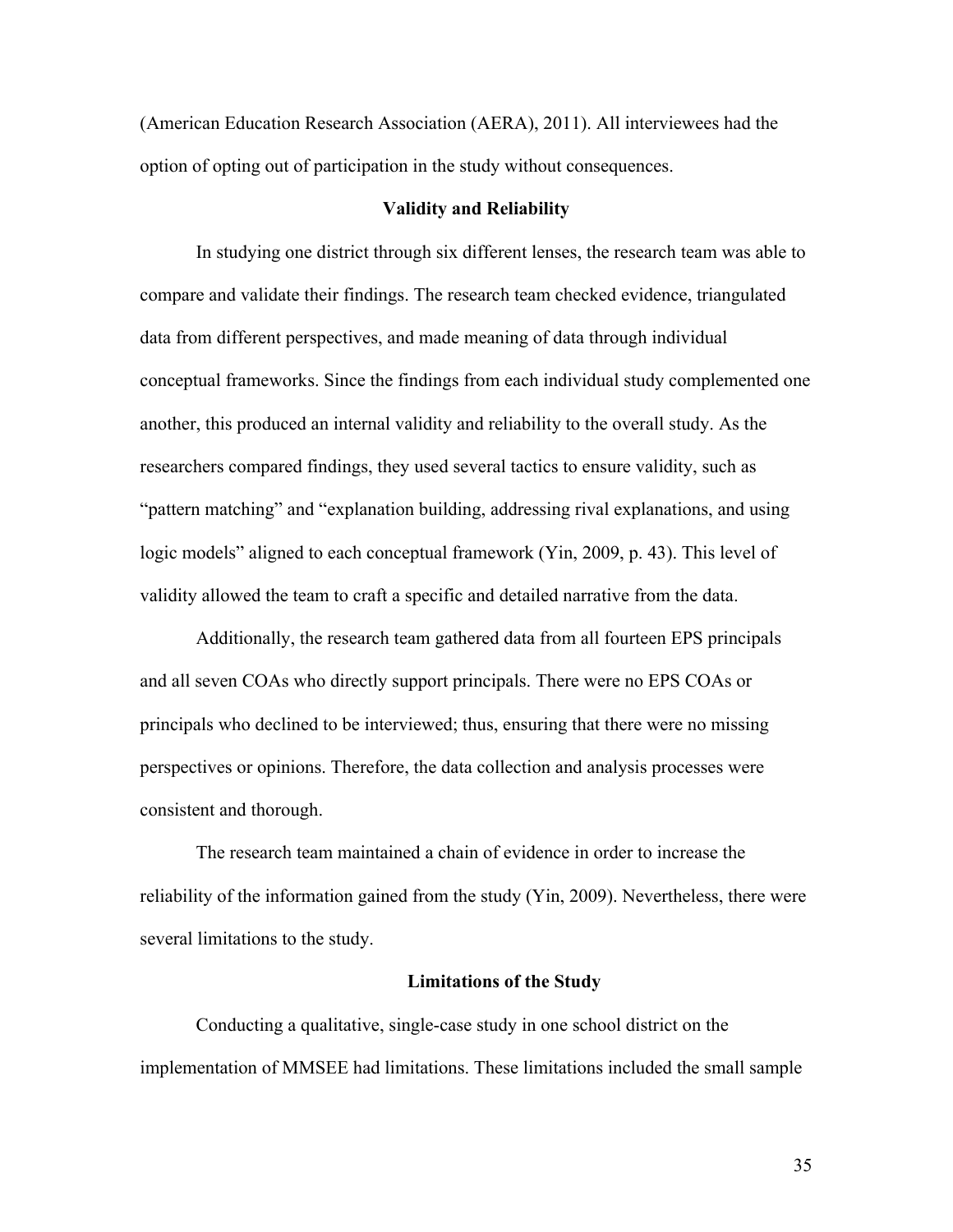size of only 21 participants in a single school district, the possibility of eliciting closed or inaccurate participant responses, and the internal bias of the research team, who are practicing administrators themselves and all have perceptions of the MMSEE.

# **Sample Size**

EPS is a midsized urban/suburban school district with a small central office staff and fourteen principals. While the findings from the data gathered may be useful to EPS in particular, they may not be generalized to other school districts. Although the dissertation-in-practice team carefully chose EPS as a representative district, this assumption can be disproven by similar research in other school districts.

# **Possible Contention**

As discussed previously, the research team piloted interview protocols to identify and reduce potential biases. In this effort, the team examined questions that could evoke sensitive or fearful responses. After all, the team researched supervision and evaluation, processes tied directly to professional reputation and personal safety. Even with a piloted and edited protocol in use, COAs and principals could have found the questions to be an indictment of their practice and might have responded with reduced openness and cooperation. Additionally, there were personnel tensions at play in the district that may or may not have been illuminated by the research, influencing how findings were interpreted by researchers. While the team employed a research protocol that promoted honesty, openness, and safety, the data gathered depended on individual's perceptions and thus could potentially be inaccurate or biased.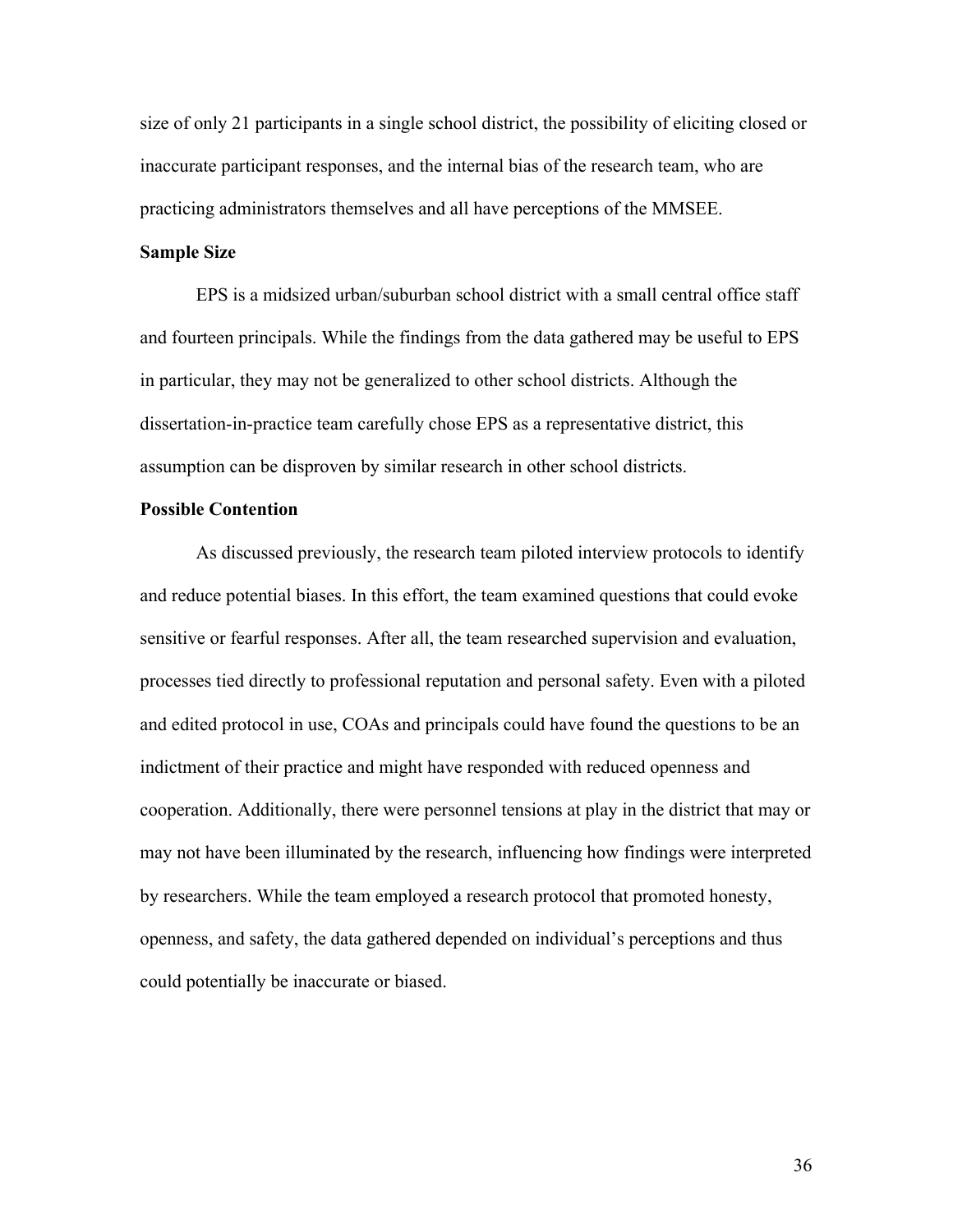# **Internal Bias**

All members of the research team are practicing school administrators in Massachusetts. In these professional capacities, each is familiar with, helped to pilot, and has been actively using MMSEE to supervise and evaluate principals and teachers. Thus, all have experienced MMSEE's strengths and weaknesses, and have formed opinions regarding this tool and its implementation. As experienced educational leaders, every researcher has interacted with school and district administrators and supported the growth and development of principals. While this familiarity gives the researchers more insight into EPS's practices, it nevertheless can promote preconceived notions and biases.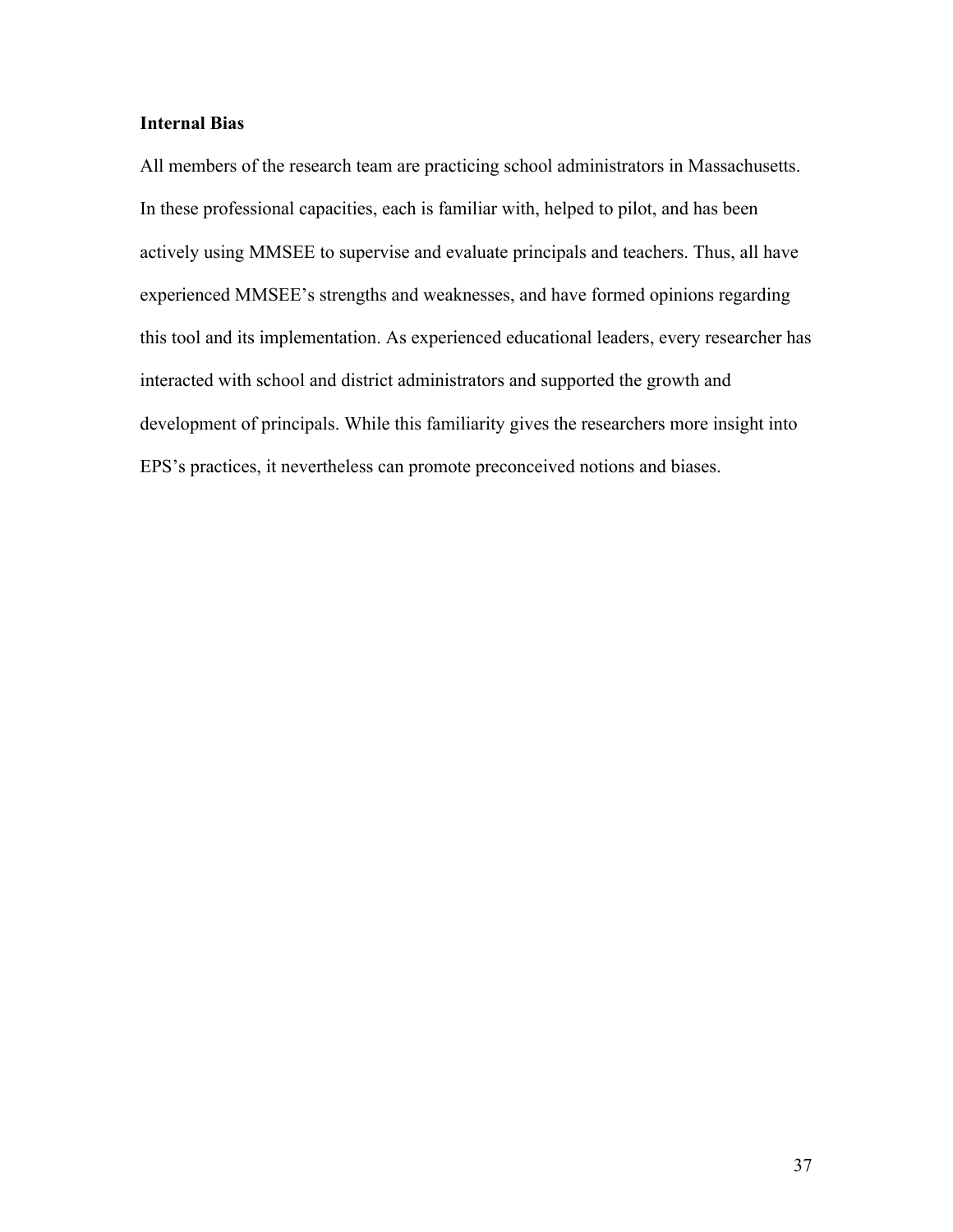# CHAPTER 3 – RELATIONAL TRUST, SOCIAL CONNECTIONS, AND IMPROVING PRINCIPAL PRACTICE

This dissertation-in-practice team's purpose was to explore how central office administrators (COAs) in one Massachusetts district, the Emerson Public Schools (EPS), are implementing the MMSEE for school principals to support their growth and development. The members of the dissertation-in-practice team examined district MMSEE implementation for principals through six individual studies, each with different perspectives and conceptual frameworks, with the intent of weaving them together to form a rich description and analysis. This particular study focuses on relationships among EPS COAs and principals and qualitatively explores how the relational trust and social connections among school and district leaders affect central office efforts to support principal growth and development.

# **Research Questions Addressed in this Individual Study**

Since the No Child Left Behind Act of 2001, state and federal policy makers have assumed that school districts can seamlessly implement policy changes (Cuban, 2012); however, a growing number of educational scholars have come to the conclusion that local leaders must develop their district's capacity to improve – its internal accountability – before effectively responding to external policy demands (Elmore, 2003; Louis  $\&$ Robinson, 2012). One important resource that school districts can utilize to ensure implementation fidelity is *social capital*, the trust and connections found among district and school personnel. Social capital theory posits that relationships among COAs and principals matter significantly, especially in the context of organizational change. The presence or lack of relational trust and social connections between central office and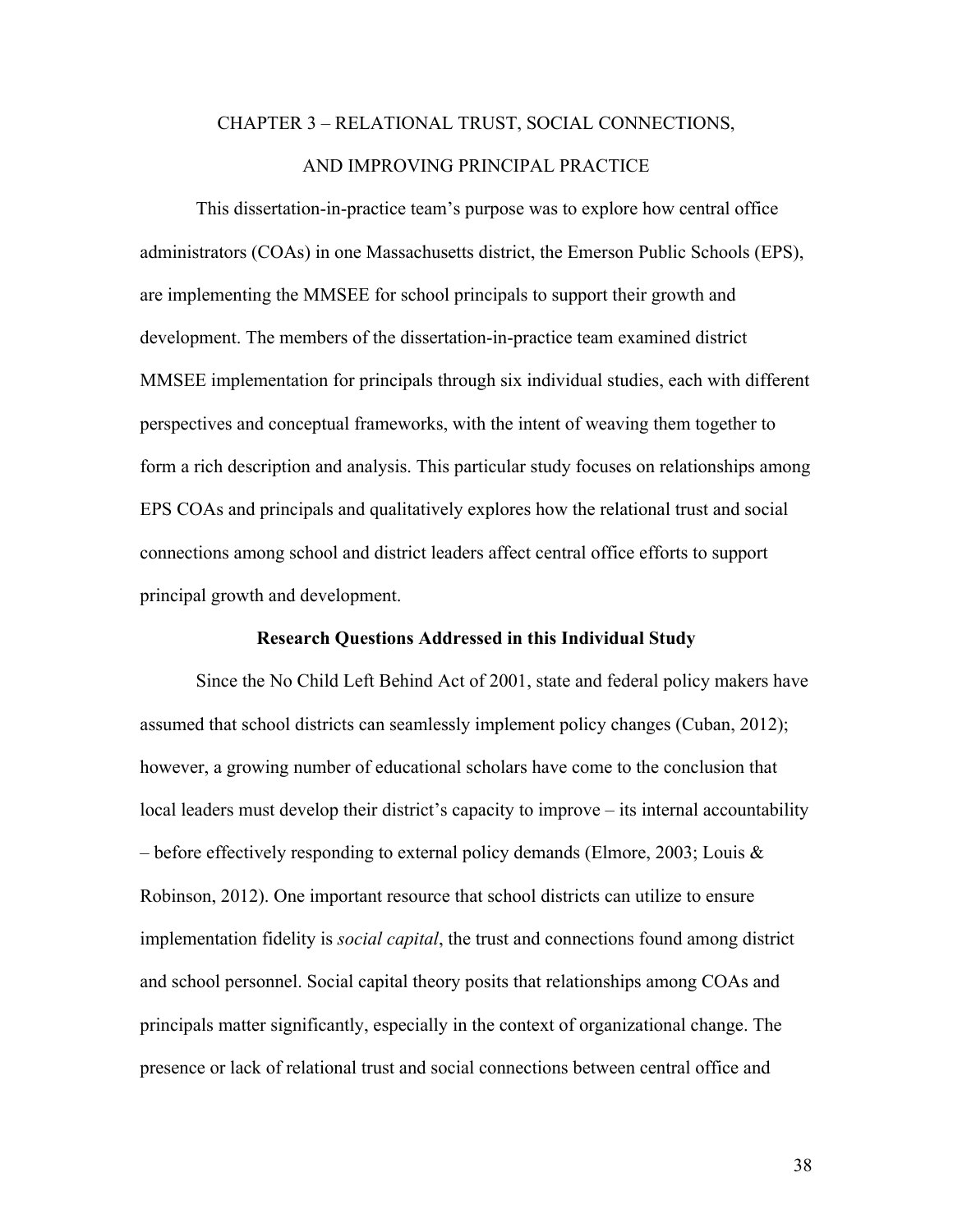school leaders can determine the success or failure of improvement initiatives, especially when they are complex and originate at the state and federal levels (Bryk & Schneider, 2002; Spillane, Gomez & Mesler, 2009; Moolenar & Daly, 2012).

The MMSEE's framers understood that social relationships within a school system can significantly impact improvement. Within the model system's annual fivestep cycle are many varied opportunities – goal-setting meetings, multiple observations and times for feedback, mid-cycle reviews, and summative evaluation meetings – for COAs and principals to connect and discuss leadership practices (Massachusetts Department of Elementary and Secondary Education, 2012). In effect, the framers designed the MMSEE for principals as a tool to help enhance trust and connectivity between central office and school administrators. Furthermore, Emerson's district leaders designed other initiatives, programs and systems to support the growth and development of principals, and these, too, could further enhance professional assistance relationships between district and school leaders. Thus, it is important to deeply understand from both central office and principal perspectives whether MMSEE implementation and other district initiatives are effective both in promoting trust and interconnectivity and in supporting principal growth and development.

The purpose of this individual study is to explore through qualitative case study methods how the relationships among EPS central office supervisors and school principals both affect and are affected by district efforts to support and develop principals. The two research questions that guide the study are: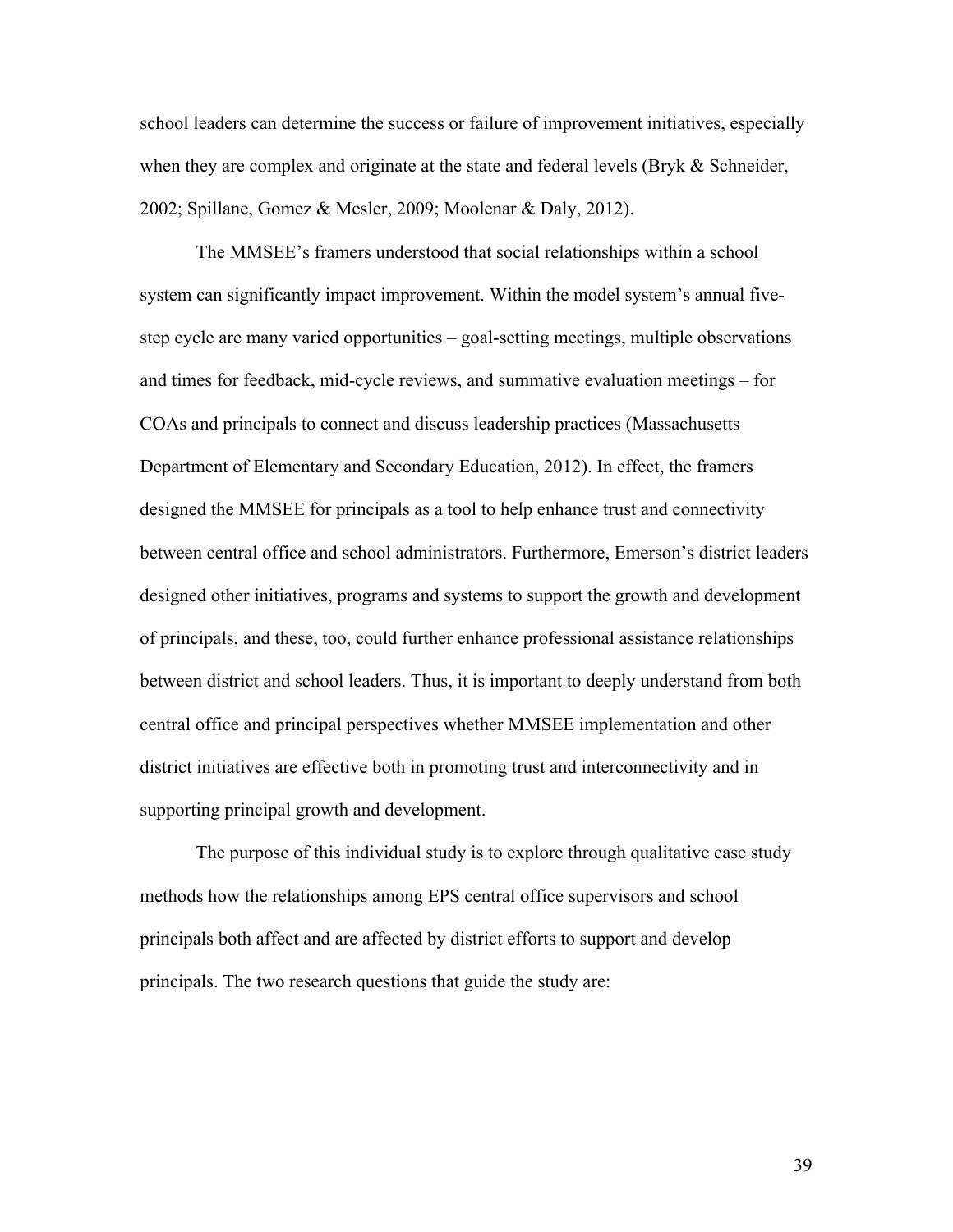- 1. How does the central office team set a tone of relational trust and interconnectivity through their efforts to promote principal growth and development?
- 2. How does each principal's relational trust and connectedness toward central office administrators correlate to his or her perception of district efforts to promote principal growth and development?

# **The Development of the Conceptual Framework**

Compared to the amount of research that focuses on how districts accomplish the technical work of school reform, there is much less work that examines how positive social relationships can contribute to systemic reform (Moolenaar & Daly, 2012). Nevertheless, a growing number of studies are examining the impact of social capital on district-wide policy implementation (Bryk & Schneider, 2002; Chhuon et al., 2008; Spillane, Gomez & Mesler, 2009; Daly, 2010). The following sections explore the research that addresses how interrelationships among educators, defined as social capital, serve to influence system-wide capacity to improve educational outcomes for students. This research additionally suggests actions district leaders can take to harness the power of social capital and create more capacity for positive systemic change. These actions will serve as the basis for the design of the research study's conceptual framework.

#### **Social Capital**

One can define social capital as "the relational ties among individuals within a social system" (Coleman, 1990, as cited in Bryk & Schneider, 2002, p. 13) or alternatively, "an instantiated, informal norm that promotes cooperation between two or more individuals" (Fukuyama, 2000, p. 3). Like any other form of capital, social capital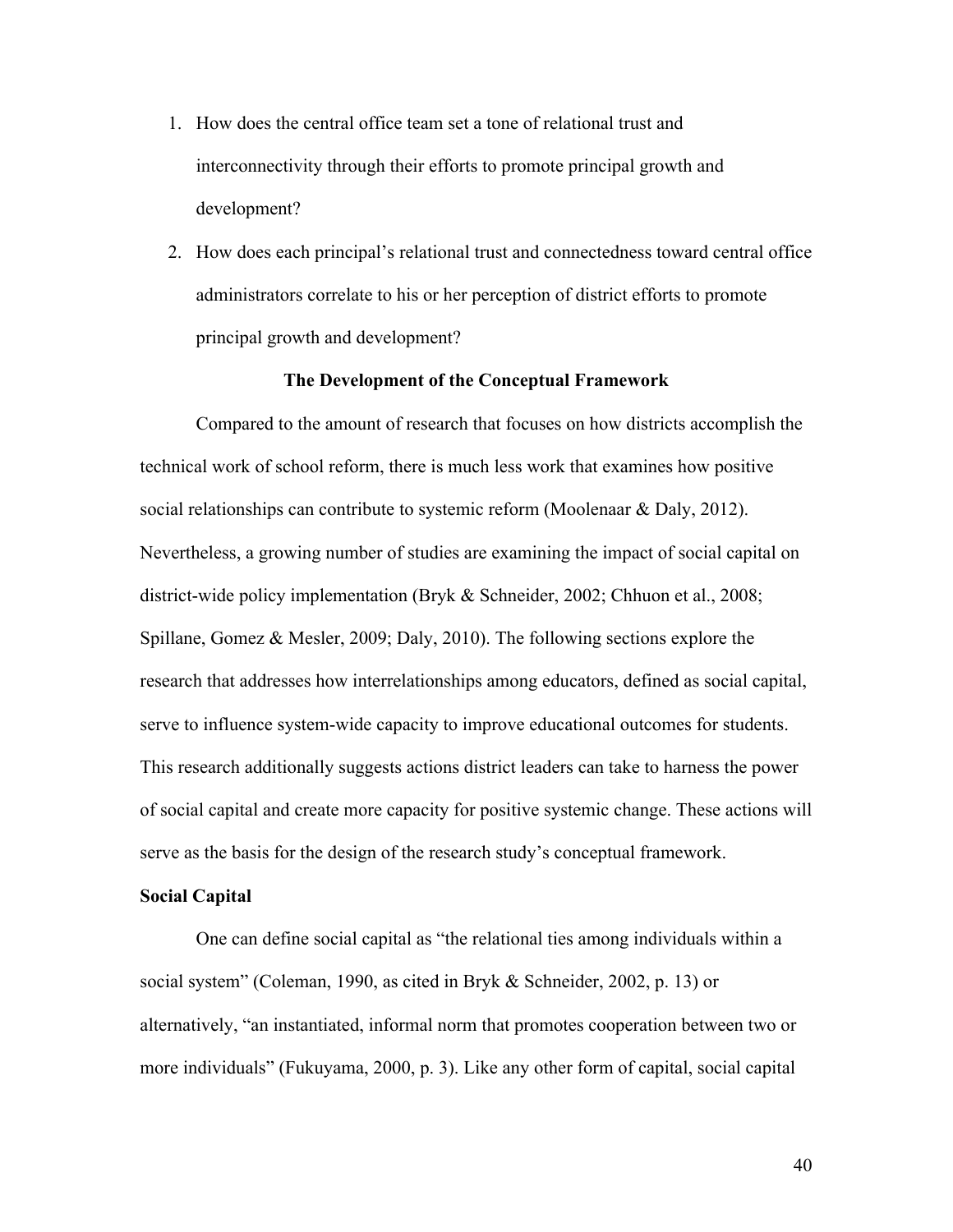is a resource that can be utilized to facilitate change. Anyone can access, borrow, or leverage social capital for a particular purpose, including influencing information flow, changing patterns of social influence, and applying pressure to individuals and groups (Spillane, Gomez & Mesler, 2009). Although social capital is intangible (Lin, 2001), it can be viewed either on a micro or macro level. On one hand, the development of social capital can be seen through the nature of each individual personal relationship, from merely communicating basic information to developing and articulating shared expectations and standards of practice. Social theorist James Coleman described this as levels of "trustworthiness" (Bryk & Schneider, 2002). On a larger scale, one can measure social capital by mapping the relationships among all the actors within an organization and determining the structure, density, and uniformity of the resulting social network (Moolenaar & Daly, 2012).

# **Relational Trust**

A number of scholars (Bryk and Schneider, 2002; Tschannen-Moran, 2001; Chhuon et al., 2008; Daly, 2009) defined relational trust as "the extent to which one engages in a relationship and is willing to be vulnerable to another (i.e., to assume risk) on the basis of the interaction and the confidence that the latter party will possess benevolence, competence, integrity, openness, reliability, and respect" (Daly, 2009, p. 209). Researchers outside of education have explored how trust affects organizations, and some have concluded that social trust is critical for the nation's ability to stay economically competitive. Fukuyama (2000) explained that high trust environments reduce social transaction costs and thus make complex systems more flexible and innovative. In one of the first educational studies on trust, Tschannen-Moran and Hoy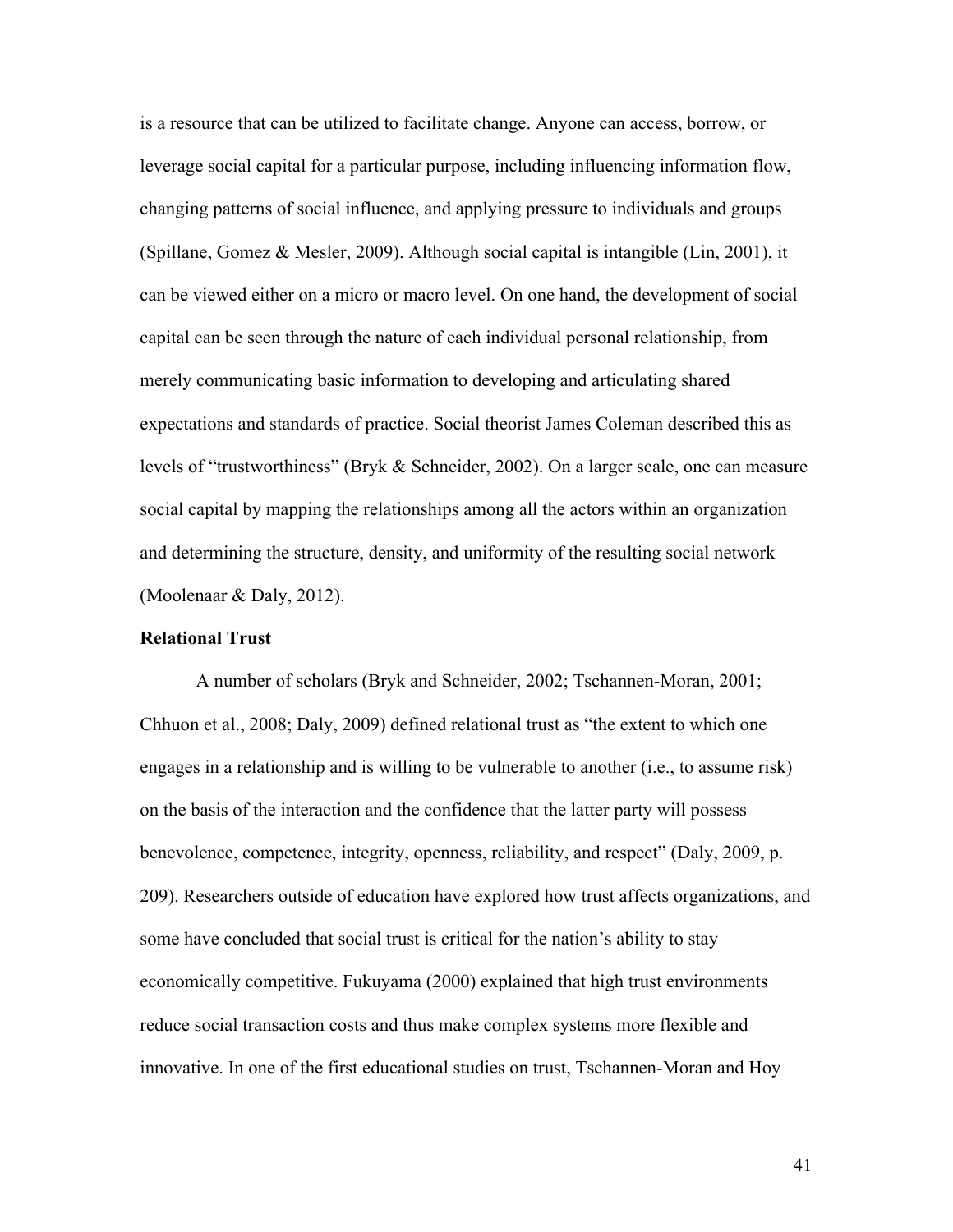(2000) found that "trust is required for many of the reforms taking shape in American schools." (p. 547).

In their case studies of three Chicago elementary schools undergoing intense decentralized reform, Bryk and Schneider (2002) put forth a compelling argument of how a high level of relational trust is fundamental to school improvement. First, trust can help ameliorate the vulnerability and uncertainty educators experience in the face of systemic reform in an already turbulent environment. Second, trust serves as a "social lubricant" by reducing friction and the energy necessary for information sharing, problem solving, and decentralized decision-making (Spillane, Gomez & Mesler, 2009). Finally, trust enhances commitment to doing what is right for children and creates collective accountability. Bryk and Schneider (2002) concluded, "We view relational trust as creating the social ground for core technical resources (such as standards, assessments, and new curricula) to take root and develop into something of value" (p. 135).

Researchers have found that trust is easier to develop in some environments than others. Repeated social exchanges are most important to building trust; thus, people who are separate from one another, whether physically or socially, will have a more difficult time developing high-trust relationships than those who are in close connection or who are socially similar (Daly, 2010). Additionally, trust is difficult to build when the district's organization is hierarchical, but loosely connected (Tschannen-Moran, 2003) or when the school system is under stress from possible external sanctions (Daly, 2009).

# **Networks**

On a macro level, one can measure social capital by looking at the number and placement of interactions throughout the social network. Social capital is not distributed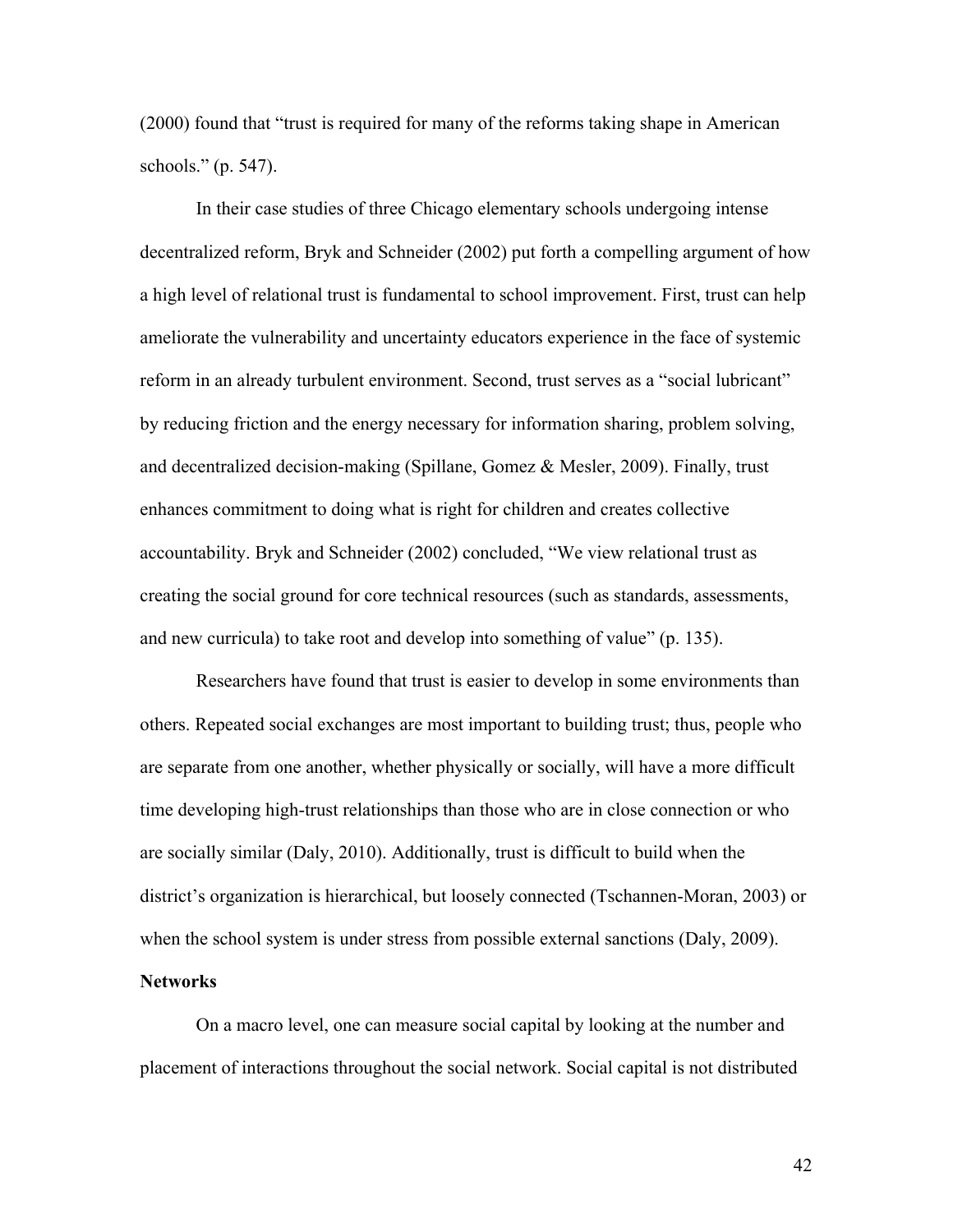equally throughout a social network; rather, it is dependent on how an individual is situated within the network. Those who occupy a central space and share more connections with others carry more social capital than those on the periphery with few relationships (Moolenar & Daly, 2012; Daly & Finnigan, 2010). When an actor is positioned with a high degree of interconnectedness, he or she can more ably communicate throughout the organization, collaboratively solve complex problems, and generate coordinated action (Bryk & Schneider, 2002).

Because an organization is socially constructed, existing "in the interrelationship between activities of individuals" (Hubbard, Mehan & Stein, 2006, p. 263), the building blocks of a school system are not individuals, but relationships. Patterns of all relationships are what determine the organization's structure and culture. Thus, in order for a school district to make meaningful, planned, positive reform, it must focus on creating new or improving existing relationships to provide participants the opportunity to interact with one another extensively. While an outside reform may prescribe a particular response from the school district, it is ultimately the connections among individuals within the district and community that determine the shape and success of any change strategy. This can be done most effectively in dense social networks when there is high interconnectivity between everyone in the system (Spillane, Reiser, & Gomez, 2006; Daly & Finnigan, 2011). On the other hand, those who reside on the periphery of a sparse network receive less information and have fewer opportunities to leverage social capital (Daly and Finnigan, 2011) and may require key individuals to act as brokers to form the necessary connections (Honig, 2006).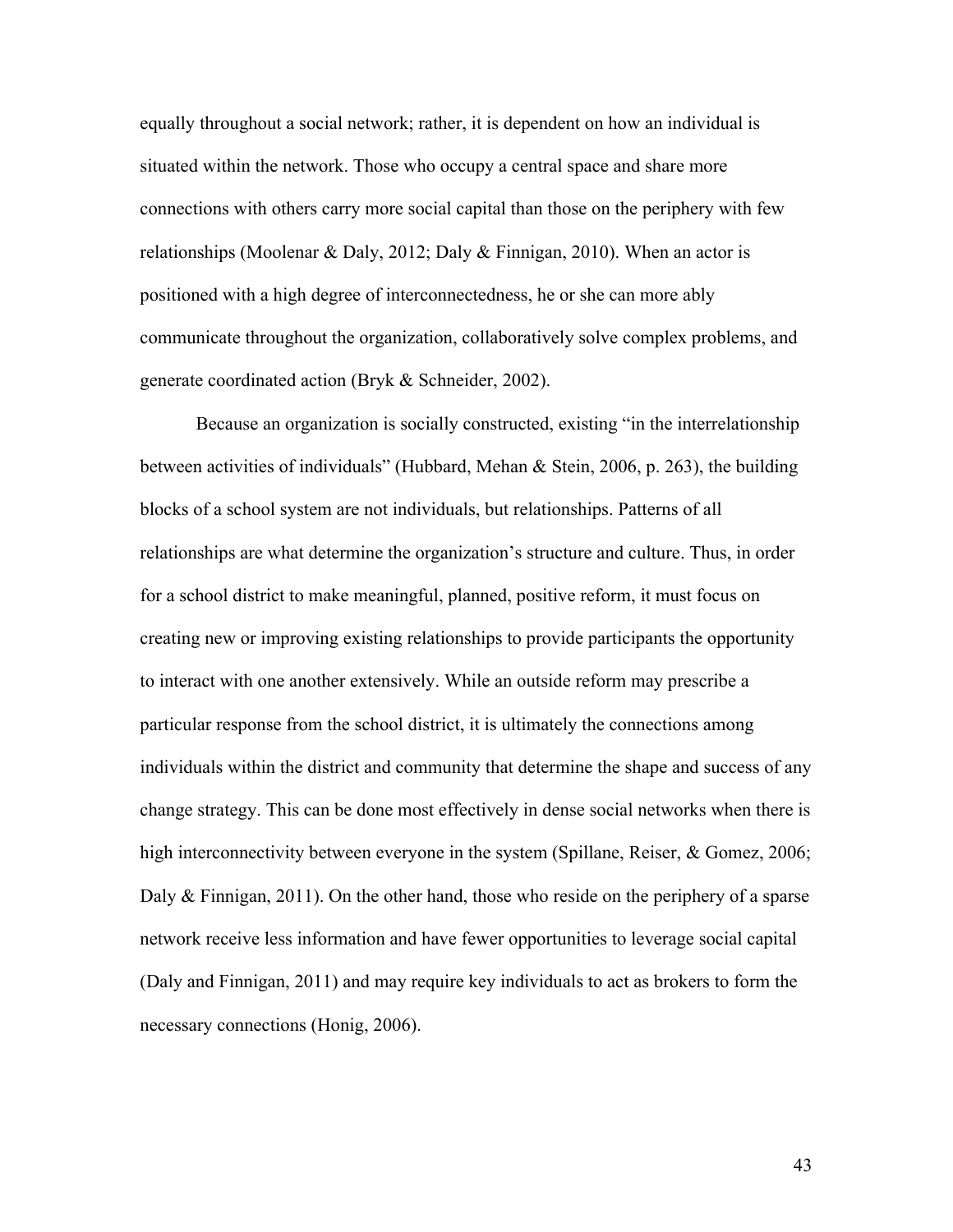# **Strategies That Promote Trust and Connections Between District and School Leaders**

The few empirical studies that examine the relationship between trust and effective school district leadership confirm that a large part of being an effective leader is to form strong relationships that can then in turn generate social capital. Through a case study analysis of one successful district, Chhuon et al. (2008) analyzed what it takes for district leaders to build trust among school leaders. The authors concluded that district leaders must carve out time for interaction, reliably follow through on their promises, and create an environment of shared decision-making and transparency. Additionally, Daly and Chrispeels (2008) found three core leadership practices, "the inclusion of others," "the willingness to be vulnerable," and "the maintenance of high expectations and skills" (p. 53) that correlated very strongly with system-wide trust generation.

Harrison and Rouse (2015) came to similar conclusions when examining how leaders can use feedback to promote trust. The authors contended that effective feedback cannot be one-sided; rather, the best feedback is co-constructed in a reciprocal dialogue between the provider and the receiver. Although often the provider of feedback holds a position of power over the receiver, it is essential that the conversation flows in both directions in a balanced manner. Pollack (2012) characterized this sort of equitable dialogue as "partnering feedback" – as opposed to "gatekeeping feedback" – where both participants consider each other's needs and jointly learn from each other.

While research on the effects of building trust within individual relationships has been promising, studies that uncover the districts' networks of relationships have told a more cautionary story. In a series of three social network analysis studies of large,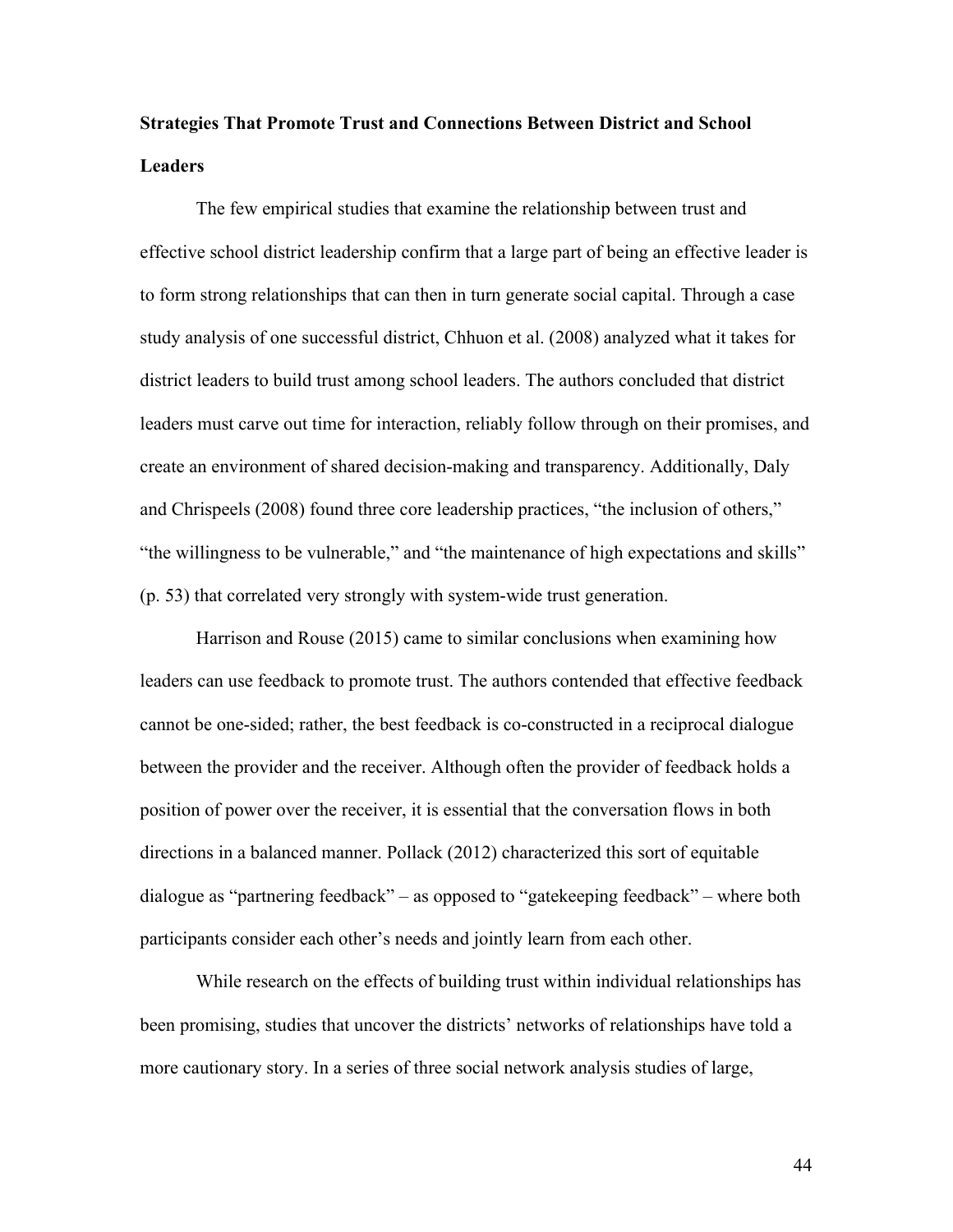underperforming school districts, Daly and Finnigan (2010; 2011; 2012) found that even though there were robust communication and knowledge ties among personnel *within* the central office and each school, there were very sparse connections *between* central office and school site leaders. In fact, the more underperforming the school, the fewer connections and the lower the trust levels between school leaders and district leaders (Daly & Finnigan, 2012).

Honig and others offered a compelling argument that in order for COAs to effectively support principals' instructional leadership and sustain system-wide improvement, they must completely transform their roles and responsibilities and overhaul the central office organization (Honig, Lorton & Copland, 2009; Copland & Honig, 2010; Knapp et al., 2010). Front-line COAs must position themselves to broker resources and information across the district and community in order to build connections with principals. These boundary-spanning activities are essential for local implementation of district and state policy (Honig, 2006).

In subsequent studies, Honig and others extended the findings by surveying, interviewing, and observing principals and COAs in a number of large, urban districts (Honig, 2012; Honig & Rainey, 2014). They concluded that specific COA practices significantly helped principals' instructional leadership: employing a non-directive teaching orientation, focusing on principals' individual needs, modeling complex thinking, providing tools, brokering resources, and buffering principals from bureaucratic demands. The researchers concluded that COAs who consistently used these strategies were significantly more effective than those who did not.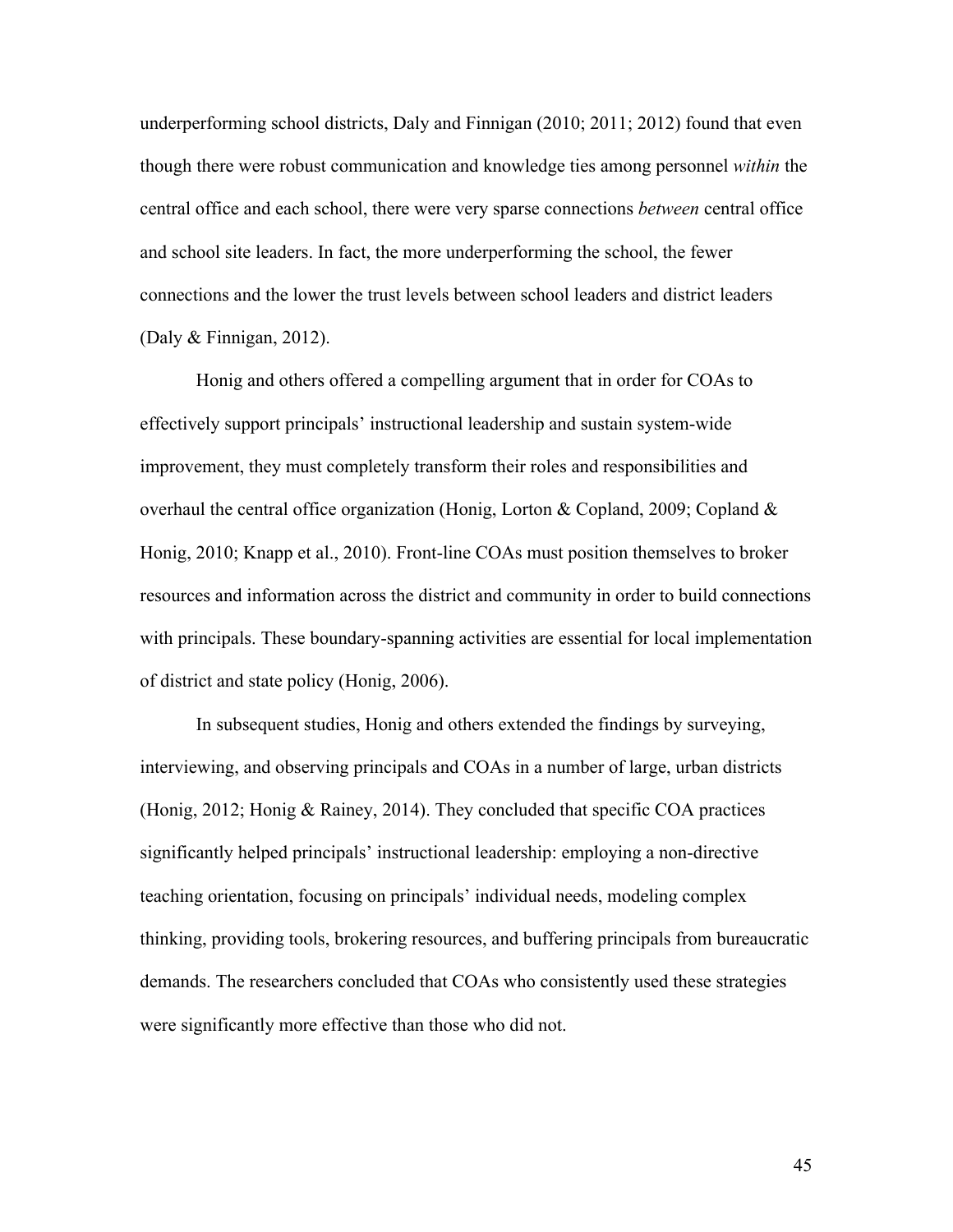In sum, the literature suggests a number of actions central office leaders can employ that build relational trust and interconnectedness. These approaches include transparently involving others in decision making (Tschannen-Moran & Hoy, 2000; Chhuon et al., 2008; Daly & Chrispeels, 2008), competently modeling high skills and expectations (Daly & Chrispeels, 2008; Honig, 2012), providing feedback in an equitable manner (Pollack, 2012; Harrison & Rouse, 2015), performing joint work in partnership (Bryk & Schneider, 2002; Honig & Rainey, 2014), creating cross-boundary connections (Honig, 2006), and buffering principals from perceived pressures (Daly, 2009, Louis & Robinson, 2012).

# **A Model of the Conceptual Framework**

When looking at professional assistance relationships using a social capital lens, it is clear that no matter how a district leader supports a principal – whether through feedback, joint work, modeling, connecting, or buffering – the direct assistance is always mediated within the context of the overall relationship. According to social capital theory, a COA and principal in a close, trusting relationship can utilize the high social capital to bolster professional support. Conversely, a COA and principal in a low social capital relationship are significantly hamstrung when giving and receiving assistance. Thus, it is essential that district leaders simultaneously build and grow trusting, connected relationships as they provide direct assistance to principals, and principals must contribute toward strengthening these relationships as well. Because this relationship building and support happens in the context of district program implementation, one can surmise that district initiatives which provide ample opportunities for both relationshipbuilding and direct professional assistance would be more effective than those that do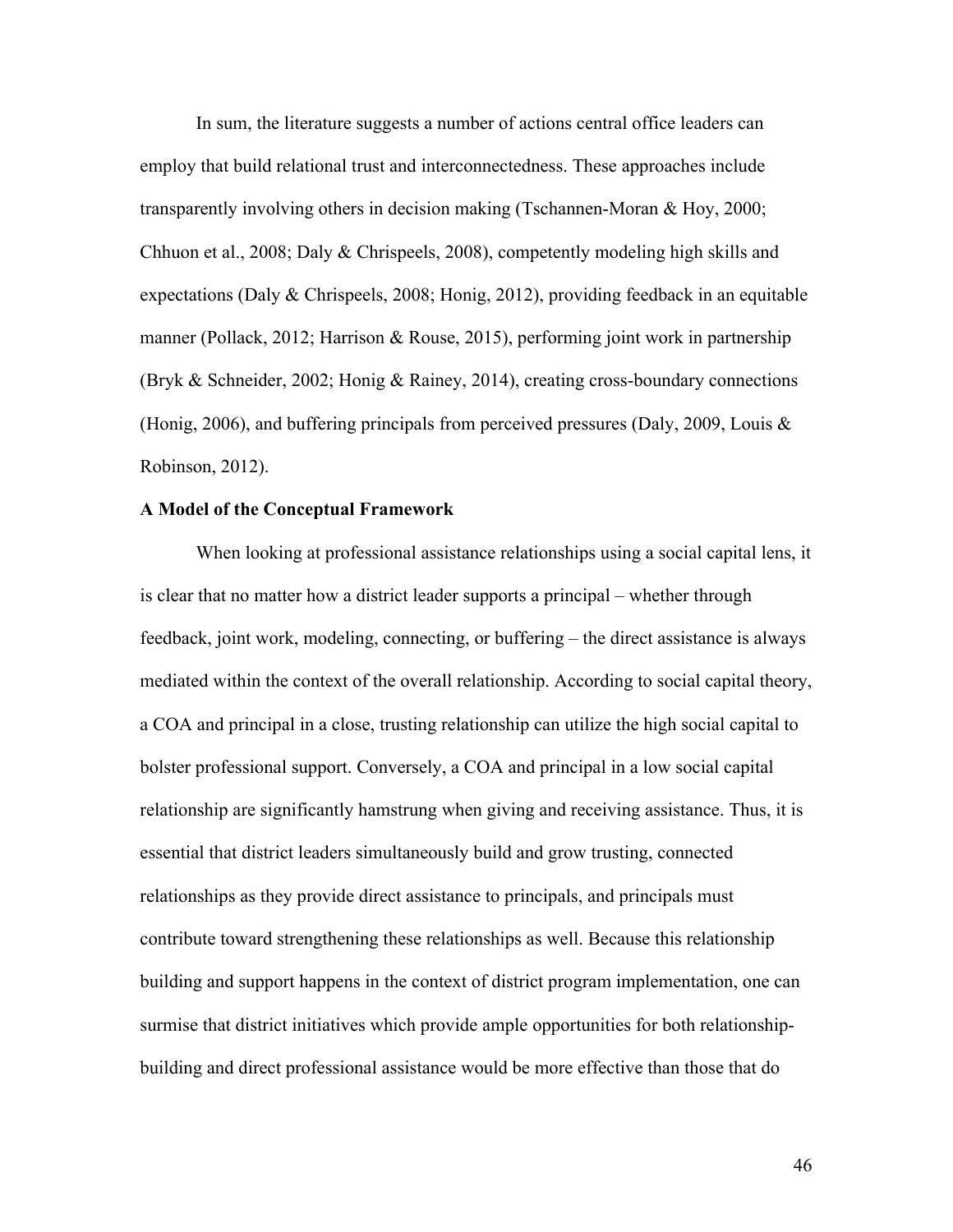not. Figure 3.1 illustrates the interplay between social capital, relationship building, direct

support and assistance, and principal growth in the context of district programming.

Figure 3.1 *The Dynamics of a Professional Assistance Relationship Between COA and Principal Using a Social Capital Conceptual Framework*



# **Coding and Analysis Methods**

This study was conducted with components of the conceptual framework illustrated in Figure 3.1 in mind. First, it was important to understand how the central office was organized to support principals and what programs and practices were being implemented to foster principal growth and development. Second, gauge how COAs themselves thought they supported principals, both formally (through the MMSEE and other district initiatives) and informally. Third, shifting to the principals' perspectives, determine where principals placed themselves within the district's social network and the relative amount of social capital principals perceived they carried with key central office supervisors. Finally, aim to understand how principals perceived their own supervision, evaluation, and support through the MMSEE and other district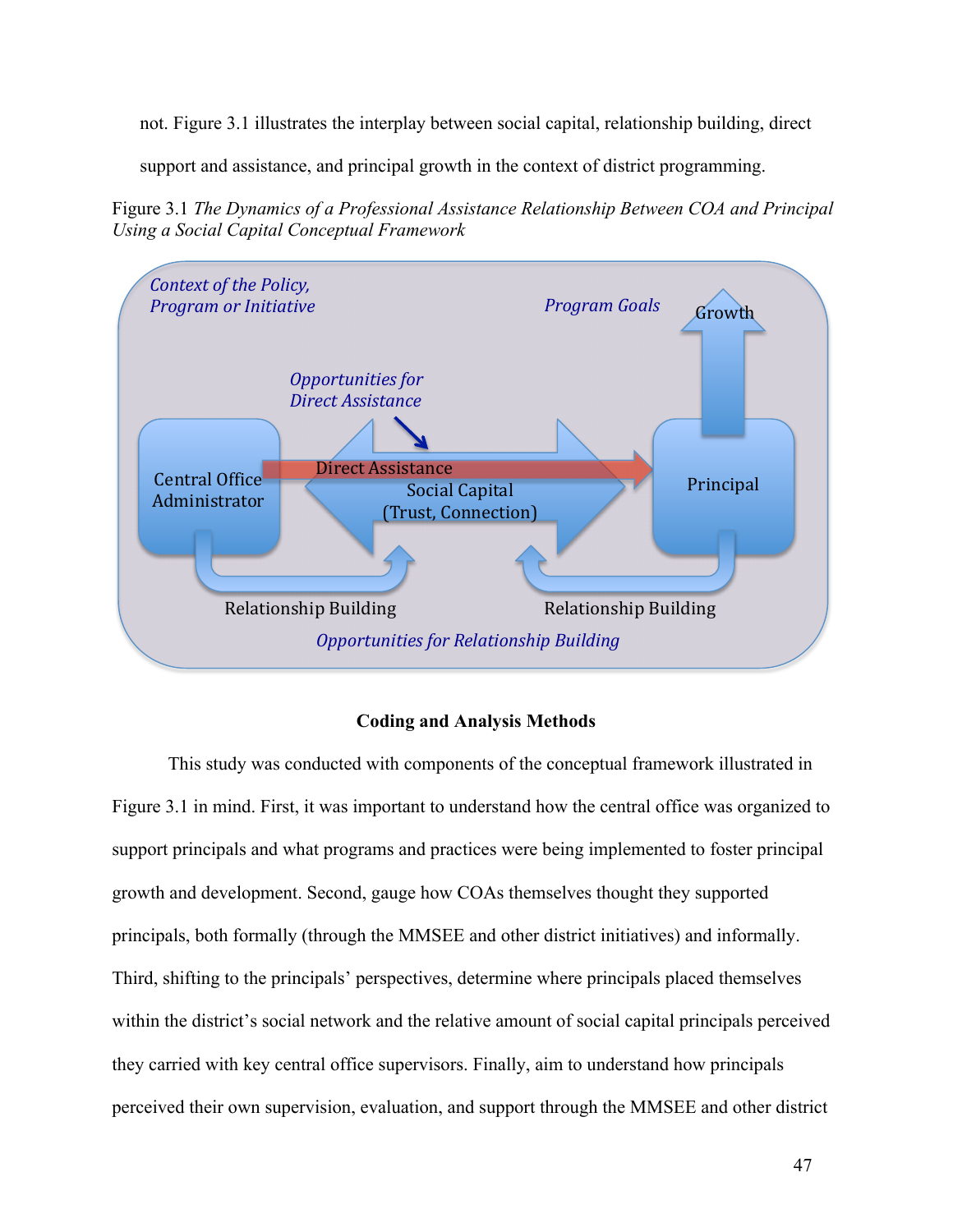initiatives. With this information, the study attempted to find correlations between principal trust and connections with COAs – their social capital – and their perceptions of district efforts to promote their growth and development.

Unlike a number of trust and social networking theory studies that used quantitative survey methods in very large districts to measure social capital (Daly & Chrispeels, 2008; Daly & Finnigan, 2010, 2011, 2012; Moolenar & Daly, 2012), this single case study employed qualitative interview data in a relatively small district with significantly fewer participants. According to Merriam (2009), "Qualitative researchers are interested in the meaning people have constructed, that is, how people make sense of their world and the experiences they have in the world" (p. 13). The study aimed to illuminate how COAs and principals made sense of their professional assistance relationships in the context of district efforts to support principal growth and development. Professional assistance relationships are often complex and nuanced, and it was important to explore how and why some professional assistance relationships are effectively cultivated in a climate of organizational change, while others are not. By employing a narrow lens and methods that generated more contextualized data, the study uncovered and analyzed the interplay between high-quality professional assistance relationships and effective program implementation.

# **Coding**

The 21 interviews of EPS principals and central office leaders conducted by the dissertation-in-practice team provided much information for this individual study. Although a number of interview questions were tailored for colleagues' studies, many answers to those questions applied to this individual study as well. Additionally, the review of district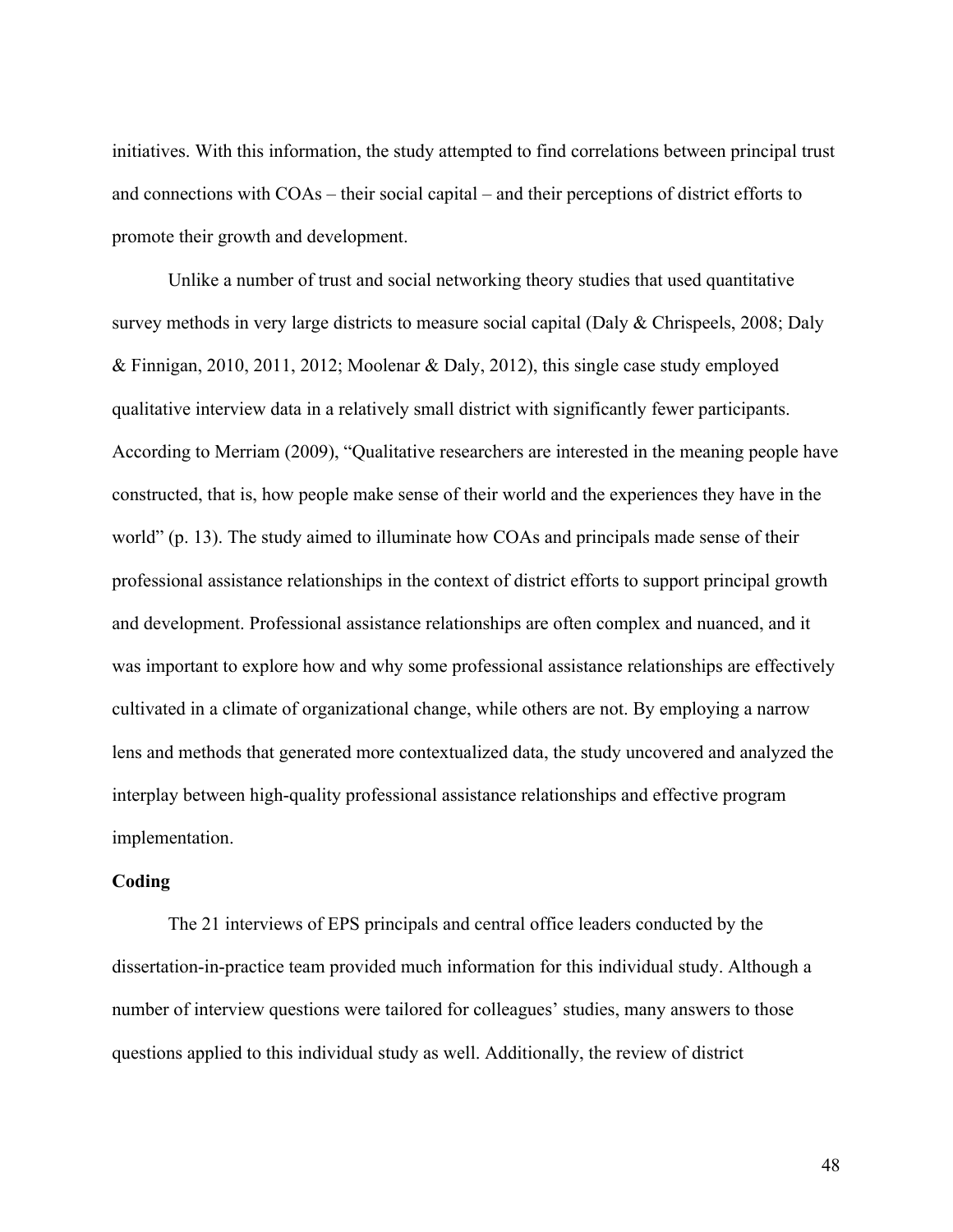documentation connected with MMSEE supervision and evaluation and school improvement plan (SIP) development gave important context to the interviewees' responses.

Analyzing the data began with a search for COA leadership traits and actions that research has shown to build relational trust. These attributes included responsiveness, competence, consistency, transparency, follow-through, collaborative decision-making, joint work, constructive feedback, providing leadership tools, modeling complex thinking, creating cross-boundary connections, and buffering from bureaucratic demands. Additionally, the search included leadership traits and actions that could break trust, such as unresponsiveness, incompetence, unpredictability, lack of follow-through, communication breakdown, fear of repercussions, job stressors, and administrator turnover. The second step was to code perceptions of how the MMSEE was implemented in Emerson, including the self-reflection and goal setting process, observations and feedback, and summative evaluation reports and meetings. In a similar vein, the third step was to code perceptions of how district efforts to support principals were implemented, including weekly administrative meetings, principal professional development activities, school improvement plan development, and other forms of state-level assistance.

# **Criteria for Analysis**

After the review of the coded interview data came a compilation and sorting of interview evidence for each principal's perceptions of trust and connectivity to other members of the organization and for each principal's perceptions of the effectiveness of five distinct district efforts to support principal growth and development. Principal responses were categorized into four color-coded groups according to the rubric outlined in Table 3.1: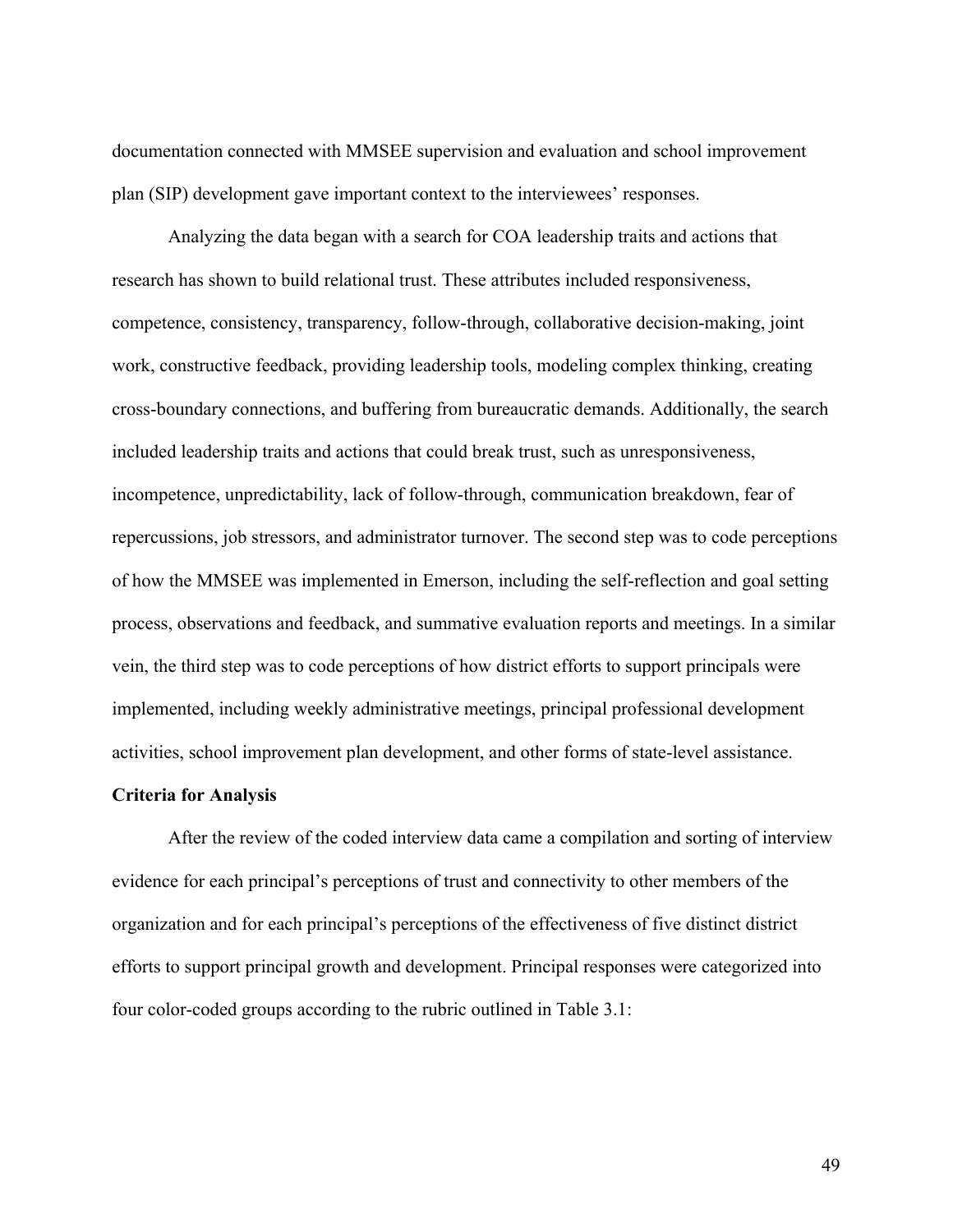# Table 3.1

*Rubric Used to Divide Principals and Into Four Categories: Level of Social Capital and Perceptions of District Efforts to Support Principal Growth and Development*

| <b>Measure</b>                                                                                                        | <b>Highly Connected /</b><br><b>Very Positve</b><br>(red)                                                                                                                                                                       | <b>Moderately</b><br><b>Connected</b> /<br><b>Slightly Positive</b><br>(orange)                                                                                                                                                                            | <b>Moderately</b><br><b>Isolated / Slightly</b><br><b>Negative</b><br>(green)                                                                                                                                                                                              | <b>Highly Isolated /</b><br><b>Very Negative</b><br>(blue)                                                                                                                                                                                              |
|-----------------------------------------------------------------------------------------------------------------------|---------------------------------------------------------------------------------------------------------------------------------------------------------------------------------------------------------------------------------|------------------------------------------------------------------------------------------------------------------------------------------------------------------------------------------------------------------------------------------------------------|----------------------------------------------------------------------------------------------------------------------------------------------------------------------------------------------------------------------------------------------------------------------------|---------------------------------------------------------------------------------------------------------------------------------------------------------------------------------------------------------------------------------------------------------|
| Perceptions of trust<br>and connectivity to<br>other members of<br>the organization.<br>(Level of social<br>capital.) | -- Emphatically<br>states high levels of<br>trust and<br>connectivity<br>-- Identifies many<br>strong professional<br>assistance<br>relationships<br>-- Identifies no<br>people he or she<br>distrusts or isolates<br>self from | -- Moderately<br>satisfied with level<br>of trust and<br>connectivity<br>-- Identifies a few<br>strong professional<br>assistance<br>relationships or<br>many moderate ones<br>-- May identify a<br>person he or she<br>distrusts or isolates<br>self from | -- Moderately<br>dissatisfied with<br>level of trust and<br>may feel slightly<br>isolated<br>-- Identifies a few<br>weak to moderate<br>professional<br>assistance<br>relationships<br>-- Identifies one or<br>more people he or<br>she distrusts or<br>isolates self from | -- Emphatically<br>states high levels of<br>distrust and isolation<br>-- Identifies zero to,<br>at most, a very few<br>weak professional<br>assistance<br>relationships<br>-- Identifies many<br>people he or she<br>distrusts or isolates<br>self from |
| Perceptions of the<br>effectiveness of<br>district efforts to<br>support principal<br>growth and<br>development       | -- Very positive<br>comments about the<br>initiative<br>-- Provides many<br>strong examples of<br>how the initiative is<br>supporting<br>individual practice                                                                    | -- Moderately<br>positive comments<br>about the initiative<br>-- Provides a few<br>examples of how the<br>initiative is<br>supporting<br>individual practice                                                                                               | -- Mixed to<br>moderately negative<br>comments about the<br>initiative<br>-- Mixed examples<br>of how the initiative<br>is supporting<br>individual practice                                                                                                               | -- Very negative<br>comments about the<br>initiative<br>-- Provides many<br>strong examples of<br>how the initiative<br>does not support or<br>even undermines<br>individual practice                                                                   |

Using the four color-coded categories was very helpful when looking for patterns and correlations between social capital levels and perceptions of program effectiveness, which are described in the following findings section.

# **Findings**

The research questions in this case study aimed to explore how trust, interconnectivity

and central office support are interrelated from perspectives of both district and school leaders.

The first part is a focus on COAs, a determination of how central office was organized to support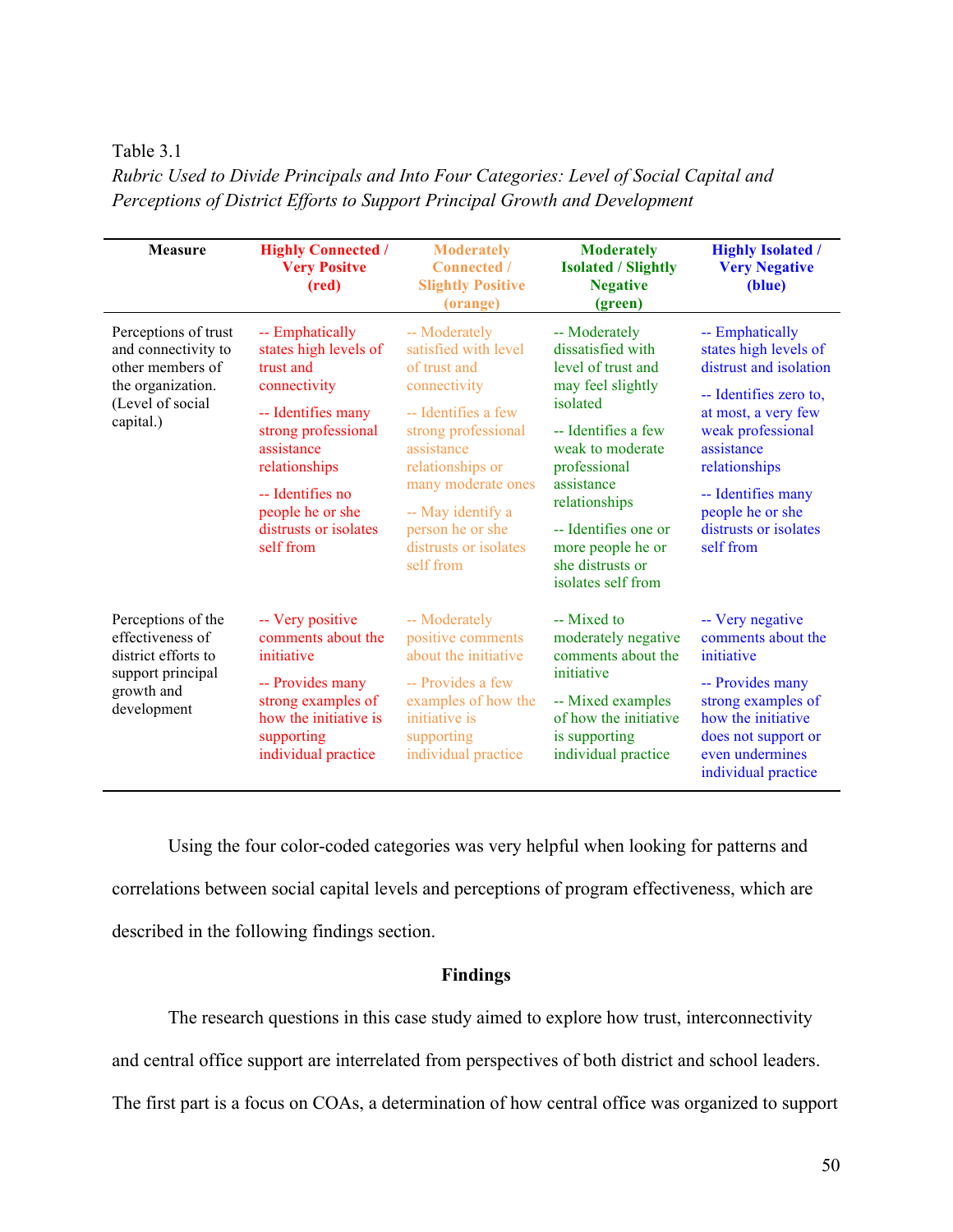principals, and description of the programs they were implementing to promote the growth and development of principals. Second is a shift to principal perspectives, an examination of the relationships principals perceived they have with COAs, and where principals saw themselves within the overall social network. Finally is an exploration of correlations between principal trust and connections with COAs – their social capital – and their perceptions of district efforts to promote their growth and development.

### **Trust, Connections, and Principal Support: The Central Office Perspective**

Before delving into how central office leaders supported the growth and development of principals, it was important to outline the organizational context of Emerson Public Schools' central office. Many administrators described central office as having an upper or lower tier or an inner and outer circle, depending whether they were thinking about the organization as a hierarchy or as a network. One principal described central office "as different layers. It's the superintendent, assistant superintendent, chief academic officer. They're the inner circle ... There's a number of other central office people … They're not considered to be the power brokers." The superintendent, assistant superintendent, and chief academic officer together are responsible for the supervision and evaluation of all central office directors and school principals. The superintendent supervises the assistant superintendent, the chief academic officer, and the secondary principals, the assistant superintendent supervises the elementary school principals, and the chief academic officer supervises central office directors in the areas of academics and student support services.

Since the superintendent's arrival, the number of central office leadership positions has grown substantially. To respond to a lack of curricular coherence within the district, the superintendent created a new central office department called "Ed-Ops." Likewise, on the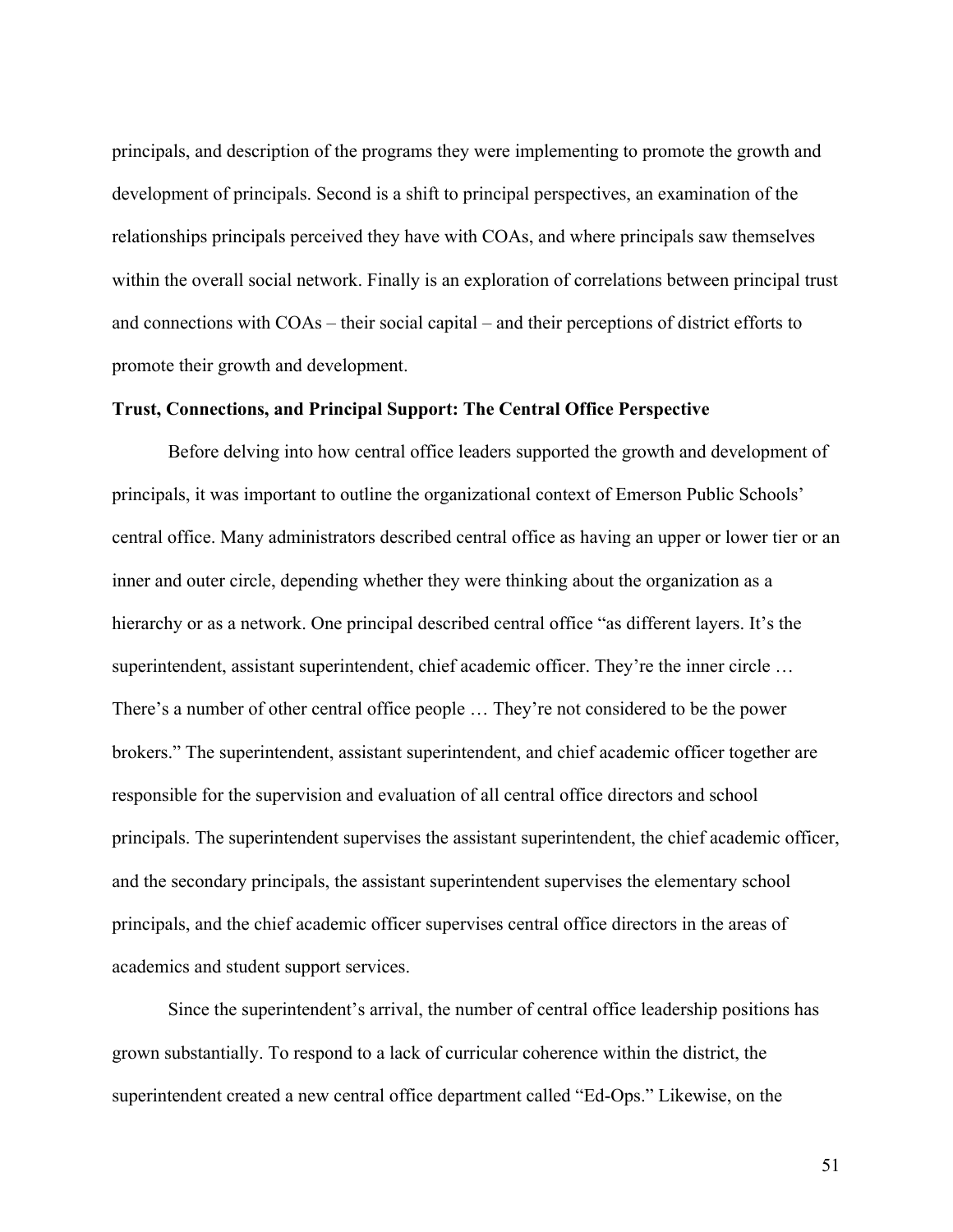student services side, the superintendent has added more staffing under the special education director and the director of bilingual education. This, in effect, has created three departments within the central office's outer circle: operations, academics or "Ed-ops," and student support services. Three out of the seven central office administrators interviewed commented that they see this new central office structure as too "siloed," and that there is less connectivity than there could be among the central office departments.

**Central office support for principals.** All seven central office leaders interviewed indicated that they were highly committed to supporting the growth and development of principals and emphasized the importance of developing high levels of trust. COAs portrayed themselves as people who are always available to principals, who listen to them, and who frequently collaborate with them to solve the strategic, instructional and operational problems found in schools. One central office leader emphasized the importance of forming close partnerships: "I always approach it from a sense of trust and collaboration. We're all in this together and just because my role is a different role … I think there's a certain sense of believing what I say and that they can trust me, that I'm on their side."

COAs acknowledge that these relationships operate in both directions and that principals share the responsibility of forming close, trusting relationships. The chief academic officer emphasized that principals need to "recognize that they are not an island" and "that they don't run fiefdoms." Likewise, the superintendent affirmed that principals needed to report, discuss, and collaborate on serious problems:

The least obvious [attribute that I look for in principals], but to me the most important one, is the importance for leaders to be able to manage up … That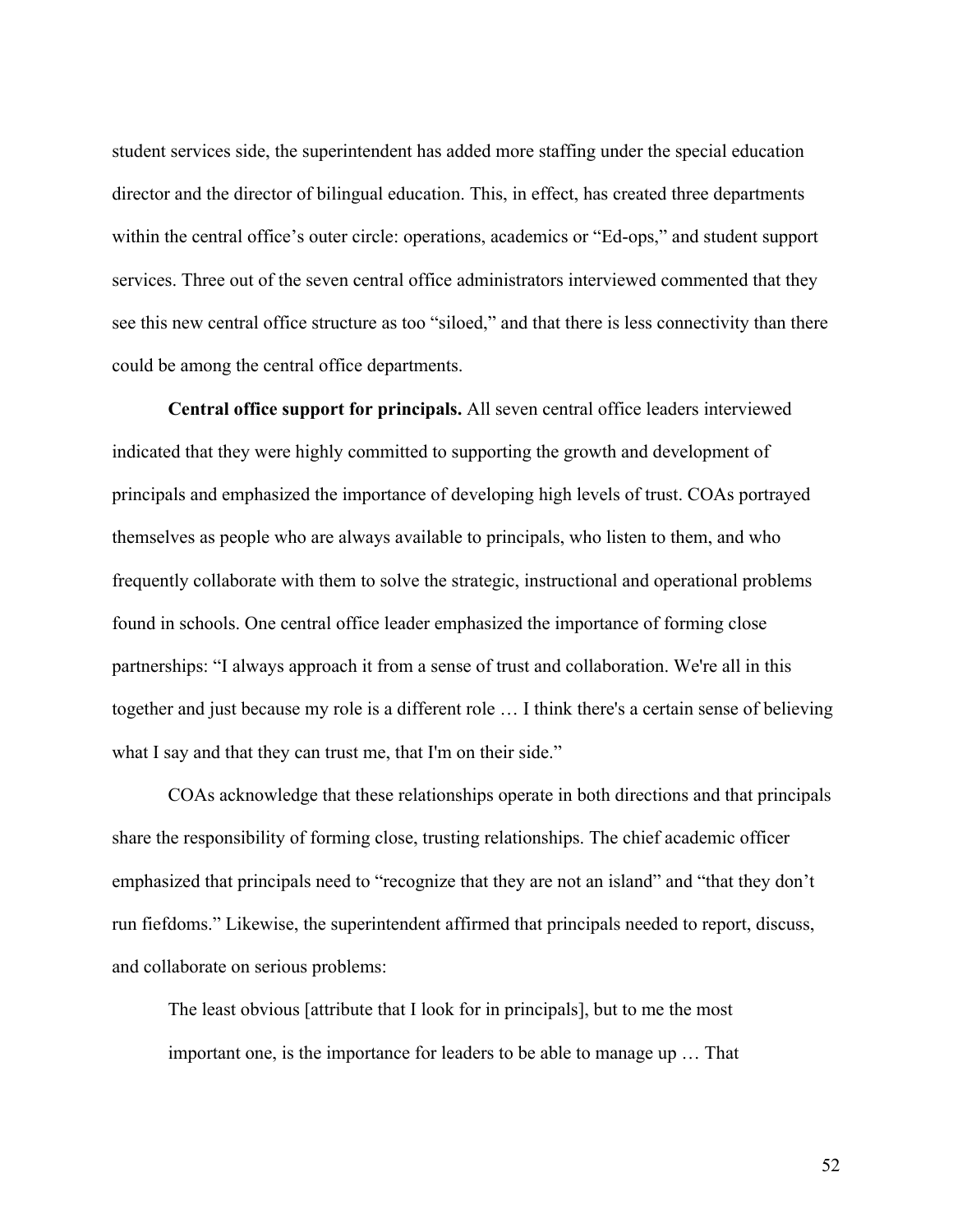particularly means that they have the ability to understand what their supervisor needs to know if they're in trouble.

In sum, COAs took their responsibilities to support principals very seriously and, to a person, described their interactions with building leaders as inclusive, supportive, collaborative, transparent, and consistent.

**District programming for principal growth and development.** COAs discussed a wide range of district initiatives, programs, and professional development opportunities designed specifically to support principals. The following sections describe the two systemic district efforts that principals reported as having the most impact for their growth and development: school improvement plan (SIP) development and professional development on the supervision and evaluation of teachers.

**School improvement plan development.** Three years ago, central office leadership introduced a comprehensive, rigorous, data-driven process for principals to develop school improvement plans (SIPs) in collaboration with COAs, coaches, teachers, and site councils. The document, which often exceeds fifty pages, contains the school's vision and mission statements, an overview of all programming, and a number of tables, charts and graphs that present data. The second half of the SIP outlines a set of goals, action steps, timetables, and measures of progress for the school to undergo the following year. Developing the school improvement plan is a yearlong process for principals, who receive coaching at least once a month from the chief academic officer and other central office directors. Throughout the year, principals engaged their site councils, leadership teams, and data teams to develop the SIP and present it to the school committee.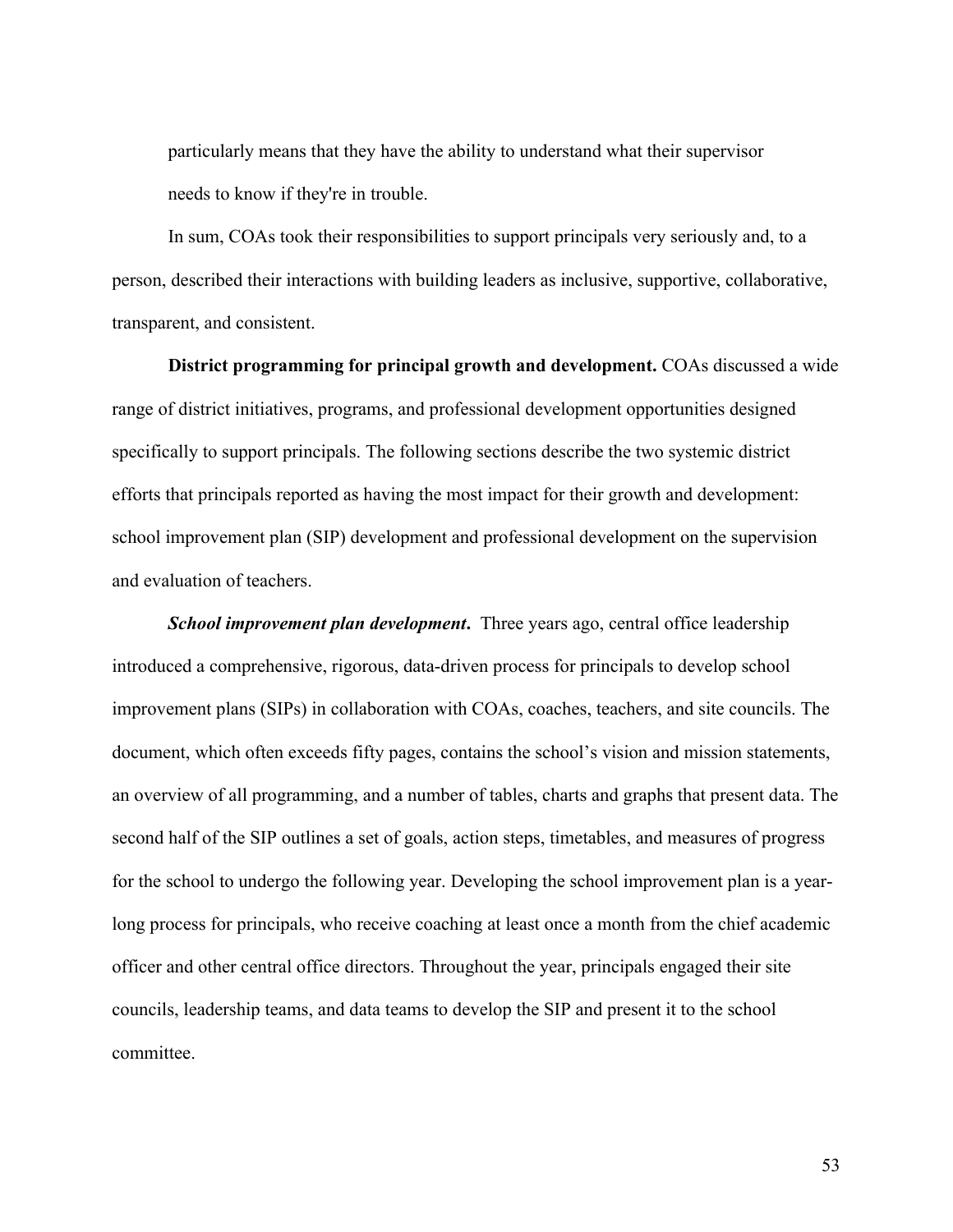Six out of the seven central office administrators interviewed considered the SIP development process to be an extremely effective way to support principals. First, it served as a tool that can align individual, school, and district goals together. According to the superintendent, "My interest is that they set goals in conjunction with their school improvement plan ... Those all should be aligned with the district wide goals, and the superintendent's goals for the year. Our goal is to see that through line all the way from the top to the bottom." Second, the SIP process required principals to think strategically "in a very individual, customized way about their building." Finally, district leaders believed that school improvement plan development supported principals by allowing them to "articulate their strengths … and then work into the weaknesses."

COAs did acknowledge that when the SIP development process was introduced, many principals were upset by the amount of work they had to do. They reported that although the first few years were "difficult," principals began to understand its effectiveness in determining goals and allocating resources. "Now, principals are used to it," according to the chief academic officer, "so they know they have to do it."

There was some disagreement within the inner circle about how SIP development fit in with the overall principal supervision and evaluation process. The chief academic officer believed that SIP development should be separate from principal evaluation while the assistant superintendent expressed his intentions of integrating school improvement goals with principals' professional goals. However, all central office leaders believed the SIP process serves as a powerful tool that both supports principal development and drives the district toward sustained improvement.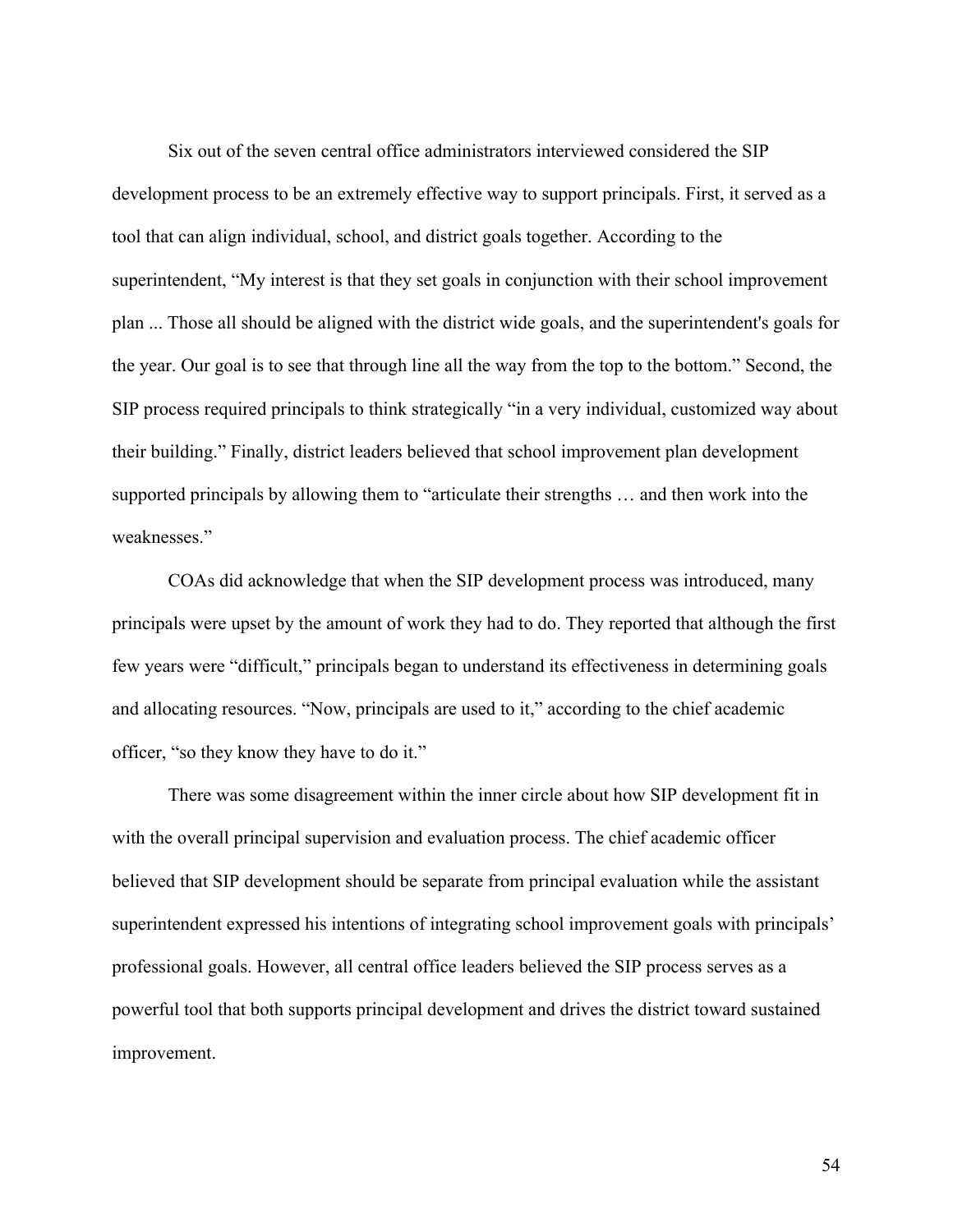*Supervisory professional development for principals***.** For the past three years, all EPS principals and assistant principals, in cohorts, have been taking intensive courses from Research for Better Teaching (RBT), an outside vendor that provided professional development for principals to better supervise and evaluate teachers using the MMSEE. Components of the courses included identifying best instructional practices, calibrating observations to focus more on student learning and less on teacher performance, and effectively conferencing with teachers and giving them warm and cool feedback. All seven central office administrators acknowledged the importance of this program and felt that principals were greatly benefiting from it. According to the superintendent, one of the first things he needed to do was to train all principals to analyze teaching for student results:

By using Jon Saphier's work, and one of his primary trainers … we've been able to work on calibrating instructional leadership … That's been one of the most important things that we've done. It has helped us to build quality of instructional leadership … in terms of being in the classroom, in terms of managing good observations, and supporting higher quality instruction.

After taking the initial core supervisory course, principals could take electives to further build their knowledge. This particular professional development initiative is coming to an end, as only school administrators new to the district are now taking the course; however, at least two COAs want to keep the momentum going by having the outside vendor help with learning walks and providing courses for teachers.

**District use of the MMSEE to supervise and evaluate principals.** Although the district has developed programs to support principal growth and development, it has been very slow to implement the MMSEE for principals. EPS central office administrators do not yet use the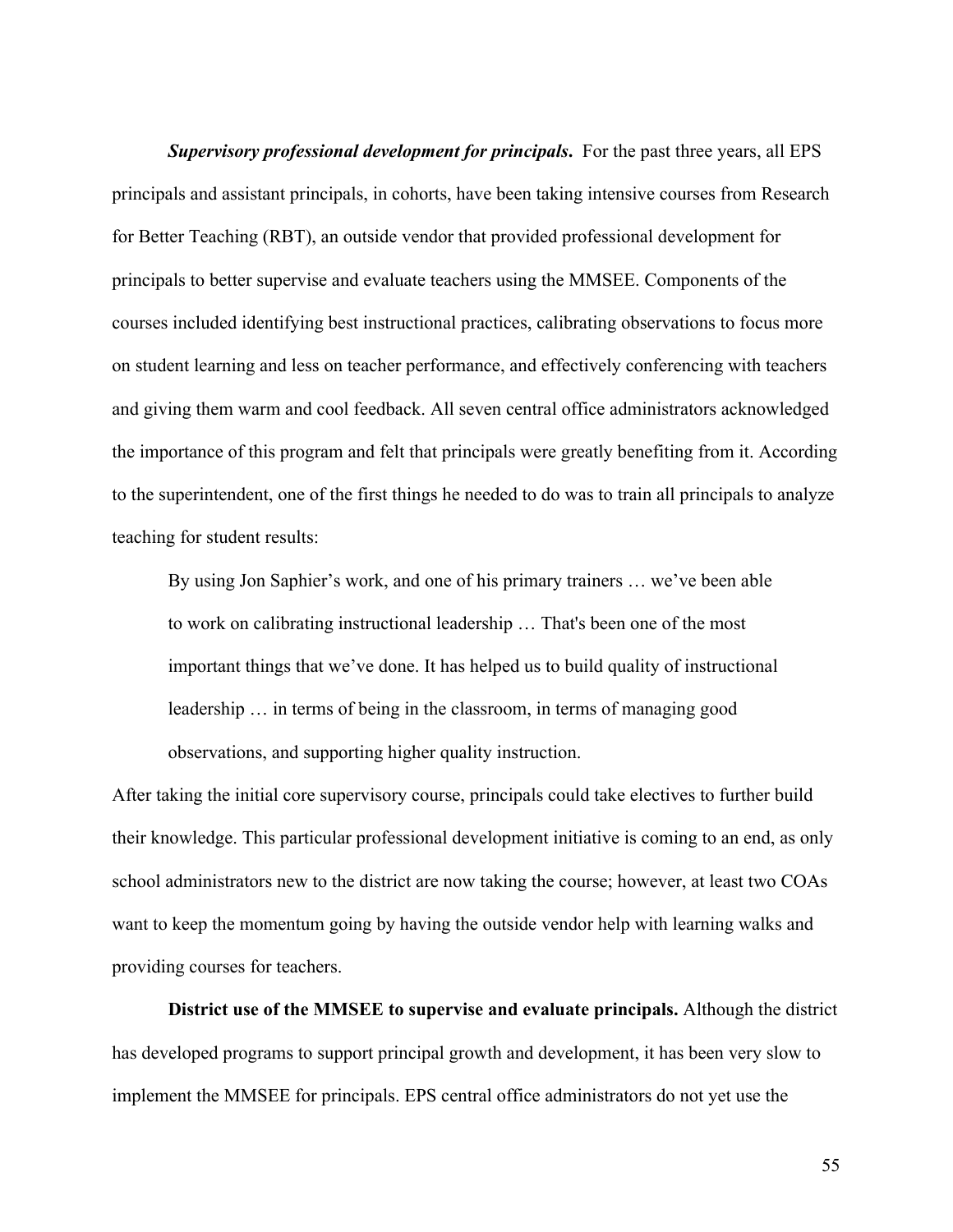MMSEE as a primary tool to promote principal growth and development. Although EPS quickly adopted and rolled out MMSEE for teachers three years ago, this is the first year that department heads, assistant principals and other union affiliated administrators are being evaluated. Central office administrators were quick to admit that they were still in the process of rolling out formal evaluation systems and structures for principals.

For the past two years, the superintendent has been using the MMSEE as a guideline to supervise middle and high school principals in the district, but has not emphasized MMSEE's formal structures when supporting principals. To complicate things further, turnover in the assistant superintendent's position has greatly limited supervision and evaluation for elementary principals. In the previous year, after the assistant superintendent's unexpected departure, the superintendent decided not to fill the position and attempted to supervise and evaluate all fourteen elementary and secondary principals. Because he was not able to meet with them as frequently as he wanted to, he consciously differentiated his support toward principals who were new or who were leading Level 3 schools. As a result, many elementary principals have missed being meaningfully evaluated in the last four years. The newly hired assistant superintendent had just initiated a formal evaluation process for elementary principals at the time of the study.

Some components of the MMSEE's supervisory cycle for principals have received more attention than others. For example, the assistant superintendent worked slowly through selfassessment and goal setting with his elementary principals. He scheduled monthly meetings but hadn't yet conducted any formal observations. The superintendent, on the other hand, did not focus on self-reflection and goal setting, but instead emphasized frequent school visits and walkthroughs as a vehicle to make observations and give feedback for secondary principals.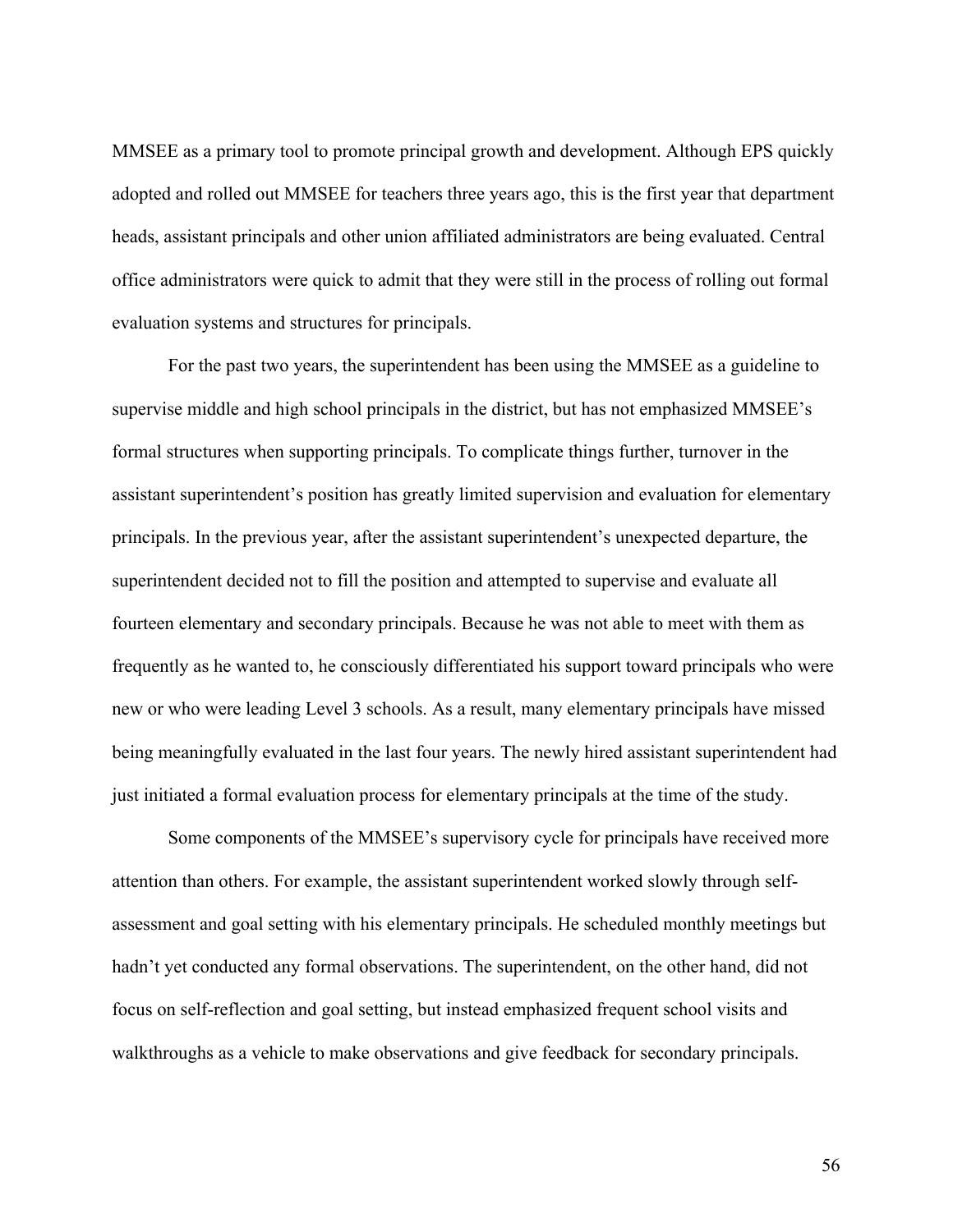EPS's use of the MMSEE for supervision, evaluation and support of principals is a work in progress. Unlike many other Massachusetts districts, where the MMSEE may be the primary means of supporting principal growth and development, EPS has at least two methods for principal support that are much better established. Therefore, when thinking about overall central office supervision of principals, it is important to see MMSEE not as the primary driver, but as only a complementary component of a larger system of support for principals.

# **Perspectives From Principals: Two Polarized Camps**

Unlike COAs, who uniformly reported that they have close working relationships with both district and school leaders, principals were quite divided. Eight principals reported strong working relationships with many district leaders. However, six principals reported that they felt isolated from central office, especially from the inner circle, and there were very few COAs they could go to for assistance. Table 3.2, by organizing principals from most connected to least, shows the big divide between those principals who feel connected to other district and school administrators and those principals who feel isolated.

#### Table 3.2

| Principal                | <b>Perceived connection</b><br>to central office inner<br>circle | <b>Perceived connection</b><br>to central office outer<br>circle | <b>Perceived connection</b><br>to other principals |
|--------------------------|------------------------------------------------------------------|------------------------------------------------------------------|----------------------------------------------------|
| Principal 1 (Elementary) | Highly connected                                                 | Highly connected                                                 | Highly connected                                   |
| Principal 2 (Elementary) | Highly connected                                                 | Highly connected                                                 | Highly connected                                   |
| Principal 3 (Secondary)  | Highly connected                                                 | Highly connected                                                 | Moderately connected                               |
| Principal 4 (Elementary) | Moderately connected                                             | Highly connected                                                 | Highly connected                                   |
| Principal 5 (Secondary)  | Moderately connected                                             | Highly connected                                                 | <b>Highly connected</b>                            |
| Principal 6 (Elementary) | Moderately connected                                             | Highly connected                                                 | Moderately connected                               |

*EPS Principals' Perceived Connections to Groups of District Administrators*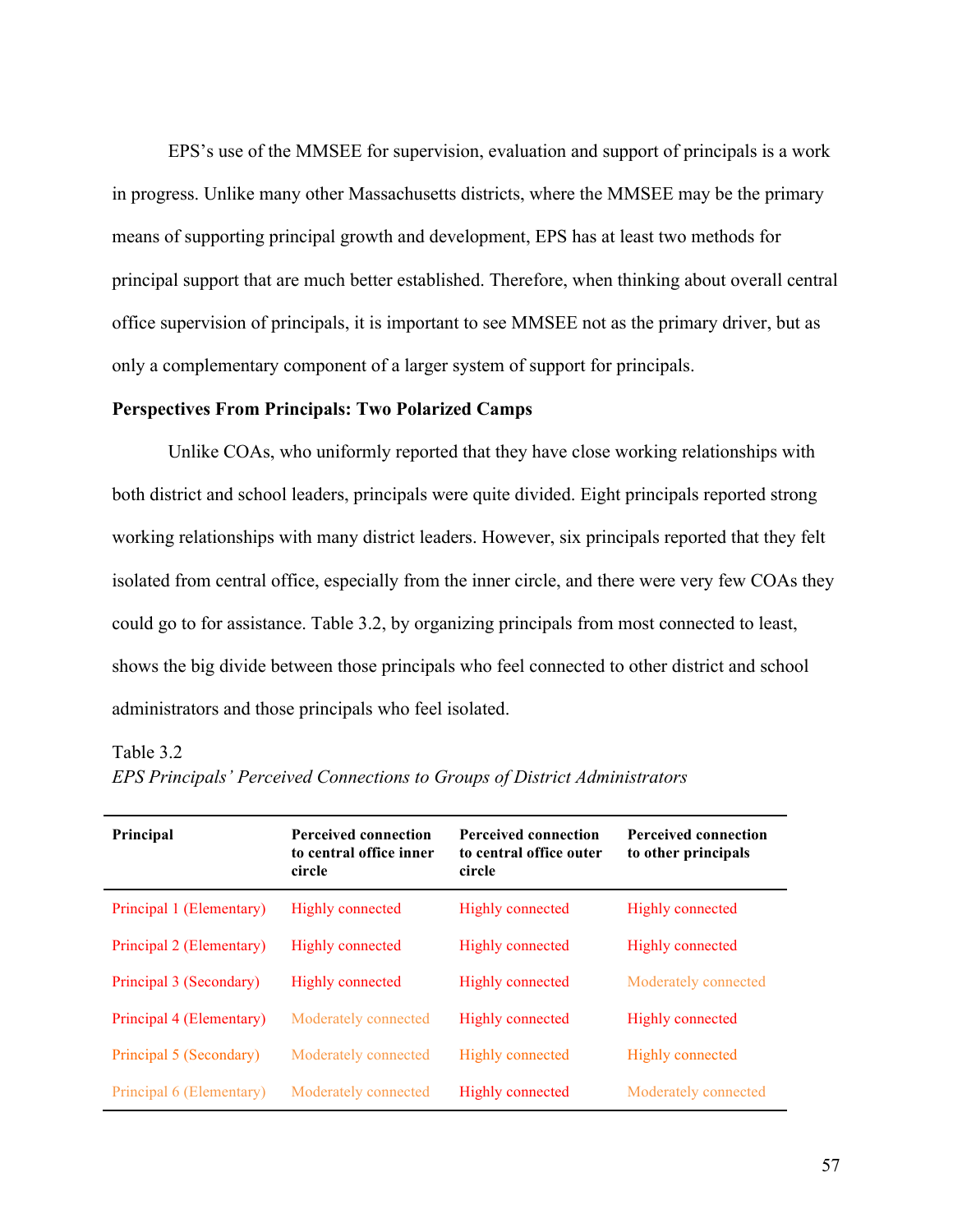| Principal                 | <b>Perceived connection</b><br>to central office inner<br>circle | <b>Perceived connection</b><br>to central office outer<br>circle | <b>Perceived connection</b><br>to other principals |
|---------------------------|------------------------------------------------------------------|------------------------------------------------------------------|----------------------------------------------------|
| Principal 7 (Elementary)  | Moderately connected                                             | Moderately connected                                             | Highly connected                                   |
| Principal 8 (Secondary)   | Moderately connected                                             | Moderately connected                                             | Highly connected                                   |
| Principal 9 (Elementary)  | <b>Highly</b> isolated                                           | Moderately isolated                                              | Moderately connected                               |
| Principal 10 (Elementary) | <b>Highly isolated</b>                                           | <b>Highly</b> isolated                                           | Moderately connected                               |
| Principal 11 (Elementary) | Highly isolated                                                  | Moderately connected                                             | Highly isolated                                    |
| Principal 12 (Secondary)  | <b>Highly isolated</b>                                           | <b>Highly</b> isolated                                           | Moderately isolated                                |
| Principal 13 (Elementary) | <b>Highly isolated</b>                                           | Moderately isolated                                              | Highly isolated                                    |
| Principal 14 (Elementary) | <b>Highly isolated</b>                                           | <b>Highly</b> isolated                                           | <b>Highly</b> isolated                             |

The colors in Table 3.2 signify two distinct groups of principals: those who trust and feel largely connected to other administrators and those who do not – or, in other words, those with high and low social capital. The table shows that there is not much middle ground. Most principals report themselves either as highly connected to or highly isolated from other administrators. Additionally, principals who consider themselves as having strong relationships with the inner circle believe that they are tightly connected to the whole network. Likewise, principals with weak inner circle relations are more likely to be isolated from the whole network.

**Principal perceptions of district programming.** There is a very strong correlation between principals' social capital within the administrative network and their views on the helpfulness of district initiatives designed to help them grow and develop. Table 3.3 presents principals' perceptions of the two major district-initiated efforts to support them, the SIP development process and supervisory professional development: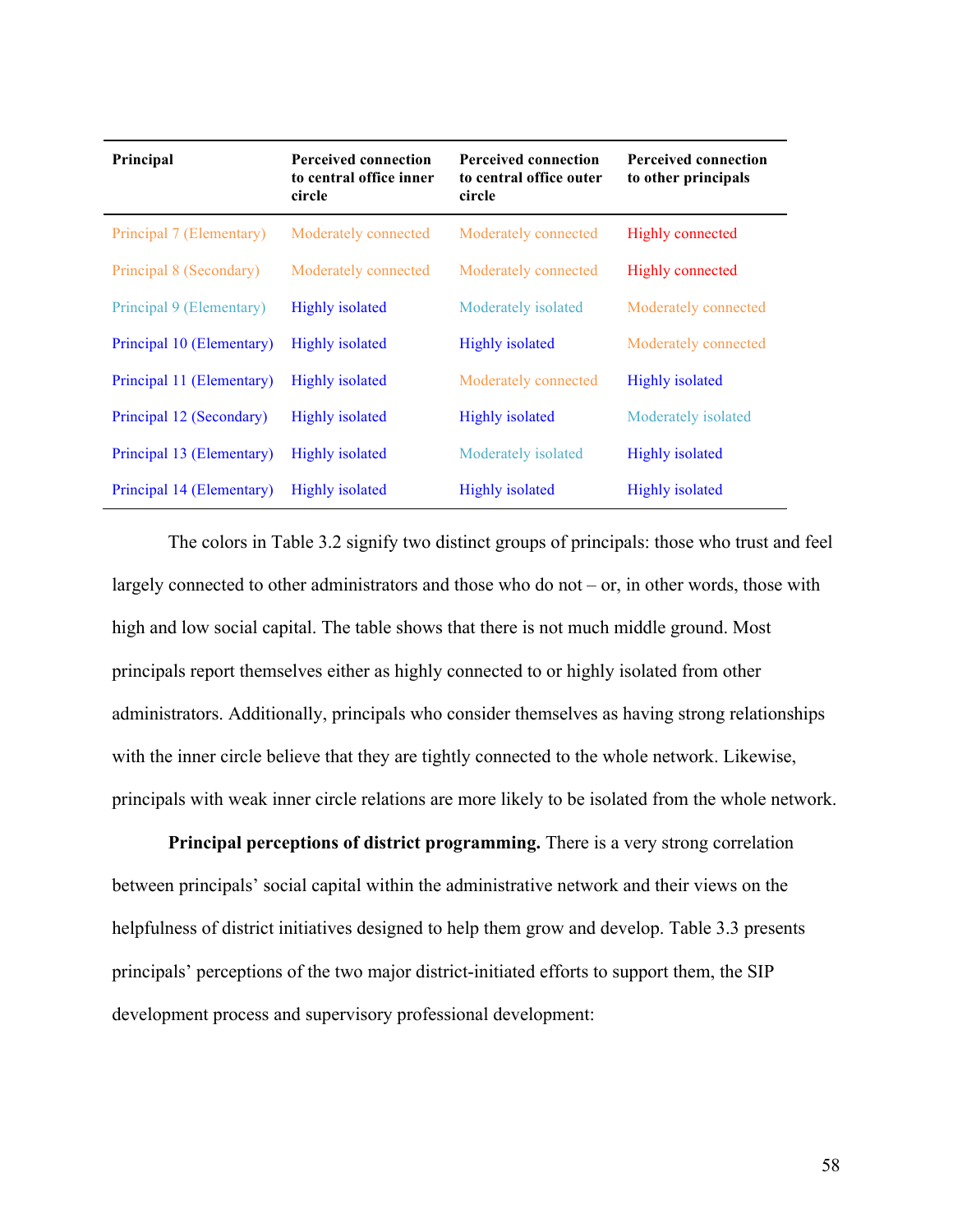Table 3.3 *Principal's Perceptions of the SIP Development Process and Supervisory Professional Development*

| Principal                 | <b>Perception of the SIP</b><br><b>Development Process</b> | <b>Perception of Supervisory</b><br><b>Professional Development</b> |
|---------------------------|------------------------------------------------------------|---------------------------------------------------------------------|
| Principal 1 (Elementary)  | Very positive                                              | Very positive                                                       |
| Principal 2 (Elementary)  | Slightly positive                                          | Very positive                                                       |
| Principal 3 (Secondary)   | Very positive                                              | Very positive                                                       |
| Principal 4 (Elementary)  | Very positive                                              | Very positive                                                       |
| Principal 5 (Secondary)   |                                                            | Very positive                                                       |
| Principal 6 (Elementary)  | Very positive                                              | Very positive                                                       |
| Principal 7 (Elementary)  | Very positive                                              | Very positive                                                       |
| Principal 8 (Secondary)   |                                                            | <b>Slightly negative</b>                                            |
| Principal 9 (Elementary)  | Slightly negative                                          | Slightly positive                                                   |
| Principal 10 (Elementary) | Very negative                                              | Very positive                                                       |
| Principal 11 (Elementary) | Very negative                                              |                                                                     |
| Principal 12 (Secondary)  | Very negative                                              | Slightly positive                                                   |
| Principal 13 (Elementary) | Slightly negative                                          | Very positive                                                       |
| Principal 14 (Elementary) | Slightly negative                                          | <b>Slightly negative</b>                                            |

*Note:* Empty table cells denote that the principal did not comment at all about the district initiative.

Overall, principals believed that their supervisory professional development courses were very helpful, but they had split opinions about the SIP development process. Opinions were decidedly more positive among principals feeling connected to central office than those feeling isolated. In the following subsections, I will further explore principal responses to the two major district practices that promote principal growth.

**SIP development.** Twelve principals were evenly split on their views on school improvement plan development. Opinions about school improvement plans were strongly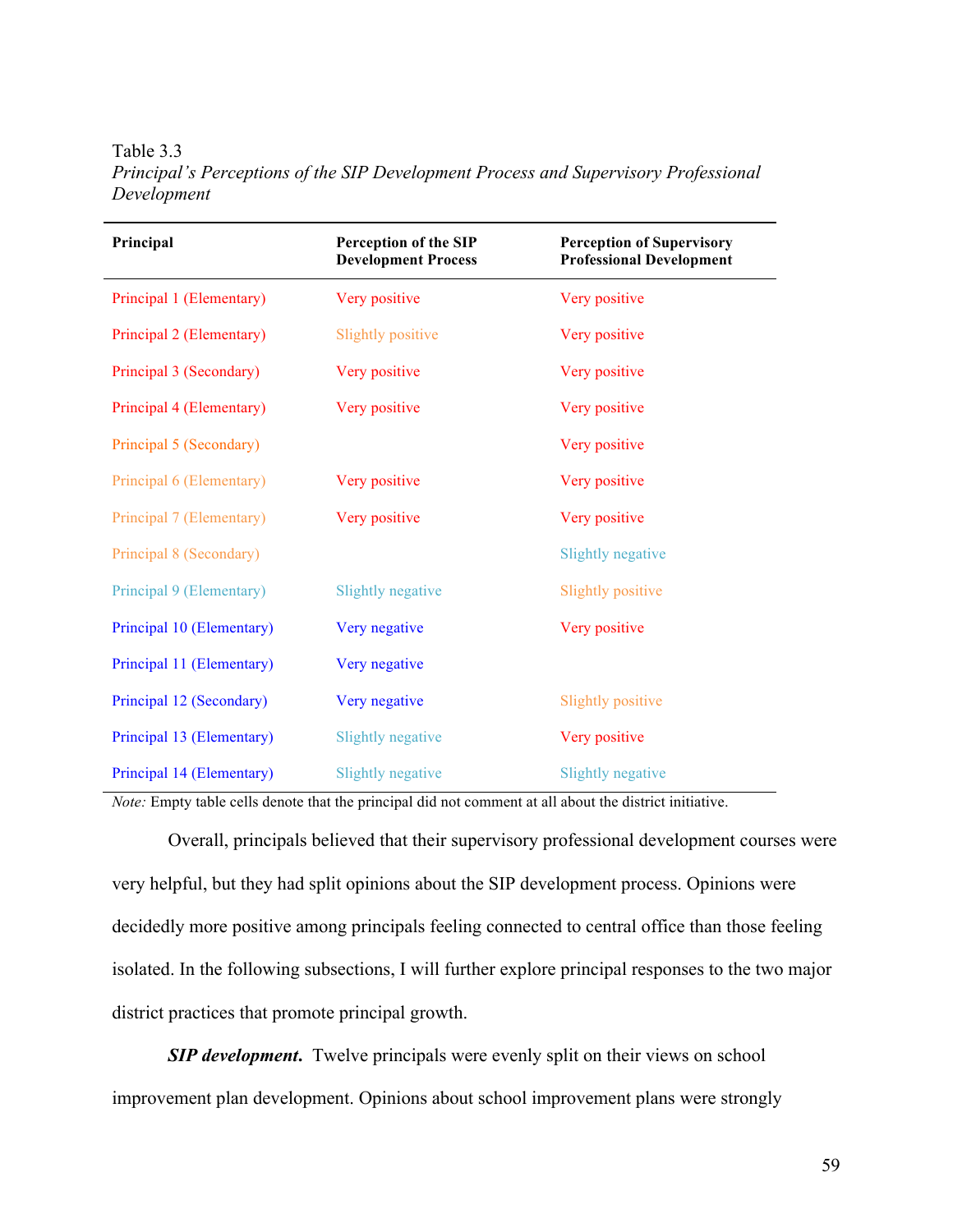correlated with principals' social capital levels, with connected principals happy with the SIP development process and isolated principals unhappy with it. The principals who found the SIP development process beneficial emphasized that the plans are truly datadriven documents created by collaborative teams. They talked passionately about their school goals and what data sets they analyzed to come to those goals. One principal described her SIP as a living document: "I don't sit in a vacuum and develop my school improvement plan because it has to be a living document. And if I'm the one who is developing it, then no one is going to live it. Not even me."

Principals on both sides commented on the nature of central office feedback they received on their school improvement plans. They described the chief academic officer as detailoriented and opinionated. "Overall, it's been more [than] just check-ins with her. She has some strong opinions of direction of where academics should be. Sometimes we agree, sometimes we don't. That's where we're trying to work out the details." It is evident that principals who felt supported by COAs did not have as much of a problem with strong, opinionated central office feedback as principals who did not feel supported by central office. While intense feedback might energize some principals, it can discourage others. One isolated principal revealed, "I'm trying not to swim upstream, trying to go with the flow a little, but at the same time, sometimes the communication can get critical. There's a judgy kind of blamy thing that can happen." Finally, three principals unhappy with the SIP development process questioned central office motives for creating such robust, detailed plans. They felt the plans were more for public relations purposes than for school improvement.

*Supervisory professional development***.** Principals perceived their professional development courses for supervising and evaluating teachers very positively. Out of thirteen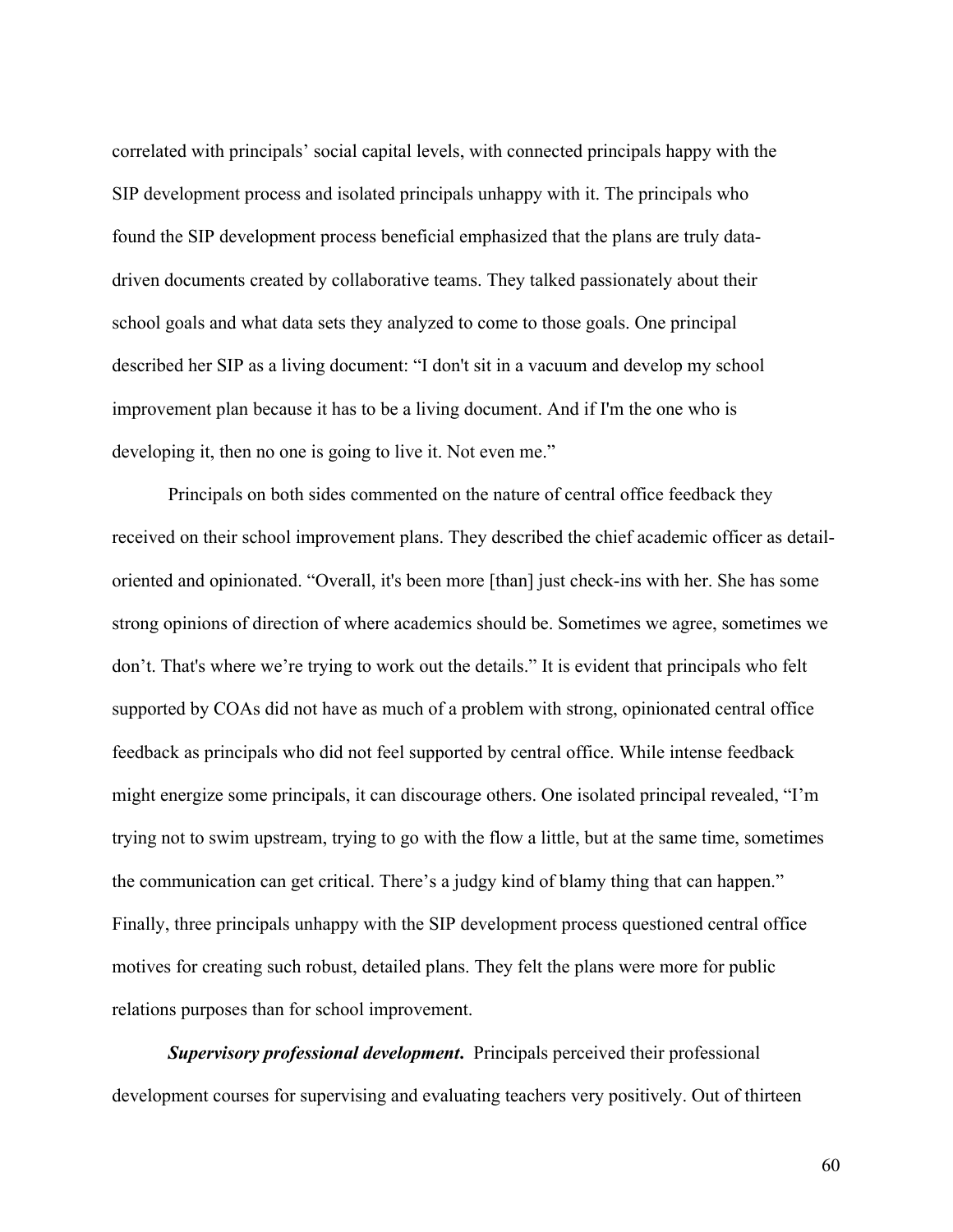principals who took at least one course, eleven commented positively and nine gave glowing reviews. Although high social capital principals were more positive about the professional development course than low social capital principals, the correlation was much weaker, with many isolated principals commenting favorably about their experience.

Before the superintendent's arrival, there were not many courses available for principals. Principals recognized the culture shift when central office leadership required the supervision course and most viewed it positively. Principals reported that the lead instructor was very effective and that they learned how best to support teachers within the brand new evaluation system. A relatively isolated principal shared, "The course … totally gave me the tools and the perspective of how to even think about helping teachers improve their practice. I felt very supported by the district that way." Finally, most principals took the core supervision course with their vice principals. These principals enjoyed teaming with their administrative partners. "You go in the class, principal and vice principal, and then you come out of the class and talk about what you saw and you calibrate. You get on the same page. There's nothing like that."

**Principals' Perceptions on District Use of the MMSEE.** Although district leaders admitted that principal evaluation is still a work in progress, principals have gone through a loose MMSEE-style evaluation cycle for at least the past two years. Table 3.4 outlines general principal perceptions of three stages of the yearly supervision and evaluation cycle: selfreflection and goal setting, observations and feedback, and end-of-year summative evaluations.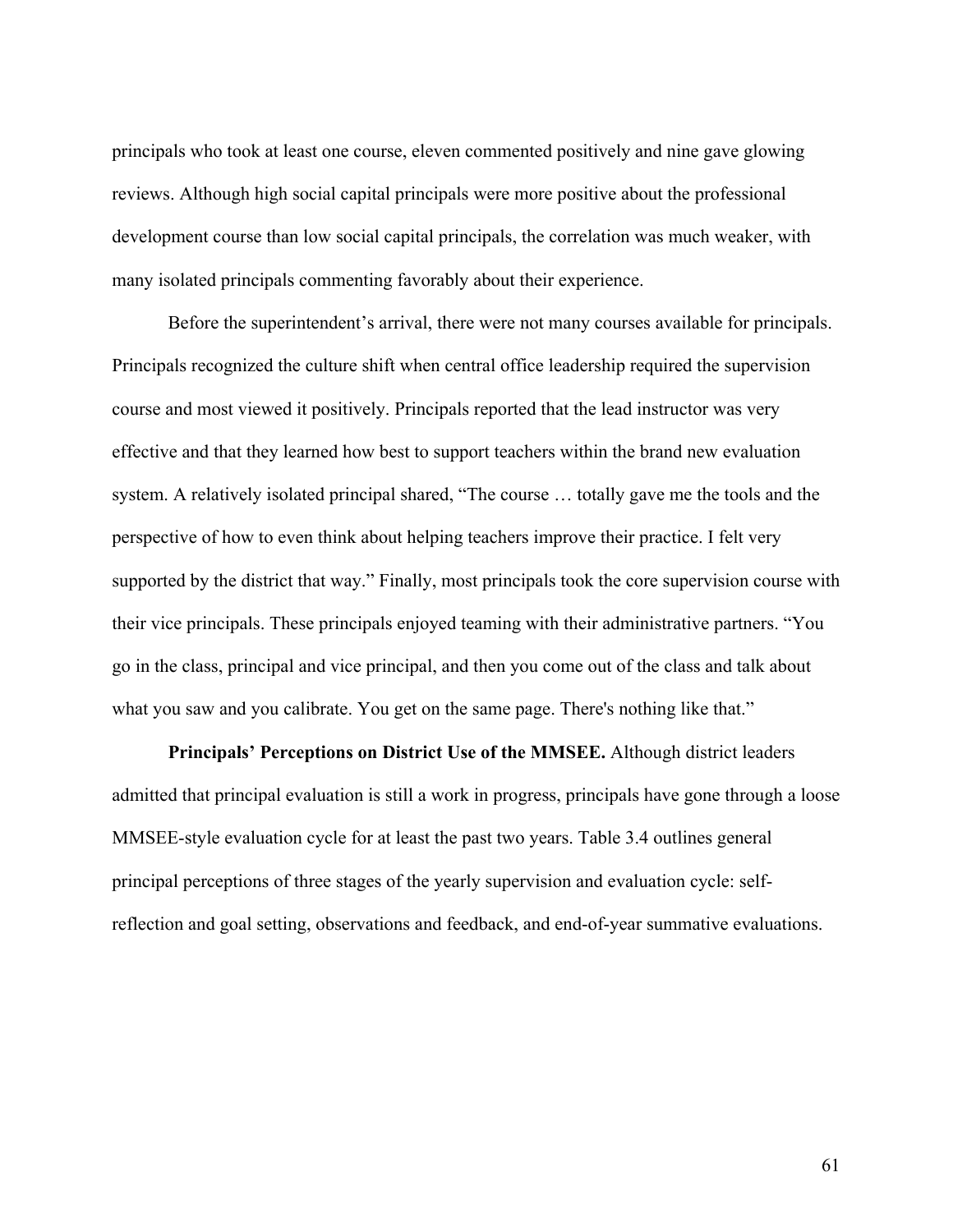Table 3.4

| Principal                 | <b>Perception of Self-</b><br><b>Reflection and Goal</b><br><b>Setting</b> | Perception of<br><b>Observations and</b><br>Feedback | Perception of<br><b>Formative and</b><br><b>Summative</b><br><b>Evaluations</b> |
|---------------------------|----------------------------------------------------------------------------|------------------------------------------------------|---------------------------------------------------------------------------------|
| Principal 1 (Elementary)  |                                                                            | Very positive                                        | Slightly negative                                                               |
| Principal 2 (Elementary)  | Very positive                                                              | <b>Slightly negative</b>                             | <b>Slightly positive</b>                                                        |
| Principal 3 (Secondary)   |                                                                            | <b>Slightly negative</b>                             | <b>Slightly negative</b>                                                        |
| Principal 4 (Elementary)  | Very positive                                                              | Very negative                                        | Very negative                                                                   |
| Principal 5 (Secondary)   |                                                                            | Slightly negative                                    | <b>Slightly positive</b>                                                        |
| Principal 6 (Elementary)  | <b>Slightly positive</b>                                                   | Very positive                                        | Very negative                                                                   |
| Principal 7 (Elementary)  | Very positive                                                              | <b>Slightly negative</b>                             | Very negative                                                                   |
| Principal 8 (Secondary)   |                                                                            | Slightly positive                                    | <b>Slightly negative</b>                                                        |
| Principal 9 (Elementary)  | Very positive                                                              | Slightly negative                                    | <b>Slightly negative</b>                                                        |
| Principal 10 (Elementary) |                                                                            | Very negative                                        | Very negative                                                                   |
| Principal 11 (Elementary) |                                                                            | Very negative                                        | Very negative                                                                   |
| Principal 12 (Secondary)  |                                                                            | Very negative                                        | Very negative                                                                   |
| Principal 13 (Elementary) | Slightly negative                                                          | <b>Slightly negative</b>                             | Very negative                                                                   |
| Principal 14 (Elementary) | Very positive                                                              | Slightly positive                                    | <b>Slightly negative</b>                                                        |

*Principal's Perceptions of MMSEE Supervision and Evaluation: Self-Reflection and Goal Setting, Observations and Feedback, Formative and Summative Evaluations*

*Note*: Empty table cells denote that the principal did not comment at all about the district initiative.

Overall, principals believed that the self-reflection and goal setting stages in the supervisory process were helpful for their practice. However, they were quite dissatisfied with the observations and feedback and had even a stronger negative reaction to how COAs conducted summative assessments. It is important to note that elementary and secondary principals have had very different evaluative experiences both this year and last. Therefore, it is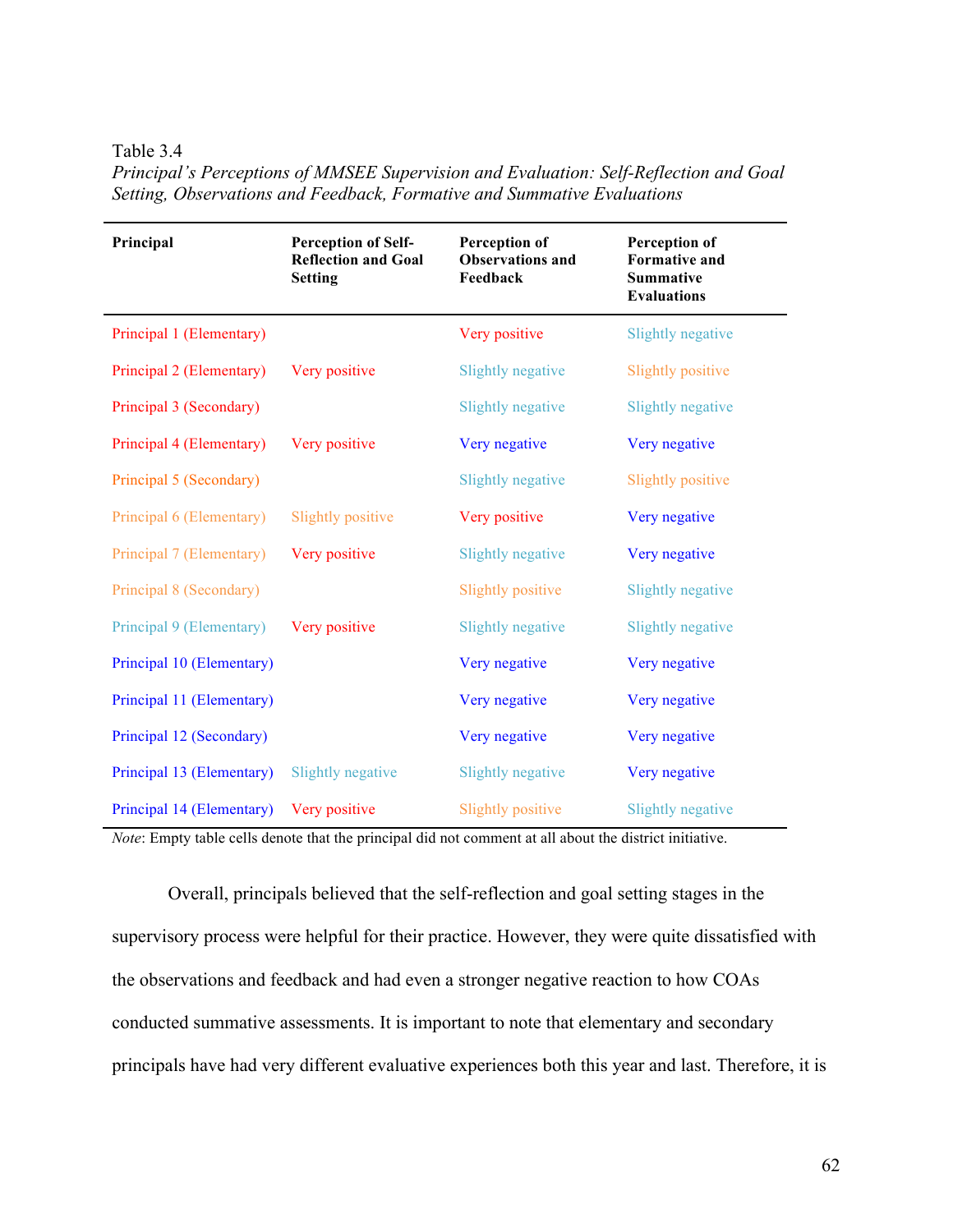important to analyze principal perceptions of the evaluation process both in terms of how connected they are to central office and whether they lead elementary or secondary schools.

*Self-reflection and goal setting***.** Only seven of the fourteen principals interviewed mentioned the first stages of the process and all of them were elementary principals. The assistant superintendent spent a great deal of time at the beginning of the year focusing on selfreflection and goal setting with the elementary principals, while the superintendent had previously de-emphasized this part of the evaluation process and emphasized regular observations.

Elementary principals' positive perceptions concerning self-reflection and goal setting reflected a hopefulness that the assistant superintendent will be a better supervisor, partner, and advocate than previous supervisors. Every veteran elementary principal commented on the administrator turnover and inconsistent supervisory practices during the preceding years. In contrast, five of the seven elementary principals reported that they appreciate the assistant superintendent's clear expectations and availability to help. One principal explained, "I think he's mindful of the fact that maybe this wasn't done in this fashion before and he really wants it to be explicit as we move forward and then spend quality time making sure we're all on the same page." Additionally, elementary principals praised the assistant superintendent's willingness to listen to principal feedback and slow down when principals have questions or concerns.

Overall, the positive outlook on self-assessment and goal setting reflect the impact that one brand new central office administrator is making. While most elementary principals negatively commented on other aspects of the evaluation system that they experienced last year, they often did so in a way that expressed hopefulness that with the new supervisor, things would improve.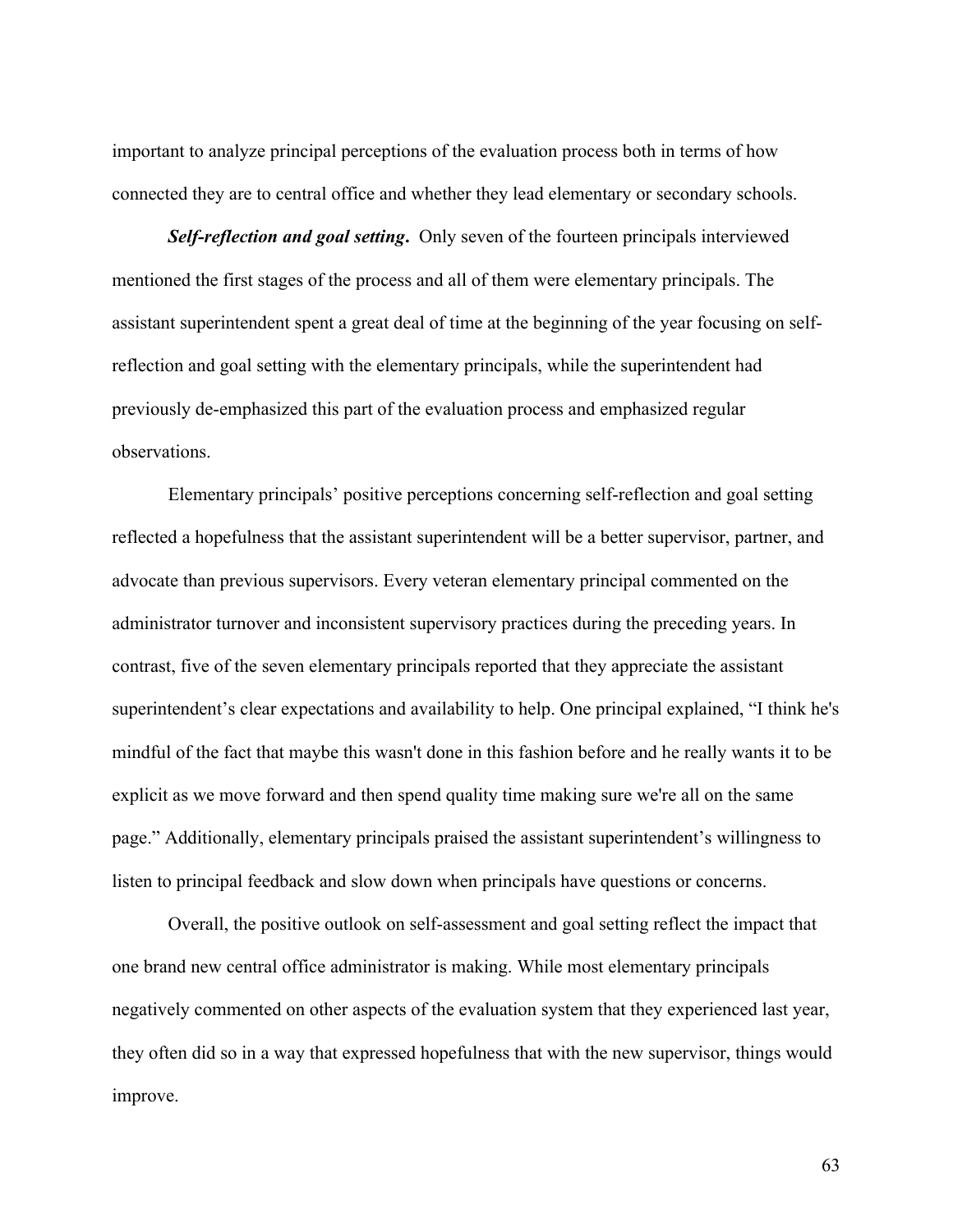*Observations and feedback***.** As the sole supervisor of all fourteen principals last year, the superintendent was not able to observe many principals with the consistency and frequency that he would have liked. Consequently, many principals reported a negative experience with regard to observations and feedback. The resounding source of dissatisfaction from this group was that there were at most a few supervisory visits and very little opportunity to receive feedback.

Principals new to the district or leading Level 3 schools, whom the superintendent observed more frequently, had mixed-to-positive opinions about their observations. Four principals had positive comments about their visits and two had negative comments. The four principals who felt they benefited from the superintendent's observations and feedback appreciated his open-ended, non-judgmental, growth-oriented style. One principal commented, "Sometimes he's such a thinker it takes him a while, and you're like where's he going with this? And sometimes he's very philosophical, but in the end as I reflect on the past two years it's been very beneficial." The two principals who felt they did not benefit from his observations and feedback complained that he did not observe them enough, although one understood the superintendent's dilemma. "I think that the time demands on the superintendent to … get to observe all his principals in action … is very difficult."

*Summative evaluations***.** It is not surprising that those principals who were not observed regularly and only received a sparse amount of feedback had a very negative perception of their summative evaluations. Except for two principals relatively new to the district, every principal felt that their summative evaluations did not help them with their practice. One common observation among principals was that the process had no transparency. "Last year I think my only tie to the evaluation process was when I went in in June and signed my evaluation. And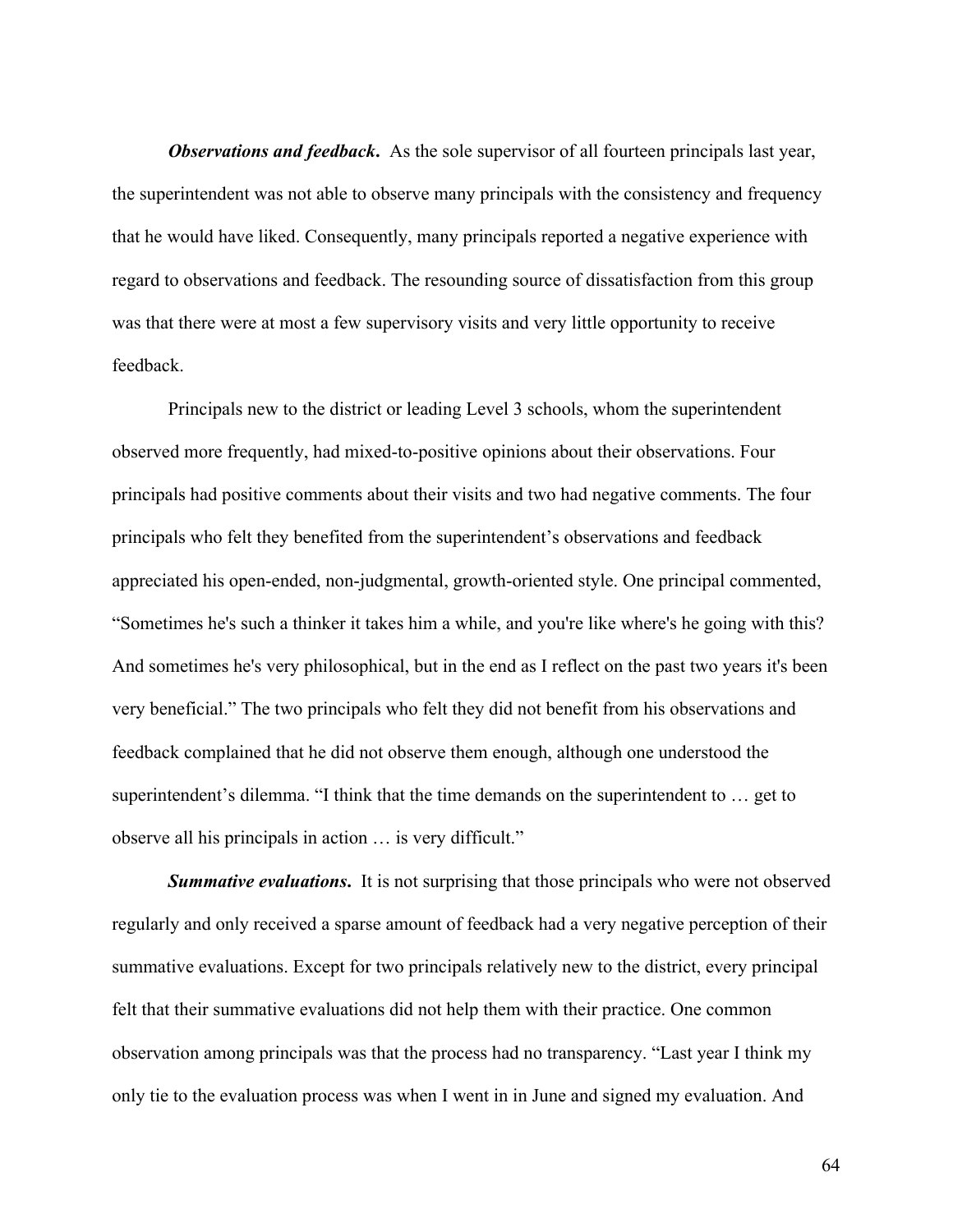when I'm walking in, I don't know what rating I'm getting. No one should feel like that – that you don't know where you stand." Not only was the summative evaluation disconnected from principal practice, it also did not connect well to the goals of the district and to student learning. One principal lamented, "I feel like I'm not doing the work I want to do. Am I proficient? He said I was and to me, that stuff doesn't even matter, the grade I get. I want to know the impact that my leadership team and I are having on student learning." In sum, the great majority of principals found their summative evaluations to be merely an add-on, much like as the superintendent described, "the unfortunate period at the end of the sentence."

## **Discussion**

Using a social capital lens, this study examined five separate district efforts to support the growth and development of principals: the SIP development process, supervisory professional development, MMSEE self-reflection and goal setting, MMSEE observation and feedback, and MMSEE summative evaluation. Principals from both high- and low-social capital groups felt that supervisory professional development and the self-reflection and goal setting process were very helpful for their practice. High social capital principals, but not low social capital principals, felt that the SIP development process was helpful as well. There were mixed to negative opinions about supervisor observations and feedback, and decidedly negative attitudes toward summative evaluations.

# **Goal Alignment, Direct Assistance, and Relationship Building**

On the whole, the range of opinions on each of the initiatives correlated with principals' perceived trust and connectedness with central office. High social capital principals were more positive about district efforts to support their growth and development than low social capital principals. This correlation shows that relationships do matter, and that any manner of COA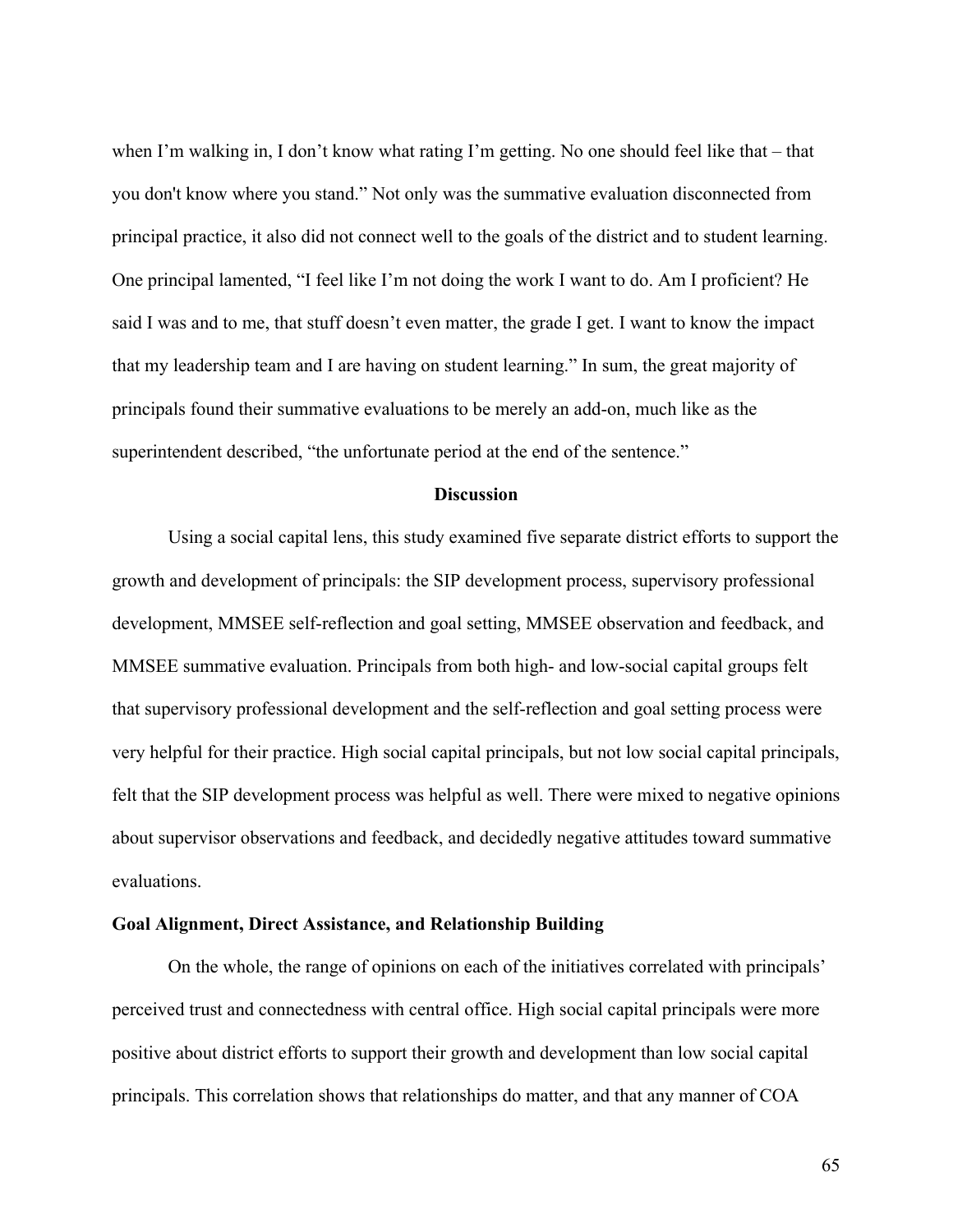direct support for principals is indeed mediated by the strength of the relationship or the amount of social capital, as predicted by the conceptual framework illustrated in Figure 3.1.

According to the conceptual framework, in order for a district initiative to successfully support principal growth, the initiative must contain program goals that resonate with principal professional goals, opportunities for COAs to give principals direct assistance, and opportunities for both COAs and principals to develop connected, trusting relationships. Table 3.5 describes how each of the five initiatives fulfill these requirements:

Table 3.5

*EPS's Programs Designed to Support Principal Growth and Development, Evaluated According to Goal Alignment, Direct Assistance, and Relationship Building*

| Program<br><b>Description</b>                                                                                                                                         | <b>Alignment</b> of<br><b>Program Goals to</b><br><b>Professional Goals</b>                               | <b>Opportunities for</b><br><b>Direct Assistance</b>                                                                                                         | <b>Opportunities for</b><br>Relationship<br><b>Building</b>                                                                                                               | <b>Overall Principal</b><br>Perception of the<br>Program                                                                     |
|-----------------------------------------------------------------------------------------------------------------------------------------------------------------------|-----------------------------------------------------------------------------------------------------------|--------------------------------------------------------------------------------------------------------------------------------------------------------------|---------------------------------------------------------------------------------------------------------------------------------------------------------------------------|------------------------------------------------------------------------------------------------------------------------------|
| <b>Supervisory</b><br>Professional<br>Development:<br>Courses that help<br>principals and their<br>assistants supervise<br>and evaluate<br>teachers                   | High alignment:<br>Course goals of<br>effective supervision<br>align with principal<br>professional goals | <b>Moderately high</b><br>direct assistance:<br>Many chances to<br>practice skills taught<br>in class. Some<br>walkthroughs.                                 | <b>High relationship</b><br>building:<br>Relationships<br>developed among<br>principals and<br>assistant principals                                                       | <b>Positive perception:</b><br>From both high and<br>low social capital<br>principals                                        |
| <b>SIP Development:</b><br>A rigorous annual<br>process in which<br>principals lead<br>teams to analyze<br>data and determine<br>school goals                         | High alignment:<br>Principals saw how<br>school goals often<br>matched their own<br>professional goals    | <b>High direct</b><br>assistance: Monthly<br>meetings with Chief<br>Academic Officer,<br>additional support<br>from other COAs                               | <b>Mixed relationship</b><br>building: Connected<br>principals reported<br>strong COA support,<br>isolated principals<br>often felt threatened<br>by COA feedback         | <b>Mixed perception:</b><br>High social capital<br>principals were<br>positive, low social<br>capital principals<br>negative |
| <b>MMSEE Self-</b><br><b>Reflection and Goal</b><br>Setting: Principals<br>self-evaluate<br>according to<br>MMSEE's rubric<br>and set goals with<br>their supervisors | High alignment:<br>Direct discussion of<br>professional goals                                             | <b>Mixed to positive</b><br>direct assistance:<br>Elementary<br>principals reported<br>high direct<br>assistance.<br>secondary principals<br>did not comment | <b>Mixed to positive</b><br>relationship<br>building:<br>Elementary<br>principals reported<br>strong relationship<br>building, secondary<br>principals did not<br>comment | <b>Mixed to positive</b><br>perception:<br>Elementary<br>principals positive,<br>secondary principals<br>did not comment     |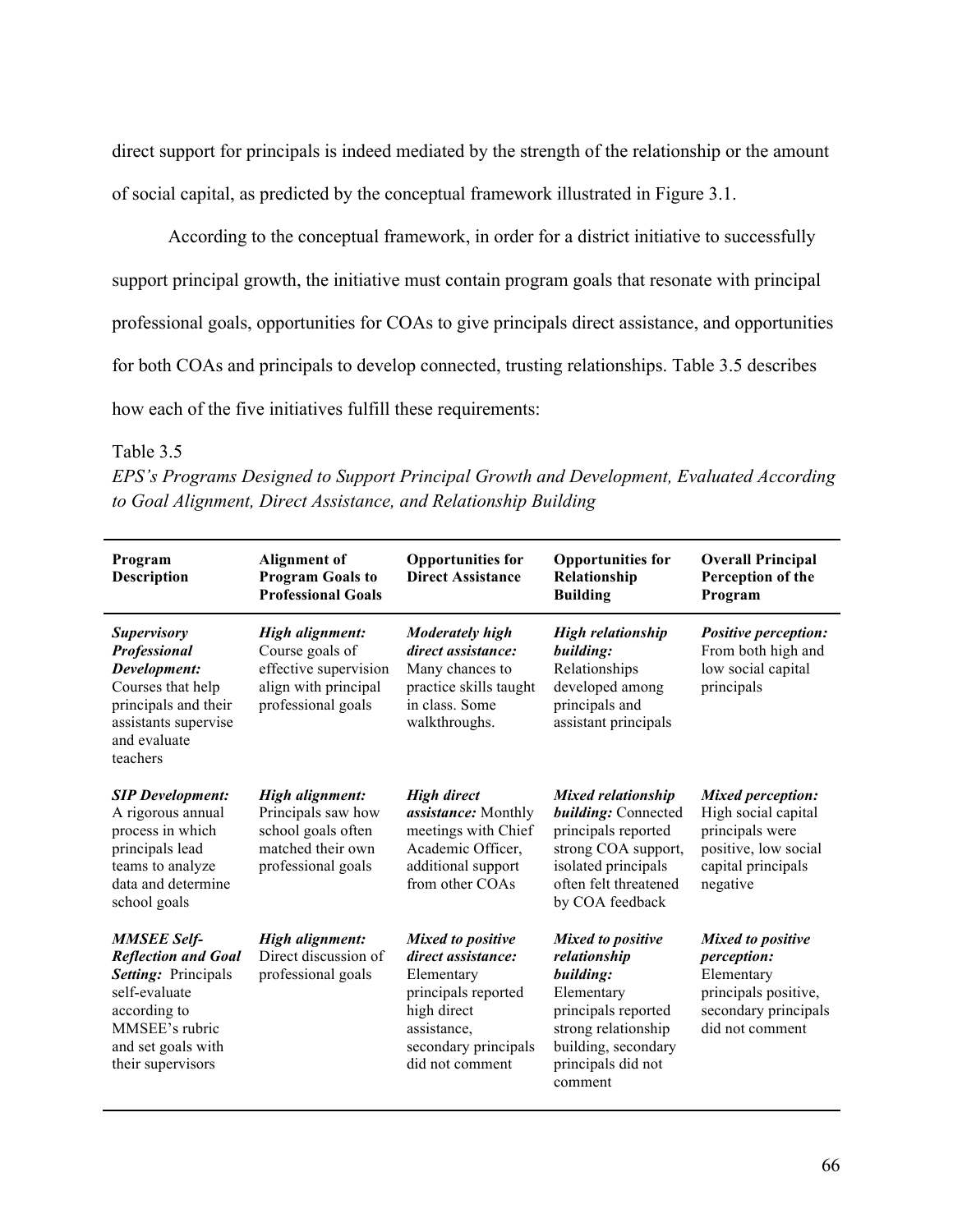| Program<br><b>Description</b>                                                                                                                     | <b>Alignment of</b><br><b>Program Goals to</b><br><b>Professional Goals</b>                                       | <b>Opportunities for</b><br><b>Direct Assistance</b>                                                                                                       | <b>Opportunities for</b><br>Relationship<br><b>Building</b>                                                                                                                                              | <b>Overall Principal</b><br>Perception of the<br>Program                                                                                                                              |
|---------------------------------------------------------------------------------------------------------------------------------------------------|-------------------------------------------------------------------------------------------------------------------|------------------------------------------------------------------------------------------------------------------------------------------------------------|----------------------------------------------------------------------------------------------------------------------------------------------------------------------------------------------------------|---------------------------------------------------------------------------------------------------------------------------------------------------------------------------------------|
| <b>MMSEE</b><br><b>Observations and</b><br>Feedback:<br>Supervisors observe<br>principal practice<br>and give feedback                            | High alignment:<br>Principals felt that<br>COA feedback was<br>necessary for their<br>growth and<br>development   | <b>Mixed direct</b><br><i>assistance:</i> Some<br>principals had<br>regular observations<br>and feedback, other<br>principals had very<br>few observations | <b>Mixed relationship</b><br><b>building:</b> Principals<br>with regular<br>observations<br>reported stronger<br>relationships,<br>principals with few<br>observations<br>reported weak<br>relationships | Mixed to negative<br><i>perception:</i> Mixed<br>perceptions from<br>principals with<br>regular observations.<br>Negative<br>perceptions from<br>principals with few<br>observations. |
| <b>MMSEE</b><br><b>Summative</b><br><i>Assessment:</i> The<br>supervisor's end-of-<br>year meeting where<br>principals are<br>evaluated and rated | Low alignment:<br>Principals found a<br>disconnect between<br>their evaluation and<br>their professional<br>goals | Little direct<br><i>assistance:</i><br>Principals felt that<br>the summative<br>evaluation did not<br>give them any direct<br>assistance                   | Little relationship<br><i>building:</i> Principals<br>felt that the<br>summative<br>evaluation did not<br>promote a closer<br>relationship to their<br>supervisor                                        | <i>Negative perception</i><br>by both high and<br>low social capital<br>principals                                                                                                    |

Breaking down district initiatives to promote principal growth and development into goal alignment, direct assistance, and relationship building categories can serve as a basis upon which to recommend program improvements. For example, SIP development is highly effective for many principals, as it is aligned with professional goals and provides many opportunities for direct assistance, but some principals who feel isolated from central office find it unhelpful. To improve this already strong program, the whole team of COAs and possibly some key principal colleagues should be available to participate in SIP development for each school. It may be beneficial to allow these isolated principals to help choose the team administrators to assist them in SIP development.

Likewise, district MMSEE implementation is strong with regard to goal alignment, but mixed in terms of direct assistance and relationship building. Despite how diligent the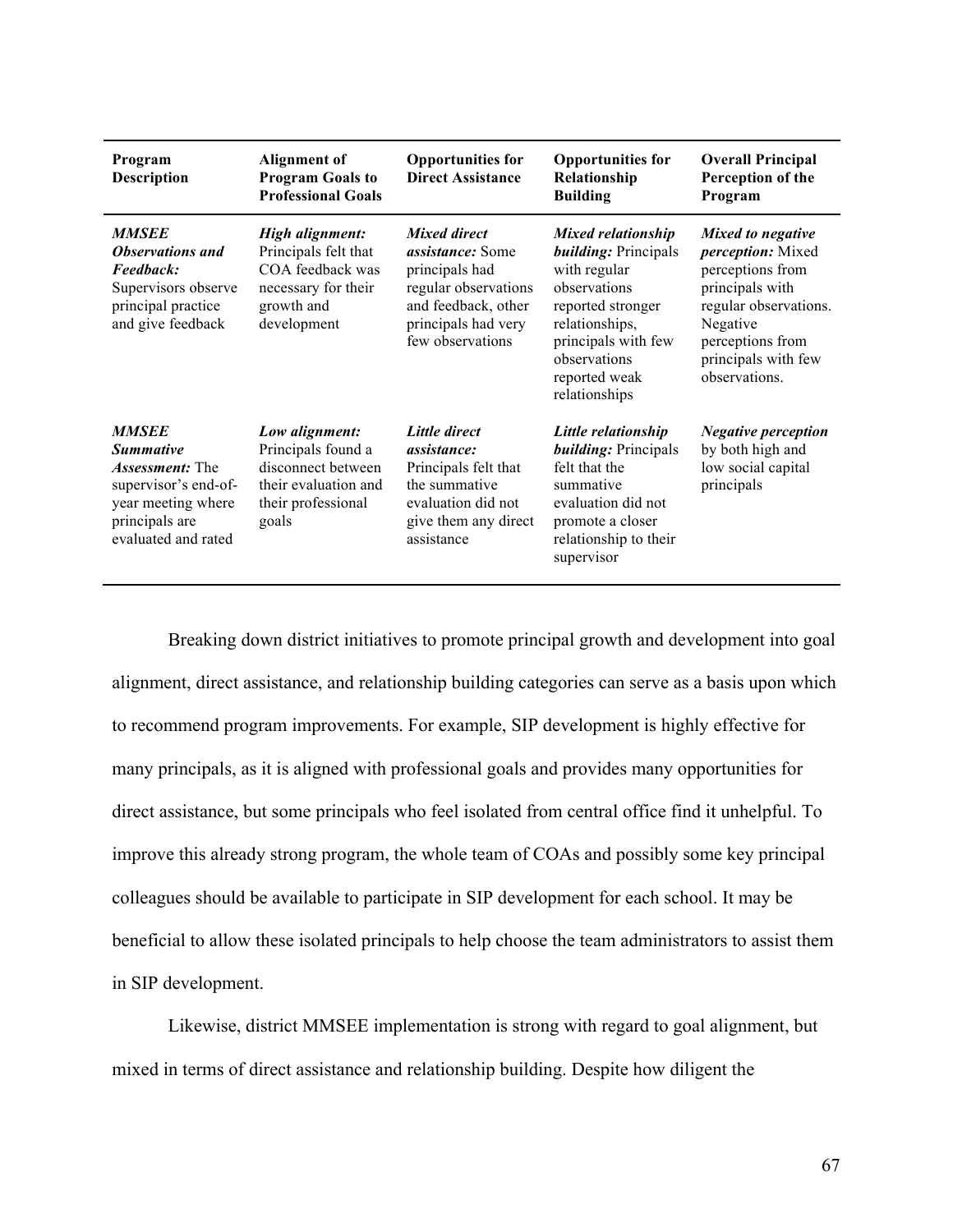superintendent and assistant superintendent are in making time to set goals, observe, give feedback, and evaluate principals, they do not have time to both give adequate direct assistance and build relationships, while at the same time keep up with their other responsibilities. More COAs, as secondary or supporting supervisors, should proactively leverage MMSEE supports and structures to assist and build relationships with principals. In EPS, principals should not have just one supervisor, but a team of supervisors actively working to promote their growth and development.

#### **Differing Levels of Priorities**

The COA prioritization of the five EPS initiatives for principal growth and development varied widely. Some Emerson programming, such as the SIP development process and the supervisory professional development program, were strong district priorities in that they were implemented both quickly and thoroughly. On the other hand, the principal evaluation system did not receive the same level of district prioritization, as the central office team developed it very slowly and implemented it in an inconsistent manner. The discrepancy between highpriority district initiatives and the lower priority district implementation of the MMSEE for principals has raised some uncomfortable ironies for both COAs and principals alike. How can the district have such a rigorous SIP planning process to develop, monitor and achieve school goals and yet be so lax in the oversight of principal professional goals? Furthermore, how can the district provide such strong professional development for principals to effectively give teachers valuable feedback on their instructional practice and yet be so scattered in observing and giving feedback to principals? These two ironies are non-discussable "elephants in the room" that negatively affect the trust and connectedness principals have for central office leaders.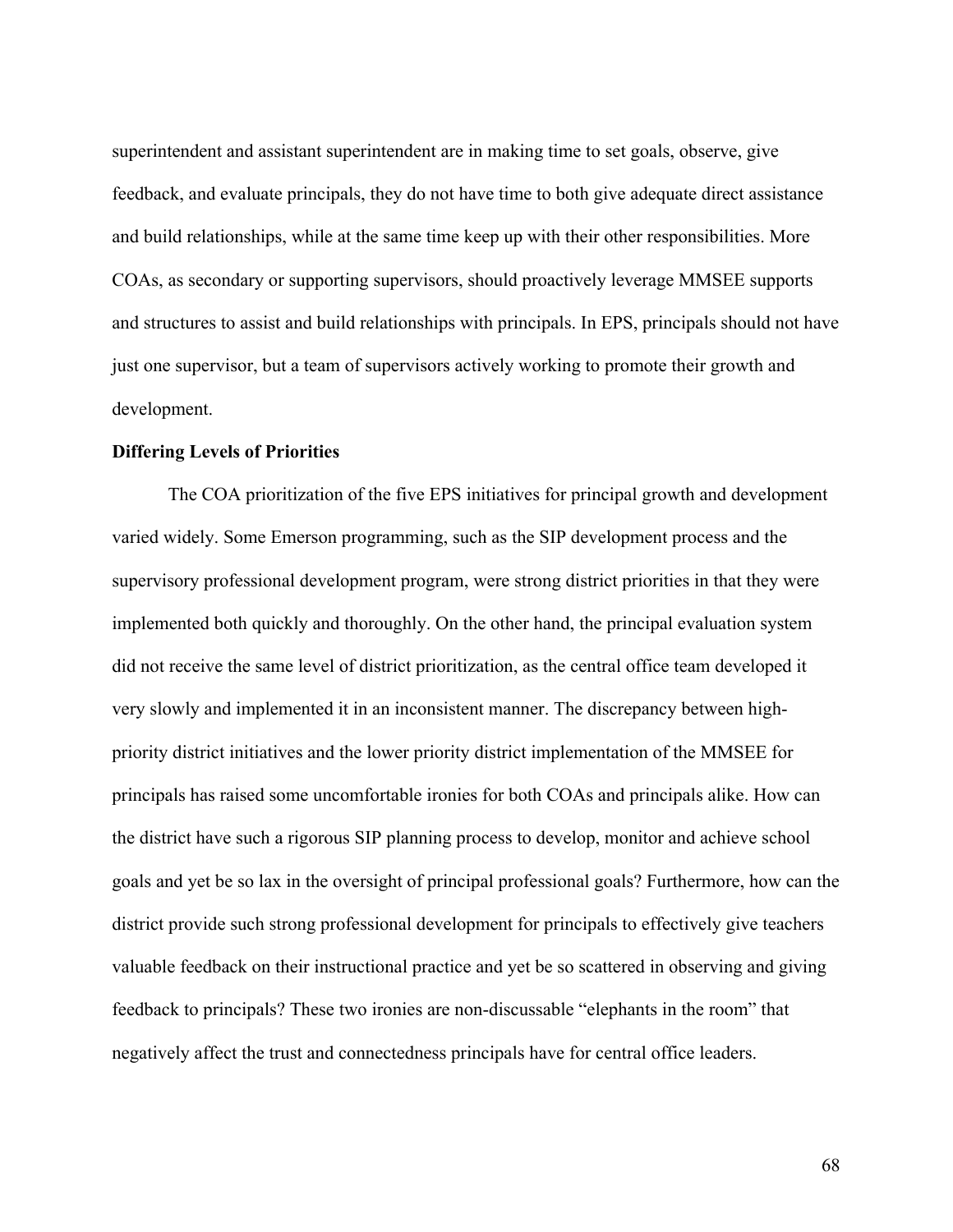Nevertheless, it is clear that this year the superintendent and his central office team are prioritizing principal evaluation and working diligently to make the MMSEE for principals more structured, transparent, and robust. Additionally, EPS has effective systems and structures that already support the growth and development of principals. The superintendent can leverage the successful supervisory professional development program to bolster MMSEE implementation by training COAs how to supervise, evaluate, and support principals just as the district successfully trained principals to supervise, evaluate, and support teachers. Then, the superintendent will be able to empower and expect that all COAs supervise and support principals either in a primary or secondary role. Additionally, the central office team can utilize the robust SIP development process by explicitly tying principal professional goals to school improvement goals and incorporating the extensive use of school improvement data as evidence for improved professional practice. By tying MMSEE implementation for principals more closely to already strong practices that support principal growth and development, the district central office team will have created a powerful, integrated principal support system that aligns district goals with principal professional goals, gives ample opportunities for COAs to give direct assistance to principals, and provides many ways for COAs and principals to build strong, connected professional assistance relationships.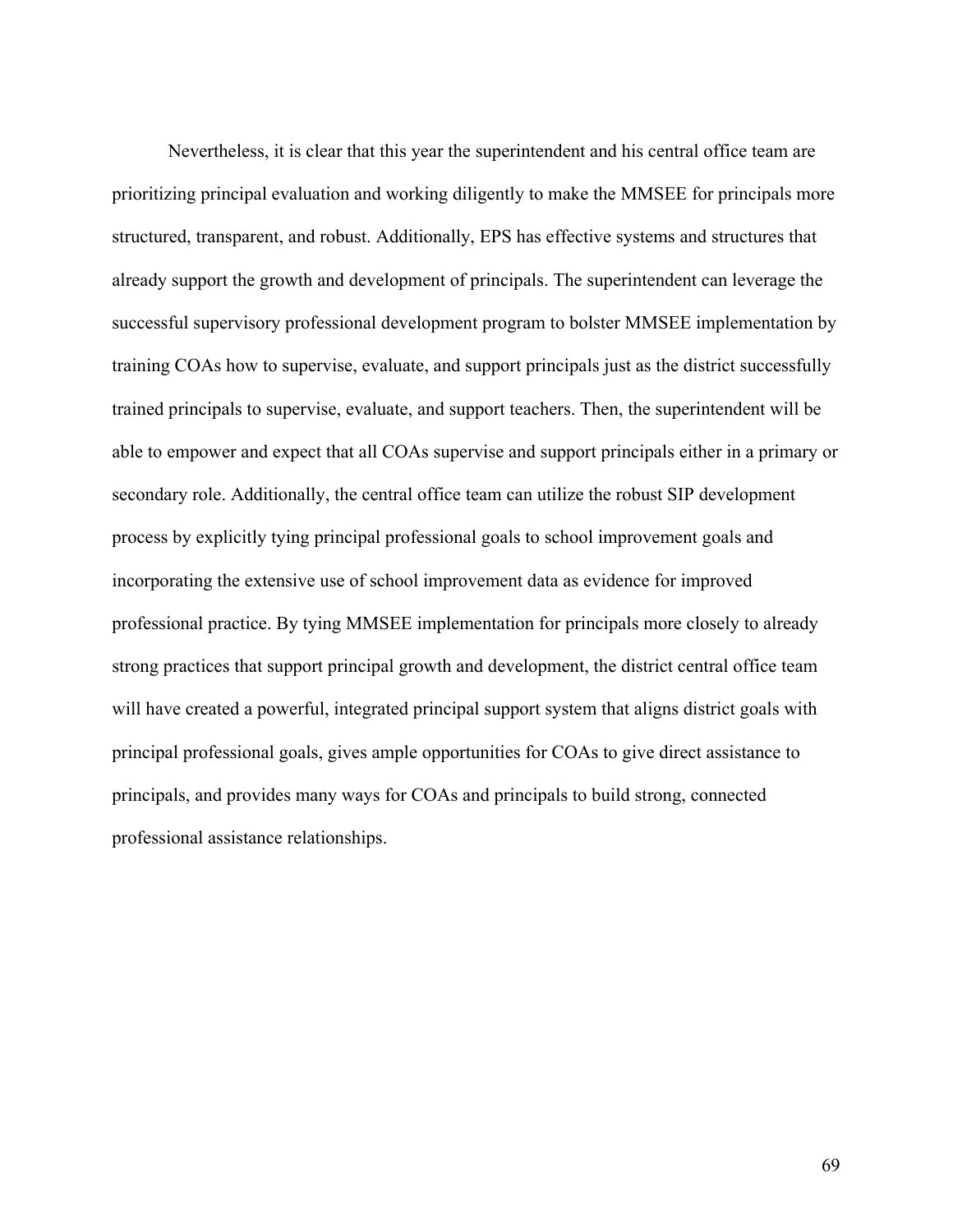# CHAPTER 4 – DISCUSSION AND RECOMMENDATIONS3

Employing various lenses and conceptual frameworks, the dissertation-in-practice team's six individual studies, when viewed holistically, provided a rich description and analysis of how Emerson Public Schools (EPS) Central Office Administrators (COAs) leveraged the Massachusetts Model System for Educator Evaluation (MMSEE) to support the professional practice of principals. Two of the six studies covered policy implementation, including district interpretation of state policy (Sevelius, 2016) and communication of policy to district and school leaders (Copeland, 2016). Three studies focused on the professional relationships between COAs and principals in terms of developing instructional leadership (Freeman-Wisdom, 2016), providing evaluative feedback (McNeil, 2016), and generating trust and connectivity (Carter, 2016). One study examined principals' perceptions of COAs' support (Blake McKetty, 2016).

Each researcher employed a conceptual framework that served to frame the individual study's research questions. Through organizational learning theory, Sevelius (2016) found that EPS COAs were often able to match MMSEE state mandate with existing district goals through the designing of professional learning opportunities for principals. Employing sensemaking theory, Copeland (2016) discovered that COAs and principals lacked a consistent understanding about the enactment of MMSEE for principals. Two studies viewing principals as learners employed adult learning theory. Freeman-Wisdom (2016) found that while COAs honored previous experiences and related professional development to principals' practice, there were only limited opportunities to involve principals' voices in decision-making and the planning of their professional development. McNeil (2016) found a disconnection between principals and

<sup>&</sup>lt;sup>3</sup> This chapter was jointly written by the authors listed and reflects the team approach to this project: Leah Blake McKetty, James A. Carter, Christine A. Copeland, Tanya N. Freeman-Wisdom, Alexandra Montes McNeil, and AC Sevelius.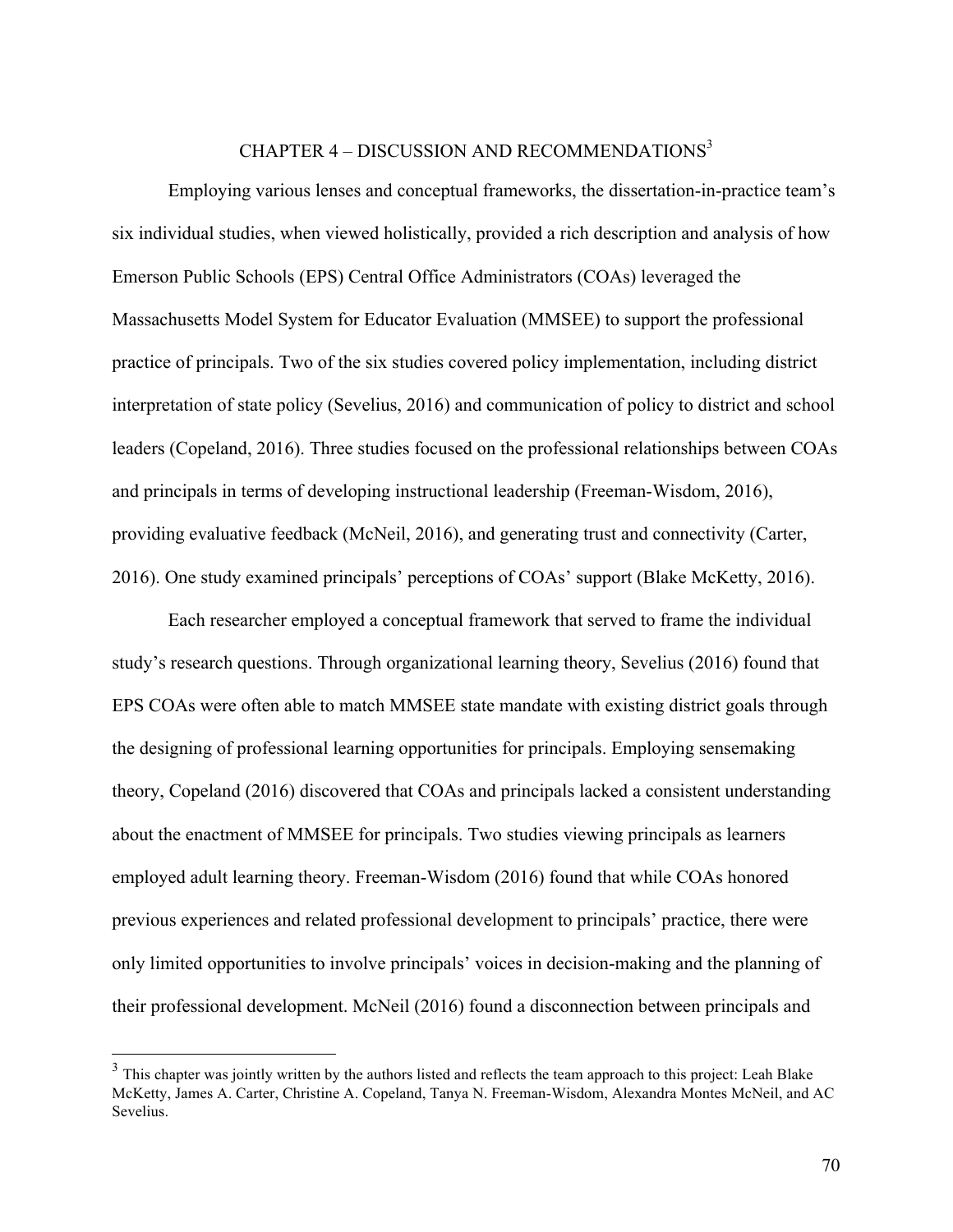their evaluators in the understanding and delivery of feedback; therefore, few principals found COAs feedback relevant to their growth and development as instructional leaders. Carter (2016) employed social capital theory to examine how relational trust and connectedness between COAs and principals affected efforts to promote principal growth and development, finding that high social capital principals benefited more from district initiatives than low social capital principals. Finally, Blake McKetty (2016) discovered that the majority of principals used distributive leadership practices to improve instruction in their schools, and that principals had mixed opinions about COAs' ability to support them with their individual distributed leadership practices.

The purpose of this chapter is to share the themes that are cross-cutting through the six studies, to make recommendations to EPS based on these themes, to describe areas for further research, to discuss the implications of this research on policy and policymakers beyond EPS, and to and reveal the limitations of this work.

## **Synthesis of Findings**

While each individual study employed various conceptual frameworks, the findings from the six studies overlapped to produce common themes. The following sections explore these themes. First, the Interpretation and Implementation section discusses the complex district context, the relatively low priority of principal evaluation, and the separation of principal evaluation and support. Next, District Support with Instructional Leadership outlines alternative ways COAs supported principals, including training on the supervision of teachers, support for school improvement plan development, and additional administrative staffing. The third section, Communication, describes how effectively COAs and principals communicated with each other throughout MMSEE evaluation cycle and in the context of other district efforts to support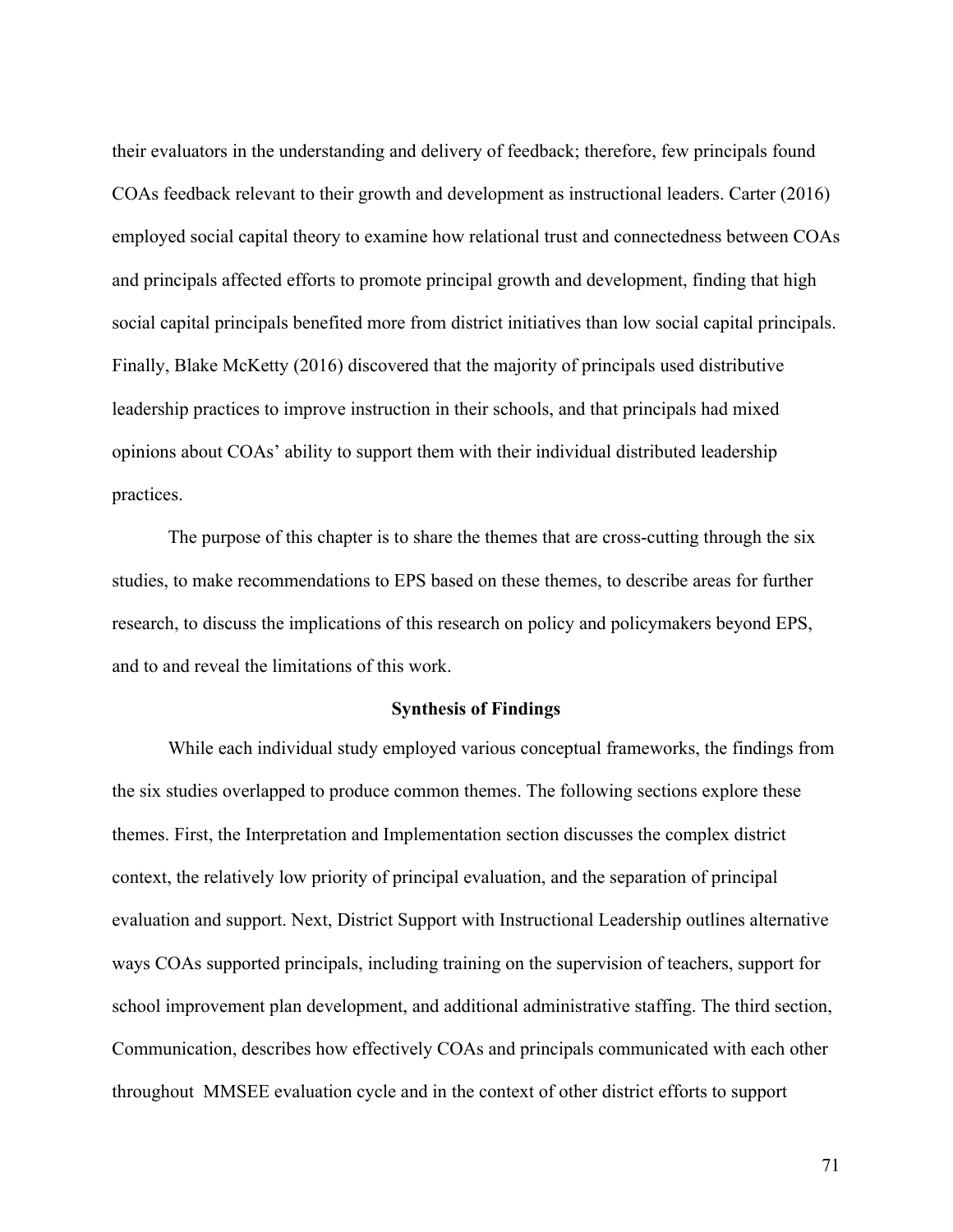principals. The final section, Principal Perspectives, examines how trust, connectedness, feedback, and other collaborative structures influenced principal perceptions of COA evaluation and support.

#### **Interpretation and Implementation of MMSEE**

All six individual studies found that EPS's historical and organizational context shaped how the district implemented MMSEE for principals. Upon his arrival, the superintendent assumed leadership over a highly decentralized organization characterized more as a collection of individual schools rather than as a coherent school system. The 14 schools had been setting their own agendas and competing against one another for resources. The understaffed central office had struggled to establish expectations and communication, develop curricular and instructional coherence, and create supports for administrators and teachers. With the lack of coherence and continuity resulting from decentralization, equity issues had arisen creating a number of tensions within the school system and community. Once in the role, the superintendent quickly grasped the district's challenges and, along with his growing team of COAs, has been working to garner community support, strengthen the central office's role throughout the district, recruit and develop school leaders, standardize curriculum across schools, tighten the school improvement process, and develop a common understanding of instructional practices.

The dissertation-in-practice team quickly found that MMSEE implementation for principals was only one of many initiatives happening simultaneously throughout EPS. Many COAs and principals indicated that they were overloaded with the extent of change. With all that was going on, the superintendent strategically prioritized the improvement initiatives that were most closely connected to the instructional core. Thus, the district's MMSEE adoption for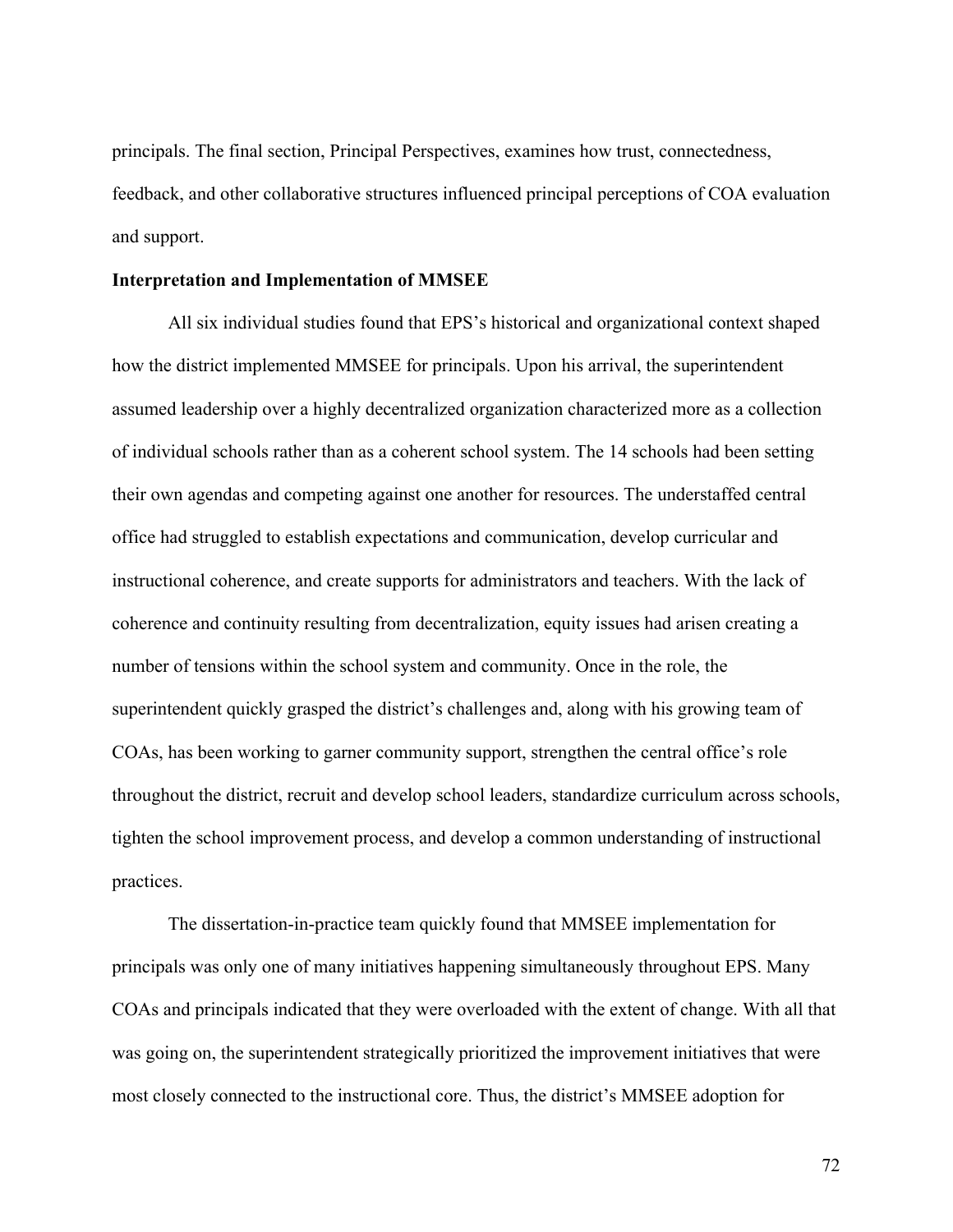teachers took top priority. Not only did MMSEE provide a standardized model of effective teaching practice, it also provided principals a toolkit to assess instruction collaboratively and to support teachers in improving their practice. To take full advantage of these tools, the superintendent and other COAs required extensive training for principals and school-based administrators. Although the MMSEE provided similar supports for COAs to supervise and evaluate principals, the superintendent placed a low priority on principal evaluation.

The district's lack of urgency about principal evaluation manifested in a number of ways. First, there was no standardized evaluation process for principals. Only the superintendent and assistant superintendent evaluated principals and it became clear that each supervisor evaluated principals differently. The superintendent emphasized informal site visits and verbal feedback while the new assistant superintendent focused on self-reflection and goal setting processes.

Additionally, during the absence of an assistant superintendent the previous year, principal evaluation responsibilities were not distributed to other COAs while the search for a new assistant superintendent was underway. Instead, the superintendent, by himself, attempted to supervise and evaluate all fourteen principals. Even with the arrival of the new assistant superintendent, there still remained a central office divide between principal evaluation and principal support. Although there were a number of EPS COAs who were capable of supervising and evaluating principals in either a primary or secondary role, only the superintendent and assistant superintendent evaluated principals. In fact, other COAs went out of their way explaining to interviewers that while they frequently supported principals' practice, they have absolutely no role in principal evaluation. This is inconsistent with the superintendent's belief that all COAs, operating as an extension of his leadership, should have a role in both evaluating and supporting principals. While EPS teacher evaluation has integrated well with other district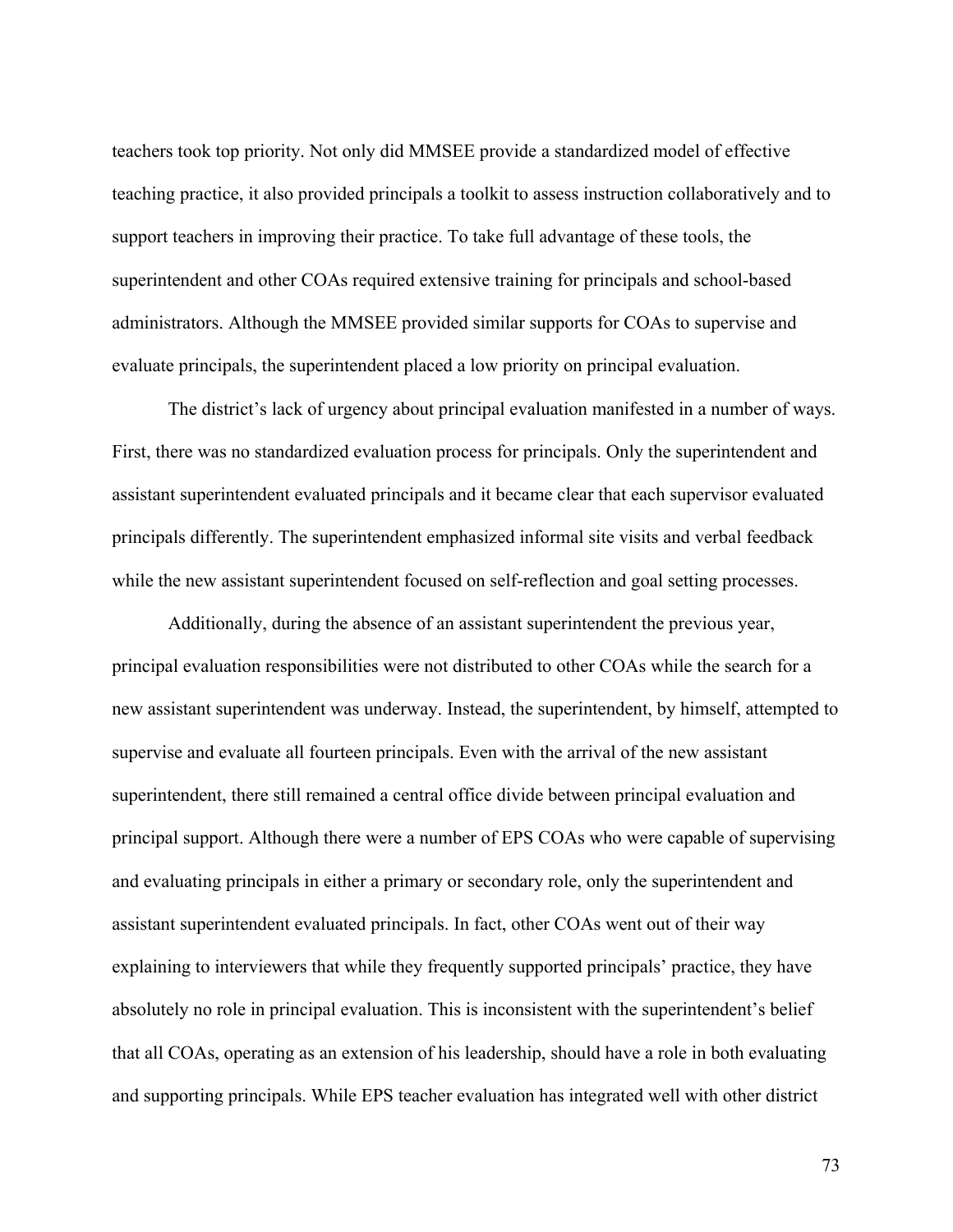efforts to support teachers, principal evaluation has remained isolated from the district efforts to support principals with instructional leadership, which will be described in detail in the following section.

#### **District Support with Instructional Leadership**

Interview data from the six individual studies found that MMSEE prompted a deliberate shift in how COAs support principals with instructional leadership. MMSEE's mandate that all principals be proficient in Standard I: Instructional Leadership, along with the Massachusetts Department of Elementary and Secondary Education's (MA ESE) urgent call to improve academic performance in Level 3 schools, prompted this shift in support. In response, COAs prepared principals for teacher evaluation by contracting services from Research for Better Teaching (RBT), they required principals to develop data-driven School Improvement Plans (SIPs), and they provided assistant principals and content coaches to specific schools. The following sections describe these supports in greater detail.

**Research for Better Teaching (RBT).** In order to support principals with the supervision and evaluation of teachers, which is one of five indicators under the MA ESE definition of instructional leadership, COAs contracted services from RBT. RBT training was offered to principals, school-based administrators, and teachers at Level 3 schools. For principals and school-based administrators, COAs sought to create a collaborative learning opportunity to develop a shared understanding of effective instruction through calibration and thereby improve instruction throughout the district. For teachers at Level 3 schools, COAs wanted to ensure that teachers and administrators shared a common language about practice and had similar expectations.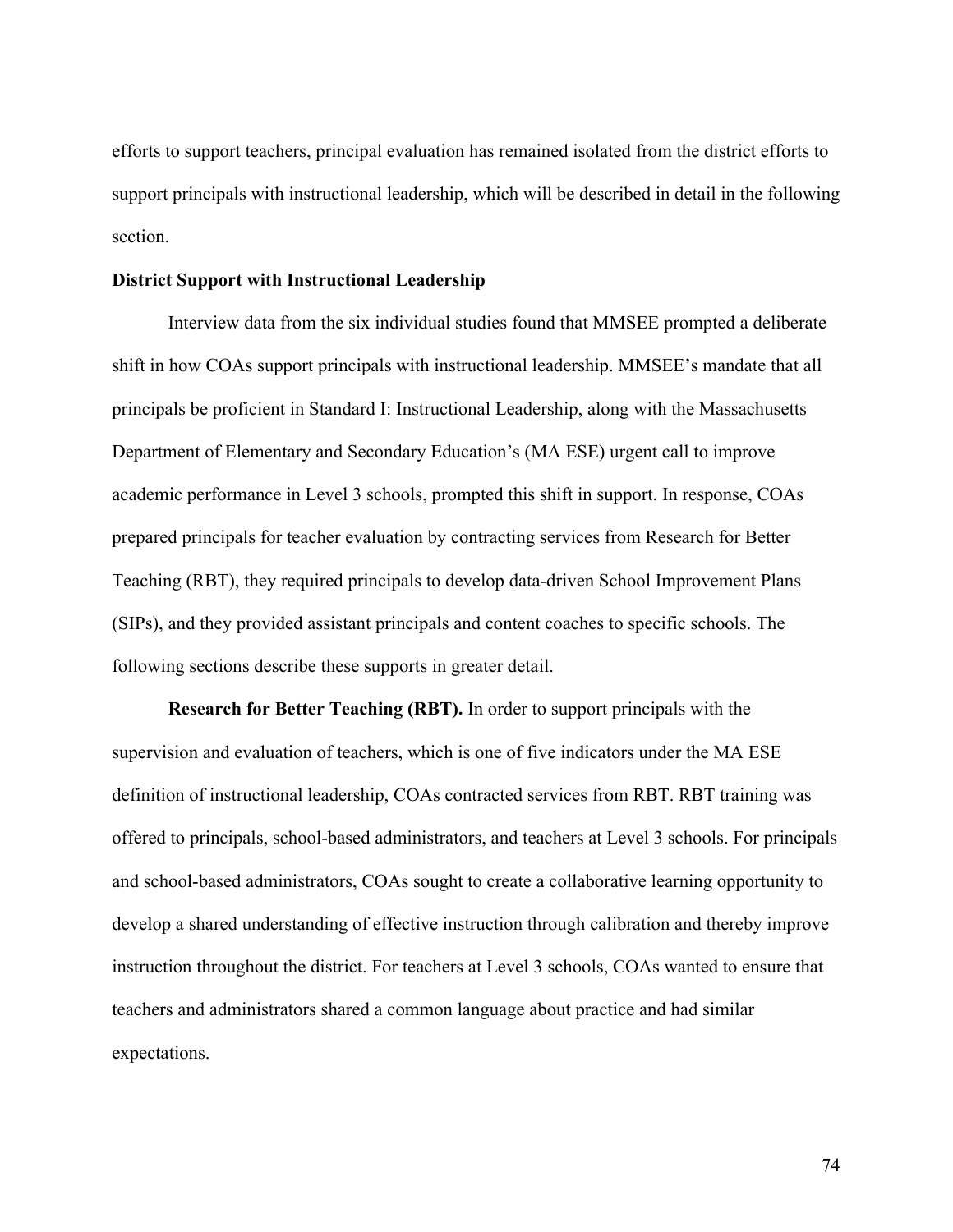Both principals and COAs noted that RBT training was a resounding success. Interview data attributed RBT training to the opportunities for principals to engage in site-based walkthroughs, to problem-solve alongside colleagues by working on case-studies and viewing instruction at varying performance levels, and by providing access to RBT coaches for on-site support. As a result, principals reported a strong sense of preparedness in their supervision and evaluation of teachers.

**School improvement plans (SIPs).** To align principals' professional practice goals, school-wide student learning goals, and district goals, COAs led by the Chief Academic Officer required all principals to develop and implement an extensive SIP in collaboration with coaches, teachers, and site councils. The development of SIPs engaged principals in a rigorous, datadriven process as they reviewed state assessment and school-based data. In addition to the data, the SIP process informed principals as they outlined action steps, timetables, and determined measures of progress toward goals. This year-long process required principals to reflect on their practice, identify strengths and areas for development, and guide the work throughout the school year. To ensure success, principals received coaching with their SIPs from COAs at least on a monthly basis. These plans are presented at school committee meetings every year. The majority of COAs interviewed considered the SIP development process to be an extremely effective way to support principals. On the other hand, principals' perceptions of the SIP process were divided.

**Content coaches.** To address academic performance, COAs hired English language arts, English as a second language, and math coaches. These coaches were assigned to schools to provide direct assistance to teachers. Level 3 schools had full-time coaches while Level 1 and 2 schools had part-time coaches. COAs differentiated this support to ensure schools with highneeds populations such as students with disabilities and English language learners, had adequate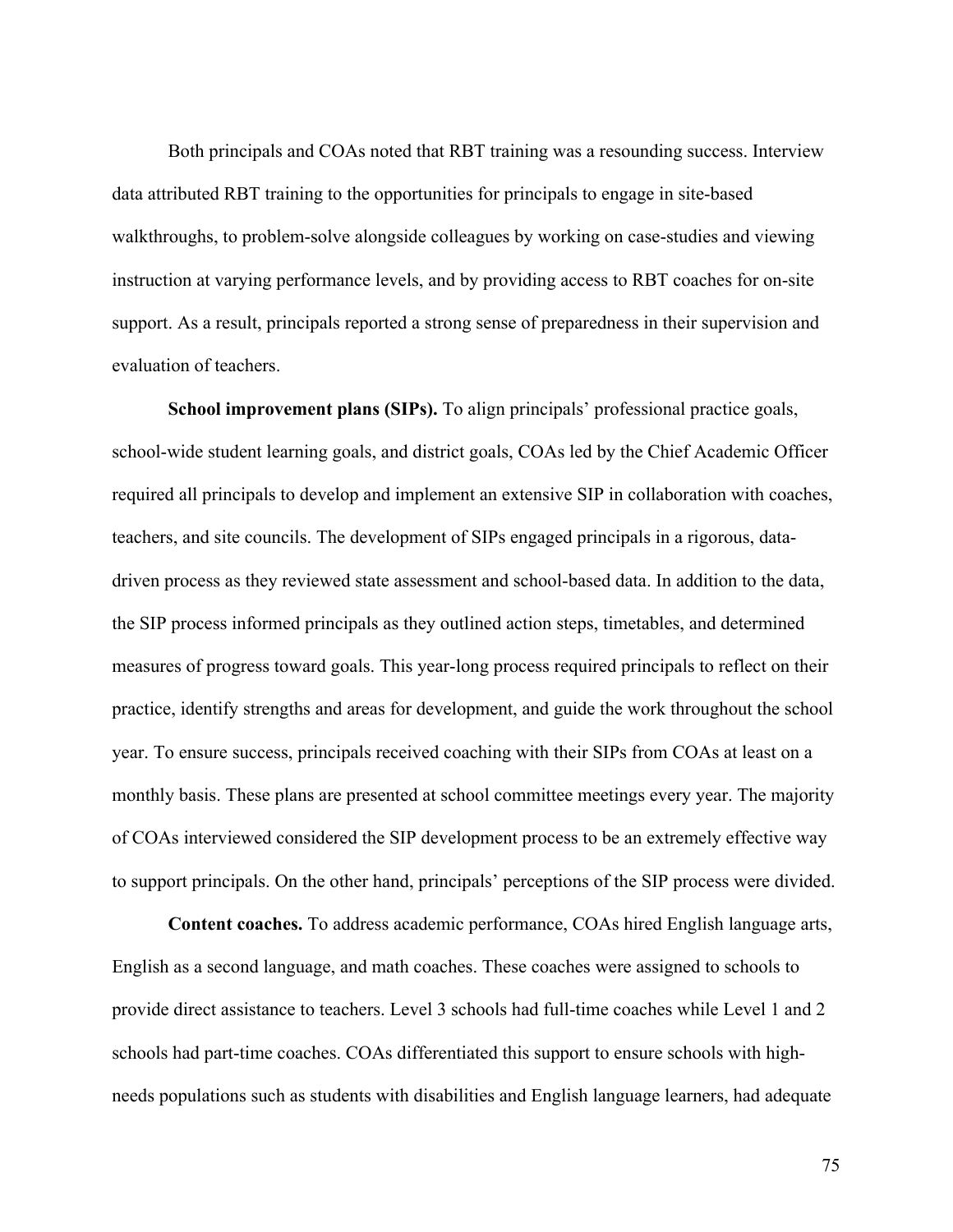staffing to improve teacher practice and student performance. While all principals were appreciative of the extra staffing, principals in Level 1 and 2 schools expressed concerns regarding unequal levels of support.

**Assistant principals.** Prior to MMSEE, elementary schools only had one administrator. However, given the extensive MMSEE requirement for teacher supervision and evaluation, the superintendent provided elementary schools with assistant principals. One important role of the assistant principal was to support principals with supervision and evaluation. Elementary school principals reported this support as timely and necessary given the number of teachers they are responsible for evaluating during each cycle. Additionally, principals appreciated having a thought-partner in this work.

RBT, SIPs, content coaches, and assistant principals – all initiatives guided by EPS's MMSEE implementation – emerged as useful supports to principals' development as instructional leaders. However, it seems that principals were not able to connect each of these supports to their work in meeting the district's priorities. The following section focused on communication will highlight this disconnect.

## **Communication**

From the previous two sections, it is clear that both COAs and principals worked to develop initiatives that would reshape professional practice and positively impact student learning. That said, there remained a number of disconnects between COAs and principals in terms of intent, perception, and outcomes of MMSEE implementation and principal support. A pervasive theme that emerged across all studies was the lack of effective communication between COAs and principals. According to principal interview data, COAs did not explicitly communicate their plan of action with respect to principal evaluation. The disconnect between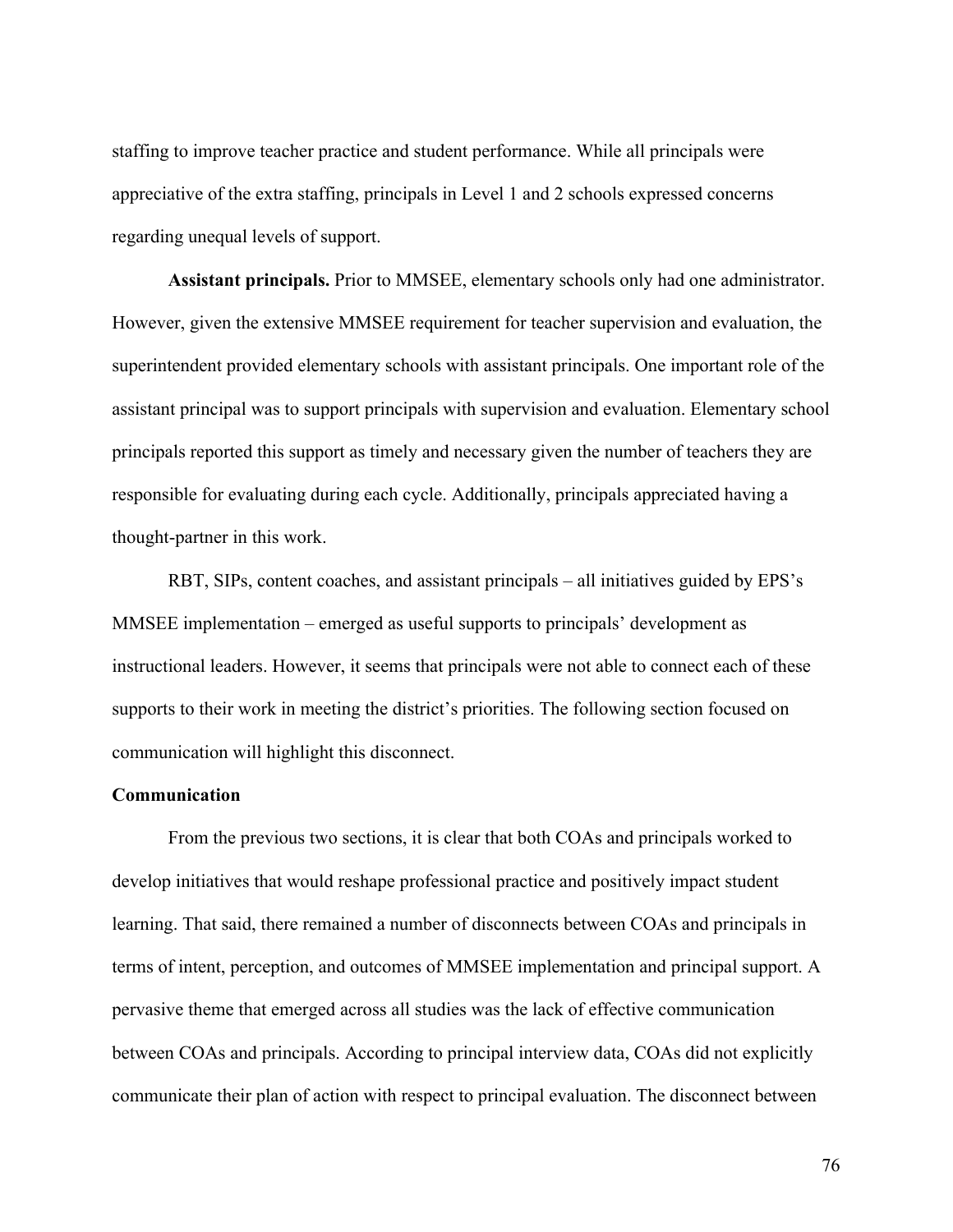COAs and principals manifested itself in several ways. Principals were not well-versed in the MMSEE's evaluation processes and expectations for principals, did not connect district support to their work as instructional leaders, and lacked clarity about the purpose and use of feedback. In addition, principals did not believe that the weekly meetings supported their development as instructional leaders. The following sections discuss these gaps in communication in greater detail.

**Principal evaluation and expectations.** Most principals had limited knowledge and understanding of the MMSEE and the expectations of their evaluators. Some principals had no knowledge that they must be proficient in Standard I: Instructional Leadership in order to receive an overall proficient rating. Furthermore, some principals did not have much understanding of the rubric, often confusing the teacher rubric with the administrator rubric. With the notable exception of the assistant superintendent's efforts to explain the self-reflection and goal setting processes for elementary principals, the dissertation-in-practice team found little evidence that COAs had reviewed MMSEE requirements and expectations for school-level administrators. Moreover, many principals did not have a clear idea about the frequency and nature of supervisory visits and often did not participate in formal midyear formative assessment meetings. Consequently, many principals reported that end-of-year summative evaluation meetings were perfunctory and not connected to their practice.

**Feedback**. Interview data revealed that COAs and principals do not have a common understanding of the purpose of feedback. COAs believed that engaging in conversations with principals about their practice constituted feedback. Principals viewed only written communication received from COAs as feedback. Principals believed they received limited feedback to improve their practice. Principals identified feedback they received from COAs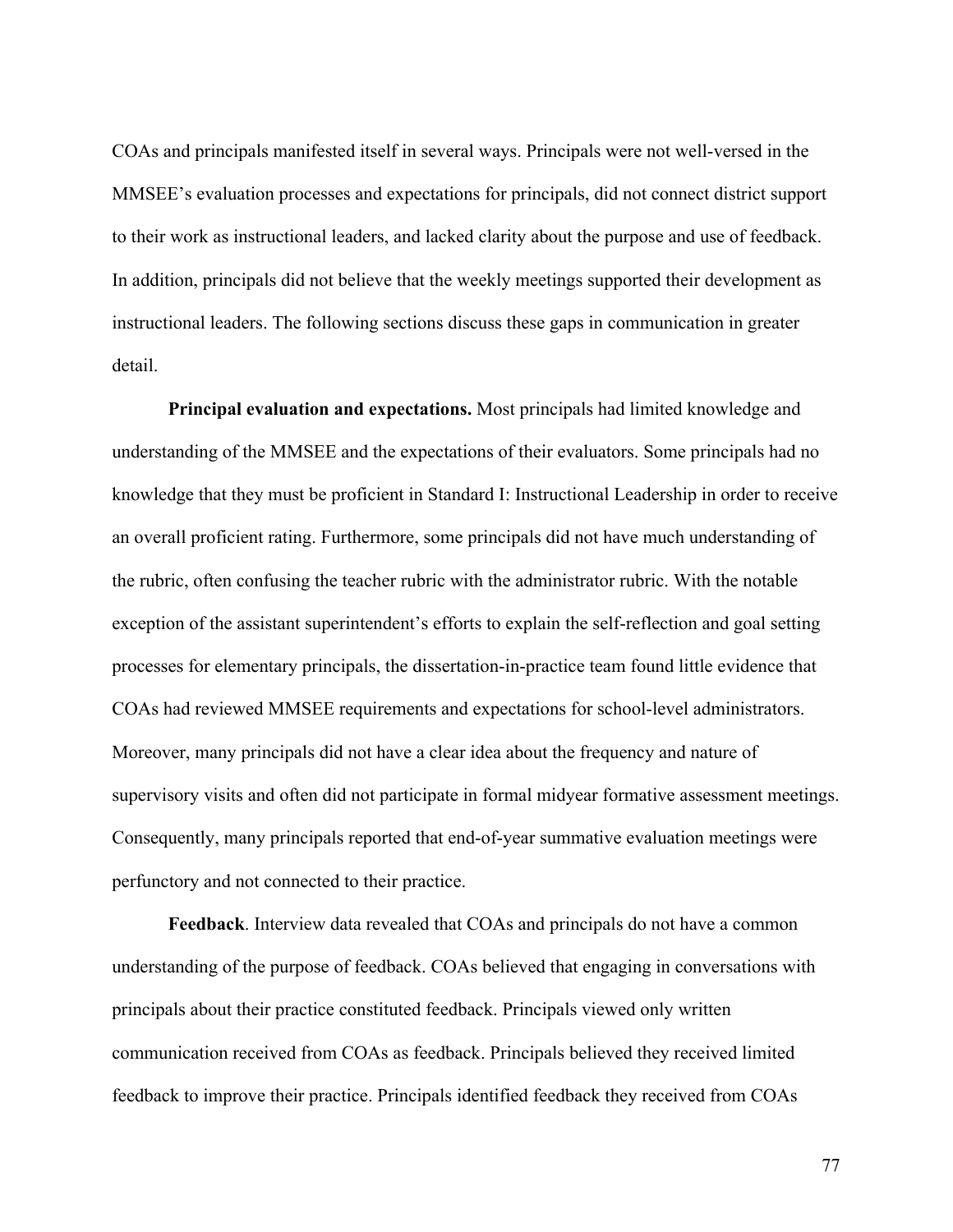primarily connected to parent complaints, compliance issues, and not connected to instructional leadership. Principals were often surprised by the feedback they received during formative feedback sessions and on summative evaluations because it did not reflect the work they were doing in their buildings. Given the level of training principals received through RBT to supervise and evaluate teachers, principals expected a similar process in their work with their evaluator.

**Aligning district supports with MMSEE.** EPS provided RBT, supported principals with SIPs, and gave schools additional staff members to support the implementation of MMSEE. However, because COAs did not explicitly communicate the intent of these supports, principals did not seem to connect this support to their practice. Principals were able to connect the RBT training to their work as supervisors and evaluators, but were not able to connect this training and support to their improvement in Standard I and the district's priorities. Additionally, COAs saw the benefits of engaging in the SIP process, yet many principals found this to be additional work and not connected to MMSEE's implementation or their growth as instructional leaders. Lastly, principals appreciated the additional personnel support from COAs in the form of assistant principals and content coaches, but again did not see the connection to MMSEE or their professional growth. The data suggested that effective two-way communication between COAs and principals is an area of growth for the district.

**Problem solving.** The EPS superintendent expected that when principals faced a significant problem of practice that they should approach him or other COAs immediately for support. Despite that expectation, only half of principals felt comfortable doing so. Reasons for this hesitation included being negatively surprised by responses to such outreach in the past and an unwillingness to be judged poorly because they had a problem in their school. Despite the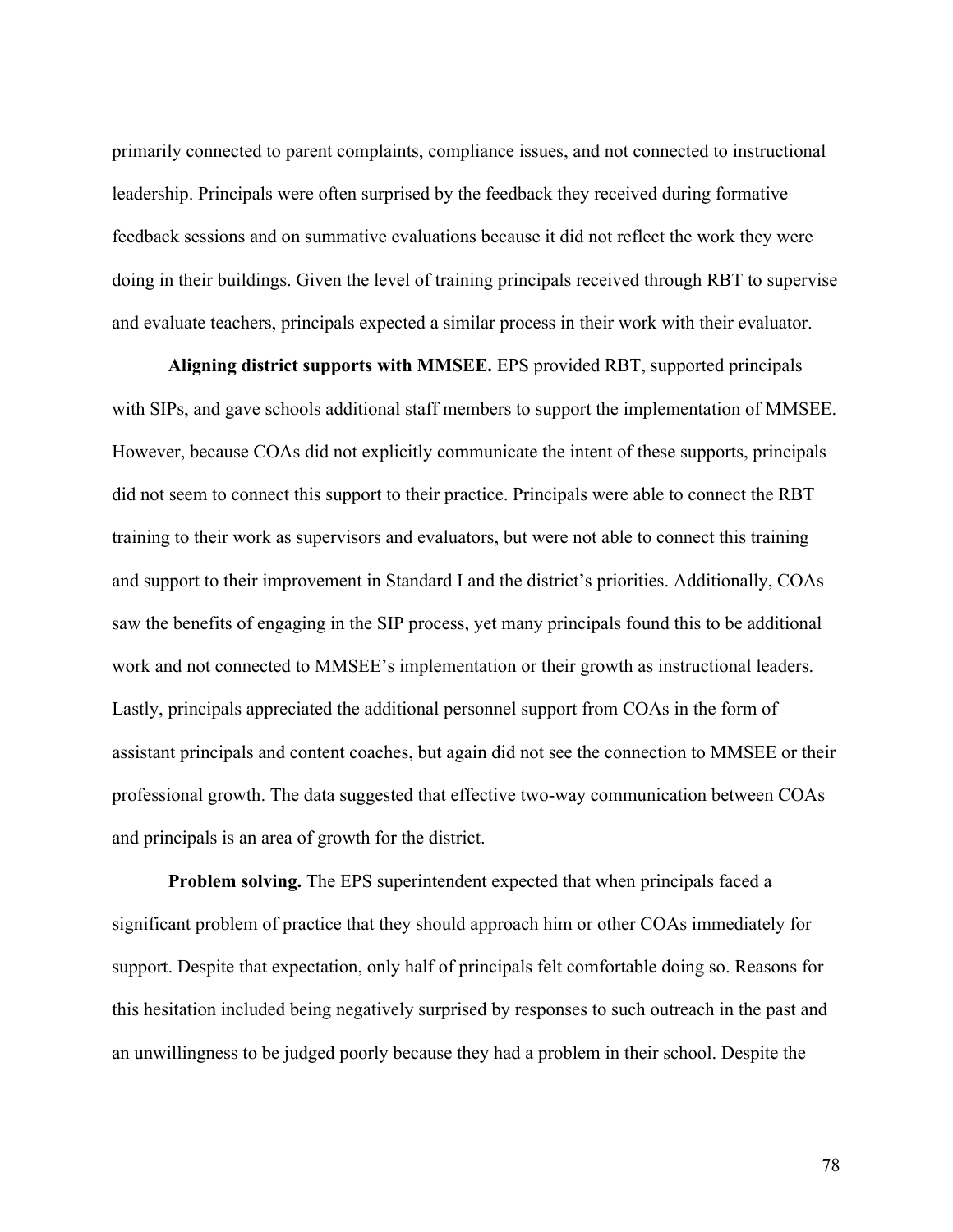superintendent's expectation of COA and principal collaboration when addressing problems of practice, some principals struggled to do so.

**Weekly meetings.** EPS COAs understood that time needed to be allocated for effective communication to take place among administrators; thus, the superintendent created a schedule of two-hour weekly afternoon meetings. The meeting structure changed depending on the week of the month. Some meetings were just with principals, others included the whole district leadership team; some meetings had a fixed agenda and focused on information dissemination, others had a more flexible agenda.

Most of the COAs interviewed felt that the meetings were both important and effective. They emphasized that the meetings not only strengthened communication, but also offered a regular forum for professional engagement and collaboration. Additionally, COAs touted the meetings as opportunities for principals to understand district initiatives. However, most principals had neutral or negative perceptions of these meetings. Although a couple of principals mirrored positive COA perspectives, negative responders emphasized that the meetings were too long and too frequent, often filled with tension, and used mostly for information dissemination. So while there was a successful allocation of time, many principals expressed frustration with the use of that time.

# **Principals' Perspectives**

The overarching study focused on both COA and principal viewpoints on MMSEE, and while COA perspectives were relatively uniform, principal perspectives varied widely. The dissertation-in-practice team identified a number of themes that led to the variance of principal opinion. These themes, outlined in the following sections, are relational trust and connectedness, boundary spanners, collaborative structures, and principals' voice.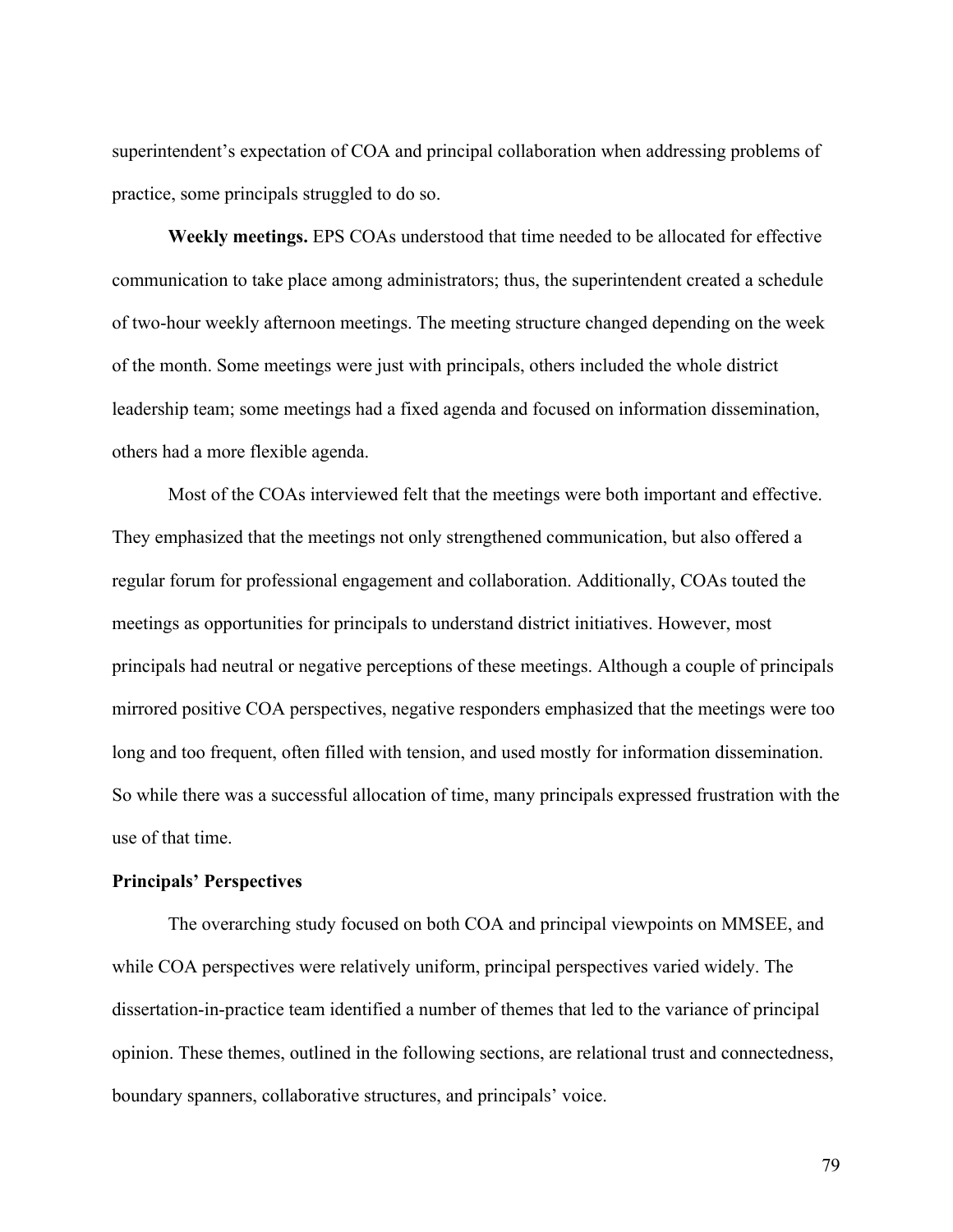**Relational trust and connectedness.** Each EPS COA and principal emphasized the importance of having connected, trusting relationships. However, while all COAs reported that they had successfully generated trusting professional assistance relationships with principals, only eight of the fourteen principals trusted and felt connected with central office. For the most part, principals expressed very strong opinions about whom they were connected to or disconnected from, and about whom they trusted and whom they did not. Coding and analysis revealed a dichotomy among principals: those who trusted and felt connected to COAs and those who distrusted and felt isolated from central office.

Relational trust and connectivity impacted principals' perceptions on district implementation of MMSEE and other efforts to promote principal growth and development. With some initiatives, such as SIP development and informal supervisory visits, there was an exceptionally strong correlation with high-trust principals having very positive perceptions and low-trust principals having extremely negative perceptions. However, other initiatives produced more uniform responses. The great majority of principals negatively perceived the district's practice of summative assessment. On the other hand, all but one principal had favorable opinions about their supervisory professional development through RBT and all elementary principals had neutral to positive perceptions about the assistant superintendent's goal setting process. These two initiatives that successfully promoted the growth and development of principals had three common characteristics: they were closely aligned to principal goals, they provided opportunities for direct assistance, and they allowed COAs and principals to develop close, trusting professional assistance relationships.

One major factor that affected principal trust toward COAs was the differing priorities and expectations for principal and teacher evaluation dating back to EPS's launch of MMSEE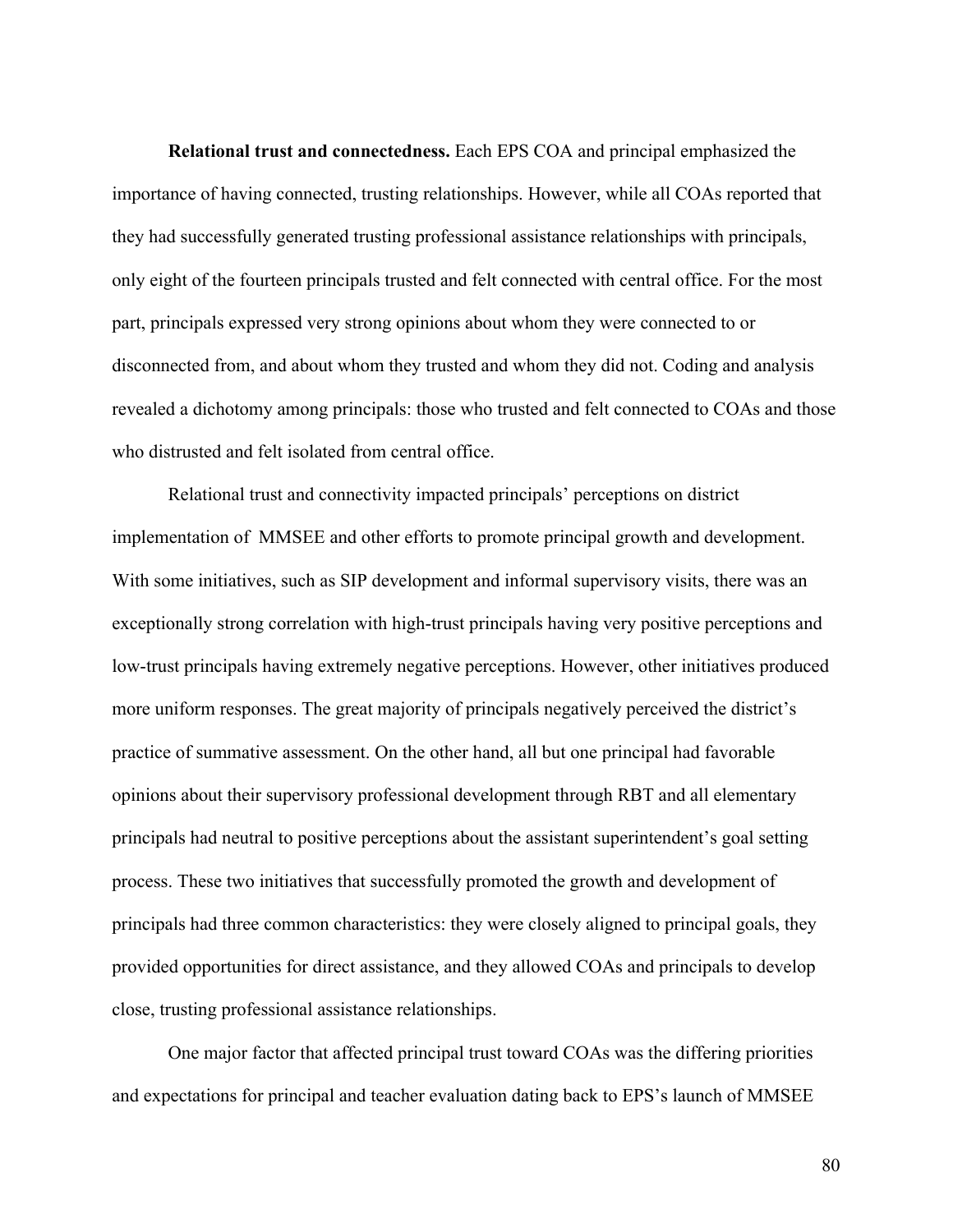implementation. Findings indicated that the superintendent wanted MMSEE to be utilized for teachers immediately. A joint labor committee, including teacher representatives and administrators, was involved in the rollout of MMSEE for teachers, which created an environment where principals and teachers fully understood the teacher evaluation process. Conversely, the EPS superintendent did not come to a formal agreement with principals. Rather, he determined the principal evaluation process himself. Principals, in turn, often did not understand the process and expectations of their own evaluations..

The discrepancy between the high priority of teacher evaluation and the lower priority of principal evaluation raised an uncomfortable irony for principals. A question emerged as team members interviewed principals: how can the district provide such strong professional development for principals to effectively supervise and evaluate teachers and yet not expect or support COAs to supervise and evaluate principals in the same manner? At the time of the study, it was clear that this gap between principal and teacher evaluation was closing. The superintendent and union-based administrators had just negotiated a system for evaluation to be put in effect for the first time this year, and the expectation was that principals and other nonunion administrators would follow the agreed upon protocol as well. This was an important first step to make MMSEE for principals more structured, robust and transparent.

**Boundary spanners.** The findings across the individual studies highlighted a wide range of relationships between principals and COAs in EPS. Notable throughout the network of relationships are a few key principals and COAs that serve as boundary spanners between central office and schools. Boundary spanning COAs are often the only people with whom isolated principals felt they can go to for help. Boundary spanning principals were highly connected with central office and could often represent the needs of their more isolated colleagues. Additionally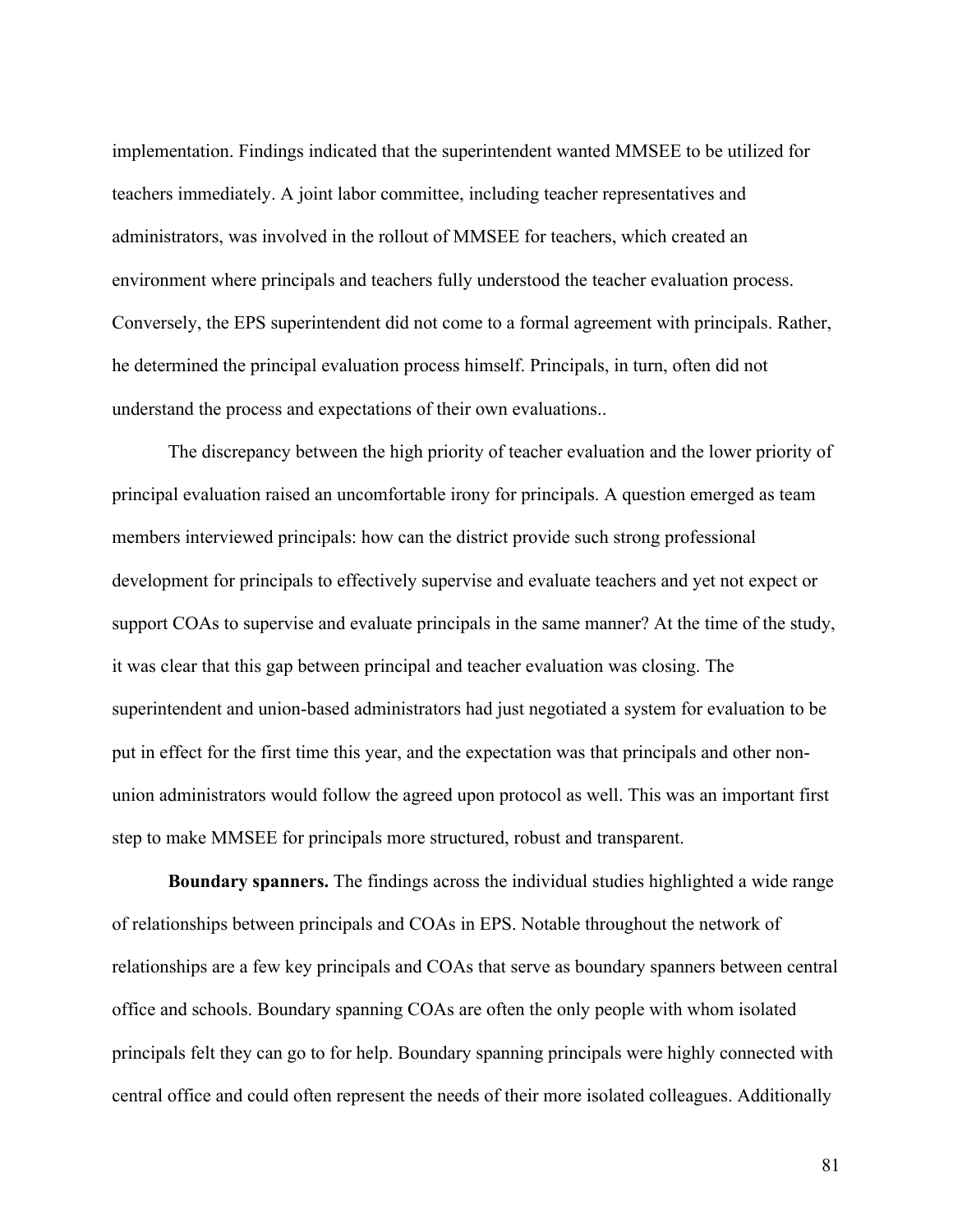there were a number of COAs and principals new to their positions that had the potential to become important boundary spanners in the future.

**Collaboration.** The data suggested that principals valued the collaborative structures that they created within their schools much more than they valued district efforts to build collaboration among administrators. Principals created collaborative structures that organized staff and supported instructional improvements. These structures included grade level teams to review students' performance data, participation in whole school professional development, and the use of content coaches to support teachers' instructional practice. In contrast principals only rarely discussed the structures provided by the COAs. Most principals inconsistently referred to verbal feedback, weekly meetings, and walkthroughs that they received from COAs as supporting their individual growth and development. The COAs however viewed their relationships with principals as collaborative and saw themselves as partnering with principals to support their growth and development through district provided supports. Thus, these conflicting viewpoints need to be addressed as principals and COAs continue to develop effective collaborative structures.

**Principal voice.** The research team found that principals had limited voice in district decision-making processes and professional development design. Though all principals participated in learning opportunities, they were not otherwise engaged or consulted when decisions were made as to what kind of professional development might enhance their practice. Only two EPS principals were included on the Critical Management Team, an important decision-making body in EPS tasked with planning professional development, aligning K-12 curriculum, and developing communication guidelines. Many principals expressed little agency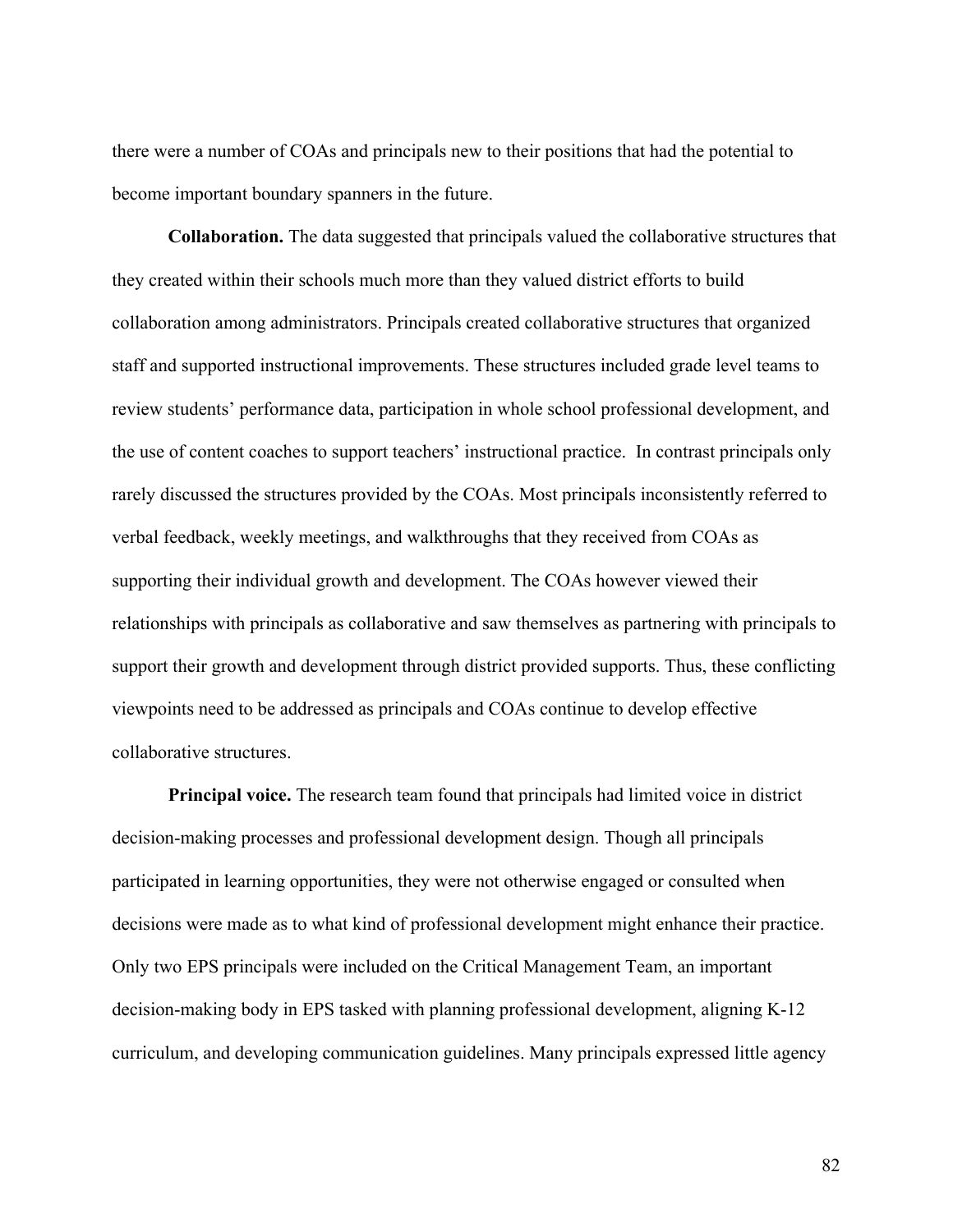in their learning and, during interviews, seemed more passive in describing their learning opportunities afforded to them by COAs.

## **Recommendations**

Through observation, interpretation, and analyses of the studies, the research team found that there were specific needs of the district that should be addressed if the MMSEE is to be effective in EPS. Although MMSEE is a state mandated system, MA ESE allows districts to adopt, adapt, or modify the system to best meet the needs of individual districts. The dissertationin-practice team recommends that EPS use this freedom to develop an evaluation implementation plan for principals, ensure and increase effective communication, and restructure professional development to establish a learning-centered organization. While dissertation-in-practice team members approached data analysis through five different conceptual frameworks, every conceptual framework could be applied to each recommendation below. The following recommendations highlight opportunities for learning based on the team's findings.

# **Recommendation 1: Develop an Evaluation Implementation Plan for Principals**

At the time of this study, EPS had neither created nor fully implemented all the components of MMSEE. EPS's implementation has evolved from a set of informal evaluation practices dependent on individual evaluators' preferences to a more consistent system. In the last year, a joint committee developed a formalized evaluation process for union-based administrators with an implicit understanding that principal evaluation would operate under the same guidelines.

The findings of this study indicate that principals believe that the district implemented MMSEE for teachers quite successfully and recommends that COAs should employ similar successful practices when implementing MMSEE for principals. The teacher evaluation system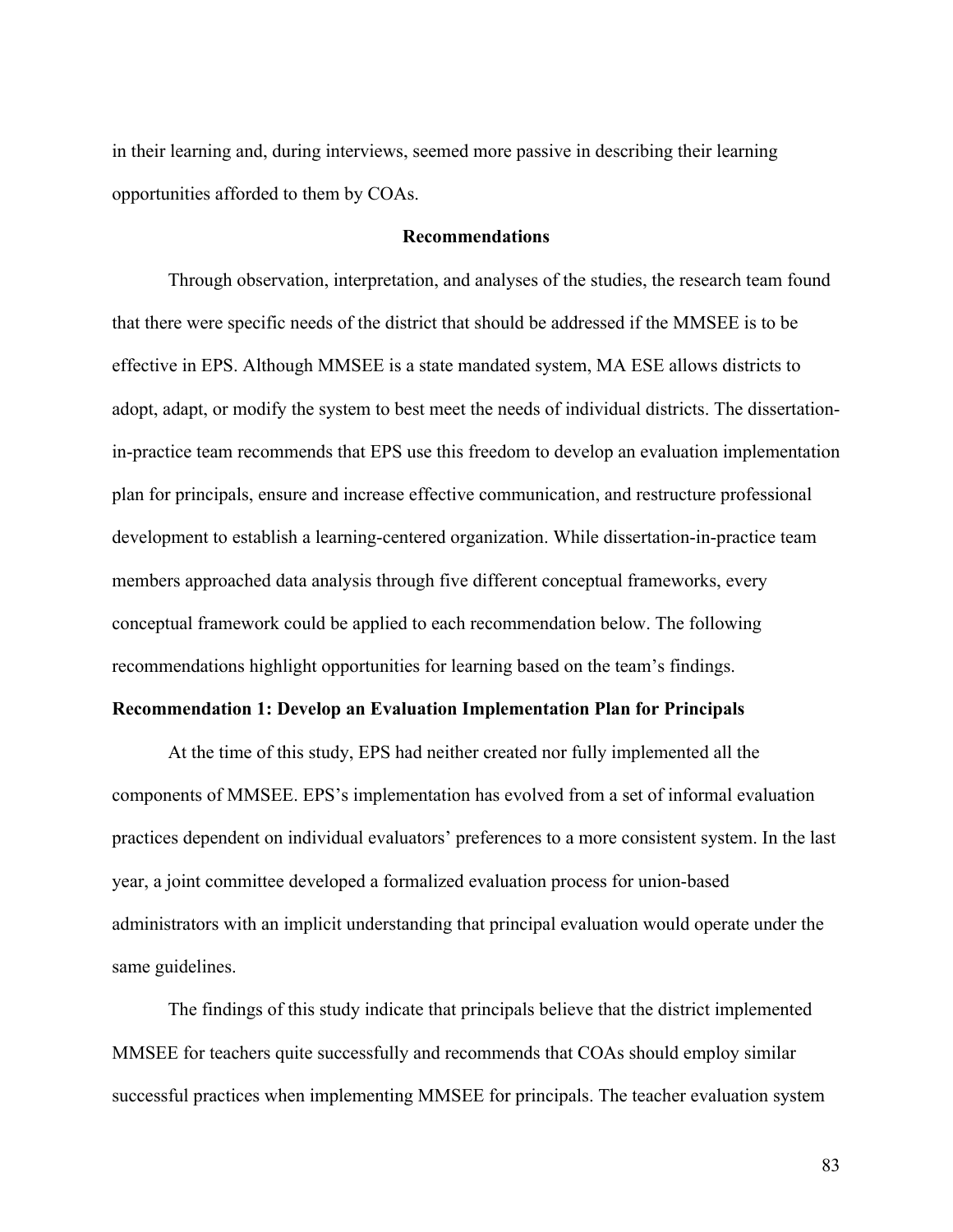was successful because first and foremost the superintendent made teacher evaluation a high priority. Second, the decision to adopt MMSEE for teachers in the district was made jointly between teachers and administrators. Third, the system allowed for multiple evaluators – principals, assistant principals, and coaches – to observe practice, discuss instruction, and support teachers' growth and development. Fourth, there was a formal professional development process that allowed administrators and even some teachers from Level 3 schools to develop the same language and foster common understanding about teacher supervision and evaluation. Finally, the district empowered principals, as supervising evaluators, to develop collaborative structures within their schools and tie teacher professional goals to school improvement goals. The following recommendations are based upon EPS's successful implementation of MMSEE for teachers.

**Prioritize and develop formal structures.** In order to improve principal supervision, the superintendent should prioritize principal evaluation and form a committee of COAs and principals to determine whether to adopt the evaluation system currently used for union administrators or adapt the system to serve the needs of principals in particular. The system should include a chart of evaluation responsibilities, a thorough description of the evaluation cycle including timelines and deadlines, and an explicit account of what evidence should look like for proficiency. Ample time needs to be allocated for individualized and joint professional development for both principals and COAs.

Professional development sessions should be scheduled throughout the year to ensure all COAs and principals have a clear understanding of the evaluation cycle and the standards by which they will be measured. In particular, COAs and principals should discuss and come to a common understanding of the expectations outlined in the School Level Administrator Rubric.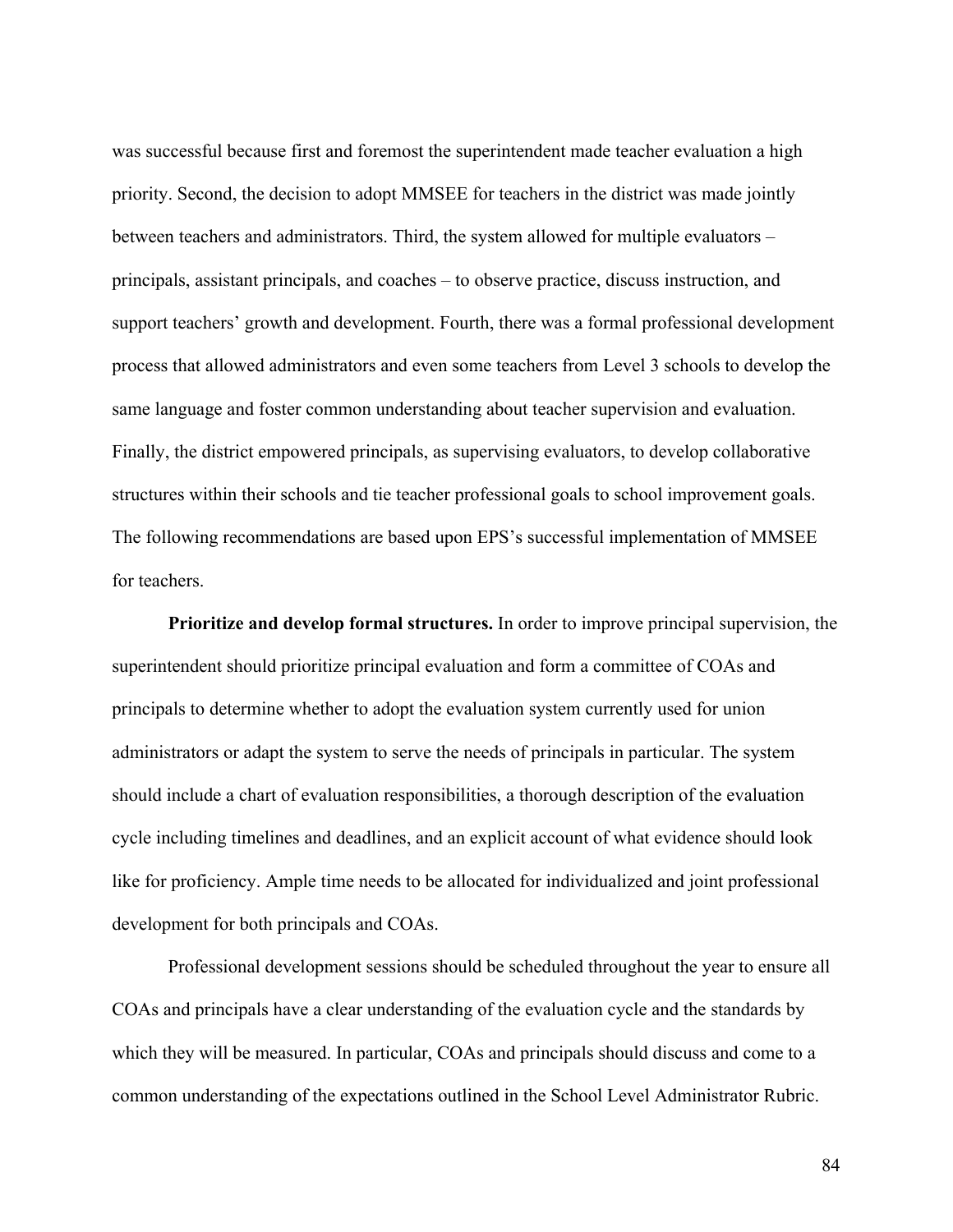This professional development can be used to link the important data-informed work of SIP development with principal goals and COA support. Aligning the work of the SIP to the work that principals and their teams are doing in schools ensures that principals are making the connections between district mandates, school level work, and their own professional growth.

 **Increase the number of COA evaluators for effective feedback**. Currently, the superintendent and the assistant superintendent are the only evaluators of EPS principals. Although the superintendent considers all COAs as responsible for principal support in the evaluation process, COAs believed that the superintendent or assistant superintendent are solely responsible for evaluation and thought they had no part in the process. Similarly, principals did not view other COAs as supervisors and often did not recognize the supports and feedback they offered as supervisory. To make the superintendent's vision of support more transparent, COAs could formally become either primary or secondary evaluators for EPS principals. By pairing more than one COA with each principal by principal need, evaluators may be able to spend more time in schools. Increasing school visits by multiple principal supervisors would support the need expressed by principals to have their evaluators better understand school context and enable the evaluator to support principals' work through dialogue and real-life examples and scenarios that pertain to individual principal practice.

# **Recommendation 2: Ensure Effective Communication**

The findings from the interview data revealed inconsistencies in communication between COAs and principals regarding principal evaluation, joint work, and feedback. This section focuses on collaborative and communication structures COAs and principals need to employ to effectively build relationships and establish a culture of transparency.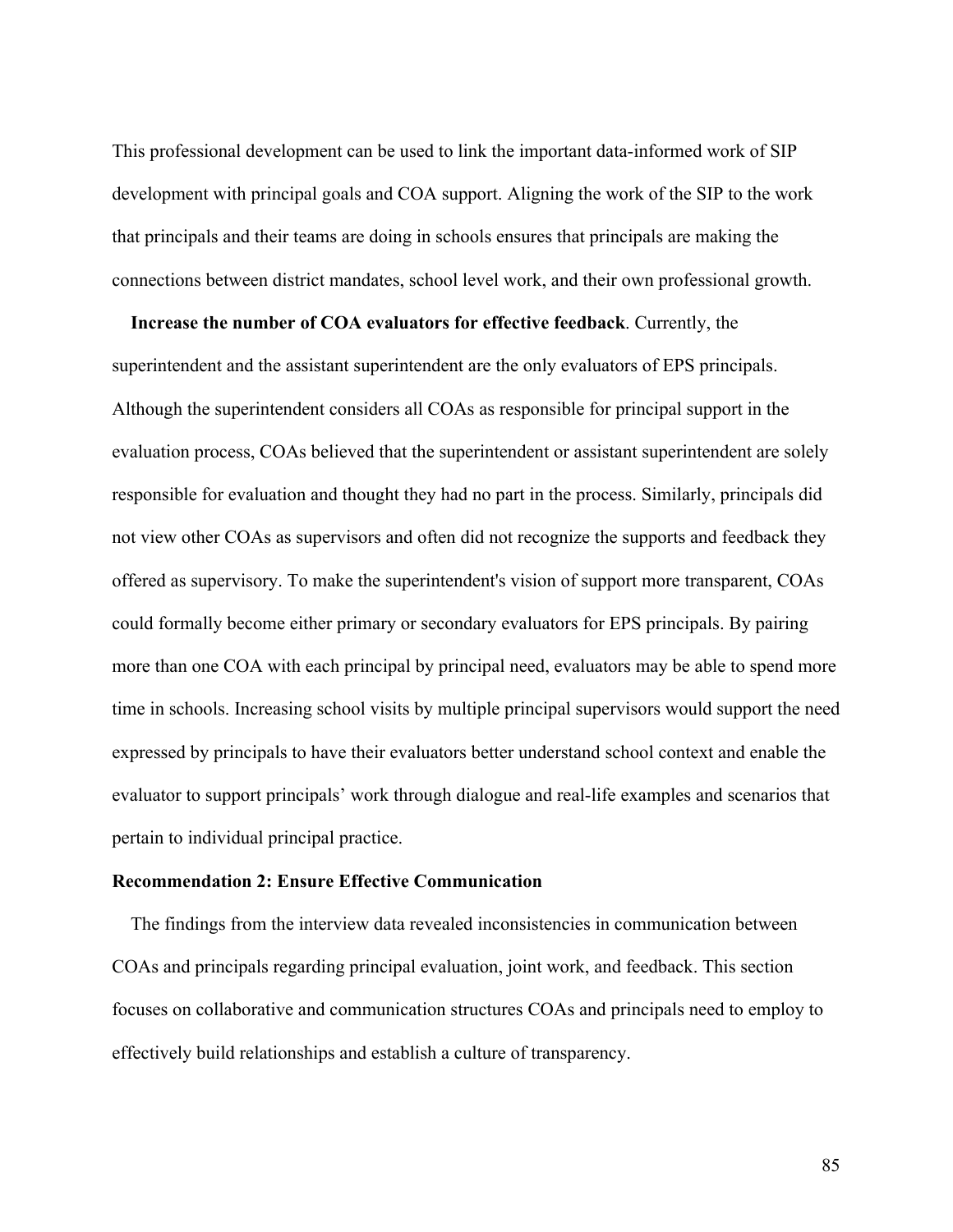**Collaborative structures.** COAs should work collaboratively with principals on organizing instructional improvement efforts, jointly examine initiatives that improve principal practice, and determine district priorities. Structures that are currently in place are: the critical management team, weekly meetings, walkthroughs with COAs, and the use of content coaches to improve instruction. COAs need to build upon current collaborative practices to develop relationships that support principal leadership and growth. For example, COAs and principals can work together to have joint decision making opportunities for the district. This will help cultivate COA and principal relationships, communication, and structures to refine best practices for school improvement efforts.

**Communication structures.** In order to effectively communicate understanding and expectations of MMSEE to principals, COAs should develop a timeline for when cycles of the evaluation process will occur and create written documents that are housed on the district's website that principals can use for reference and support. Documents could include organizational charts, policies and procedures for communication and common resources to support principal practice.

**Observation and feedback cycle**. COAs should engage in a consistent cycle of observation and feedback for principals**.** Observations, feedback, and expectations for how and when the feedback will happen should be articulated. Finally, the formative evaluation should provide principals with feedback on the four standards outlined in the School Level Administrator Rubric, with an emphasis on Standard I: Instructional Leadership, and provide clear recommendations for improvement before the summative evaluation that occurs at the end of the cycle. Creating a transparent system of principal evaluation would mitigate some communication challenges that principals are experiencing in the district.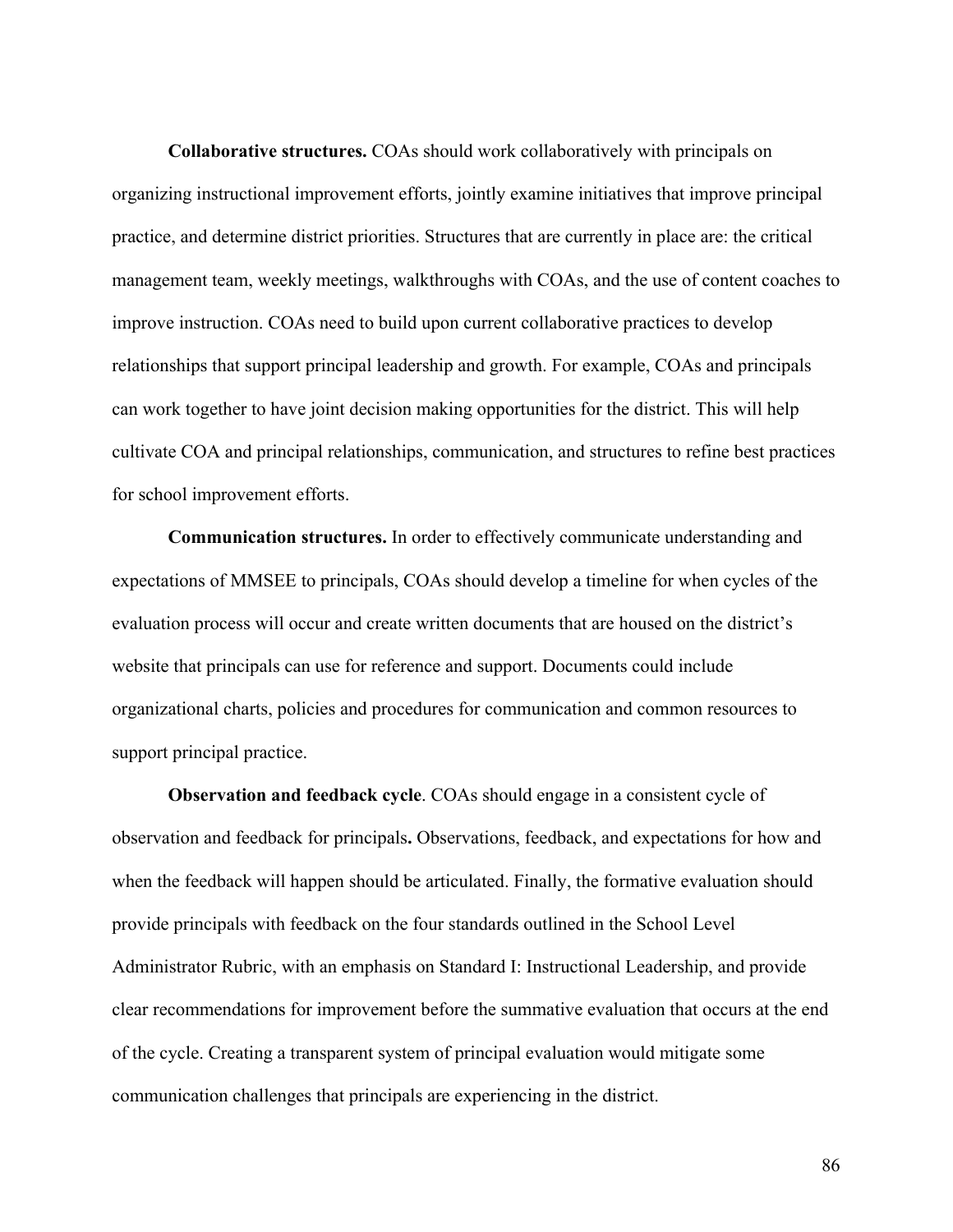## **Recommendation 3: Restructure Professional Development for Principals**

This last set of recommendations are specific to restructuring professional development for principals in an effort to become a learning-centered organization. These recommendations include increasing opportunities for principal voice, engaging in joint professional development, and moving to a learning-centered organization.

**Principal voice.** The research team strongly recommends the inclusion of principal voice in the design of professional development. As school leaders and facilitators of adult learning in their buildings, principals have strong opinions and recommendations for systems and structures that will help them build their own practice. COAs should harness this expertise and use it to facilitate adult learning at the district level rather than being the sole decision makers of such opportunities.

Principals should see themselves as more than just participants in the learning process. Rather, principals should play a central role in deciding upon structures that will help them craft their own professional growth. This work includes identifying the professional development opportunities, both facilitating and co-facilitating these sessions, the development of expectations of priority elements and indicators as identified by MMSEE, and the roll out of any related processes, including norms, professional practice goals, and expected outcomes. This inclusion of voice will increase trust and buy-in, which emerged as a significant barrier in the district. This increased trust will set the stage for more successful program implementation, renew commitments to meeting individual professional goals, and improve student achievement in the months and years to come.

**Joint professional development.** Principals and COAs should collaboratively engage in all levels of professional development – from design, to implementation, to assessment – so that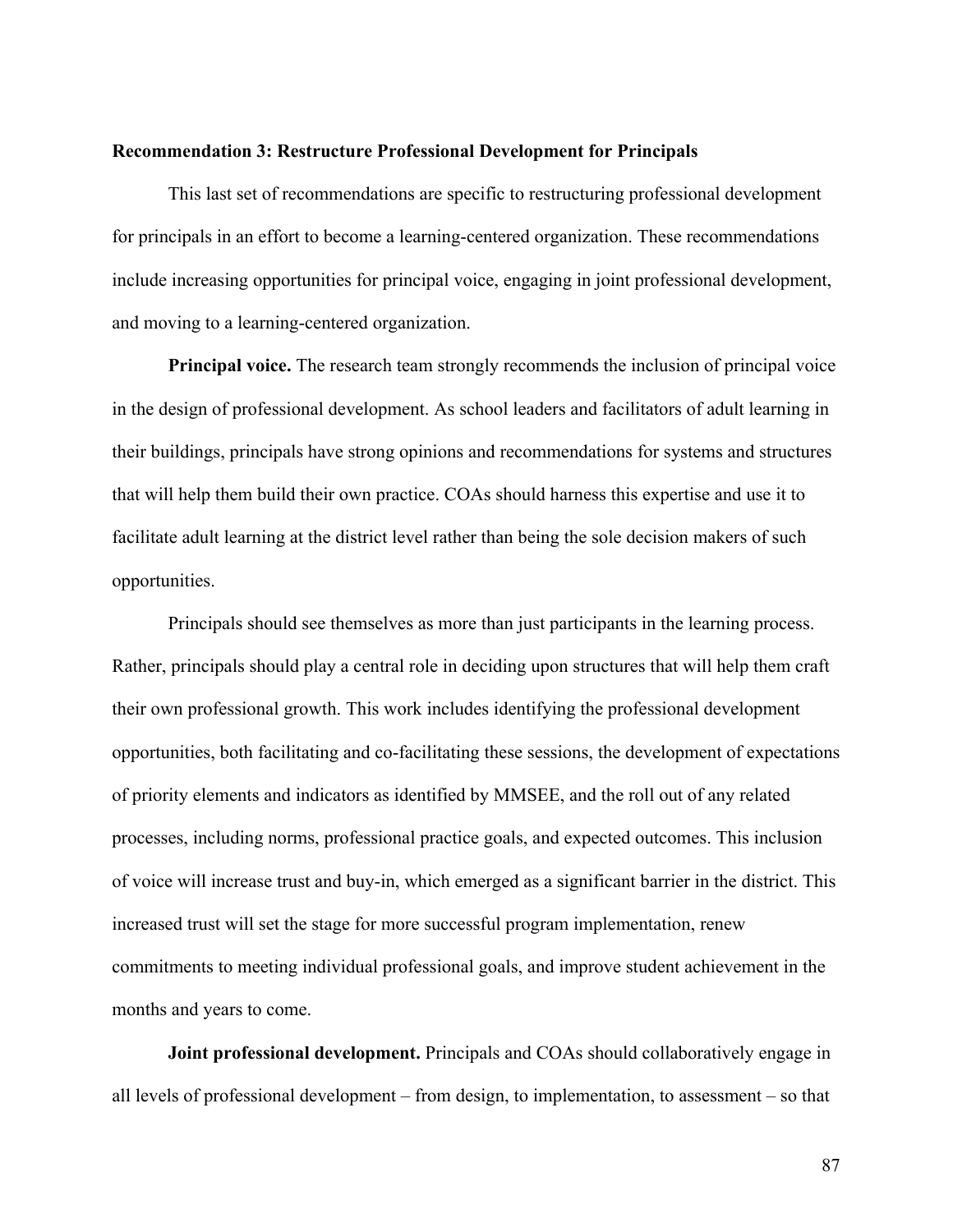all can develop a common language and understanding about what constitutes effective instructional practice. By having COAs and principals participate in joint professional development, they will see the work of improving practice as instructional leaders as their shared responsibility.

**Learning-centered organization**. Interview data revealed that principals participated in professional development, but their responses indicated their participation as compliance as opposed to high-level motivation to learn from COAs. In order to maximize opportunities to learn together and reorient the organization, COAs must be willing to move to a learningcentered mindset and away from an authority-centered position. Learning is personal and requires trusting relationships. When opportunities to learn are presented as mandates by COAs who have little trust to build upon, principals are less likely to engage in such a personal process (Knowles, 1980; Schein, 2010). By situating all experiences in the agreed-upon learning, principals are more likely to engage, and continue to engage, in the collective work of getting smarter. The onus is now placed squarely on all learners, rather than on the authority figure mandating that the learning take place. This shift also allows COAs to enter the learning, leveling the expertise in the room and messaging, *We are all learners here*.

# **Recommendations for Policy or Research**

The findings presented in this study have potential implications for other districts, both in Massachusetts and other states. To begin, COAs, when launching a new initiative like MMSEE, should take the time to identify the strengths of the district (be they human or structural), the goals essential to the continued success of their on-going shared work, and areas of necessary growth. These should align with the mission and vision of the district and COAs should work to ensure that any new program support or enhance these district assets. If the mandate does not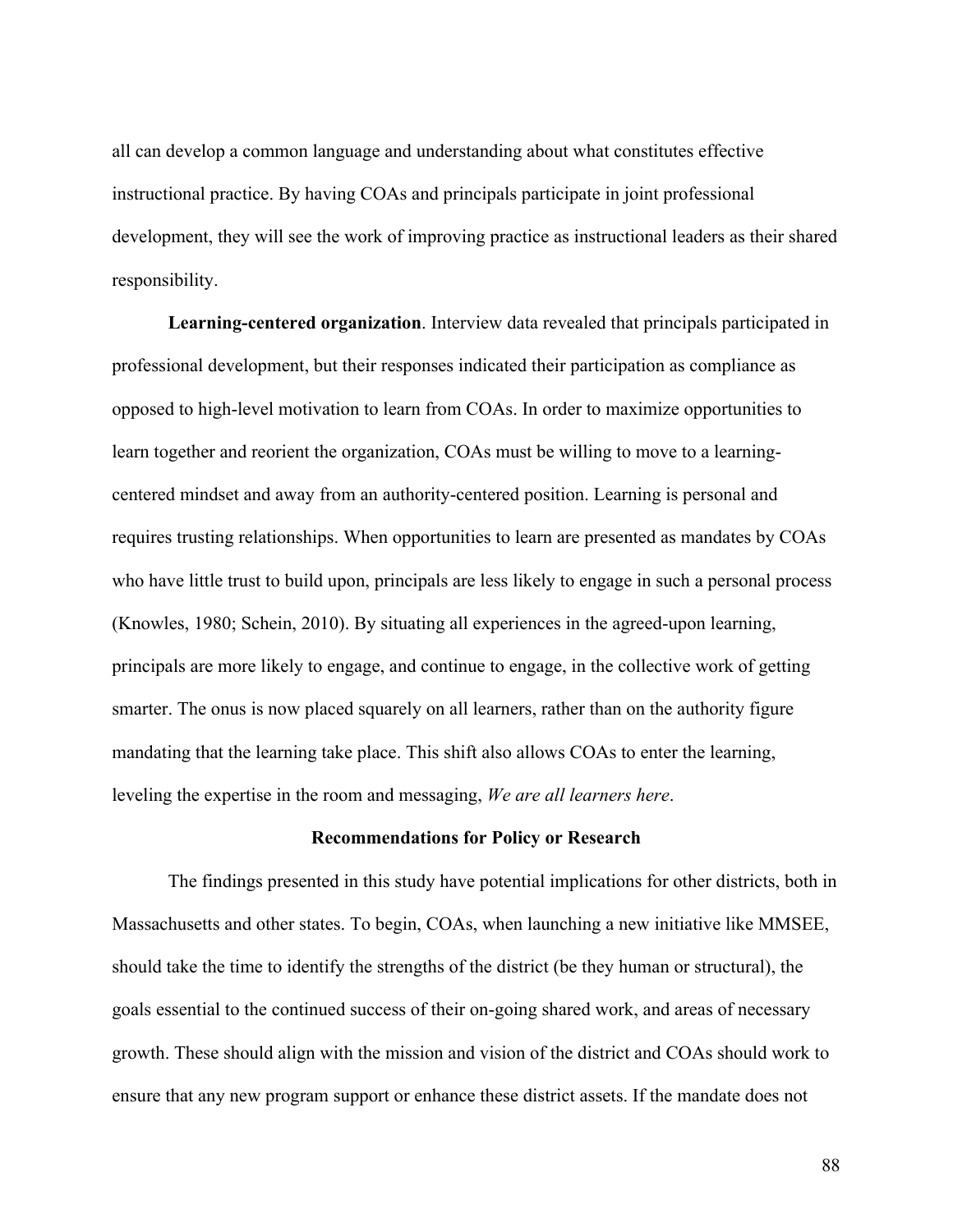support the ongoing work, COAs need to engage stakeholders in a transparent process of building a new and agreed upon alignment.

Secondly, COAs need to ensure that professional opportunities contribute to and align with these new agreements. From the principal perspective, the professional development provided them through tightly coupled systems, as RBT did, was instrumental in the successful roll-out of the MMSEE with teachers. Because of this unified work, principals felt capable of supervising and evaluating teachers in a way that supported the ongoing improvement of instructional practice at various levels of the school district. Thus, policy-makers and researchers should take a deeper look at the RBT program, or programs that offer this type of whole district/individualized model, to understand if other districts are also experiencing success, to what degree, and what elements of the programs have the greatest impact.

Thirdly, COAs should include considerations for trust- and capacity-building when launching a new initiative. Regardless of the current climate of their district, the process of reorienting an organization to meet the needs of a new mandate has the potential to disrupt systems and relationships. In order to mitigate potential tensions, COAs should move away from authority-centered decision-making and towards a learning-centered framework. In this way, the learning takes center stage rather than the will of the COA, who on many occasions, is at the mercy of the State.

Beyond MMSEE, it would behoove policymakers and COAs to see if the lessons learned in EPS could be applied to new mandates currently or soon to be affecting practitioners in Massachusetts, such as changes to the State's standardized testing systems, ongoing requirements for all educators to become licensed as Sheltered English Immersion teachers, the need for all educators to be trained in more current safety responses to threats in schools, or the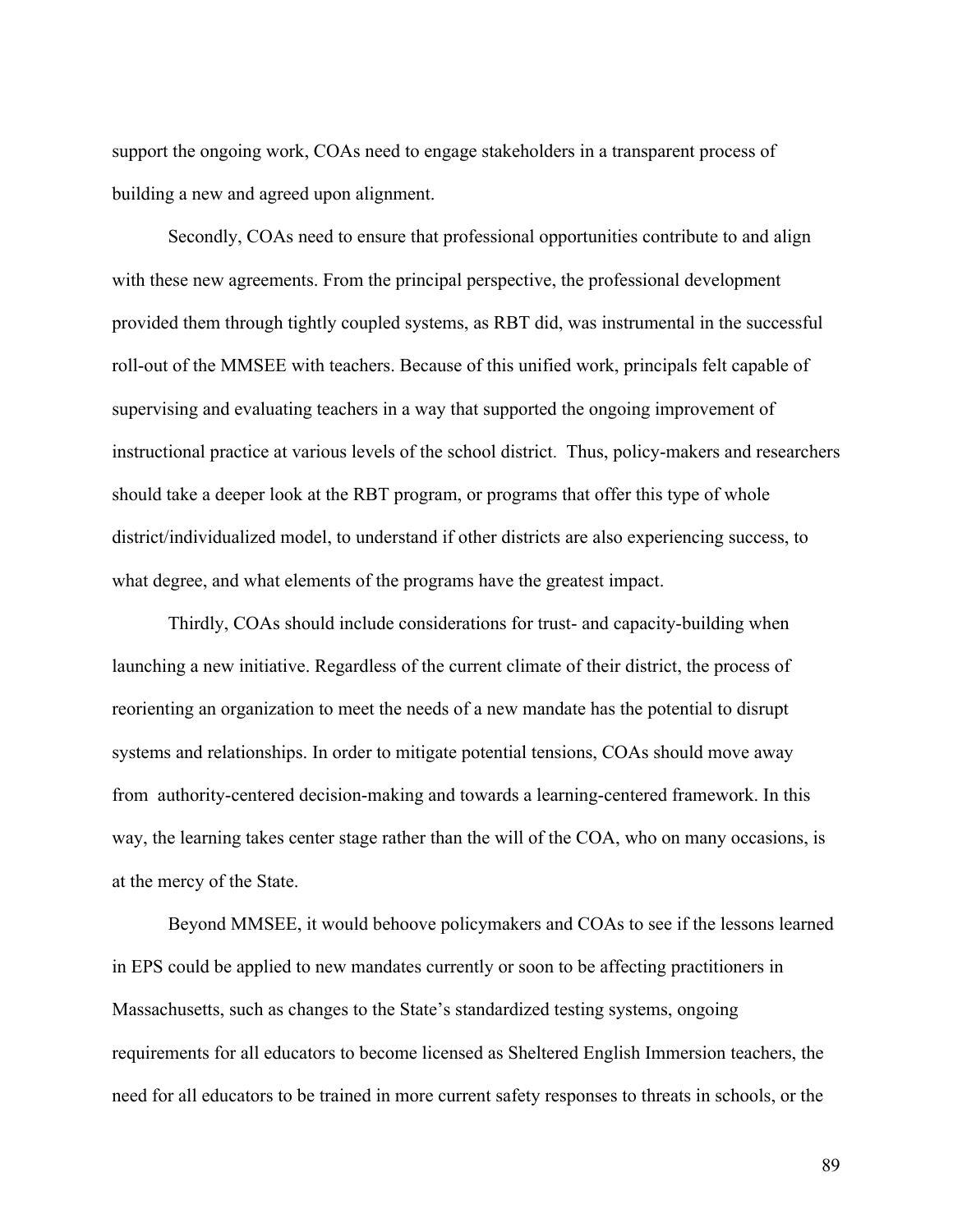impact on traditional public schooling if the charter school cap were to be lifted. By looking to EPS and this study, COAs could build upon successes – and avoid pitfalls – when implementing mandates, be they driven internally or externally.

#### **Directions for Further Study**

While this dissertation-in-practice team examined one district's implementation of MMSEE and how it was used to support the growth and development of principals, every districts in Massachusetts has begun using the tool as the primary mode of supervision and evaluation for all educators. In regards to the MMSEE, there are several possible directions for further study including, but not limited to, examining patterns across the state or in like districts to understand how effective the MMSEE tool is at gauging professional growth, identifying aspects of the MMSEE tool that are and are not helpful to users in an effort to give feedback to the MA ESE, or comparing and contrasting how the policy was rolled out in a broad sample of districts in an effort to identify impactful, high-leverage policy implementation strategies.

Additionally, research could be conducted to identify high-leverage supports that can be applied broadly when when attempting to improve principal practice, especially in light of MMSEE's Standard I: Instructional Leadership. The focus on instructional leadership creates a professional environment in which principals are being asked to move out of the role of building manager and squarely into the role of instructional leader. COAs could benefit from a set of research-based strategies that give them the tools to help principals in their districts make this shift.

In EPS specifically, and after another year of MMSEE use, researchers could revisit the district to follow up with principals to see how the first full cycle of the MMSEE went, in their opinion. COAs could also be re-interviewed to see if their perceptions of the tool and its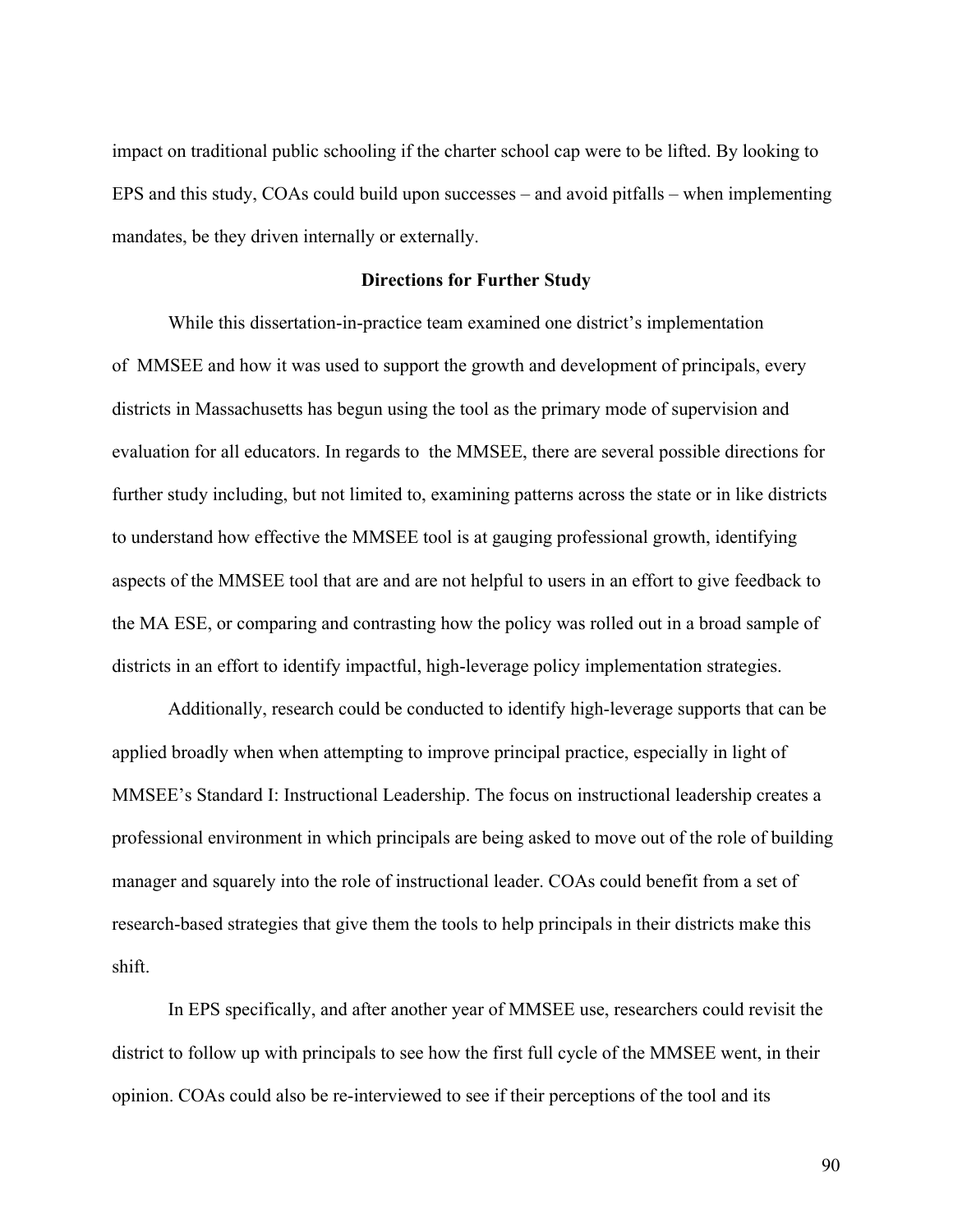usefulness had changed. Beyond the tool itself, researchers could understand if through this collective work relationships had improved, feedback had a more desirable impact on practice, and principals had an increased voice in the design of their professional growth and development opportunities.

#### **Perspectives on District Leadership**

 The following sections describe how the dissertation-in-practice team's research, findings and recommendations inform understanding of effective district leadership. Through the analysis of the district's MMSEE implementation using unique perspectives and conceptual lenses, researchers gained further insight into effective district leadership.

## **The Importance of a Communication Plan**

Policy interpretation is complex and designing a communication plan that allows all stakeholders to understand these inherent complexities should be an essential part of the interpretation work. When COAs understand what is expected of a policy moving forward and principals do not, gaps in understanding are bound to arise. These gaps are often filled with misinformation, mistrust, and skepticism – all experiences associated with initiative fatigue. This gap filling can hobble the work of a superintendent and his or her team.

Whether a policy is mandated from the state or is born from a specific district need, buyin is essential, and a tight communication plan can serve as the foundation of success. The plan should communicate the specific needs the policy targets, roles and responsibilities of implementers, direct supports that will be provided to personnel, and how the work will be assessed. The plan should also communicate what other initiatives the new policy will replace or enhance, why it is necessary, and how the work will be distributed among leaders. A solid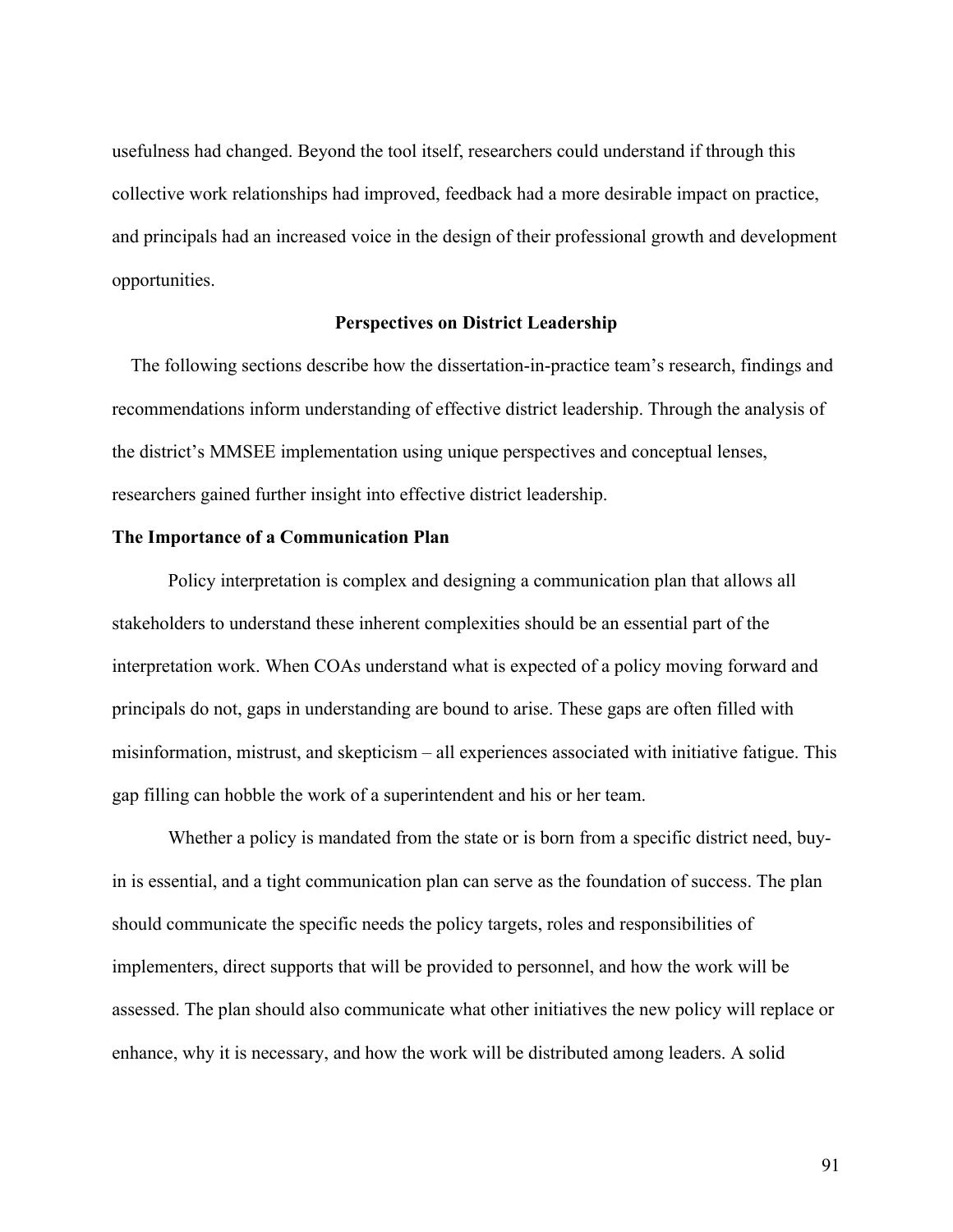communication plan facilitates a transparent implementation process in which people see how their work contributes to overall district goals and their own professional growth.

#### **Fair Does Not Mean Equal**

In districts like EPS, where there is such a diversity of families, neighborhoods, and schools, it is important for COAs to understand individual school context and needs. The dissertation-in-practice team saw first-hand the dilemma COAs faced between allocating resources for each school on an equitable basis and providing for the lowest performing schools. Every school has specific needs that are dependent upon its accountability status, needs of its students, and extended community. A superintendent and his or her leadership team must strategically prioritize resources for the most needy schools and, at the same time, transparently communicate to other stakeholders the reasons behind resource allocation.

## **Joint Instructional Leadership Opportunities**

No one knows better the complexity of school leadership than principals. Each day principals must make many decisions, often without time or information to deeply consider the implications. The study showed that principals were eager to improve their practice so that their decisions were aligned with the emerging needs of their school communities, but often felt at a loss as to how to get better. Many relied on their COAs to present learning opportunities to them that could enhance their practice. When such opportunities were presented to principals, they were appreciative; however, when those opportunities fell short or seemed disconnected to their overall professional mission, frustration and feelings of failure took hold.

Knowing this, a COA should adopt a strength-based approach to principal development and assume that each principal is invested in professional development to bolster instructional leadership. COAs should not assume what instructional leadership professional development is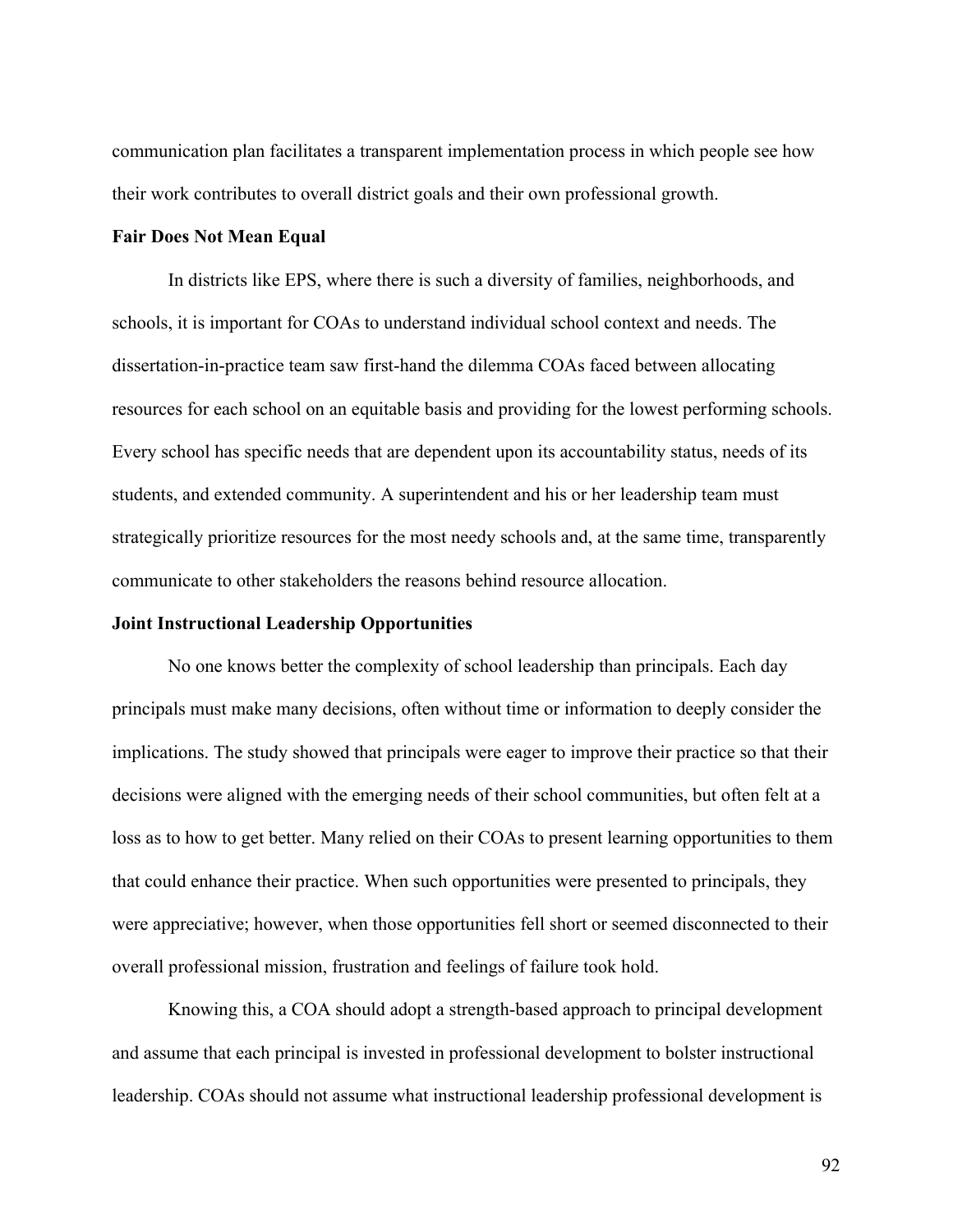best for principals; rather, it is essential for principals and COAs to plan learning opportunities together. With principal input, a COA can support school leaders with confidence knowing that learning will target each leader's growing edges.

## **Growth-Oriented, Reciprocal Feedback**

This study emphasized the importance of creating feedback systems and structures collaboratively with those in the feedback loop. By developing these feedback systems with principles of adult learning theory in mind, those participating in the learning are able to build relationships, clarify ambiguity, and honor each other's experience. Feedback among district and school administrators is most powerful and productive when it is reciprocal – goes both ways between COAs and principals – and when both participants focus on a partnering, growth mindset. Since feedback is intended to improve practice, such feedback loops will allow both COAs and principals to offer information and insight for one another, thus more effectively improving practice.

# **The Link Between Relational Trust and Distributed Leadership**

The dissertation-in-practice team found that the fundamental building blocks of the organization's leadership team were not the individual actors, but the relationships between and among district and school leaders. A crucial component of successful district leadership is building strong relationships and leveraging the resulting social capital to promote collective action. Specifically, distributed leadership plays a strong role as COAs strive to build social capital with principals. Spillane (2010) described distributed leadership using the metaphor of a partnered dance, the Texas Two-Step. Although the actions of the individuals in the dance are important, it is the interaction between the individuals in the context of the music that defines the activity of the dance. Just as with dancing, distributed leadership is defined by the interactions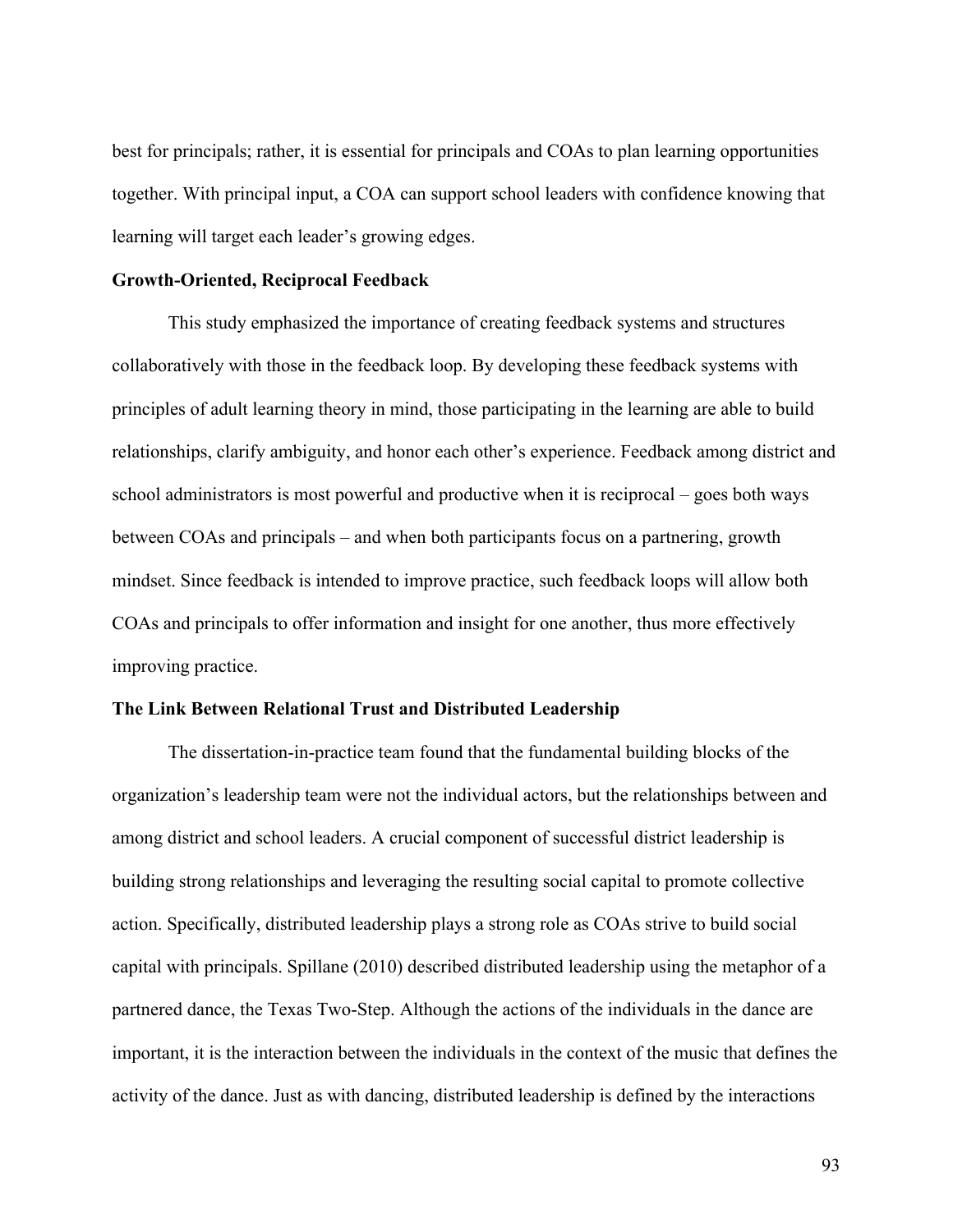among multiple leaders and followers in various situations. When viewed globally, distributed leadership can be seen as a network of relationships among leaders and followers, ever adapting and evolving. In this way, distributed leadership and social capital operate within the organization similarly, as both flow and spread non-linearly and reciprocally through interrelationships.

Noting the striking parallels among the constructs of distributed leadership and social capital, Harris (2012) constructed a compelling argument that envisions fundamentally new roles for district and school leaders. District leaders should stop thinking of their organization as a hierarchy and remove themselves from their position at the top. Instead, they should view the district as a network, place themselves in the middle, and refocus their core role as developing the leadership capacity and capabilities of others, and thus transforming schools to meet twentyfirst century needs.

## **Limitations**

This section reveals the limitations of this study. These limitations were that the study focused on only one district, the timing of the study, and that there are limitations inherent in qualitative research.

# **One District**

While the dissertation-in-practice team sought a representative district to study, there were aspects that made EPS unique and thus not representational. For example, EPS was undergoing shifts in culture that included a new central office leadership team member, experiencing tensions between a tightly coupled evaluation system launch for principals (MMSEE) who were used to being left alone in their work, and the review of SIPs with data teams to determine progress towards meeting school goals.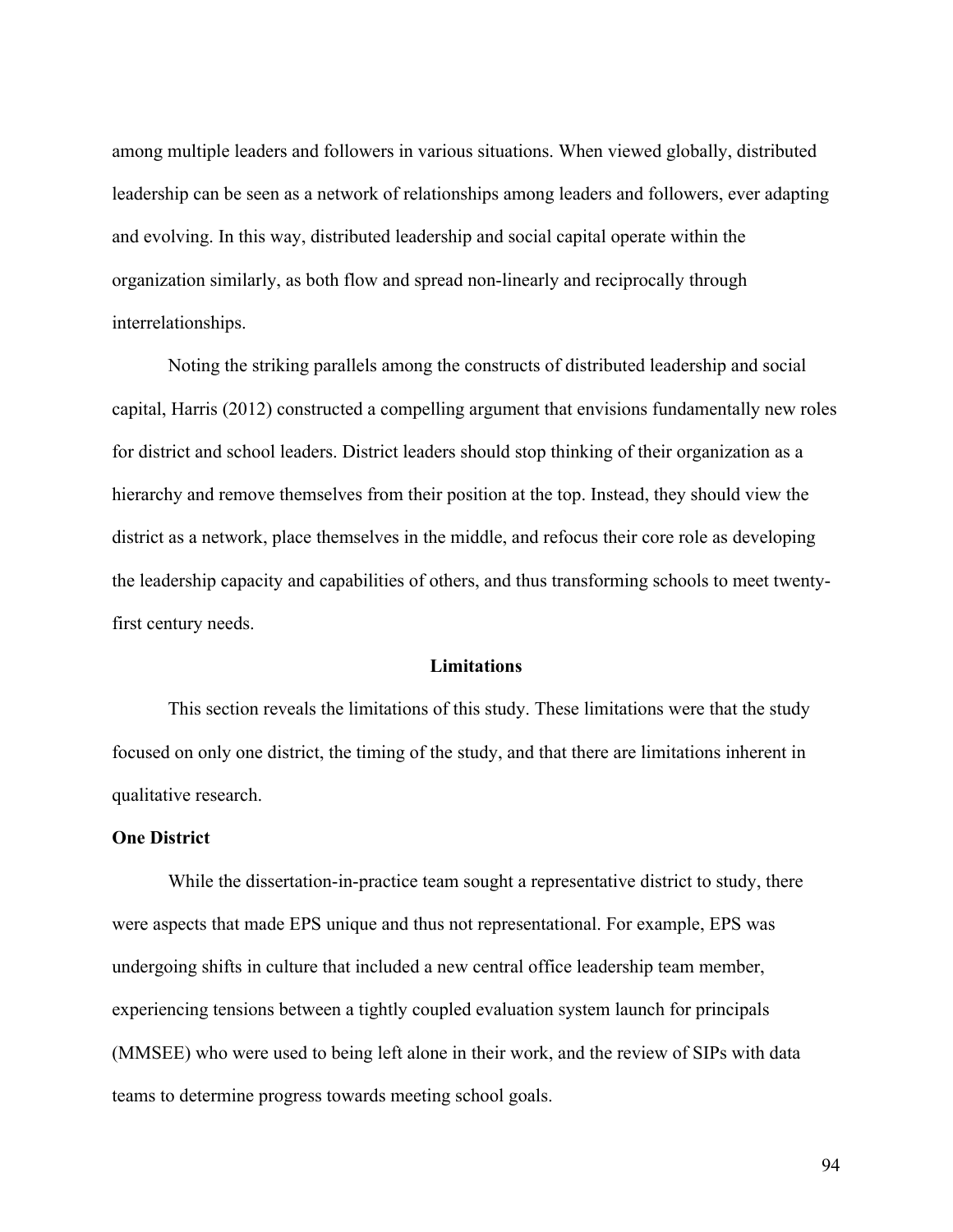Each school district faces challenges specific to that community and EPS was no different; this specificity of place and problems presented a limitation to this study.

#### **Timing of Study**

The fall of 2015 marked a time of transition in EPS which included the hiring of a new assistant superintendent and the rollout of MMSEE cycle with principals.

Prior to the addition of the new assistant superintendent, the duties typically assigned to this position had been distributed amongst senior staff. Once the new superintendent was in place, the role could be reconstituted and the two top central office leaders could divide the supervision of principals up between them. The superintendent took on the responsibility of evaluating the high school and middle school principals while the assistant superintendent was responsible for evaluating all elementary principals. When the research team conducted interviews in EPS, the assistant superintendent had just begun to work closely with the 10 (out of 14) principals. Data gathered from interviews with principals show that the majority were pleased with the support they were receiving from the new assistant superintendent and had, by December 2015, already had several sessions with him in which they discussed their practice, performance, goals, and specific cultures of their schools.

 One of the specific duties of the assistant superintendent was to launch MMSEE supervision and evaluation cycle with elementary principals, while the superintendent did the same with middle and high school principals. Interviews with principals demonstrated that MMSEE cycle had indeed begun and that they felt comfortable with the roll-out to date.

 Because of the timing of this study, the research team could not gather data on the full cycle of MMSEE for principals, nor could the team analyze how the addition of the new assistant superintendent enhanced or detracted from the culture of EPS.

95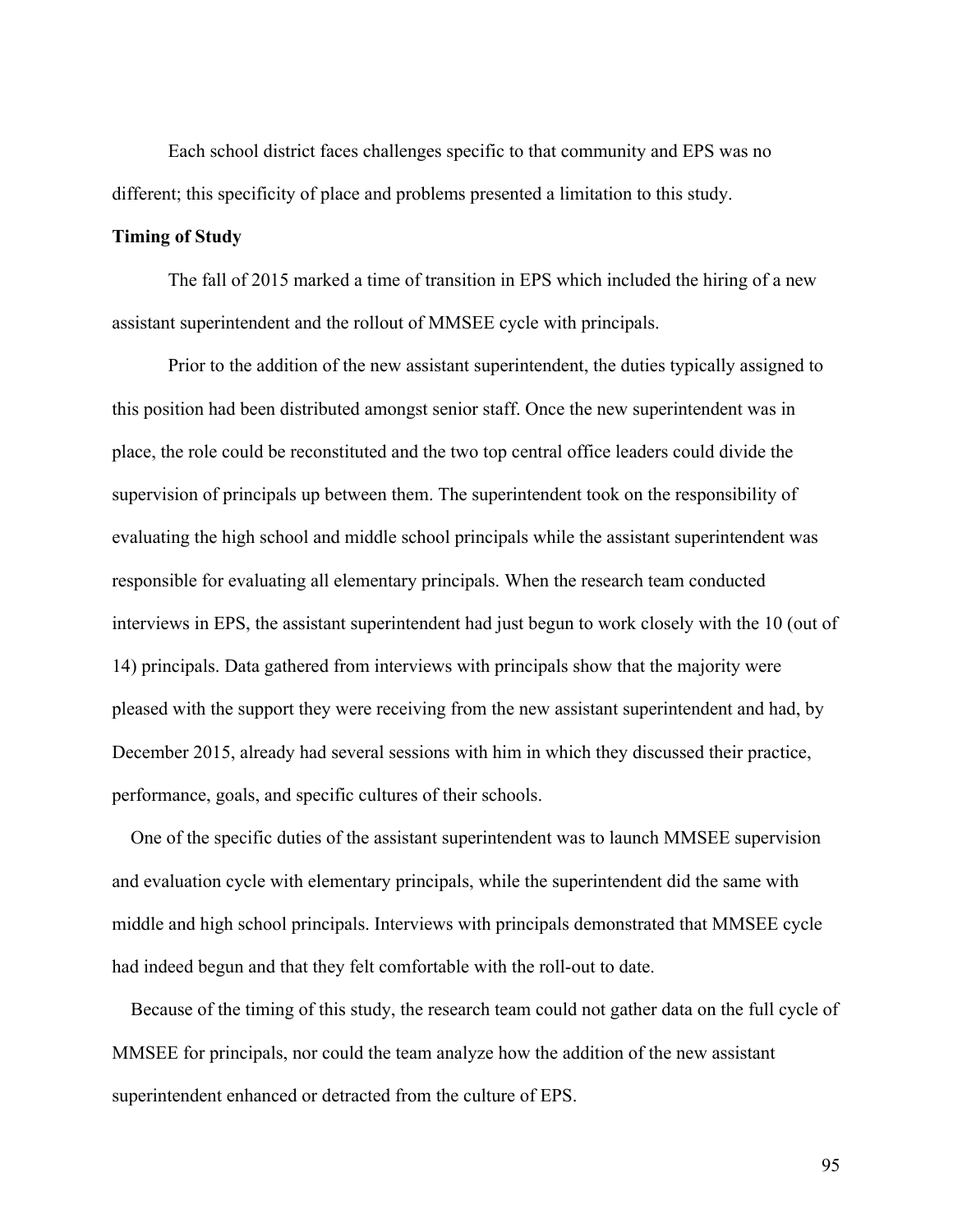#### **Limitations to Qualitative Studies**

While there are many benefits of qualitative research, there are also limitations including, but not limited to, data interpretation by team members, interpretation of interview questions, interpretation of interview data,acquired knowledge that is not generalizable to other districts.

**Interpretation of interview questions**. Another limitation is how each COA or school principal interpreted the questions being asked of them during interviews. While researcher were, on occasion, asked for clarification during interview session, how a question was internalized, understood, and interpreted was ultimately up to the interviewee and influenced the final answer given to researchers.

**Interpretation of interview data**. Once researchers had completed all interviews, and in some cases document reviews, the analyses of the gathered data included significant interpretation. Researchers analysed individual interviews and then worked to make sense of the data within the larger context of EPS. The merging of interview responses in an effort to present a unified message depended on researchers interpreting meaning and messages from individual respondents. While the dissertation-in-practice team sought to minimize bias throughout the interpretation process, results were more easily influenced by professional experience being that researchers also use MMSEE to evaluate teachers or as the tool for their own professional evaluation.

**Knowledge not generalizable**. The knowledge gleaned in EPS may not be applicable to other school districts in Massachusetts and/or beyond. While researchers attempted to make recommendations that could be extrapolated onto other districts or problems of practice, the circumstances in and recommendations to EPS may be too specific to be of any help to other practitioners.

96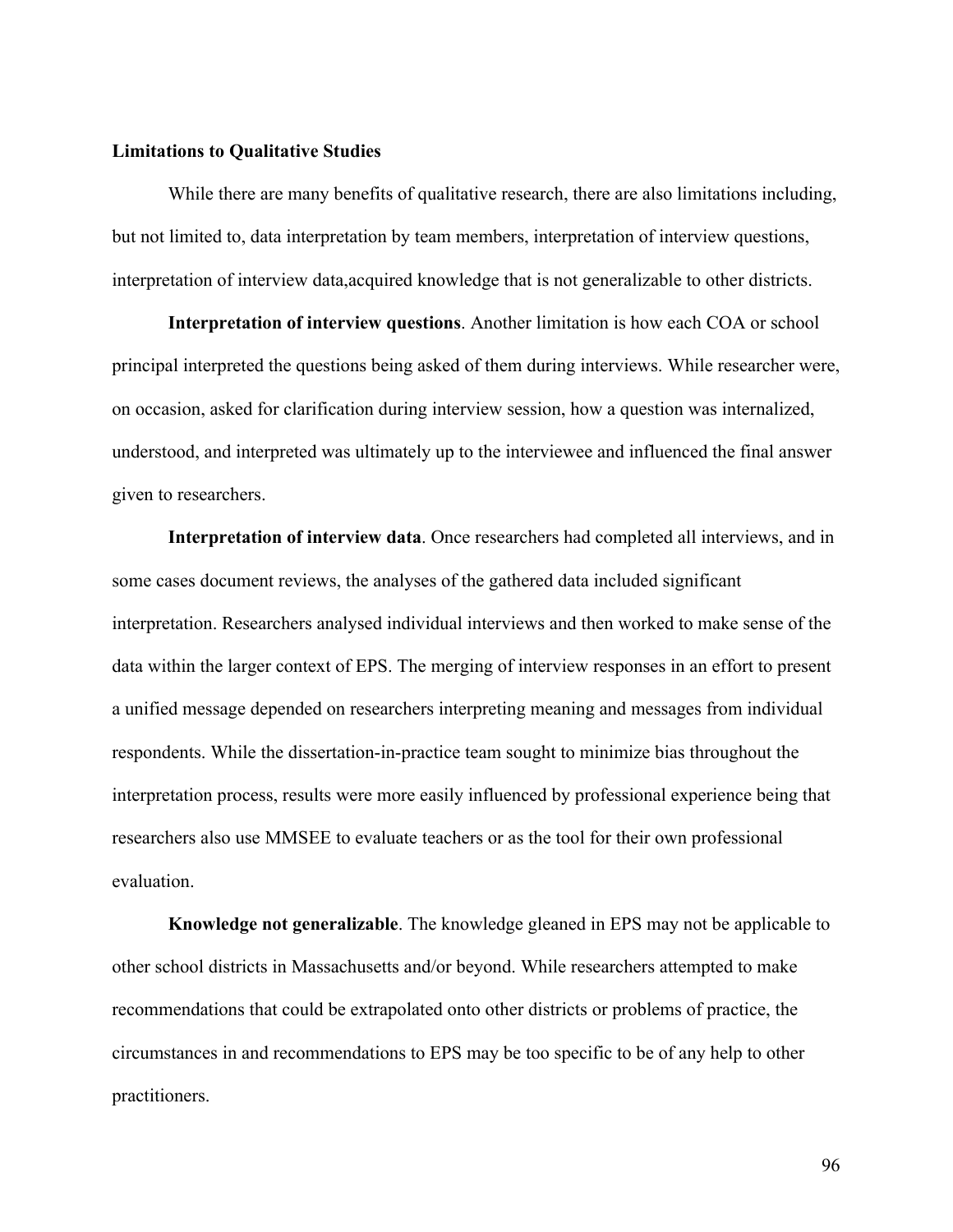#### **References**

American Education Research Association. (2011). *Code of ethics*. Retrieved from http://www.aera.net/AboutAERA/AERARulesPolicies/ProfessionalEthics/tabid/10200/ Default.aspx.

- Anderson, S. E. (2003). *The district role in educational change: A review of the literature*. Toronto, Canada: International Centre for Educational Change, Ontario Institute for Studies in Education.
- Babo, G. & Villaverde, C. (2013). Principal evaluation using a comprehensive portfolio development approach to facilitate professional growth and renewal. *ISEA, 41*(2), 93- 102.
- Blake McKetty, L. (2016). Leadership practices of principals and perceptions of central office support: One district's implementation of the Massachusetts Model System for Educator Evaluation to support the growth and development of principals (Doctoral dissertation)*.*  Boston College, Chestnut Hill, MA.
- Bogdan, R. C. & Biklen, S. K. (1998). *Qualitative research in education.* Needham Heights, MA: Viacom.
- Bryk, A. S., Sebring, P. B., Allensworth, E., Luppescu, S., & Easton, J. Q. (2010). *Organizing schools for improvement: Lessons from Chicago*. Chicago and London: University of Chicago Press.
- Bryk, A. S., & Schneider, B. (2002). *Trust in schools: A core resource for improvement*. New York: Russell Sage Foundation.
- Carter, J. A. (2016). Relational trust, social connections, and improving principal practice: One district's implementation of the Massachusetts Model System for Educator Evaluation to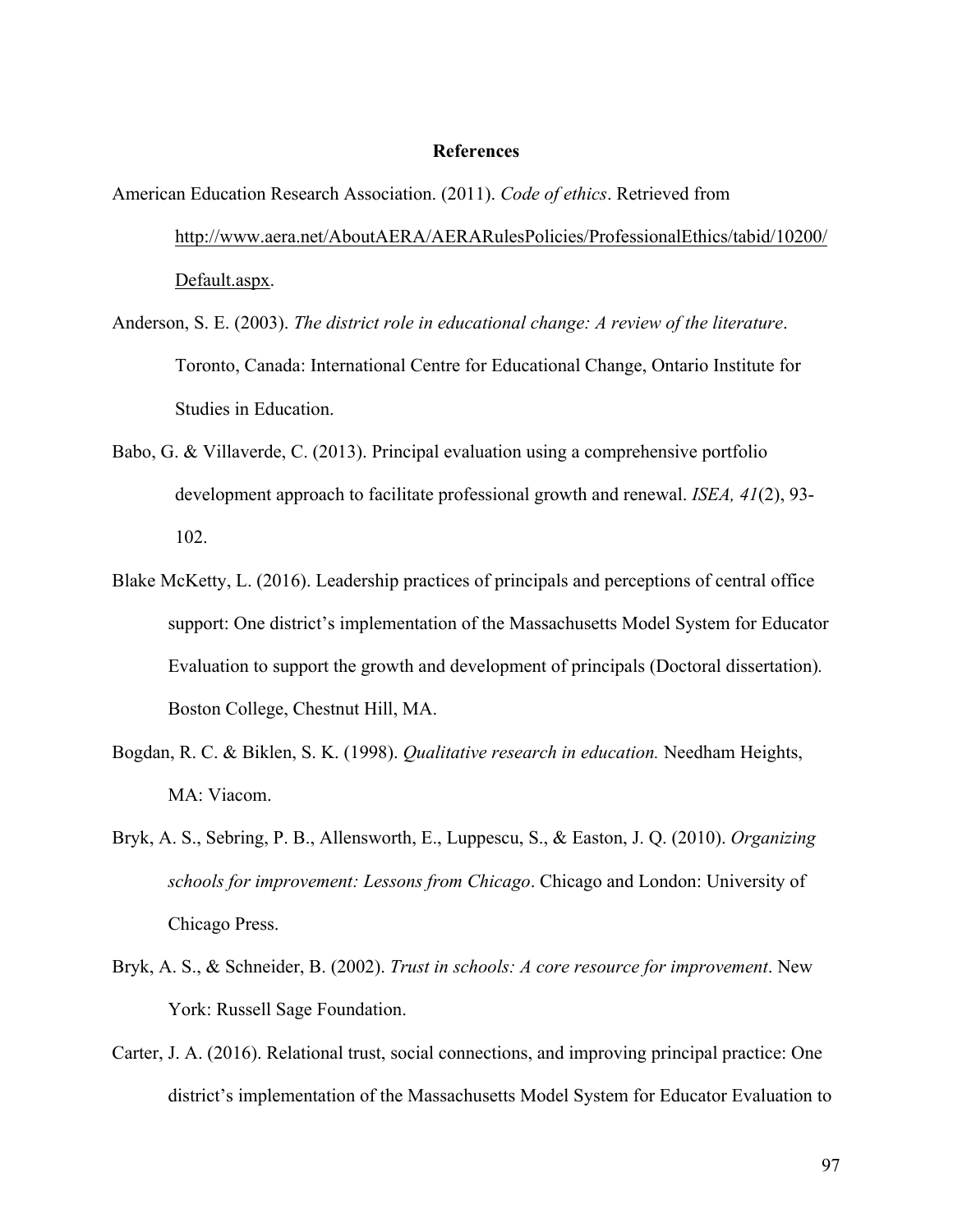support the growth and development of principals: (Doctoral dissertation)*.* Boston College, Chestnut Hill, MA.

- Catano, N. & Stronge, J. H. (2007). What do we expect of school principals? Congruence between principal evaluation and performance standards. *International Journal of Leadership in Education*, *10*(4), 379-399.
- Chester, M. D. (2011a, April 16). Proposed regulations on evaluation of educators, 603 CMR 35.00 [Memorandum]. Malden, Massachusetts: Massachusetts Department of Elementary and Secondary Education.
- Chester, M. D. (2011b, June 21). Proposed final regulations on evaluation of educators, 603 CMR 35.00 [Memorandum]. Malden, Massachusetts: Massachusetts Department of Elementary and Secondary Education.
- Chhuon, V., Gilkey, E. M., Gonzalez, M., Daly, A. J., & Chrispeels, J. H. (2008). The little district that could: The process of building district-school trust. *Educational Administration Quarterly*, 44, 227-281.
- Clifford, M., Hansen, U. J. & Wraight, S. (2012, April). A practical guide to designing comprehensive principal evaluation systems. Washington D.C.: National Comprehensive Center for Teacher Quality.
- Copeland, C. A. (2016). How central office administrators communicate understanding and expectations of MMSEE to principals: One district's implementation of the Massachusetts Model System for Educator Evaluation to Support the Growth and Development of Principals (Doctoral dissertation)*.* Boston College, Chestnut Hill, MA.
- Copland, M. A., & Honig, M. I. (2010). From operations to teaching and learning. *School Administrator, 67*(11), 11-14.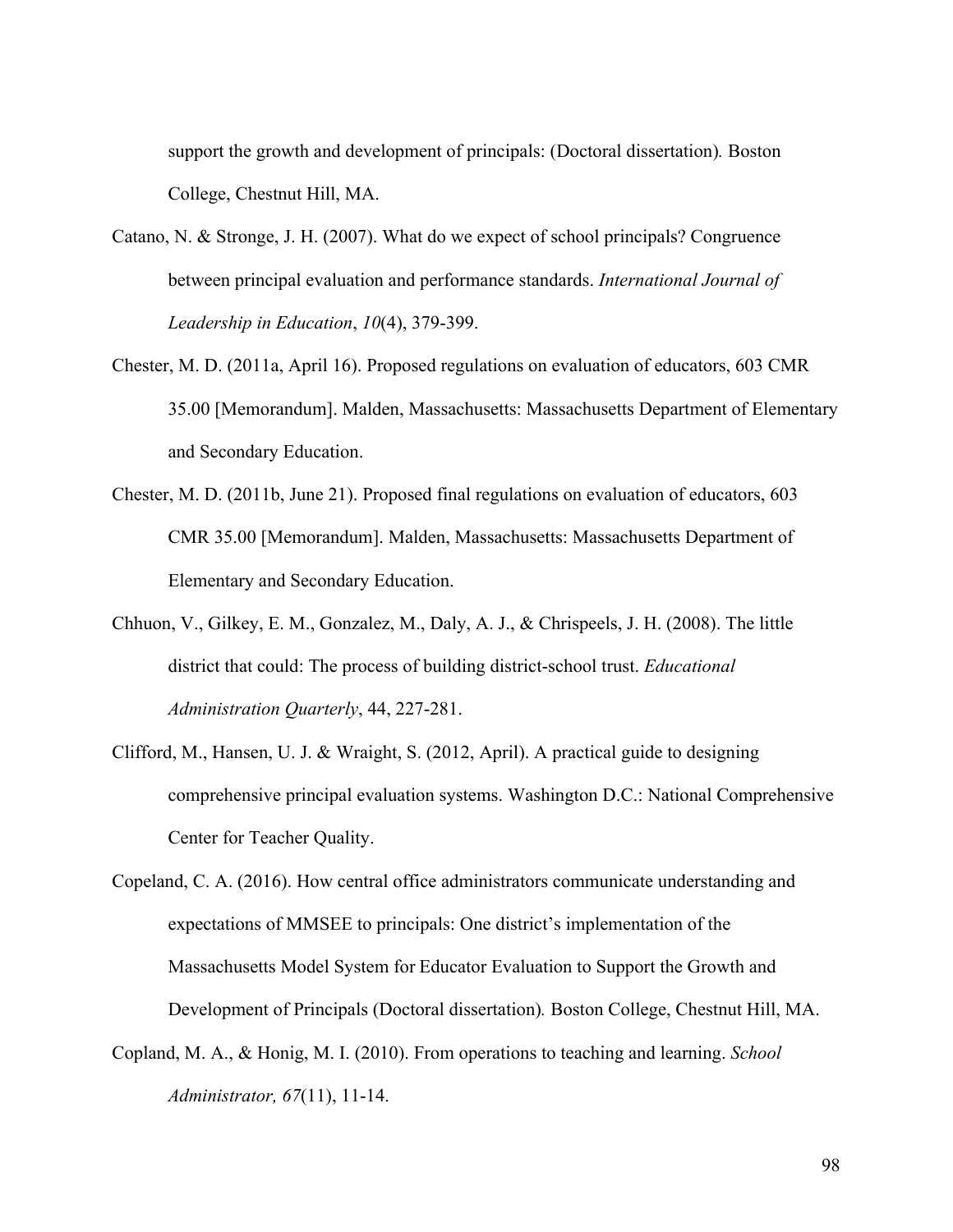- Council of Chief State School Officers. (2008). Educational leadership policy standards: ISLLC 2008, as adopted by the National Policy Board for Educational Administration. Washington D.C.
- Creswell, J. W. (2014). *Research design: Qualitative, quantitative and mixed methods approaches (4th ed.).* Thousand Oaks, California: Sage Publication, Inc.
- Cuban, L. (2012). Why so many structural changes in schools and so little reform in teaching practice? *Journal of Educational Administration*, 51, 109-125.
- Daly, A. J. (2009). Rigid response in an age of accountability: The potential of leadership and trust. *Educational Administration Quarterly*, 45, 168-216.
- Daly, A. J. (2010). Surveying the terrain ahead: Social network theory and educational change. In A. J. Daly (Ed.) *Social network theory and educational change*. Cambridge, MA: Harvard Education Press.
- Daly, A. J. & Chrispeels, J. (2008). A question of trust: Predictive conditions for adaptive and technical leadership in educational contexts. *Leadership and Policy in Schools*, 7, 30-63.
- Daly, A. J. & Finnigan, K. S. (2010). A bridge between worlds: Understanding network structure to understand change strategy. *Journal of Educational Change*, 11, 111-138.
- Daly, A. J. & Finnigan, K. S. (2011). The ebb and flow of social network ties between district leaders under high-stakes accountability. *American Educational Research Journal*, 48, 39-79.
- Daly, A. J. & Finnigan, K. S. (2012). Exploring the space between: Social networks, trust, and urban school district leaders. *Journal of School Leadership*, 22, 493-530.
- Danielson, C. (1996). *Enhancing professional practice: A framework for teaching (2nd edition)*. Alexandria, VA: ASCD.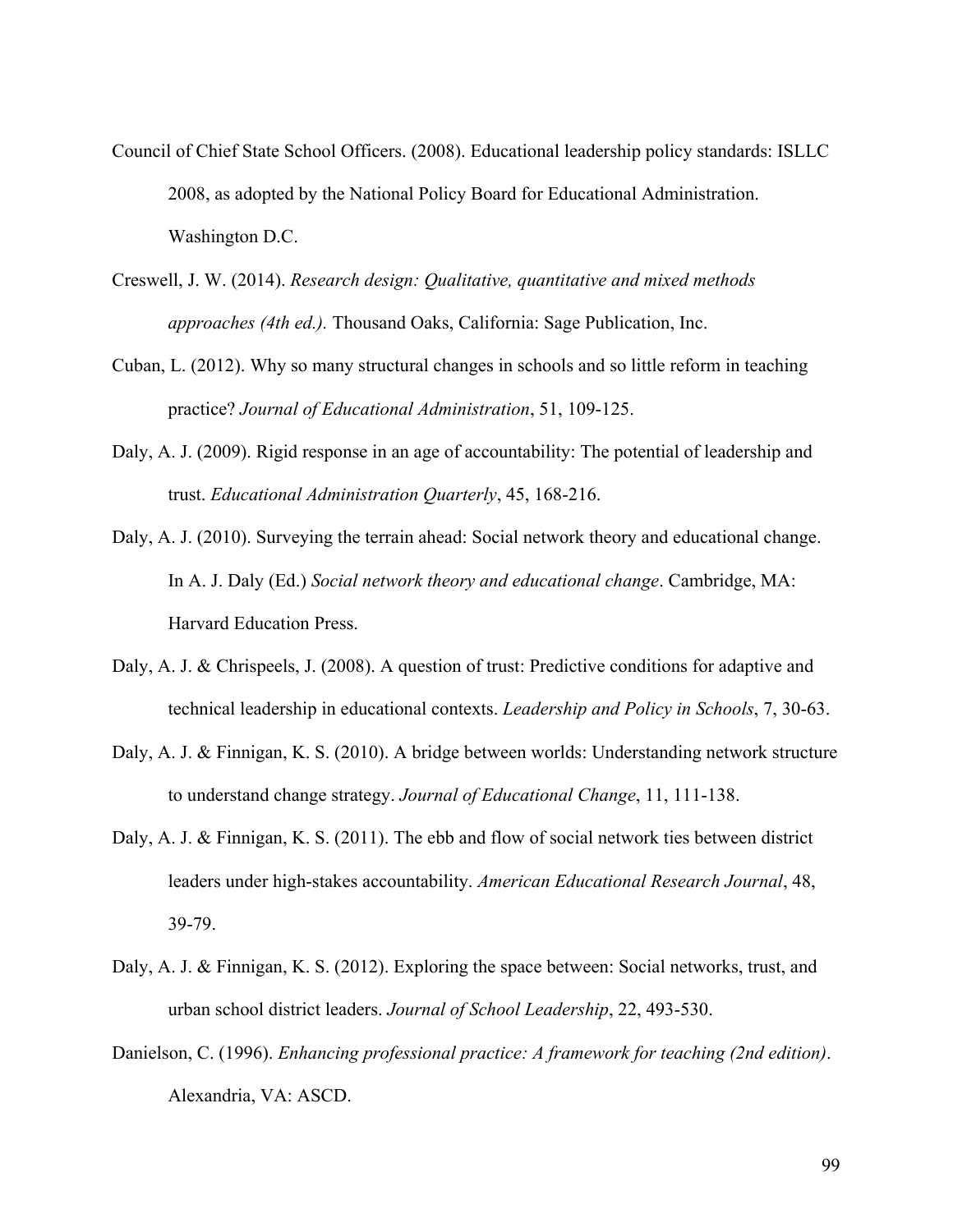- Davis, S. H. & Hensley, P. A. (1999). The politics of principal evaluation. *Journal of Personnel Evaluation in Education, 13*(4), 383-403.
- Desimone, L. M. & Le Floch, K. C. (2004). Are we asking the right questions? Using cognitive interviews to improve surveys in education research. *Education Evaluation and Policy Analysis, 26*(1), 1-22.
- Dodman, S. (2014). A vivid illustration of leadership. *Journal of Staff Development: National Staff Development Council, 35*(1), 56-58.
- Dowley, R. G. & Kaplan, N. (2014). Evaluating evaluation: Assessing Massachusetts school districts' implementation of educator evaluation requirements. *Journal of Law & Education,* 43(4), 485-502.
- Elmore, R. (2003). Accountability and capacity, in M. Carnoy, R. Elmore, and L. S. Siskin, *The new accountability: High schools and high stakes testing*. New York and London: Routledge Falmer.
- Elmore, R. F. (2005). Accountable leadership, essays. *The Educational Forum*, *69*(2), 134-142.
- Elmore, R. & Burney, D. (1998). *Continuous improvement in Community District #2, New York City (Report to the Office of Educational Research and Improvement)*. Pittsburgh, PA: High Performance Learning Communities Project, Learning Research and Development Center, University of Pittsburgh.
- Freeman-Wisdom T. N. (2016). Supporting the shift to instructional leadership: One district's implementation of the Massachusetts Model System for Educator Evaluation to support the growth and development of principals (Doctoral dissertation)*.* Boston College, Chestnut Hill, MA.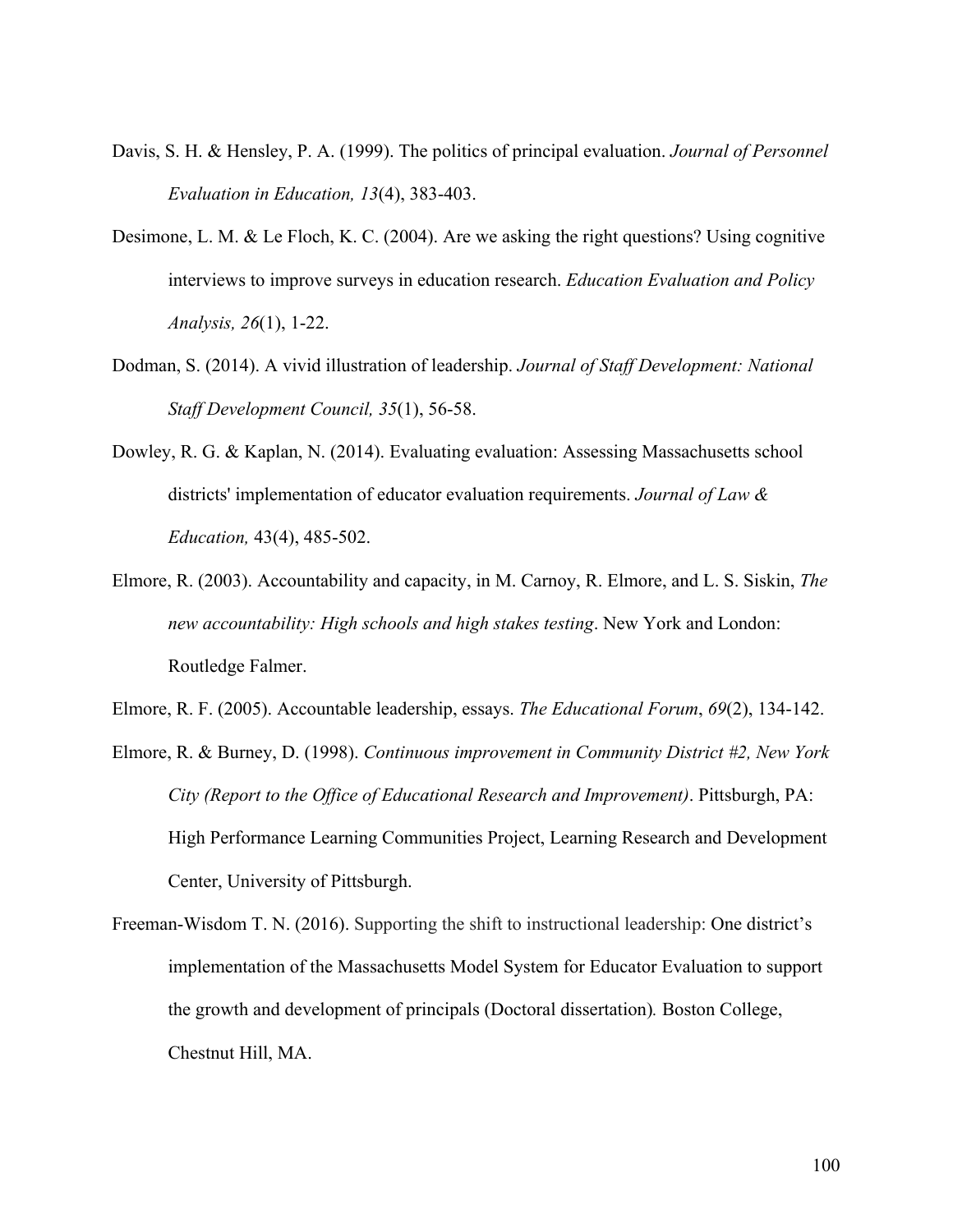Fukuyama, F. (2000). Social capital and civil society. Washington D.C.: International Monetary Fund. Retrieved from http://www.imf.org/external/pubs/ft/wp/2000/wp0074.pdf.

Fullan, M. (2007). *The new meaning of educational change*. New York: Teachers College Press.

- Goldring, E., Cravens, X., Murphy, J., Porter, A., Elliott, S., & Carson, B. (2008). The evaluation of principals: What and how do states and urban districts assess leadership? *The Elementary School Journal, 110*(1), 19-39.
- Goodwin, R. H., Cunningham, M. L., & Childress, R. (2003). The changing role of the secondary principal. *National Association of Secondary School Principals. NASSP Bulletin, 87*(634), 26-42. Retrieved from

http://search.proquest.com/docview/216032451?accountid=9673

- Goodwin, R. H., Cunningham, M. L. & Eagle, T. (2007). The changing role of the secondary principal in the United States: An historical perspective. *Journal of Educational Administration and History, 37*(1), 1-17.
- Hart, A. W. (1992). The social and organizational influence of principals: Evaluating principals in context. *Peabody Journal of Education, 68*(1), 37-57.
- Hallinger, P. (1992). The evolving role of American principals: From managerial to instructional to transformational leaders. *Journal of Educational Administration, 30*(3), 35-48.
- Hallinger, P., & Heck, R. H. (1998). Exploring the principal's contribution to school effectiveness: 1980-1995. *School Effectiveness and School Improvement*, *9*(2), 157-191.
- Harris, A. (2012). Distributed leadership: Implications for the role of the principal. Journal of Management and Development, 31, 7-17.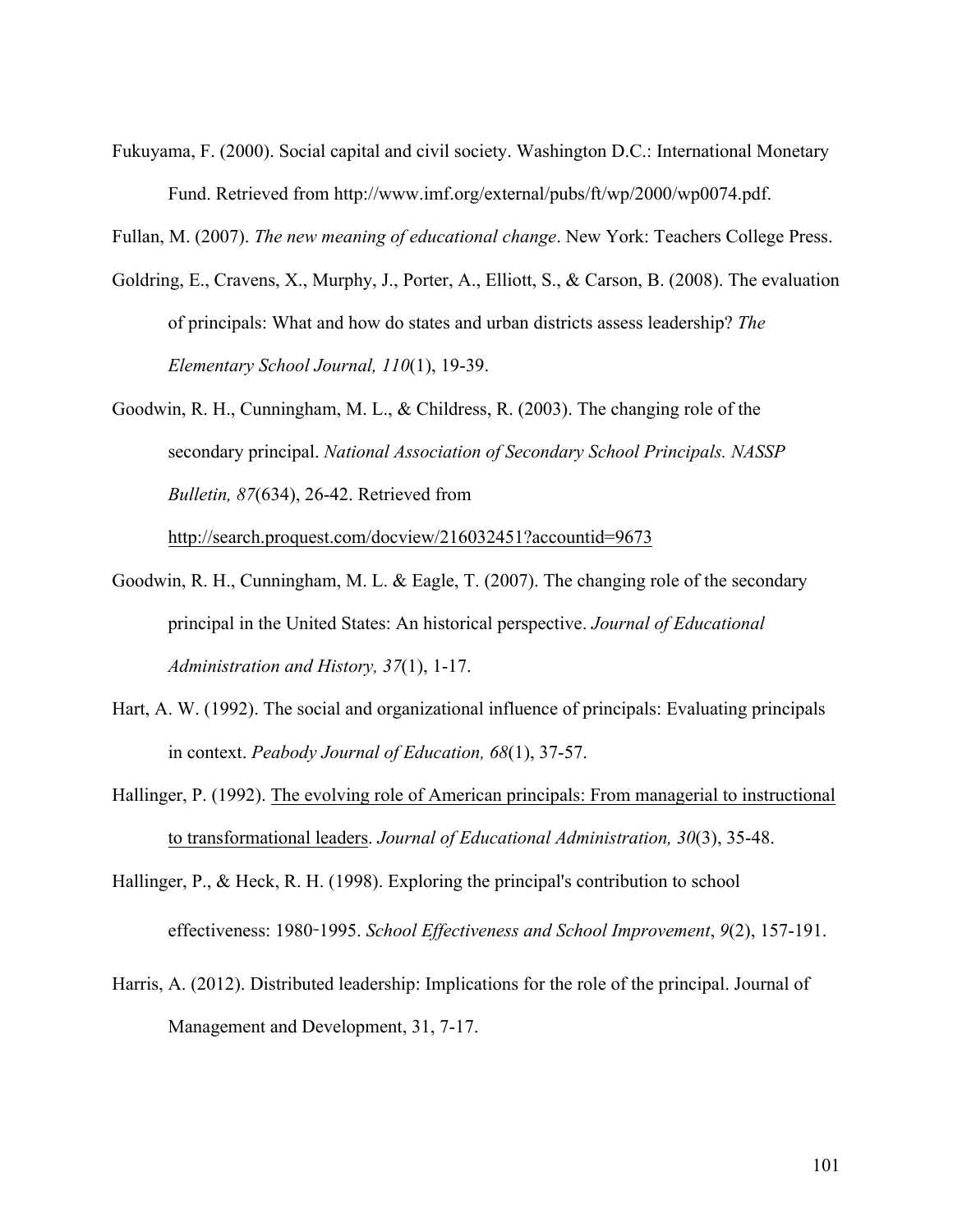- Harrison, S. H. & Rouse, E. D. (2015). An inductive study of feedback interactions over the course of creative projects. *Academy of Management Journal*, 38(2), 375-404.
- Hightower, A. M., Knapp, M. S., Marsh, J. A., & McLaughlin, M. W. (2002). *School districts and instructional renewal*. New York and London: Teachers College Press.
- Honig, M. I. (2006). Street-level bureaucracy revisited: Frontline district central-office administrators as boundary spanners in education policy implementation. *Educational Evaluation and Policy Analysis*, 28, 357-383.
- Honig, M. I. (2008). District central offices as learning organizations: How sociocultural and organizational learning theories elaborate district central office administrators' participation in teaching and learning improvement efforts. *American Journal of Education, 114*(4), 627-660.
- Honig, M. I. (2012). District central office leadership as teaching: How central office administrators support principals' development as instructional leaders. *Educational Administration Quarterly, 48*(4), 733-774.
- Honig, M. I., Copland, M. A., Rainey, L., Lorton, J. A., & Newton, M. (2010). *School district central office transformation for teaching and learning improvement* (A report to the Wallace Foundation). Seattle, WA: The Center for the Study of Teaching and Policy.
- Honig, M. I., Lorton, J. S. & Copland, M. A. (2010). Urban district central office transformation for teaching and learning improvement: Beyond a zero-sum game. *Yearbook of the National Society for the Study of Education, (108)*1, 21-40.
- Honig, M. I. & Rainey, L. R. (2014). Central office leadership in principal professional learning communities: The practice beneath the policy. *Teachers College Record*, *116*(4), 1-48.

Hubbard, L., Mehan, H., & Stein, M. (2006). Reform as learning. New York, NY: Routledge.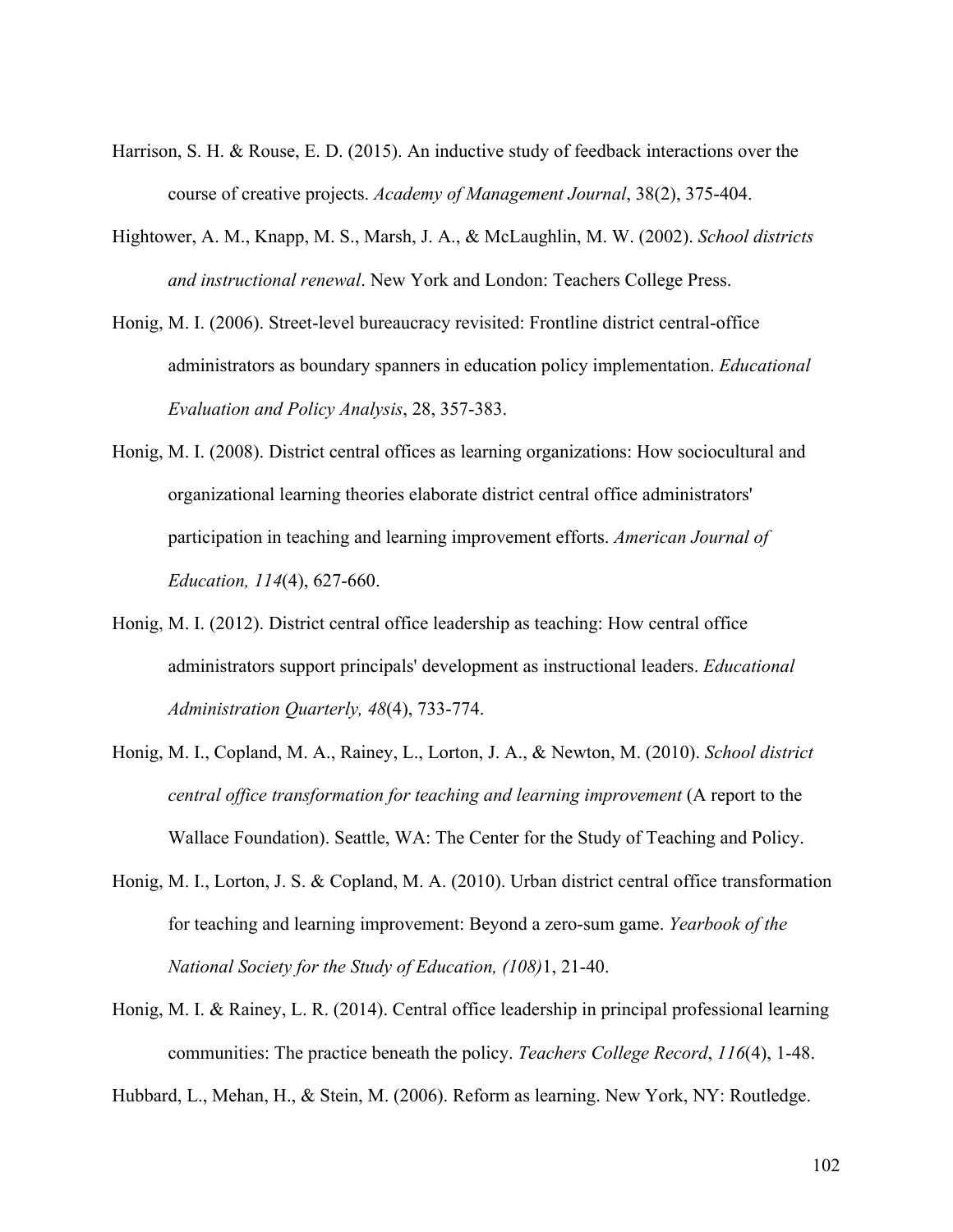- Jacques, C., Clifford, M. & Hornung, K. (2012, June). State policies on principal evaluation: Trends in a changing landscape. Washington D.C.: National Comprehensive Center for Teacher Quality.
- Johnson, B. & Christensen, L. (2008). *Educational research: Quantitative, qualitative, and mixed approaches.* Sage Publications.
- Joint Committee on Standards for Educational Evaluation. (2010). Retrieved March 23, 2015, from http://www.jcsee.org/
- Knapp, M. S., Copland, M. A., Honig, M. I., Plecki, M. L., & Portin, B. S. (2010). Urban renewal: The urban school leader takes on a new role. *Journal of Staff Development, 31*(2), 24-29, 58.
- Knowles, M. S. (1980). *The modern practice of adult education: From pedagogy to andragogy.* Englewood Cliffs, NJ: Prentice Hall/Cambridge.
- Kochanik, J. R. (2005). *Building trust for better schools: Research-based practices*. Thousand Oaks, CA: Corwin Press.
- Ladd, H. F. (2009) *Teacher perceptions of their working conditions: How predictive of policy relevant outcomes?* Working paper 33. National Center for Analysis of Longitudinal Data in Education Research.
- Leithwood, K. (2010). Characteristics of school districts that are exceptionally effective in closing the gap. *Leadership and Policy in Schools*, 9, 245-291.
- Leithwood, K., Harris, A., & Hopkins, D. (2008). Seven strong claims about successful school leadership. *School Leadership & Management*, *28*(1), 27-42.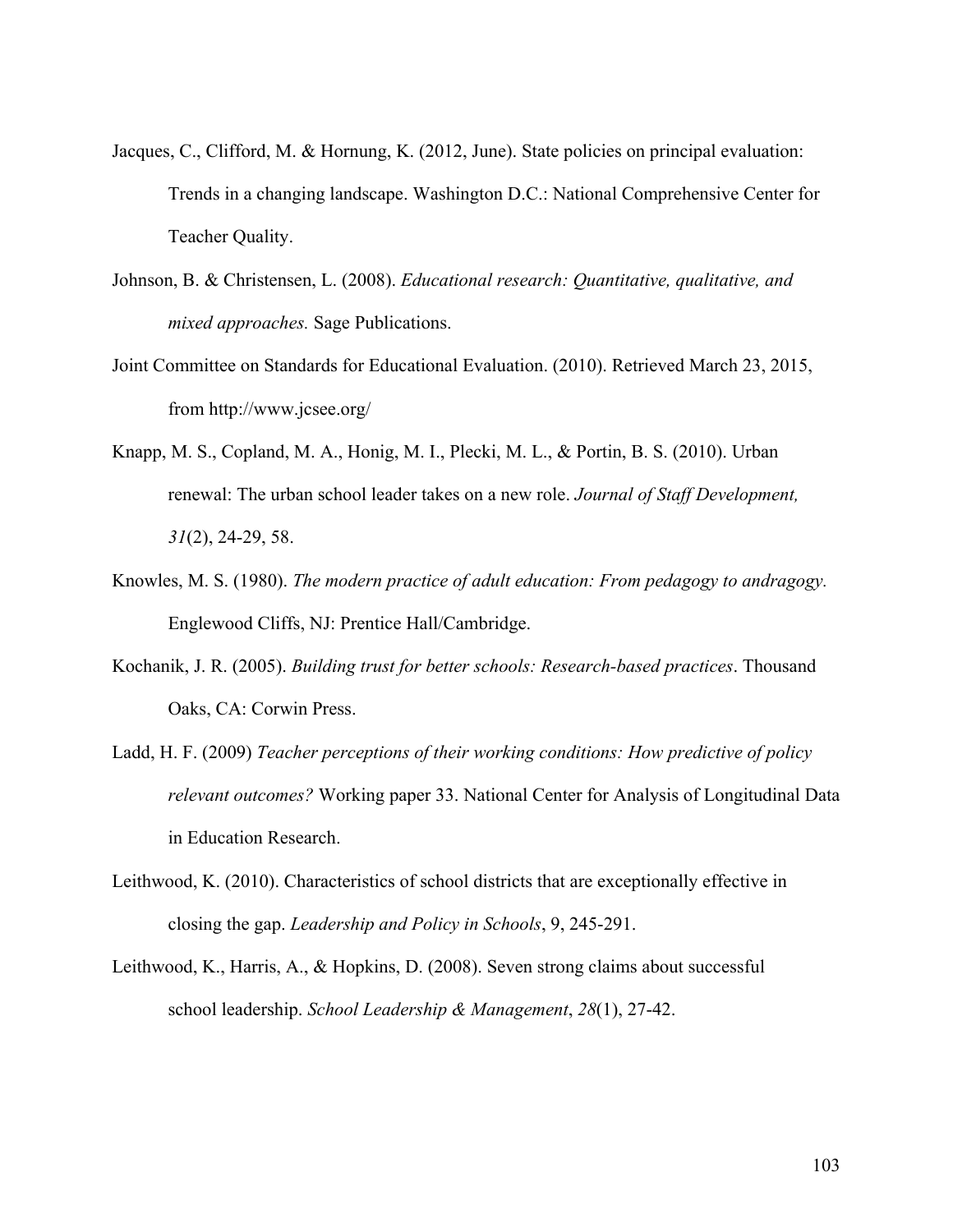- Leithwood, K., Louis, K. S., Anderson, S., & Wahlstrom, K. (2004). *How leadership influences student learning: A review of research for the Learning From Leadership Project.* New York: Wallace Foundation.
- Leithwood, K., Patten, S. & Jantzi, D. (2010). Testing a conception of how school leadership influences student learning. *Educational Administration Quarterly, 46*(5), 671-706.
- Leithwood, K., & Riehl, C. (2005). What we know about successful school leadership. *In W. Firestone & C. Riehl (eds), A New Agenda: Directions for Research on Educational Leadership*. New York: Teachers College Press, 22-47.
- Lin, N. (2001). *Social capital: A theory of social structure and action.* New York, NY: Cambridge University Press.
- Louis, K. S. & Robinson, V. M. (2012). External mandates and instructional leadership: School leaders as mediating agents. *Journal of Educational Administration*, 50, 629-665.
- Marks, H. M. & Nance, J. P. (2007). Contexts of accountability under systemic reform: Implications for principal influence on instruction and supervision. *Educational Administration Quarterly*, *43*(1), 3-37.
- Marks, H. M. & Printy, S. M. (2003). Principal leadership and school performance: An integration of transformational and instructional leadership. *Education Administration Quarterly*, *39*(3), 370.
- Marshall, K. (2009). *Rethinking teacher supervision and evaluation: How to work smart, build collaboration, and close the achievement gap.* San Francisco, CA: Jossey-Bass.
- Marzano, R. J., Waters, T., & McNulty, B. A. (2005). *School leadership that works: From research to results*. Alexandria, VA: Association for Supervision and Curriculum Development.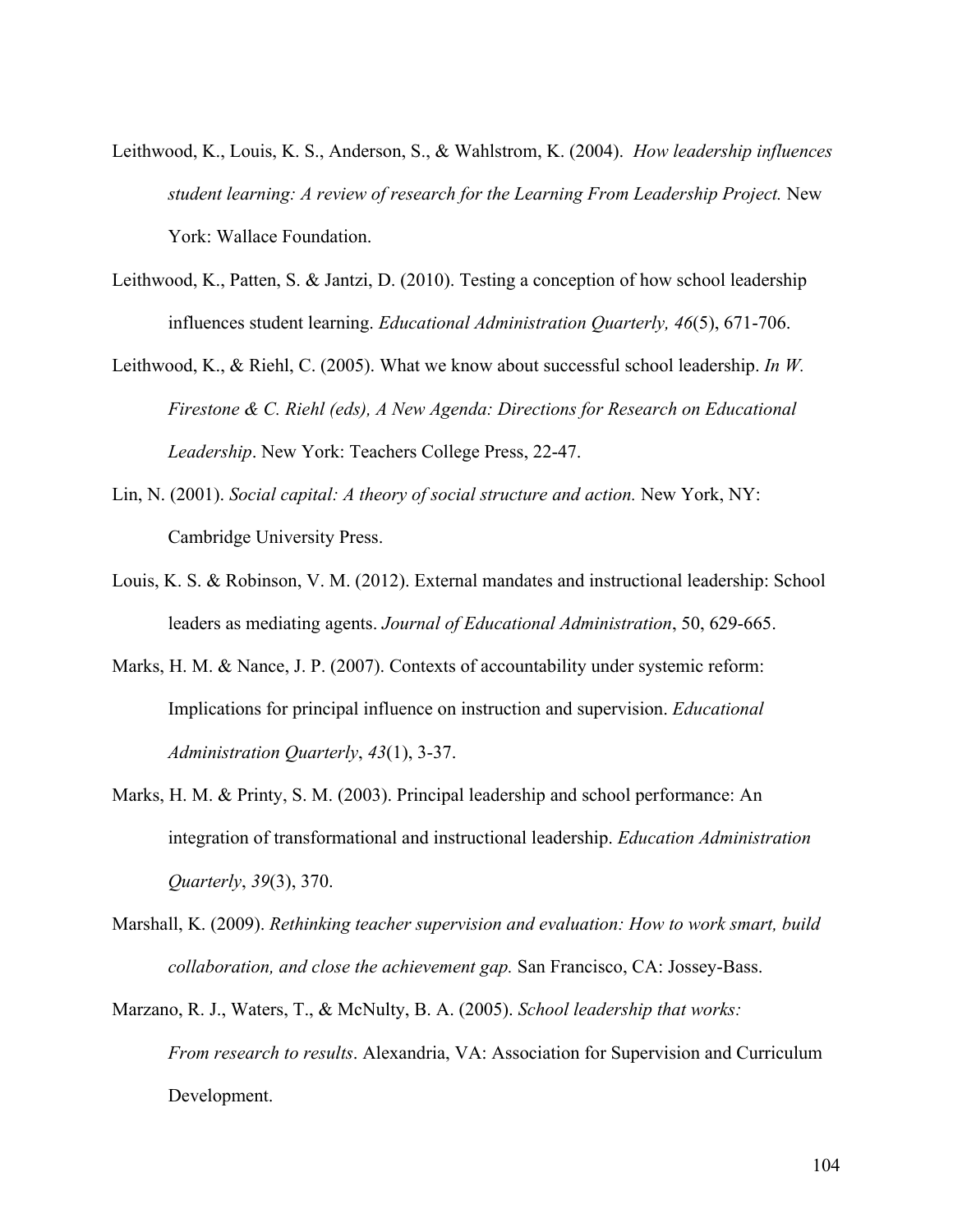Massachusetts Department of Elementary and Secondary Education. (2012). Massachusetts Model System for Educator Evaluation. Retrieved from

http://www.doe.mass.edu/edeval/model/.

- Massachusetts Department of Elementary and Secondary Education. (2015). Retrieved from http://profiles.doe.mass.edu/profiles/student.aspx?orgcode=01000000&orgtypecode=5&l eftNavId=305&.
- Massachusetts Task Force on the Evaluation of Teachers and Administrators. (2011). *Building a breakthrough framework for educator evaluation in the Commonwealth.* Massachusetts Department of Elementary and Secondary Education. Retrieved from http://aftma.net/wpcontent/uploads/2010/12/TF-Report-Final-Building-a-Breakthrough-Framework-3-16- 112.pdf.
- Maxwell, J. A. (2009). Designing a qualitative study. In Bickman, L. & Rog, D. J. (Eds.). *The SAGE handbook of applied social research methods*. Los Angeles: Sage.
- May, H. & Supovitz, J. A. (2011). The scope of principal efforts to improve instruction. *Educational Administration Quarterly*, (47), 332-352.
- McNeil, A. M. (2016). Supporting principal professional practice through evaluative feedback: One district's implementation of the Massachusetts Model System for Educator Evaluation to support the growth and development of principals (Doctoral dissertation)*.* Boston College, Chestnut Hill, MA.
- Merriam, S. B. (2009). *Qualitative Research: A guide to design and implementation*. San Francisco: Jossey-Bass.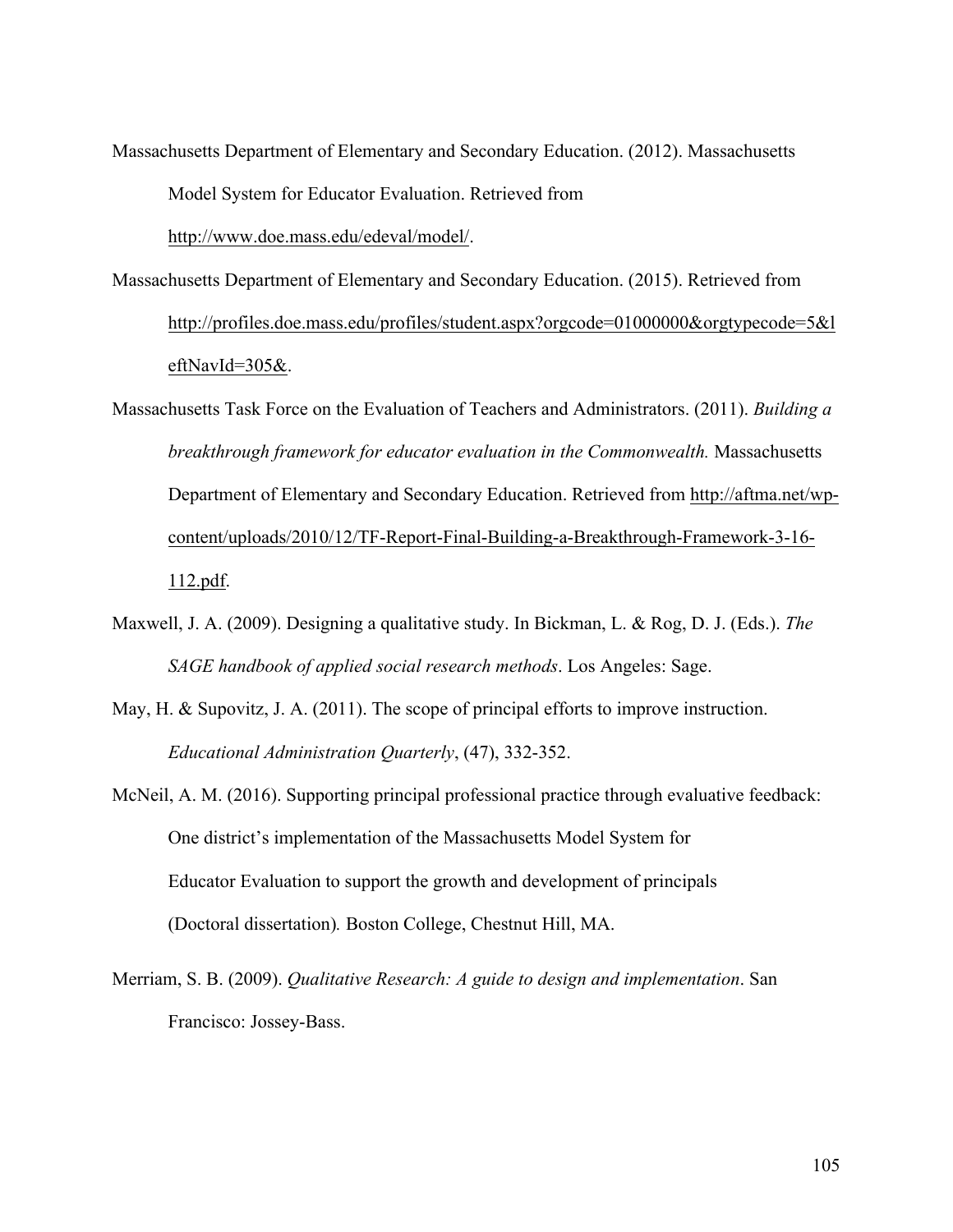- Milanowski, A. T., Longwell-Grice, H., Saffold, F., Jones, J., Schomisch, K., & Odden, A. (2009). Recruiting new teachers to urban school districts: What incentives will work? International Journal of Education Policy and Leadership, 4(8), 1-13.
- Moolenaar, N. M. & Daly, A. J. (2012). Social networks in education: Exploring the social side of the reform equation. *American Journal of Education*, 119, 1-6.
- Murphy, J., Goldring, E. & Porter, A. (2014). Principal evaluation takes center stage. *Principal*, *93*(3), 20-24.
- National Association of Elementary School Principals. (2012). Retrieved March 19, 2015, from http://www.naesp.org/rethinking-principal-evaluation-new-paradigm-informed-policyand-improved-practice
- National Association of Elementary School Principals. (2008). *Leading learning communities: Standards for what principals should know and be able to do, second edition*. Alexandria, VA.
- National Association of Secondary School Principals. (2013). Highly effective principals. Retrieved from https://nassp.org/who-we-are/board-of-directors/positionstatements/highly-effective-principals.
- Patton, M. Q. (1990). *Qualitative evaluation and research methods (2nd ed.)*. Newbury Park, CA: Sage Publications.
- Porter, A. C., Murphy, J., Goldring, E. & Elliott, S. N. (2008). *Vanderbilt Assessment of Leadership in Education: Assessing learning centered leadership [presentation]*. Retrieved from http://www.valed.com/about.html.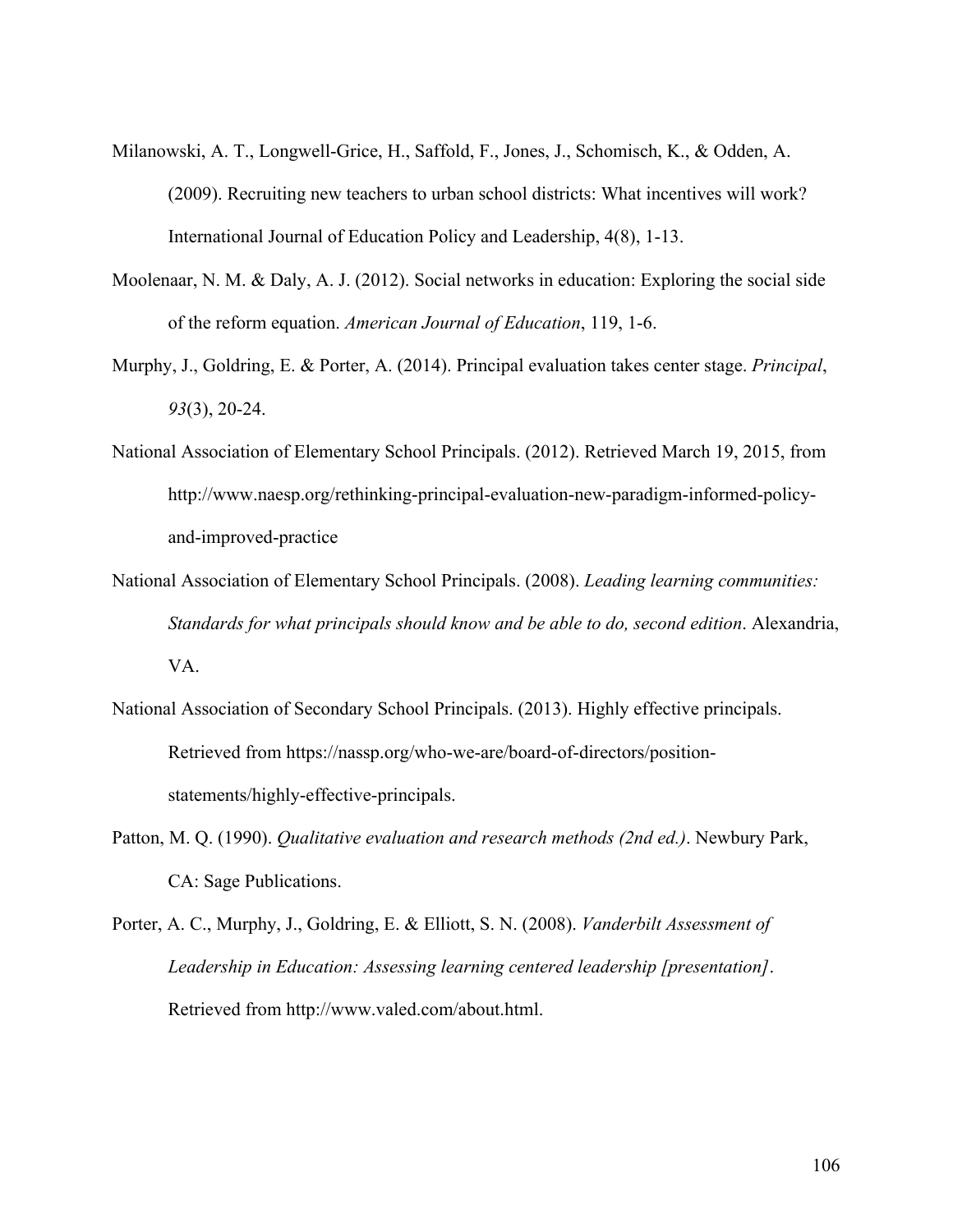- Portin, B. S., Feldman, S. & Knapp, M.S. (2006). *Purposes, uses, and practices of leadership assessment in education.* Seattle, Washington: University of Washington Center for the Study of Teaching and Policy.
- Saphier, J., Gower, R., Haley-Speca, M. A., & Platt, A. D. (1997). *The skillful teacher: Building your teaching skills* (*5th ed.*). Acton, MA: Research for Better Teaching.

Schein, E. H. (2010). *Organizational culture and leadership.* San Francisco: Josey-Bass.

Sevelius, A. C. (2016). Promoting organizational learning through policy interpretation: One district's implementation of the Massachusetts Model System for Educator Evaluation to support the growth and development of principals (Doctoral dissertation)*.* Boston College, Chestnut Hill, MA.

- Spillane, J. P. (2004). Standards deviation: How schools misunderstand education policy. Cambridge, MA: Harvard University Press.
- Spillane, J. P. (2010). *Distributed leadership: What's all the hoopla?* Evanston, IL: Institute for Policy Research, School of Education and Social Policy, Northwestern University. Retrieved from http://allianceprincipalresources.files.wordpress.com/2011/07/distributedleadership-article.pdf.
- Spillane, J. P., Gomez, L. M., & Mesler, L. (2009). Notes on reframing the role of organizations in policy implementation. In G. Sykes, B. Schneider, & D. N. Plank (Eds.) *Handbook of education policy research*. New York and London: American Educational Research Association, 409-425.
- Spillane, J. P., Reiser, B. J., & Gomez, L. M. (2006). Policy implementation and cognition: the role of human, social, and distributed cognition in framing policy implementation. In M.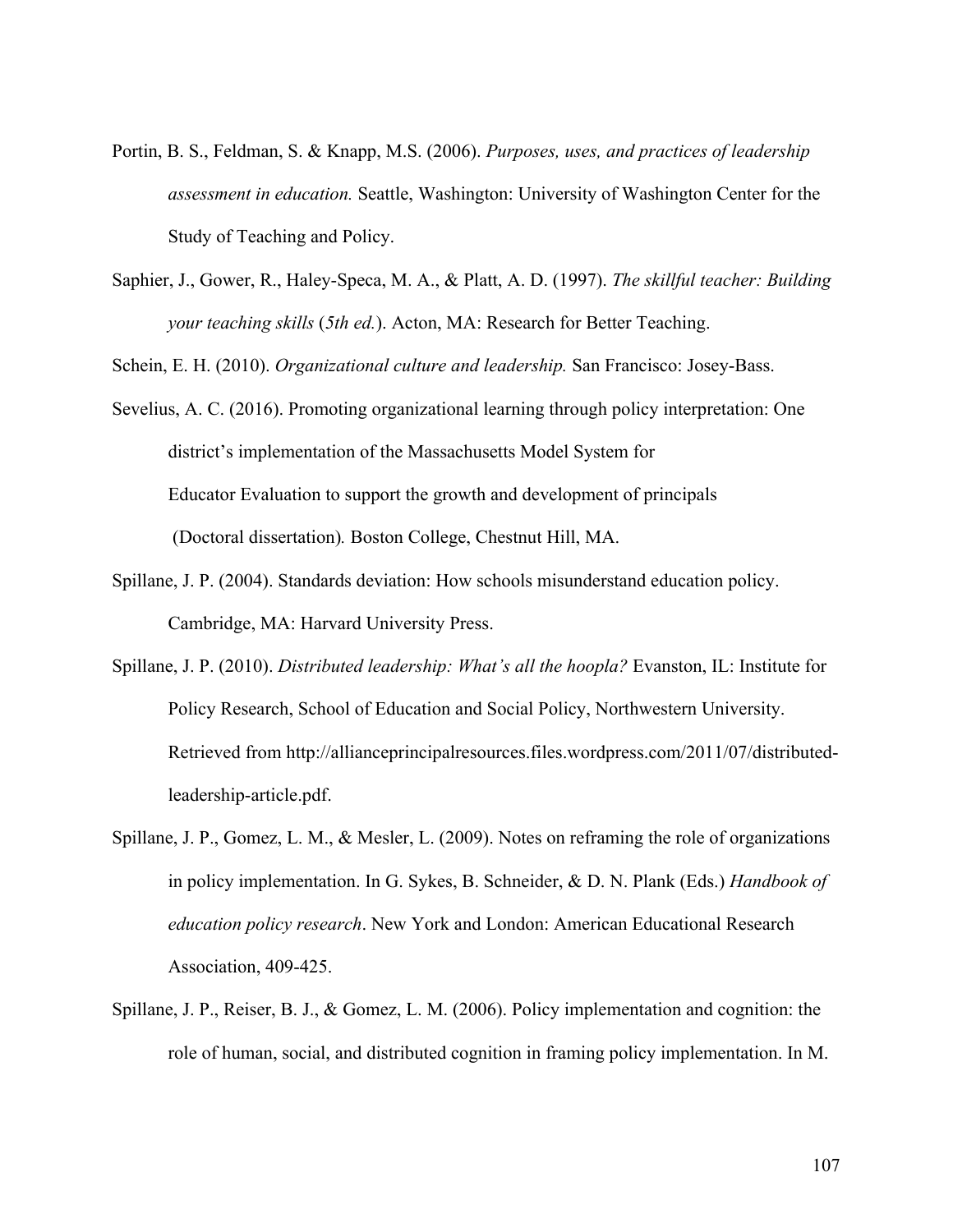I. Honig (Ed.) *New directions in educational policy implementation: Confronting policy.* Albany, N.Y.: State University of New York.

Stewart, V. (2013). School leadership around the world. *Educational Leadership, 70*(7), 48-54.

- Stiggins, R. J., Arter, J. A., Chappuis, J., & Chappuis, S. (2009). *Classroom assessment for student learning: Doing it right, using it well.* Upper Saddle River, NJ: Prentice-Hall.
- Stronge, J. H. (2013). Principal evaluation from the ground up. *Educational Leadership*, *70*(7), 60-65.
- Tschannen-Moran, M. T. (2001). Collaboration and the need for trust. *Journal of Educational Administration*, 39, 308-331.
- Tschannen-Moran, M. T. (2003). Fostering organizational citizenship in schools: Transformational leadership and trust. In W. K. Hoy & C. G. Miskel (Eds.) *Studies in leading and organizing schools.* Greenwich, CT: Information Age.
- United States Department of Education. (2009). Race to the Top program executive summary. Retrieved March 22, 2015, from www2.ed.gov/programs/racetothetop/executivesummary.pdf.
- Waters, J. T. & Marzano, R. J., (2006). *School district leadership that works: The effect of superintendent leadership on student achievement.* Denver, CO: Mid-continent Research for Education and Learning.
- Waters, J. T., Marzano, R. J., & McNulty, B. (2004). Leadership that sparks learning. *Educational Leadership*, 61(7), 48-51.

Yin, R. K. (2009). *Case study research: Design and methods*. Los Angeles: Sage Publications.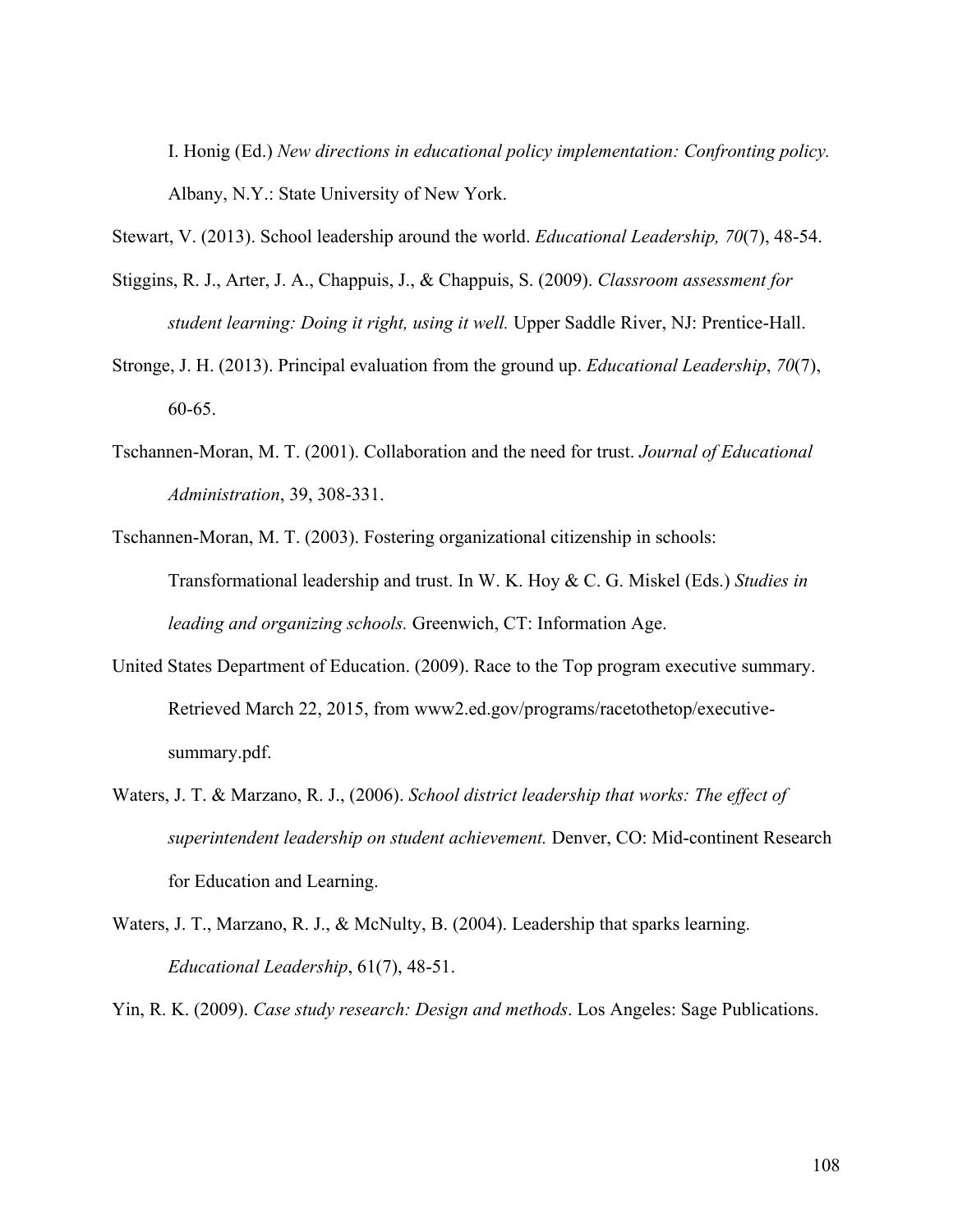# APPENDIX A – INFORMED CONSENT



# **Boston College Professional Administrators Program Informed Consent to be in study: How Do Central Office Administrators in One School District use MMSEE to Promote the Growth and Development of Principals?**

**Researchers:** 

*All team members are Ed.D students in the Boston College PSAP program and school district administrators*

**Leah Blake-McKetty: Principal, John Winthrop Elementary School, Boston Public Schools J. Kimo Carter: Principal, Watertown Middle School, Watertown Public Schools Christine Copeland: ELA and History Specialist (9-12), District Academic Response Team, Boston Public Schools Tanya Freeman-Wisdom: Headmaster, Community Academy of Science and Health, Boston Public Schools Alexandra Montes McNeil: Principal Leader, Boston Public Schools AC Sevelius: Principal, Heath School, Public Schools of Brooklin**e

#### **Adult Consent Form**

#### **Introduction**

- You are being asked to be in a research study of how central office administrators use the Massachusetts. Model System for Educator Evaluation (MMSEE) to promote the growth and development of principals.
- You were selected to be in the study because you are either a central office administrator or a principal.
- Please read this form. Ask any questions that you may have before you agree to be in the study.

#### **Purpose of Study:**

- The purpose of this study is to examine how central office administrators use the MMSEE to promote the growth and development of principals in one school district. As such, each member of the research team will address this central focus through six individual studies. The individual studies will examine how central office administrators' interpretation of policy, communication of policy, development of professional help relationships, utilization of effective systems of feedback, support of instructional leadership, and support of principals' leadership styles all promote principal growth and development.
- People in this study are principals and central office administrators in "EPS" located in **Massachusetts**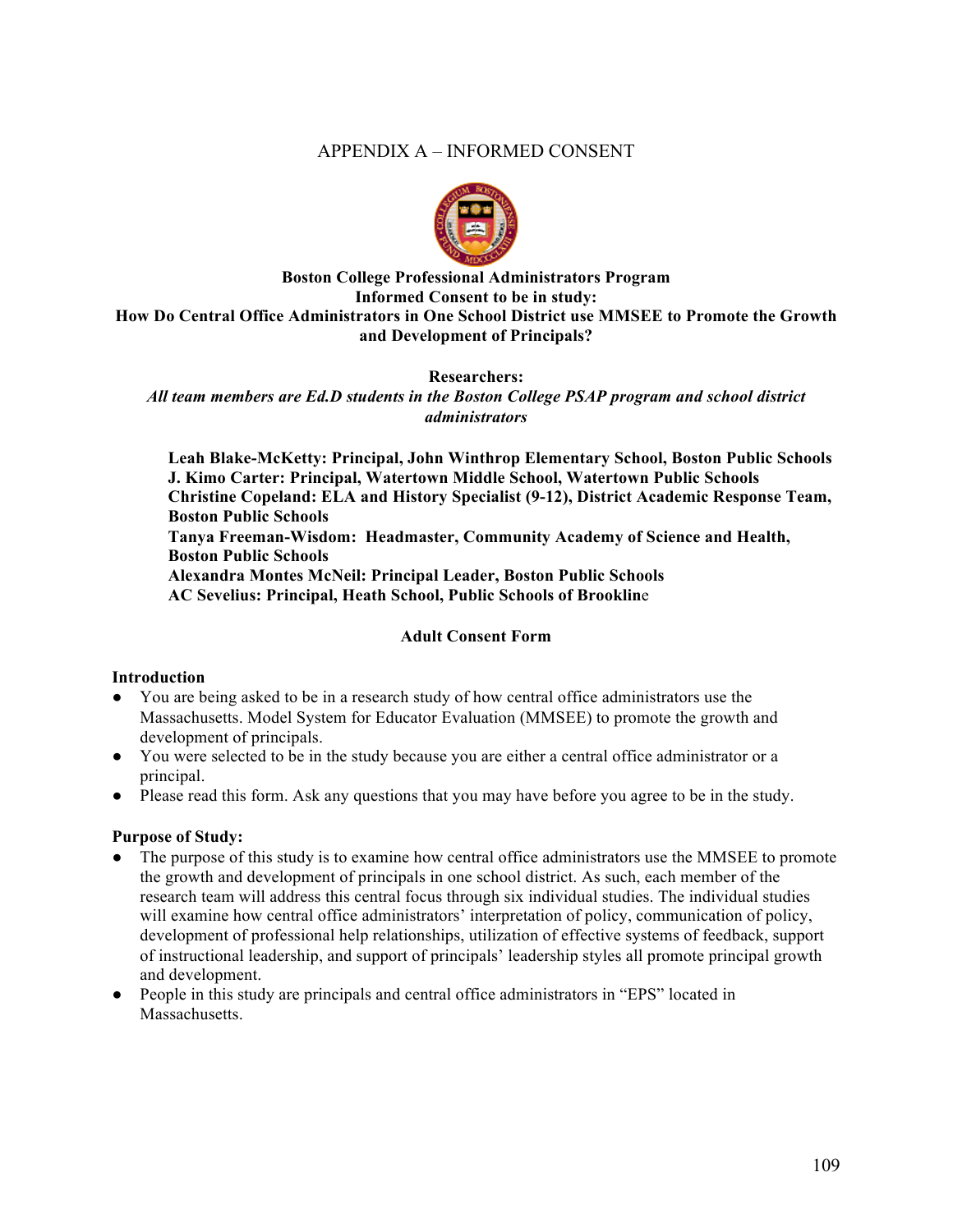## **What will happen in the study:**

- If you agree to be in this study, we would ask you to do the following: answer interview questions for the duration of the interview protocol which should last approximately one hour, answer any follow up questions through telephone or email, and provide additional documentation for the research team if necessary.
- Please note, we will be audio recording interviews and will destroy audio files upon completion of this study.
- The research team will be conducting observations and a document review. This data will be gathered through field notes and stored on a secure server.

#### **Risks and Discomforts of Being in the Study:**

- The primary risk associated with this study is the emergence of stressful feelings while participating in interviews. We recognize that discussing how supervision and evaluation may invoke strong feelings and we seek to minimize a stressful response.
- Please know that there may be unknown risks at this time.

### **Benefits of Being in the Study:**

- The purpose of the study is examine how central office administrators use the MMSEE to promote the growth and development of principals in one school district.
- The benefits of being in this study are participants will be providing the research team with their insights on the professional supervision and evaluation systems currently used in their district and the Commonwealth. We believe that our research will inform how feedback is given and received, and increase the likelihood that supervision and evaluation impacts the professional growth of both school principals and district leaders.

#### **Payments:**

● You will not receive payment for being in the study.

#### **Costs:**

• There is no cost to you to be in this research study.

#### **Confidentiality:**

- The records of this study will be kept private. In any sort of report we may publish, we will not include any information that will make it possible to identify you. Research records will be kept in a locked file.
- All electronic information will be coded and secured using a password-protected file. Audio recordings will be used by the research team for the purpose of transcribing and analyzing results for educational purposes only. Audio recordings will be stored on an electronic device and will be deleted as soon as all information is transcribed.
- Mainly just the researchers will have access to information; however, please note that a few other key people may also have access. These might include government agencies. Also, the Institutional Review Board at Boston College and internal Boston College auditors may review the research records.

#### **Choosing to be in the study and choosing to quit the study:**

- Choosing to be in this study is voluntary. If you choose not to be in this study, it will not affect your current or future relations with the University.
- You are free to quit at any time, for whatever reason.
- There is no penalty or loss of benefits for not taking part or for quitting.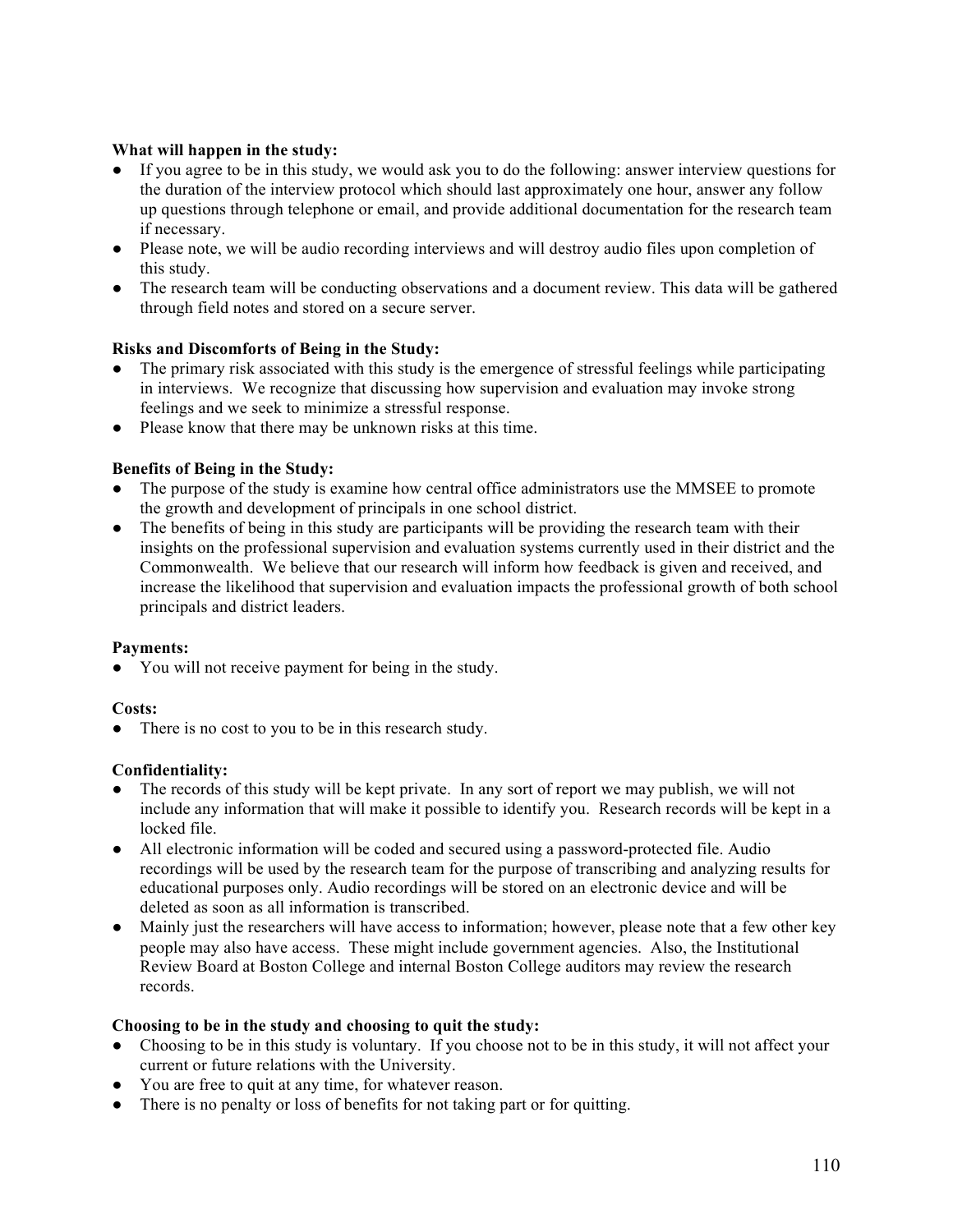- During the research process, you will be notified of any new findings from the research that may make you decide that you want to stop being in the study.
- Participants can skip any questions they don't want to answer.

#### **Getting Dismissed from the study:**

The researcher may dismiss you from the study at any time for the following reasons: (1) it is in your best interests (e.g. side effects or distress have resulted), (2) you have failed to comply with the study rules, or (3) the study sponsor decides to end the study.

### **Contacts and Questions:**

The researchers conducting this study are:

Leah Blake-McKetty: leahmblake@gmail.com Telephone # (XXX)XXX-XXXX J. Kimo Carter: jkimocarter@gmail.com Telephone # (XXX)XXX-XXXX Christine Copeland: copeland.boston@gmail.com Telephone # (XXX)XXX-XXXX Tanya Freeman-Wisdom: tfwisdom@gmail.com Telephone # (XXX)XXX-XXXX Alexandra Montes McNeil: amontesu25@gmail.com Telephone # (XXX)XXX-XXXX AC Sevelius: ac.sevelius@gmail.com Telephone # (XXX)XXX-XXXX

For questions or more information concerning this research you may contact her/him/them at the emails listed above.

- If you believe you may have suffered a research related injury, contact the researchers at the emails listed above who will give you further instructions.
- If you have any questions about your rights as a person in this research study, you may contact: Director, Office for Research Protections, Boston College at (617) 552-4778, or irb@bc.edu.

#### **Copy of Consent Form:**

● You will be given a copy of this form to keep for your records and future reference.

#### **Statement of Consent:**

I have read (or have had read to me) the contents of this consent form. I have been encouraged to ask questions. I have received answers to my questions. I give my consent to be in this study. I have received (or will receive) a copy of this form.

#### **Signatures/Dates:**

| Study Participant (Print Name):                 | Date |
|-------------------------------------------------|------|
| Participant or Legal Representative Signature : | Date |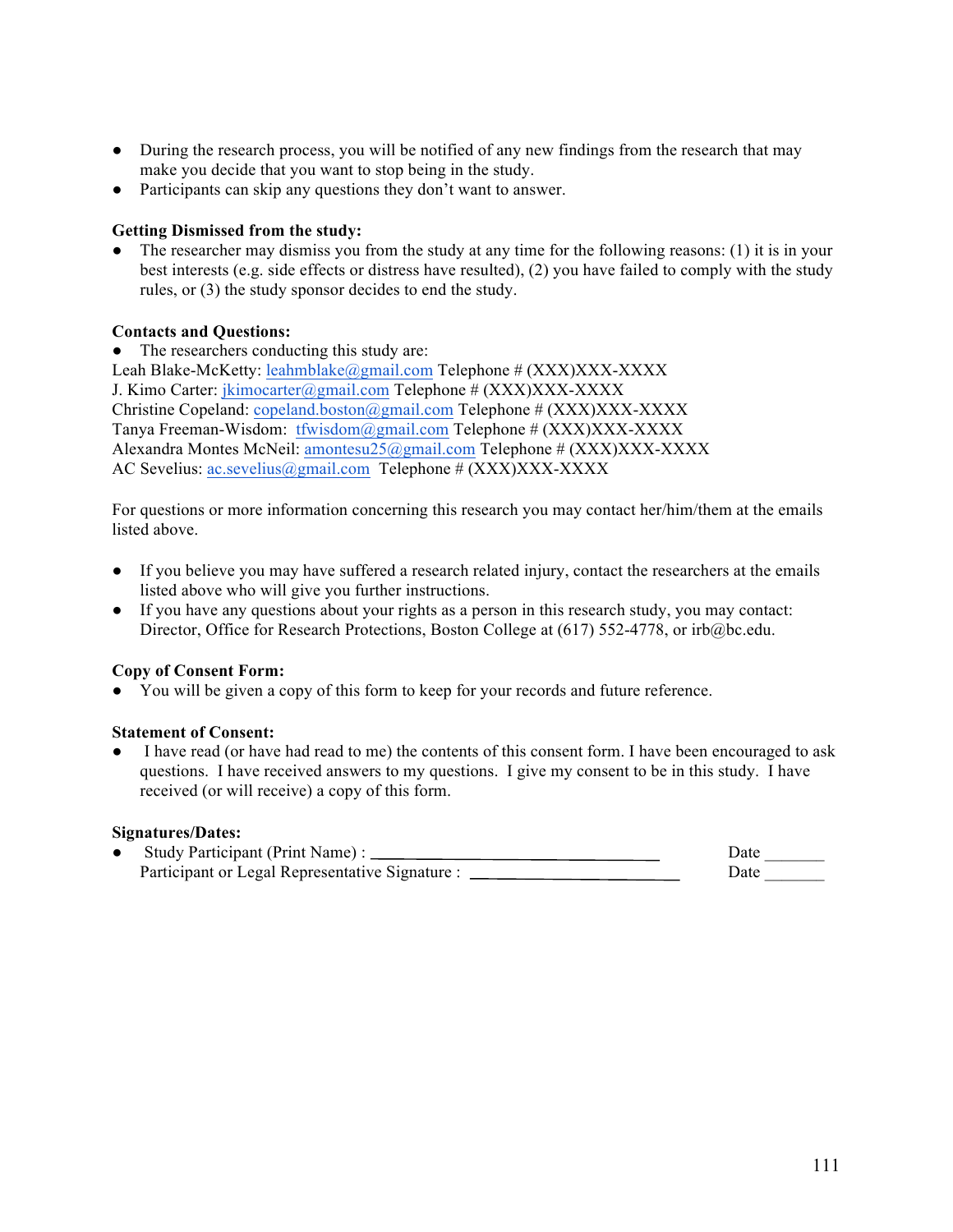# APPENDIX B – INTERVIEW PROTOCOL

# **Interview Questions for Central Office Administrators and Principals**

We are from Boston College and we are conducting a study to examine how central office administrators use the Massachusetts Model System for Educator Evaluation (MMSEE) to promote the growth and development of principals. We hope to use what we learn from interviews with central office administrators and principals to share our findings with the district and state on how to better support principal professional growth and development.

*Interview Questions, Principals*

#### **Questions on the model system for educator evaluation:**

What are the district's priorities for principal evaluation and support?

• How are they determined?

How do they relate to the state's model system?

Do you believe that the model system is an effective tool to support principals? Why or why not?

How do your central office administrators communicate with you about the evaluation process?

• Formally? Informally?

Do you feel that you have a common understanding with your supervisor about the evaluation process? Why or why not?

What are your interactions with COAs, in general?

#### **Questions on instructional leadership:**

How has MMSEE's focus on instructional leadership shifted your role?

- Describe your role and focus prior to MMSEE in comparison to today's responsibility and *expectations. If MMSEE is all you know, describe today's responsibilities and expectations.*
- In order to receive an overall proficient rating, MMSEE requires every principal to be proficient in Standard I, Instructional Leadership. What does mean to you?
- How does this mandate inform your work?

How has MMSEE's focus on instructional leadership shifted the way central office administrators evaluate you?

- Are COAs using new methods?
- Has the frequency of site visits increased?
- What happens during site visits?
- Has the conversations with COAs changed?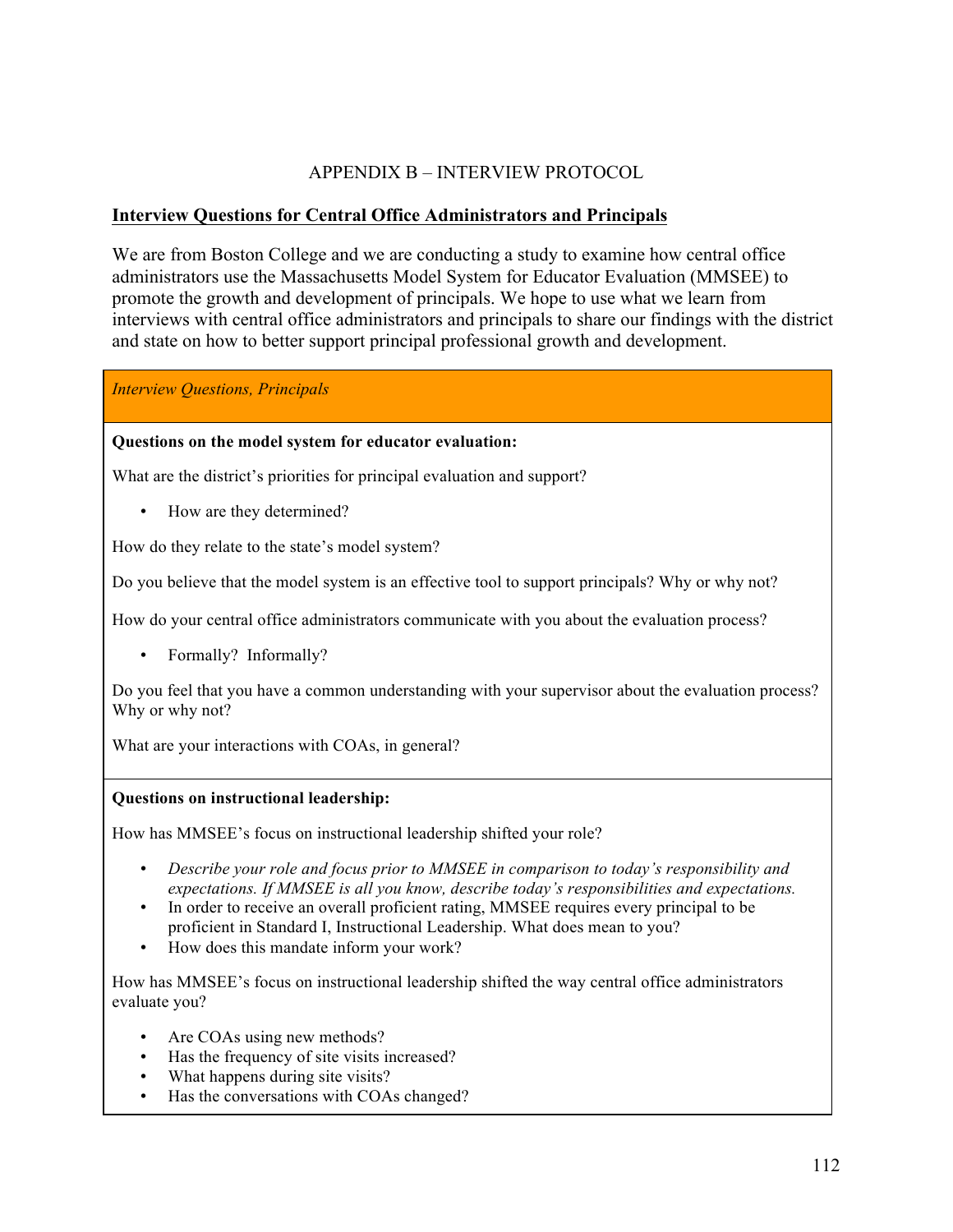# • What are conversations with COAs about?

How do central office administrators support you with instructional leadership?

• What other support do you receive?

Describe the type of support you need with instructional leadership.

### **Questions on leadership practices:**

What specific practices do you rely on most as you lead your school?

- For example, collaboration, building team, distributive leadership
- Every principal has his or her own toolbox that they use to effectively lead, what are the practices that you use?

How do these leadership practices align with MMSEE?

Based on your skills, leadership practices, and school context, how do central office administrators differentiate support?

Do you have a common understanding of what kind of leadership skills COAs are looking for?

#### **Questions on feedback:**

*The model system is designed to give multiple opportunities for formal and/or informal feedback.* 

How and how often do you receive feedback from your evaluator?

• How do you define feedback? How do you interpret feedback? Formal/informal? How do they tell you about your practice?

What is the purpose of the feedback?

• What is the nature of the feedback?

Do you find that the feedback you receive is applicable to your current practice?

- Is the feedback tied to your practices? Is it relevant?
- Can you elaborate or expand on that?
- What kind of feedback would you like?

#### **Questions on professional relationships:**

How does the central office team set a tone of trust and connectedness with the supervision and evaluation of principals?

How has MMSEE affected your professional relationships with your supervisors?

When you have a significant problem of practice, to whom do you go for help and support? Why do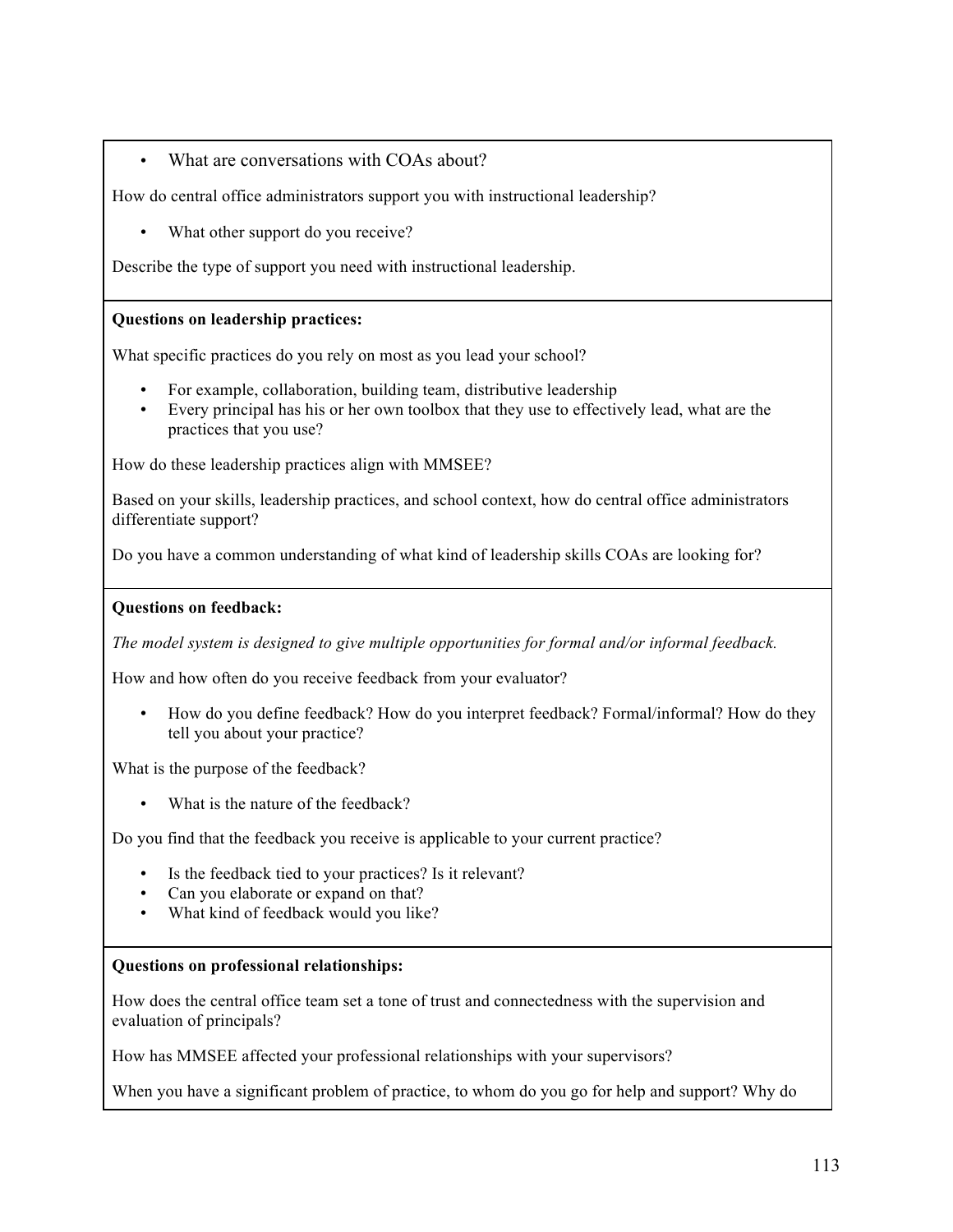you go to him or her?

When you need to seek support/help/advice, who are your top three go-to people? *Please name the people.*

*Interview Questions, Central Office Administrators*

#### **Questions on the model system for educator evaluation:**

What are the district's priorities for principal evaluation and support?

How do they relate to the state's model system?

What leadership qualities do you look for in your principals?

• How do they know these are the prefered qualities?

Do you believe that the model system is an effective tool to support principals? Why or why not?

When you learned that there was a new evaluation policy to enact, what did you do to interpret it? Who was involved and how did you arrive to consensus about its use in "Emerson" Public Schools?

What specific action steps did you take to implement MMSEE for principals?

Please describe the ways in which you communicate with principals about the evaluation process.

How do you ensure that you have common understanding with school principals about the evaluation process?

How do you negotiate differences in understanding with principals?

#### **Questions on instructional leadership:**

How has MMSEE's focus on instructional leadership shifted the role of the principal?

• Describe the role of principals prior to MMSEE in comparison to today's responsibilities and expectations.

How has MMSEE's focus on instructional leadership shifted the way you evaluate principals?

- Describe and give examples of the way COAs evaluated principals prior to MMSEE in comparison to current practices.
- If there is no difference, how has instructional leadership enriched the process?

How do you support principals with instructional leadership?

• How are you developing principals as instructional leaders?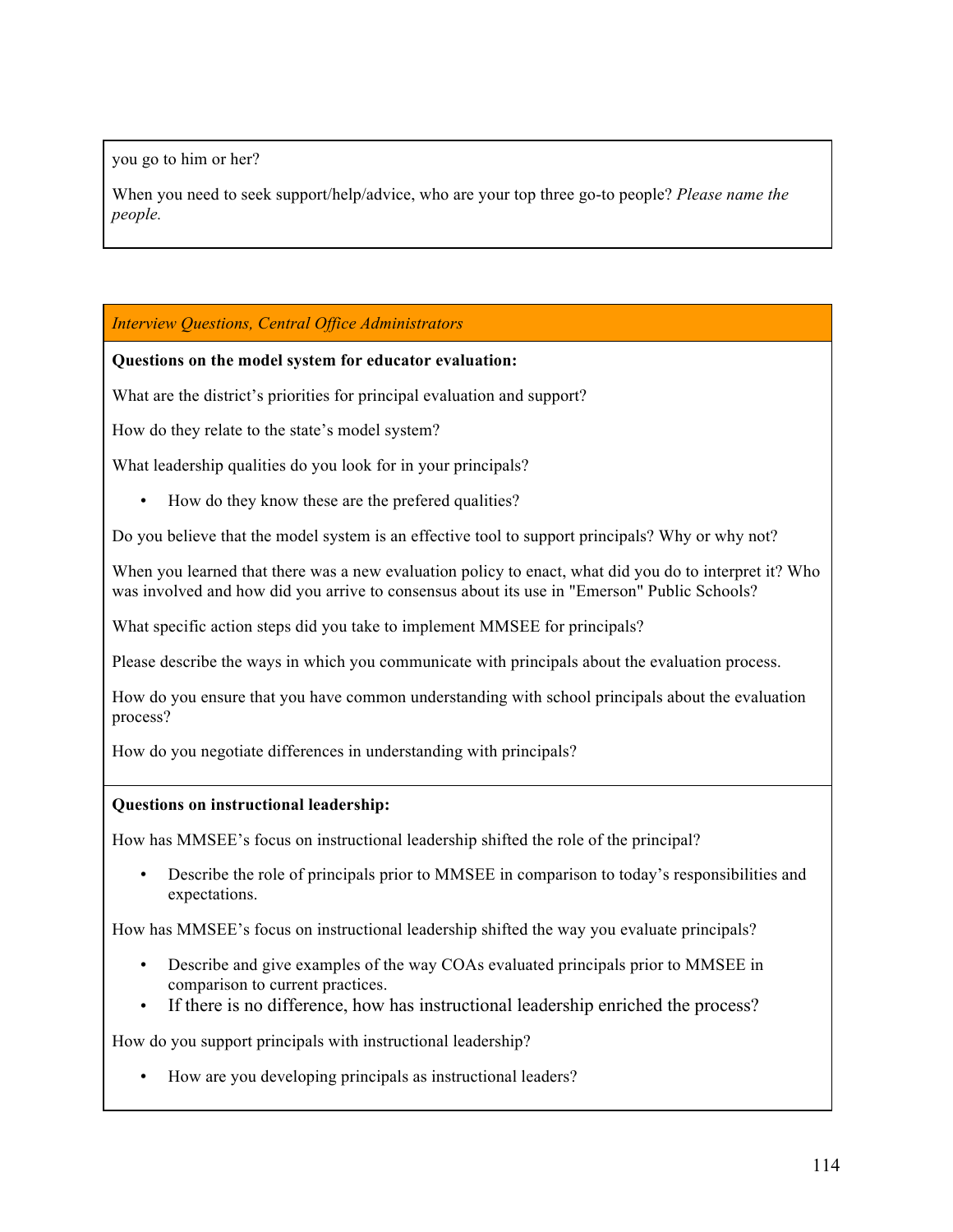### **Questions on leadership practices?**

How do you differentiate your support based on principal and school needs?

#### **Questions on feedback:**

*The model system is designed to give multiple opportunities for formal and/or informal feedback.* 

How and how often do you give feedback to principals?

• How do you present the feedback? Formal/informal? How does it relate to their practice?

What is the purpose of the feedback?

• What is the nature of the feedback?

Do you find that the feedback you give is applicable to your current practice?

- Is the feedback tied to principal practices? How do you know?
- Can you elaborate or expand on that?

#### **Questions on professional relationships:**

How does the central office team set a tone of trust and connectedness with the supervision and evaluation of principals?

How has MMSEE affected your professional relationships with principals?

When you have a significant problem of practice, to whom do you go for help and support? Why do you go to him or her?

When you need to seek support/help/advice, who are your top three go-to people? *Please name the people.*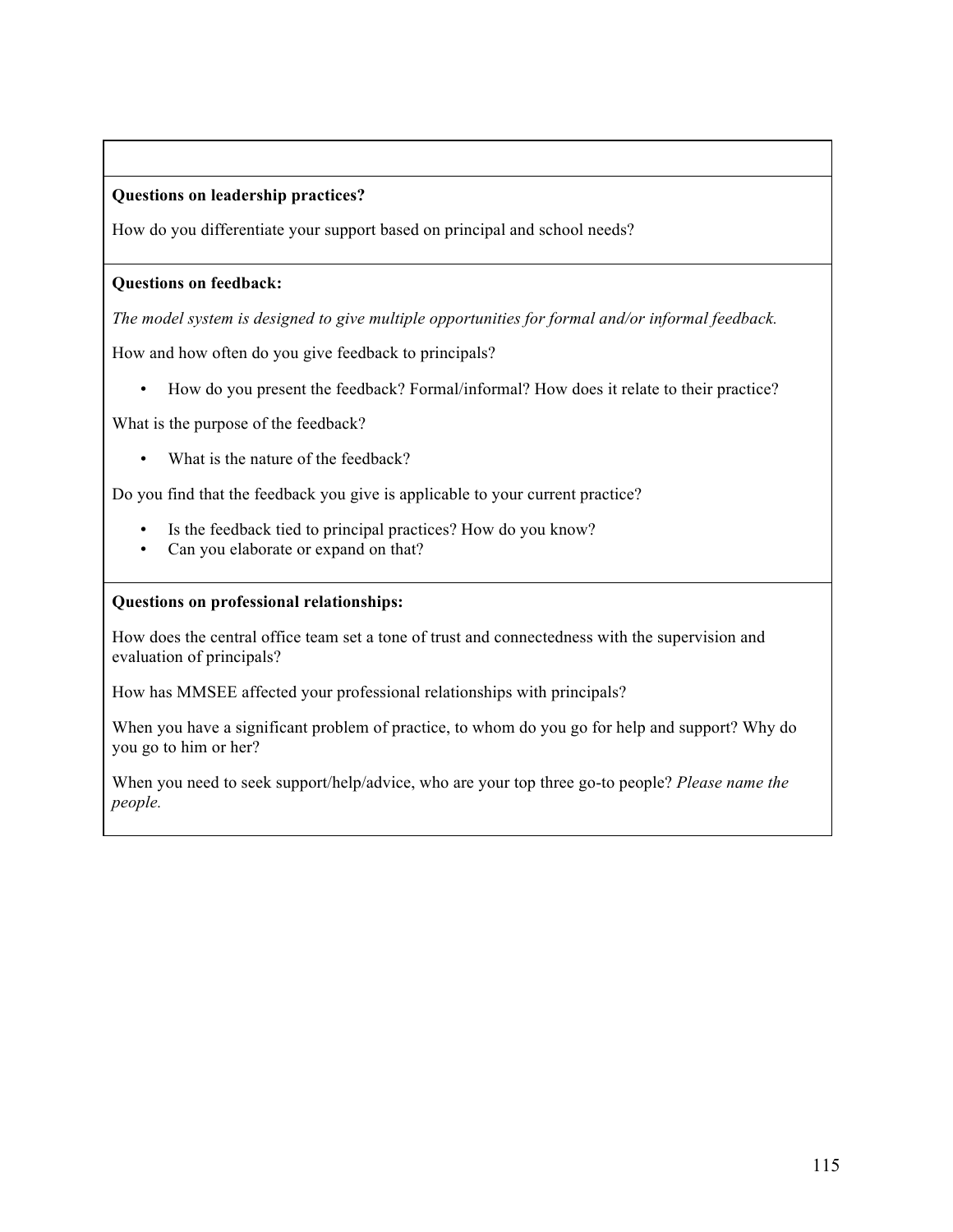# APPENDIX C – LIST OF CODES FOR ANALYSIS

- 1. Central Office Administrators' Traits and Actions That Build or Break Principal Trust
	- 1.1. COA Leadership Traits
		- 1.1.1. Availability / Responsiveness
		- 1.1.2. Inclusiveness / Openness
		- 1.1.3. Competence
		- 1.1.4. Consistency
		- 1.1.5. Transparency
	- 1.2. COA Leadership Actions with Principals
		- 1.2.1. Collaborative Decision Making
		- 1.2.2. Feedback in Partnership
		- 1.2.3. Performing Joint Work
		- 1.2.4. Providing Leadership Tools
		- 1.2.5. Modeling Complex Thinking
		- 1.2.6. Creating Cross-Boundary Connections
		- 1.2.7. Brokering Resources
		- 1.2.8. Buffering From Bureaucratic Demands
		- 1.2.9. Differentiating By School Context
	- 1.3. Trust Breakers
		- 1.3.1. Communication Breakdown
		- 1.3.2. Fear of Repercussions
		- 1.3.3. Job Stressors
		- 1.3.4. Technology or Logistical Problems
		- 1.3.5. Administrator Turnover
		- 1.3.6. Isolation
		- 1.3.7. No Common Purpose
		- 1.3.8. No Trust In General (Unclear Reason)
- 2. MMSEE Effects on Trust and Connectedness Between Principals and COAs
	- 2.1. MMSEE Components
		- 2.1.1. Self-Assessment
		- 2.1.2. Goal Setting
		- 2.1.3. The Rubric
		- 2.1.4. Observations
		- 2.1.5. Feedback
		- 2.1.6. Formative Evaluation
		- 2.1.7. Summative Evaluation